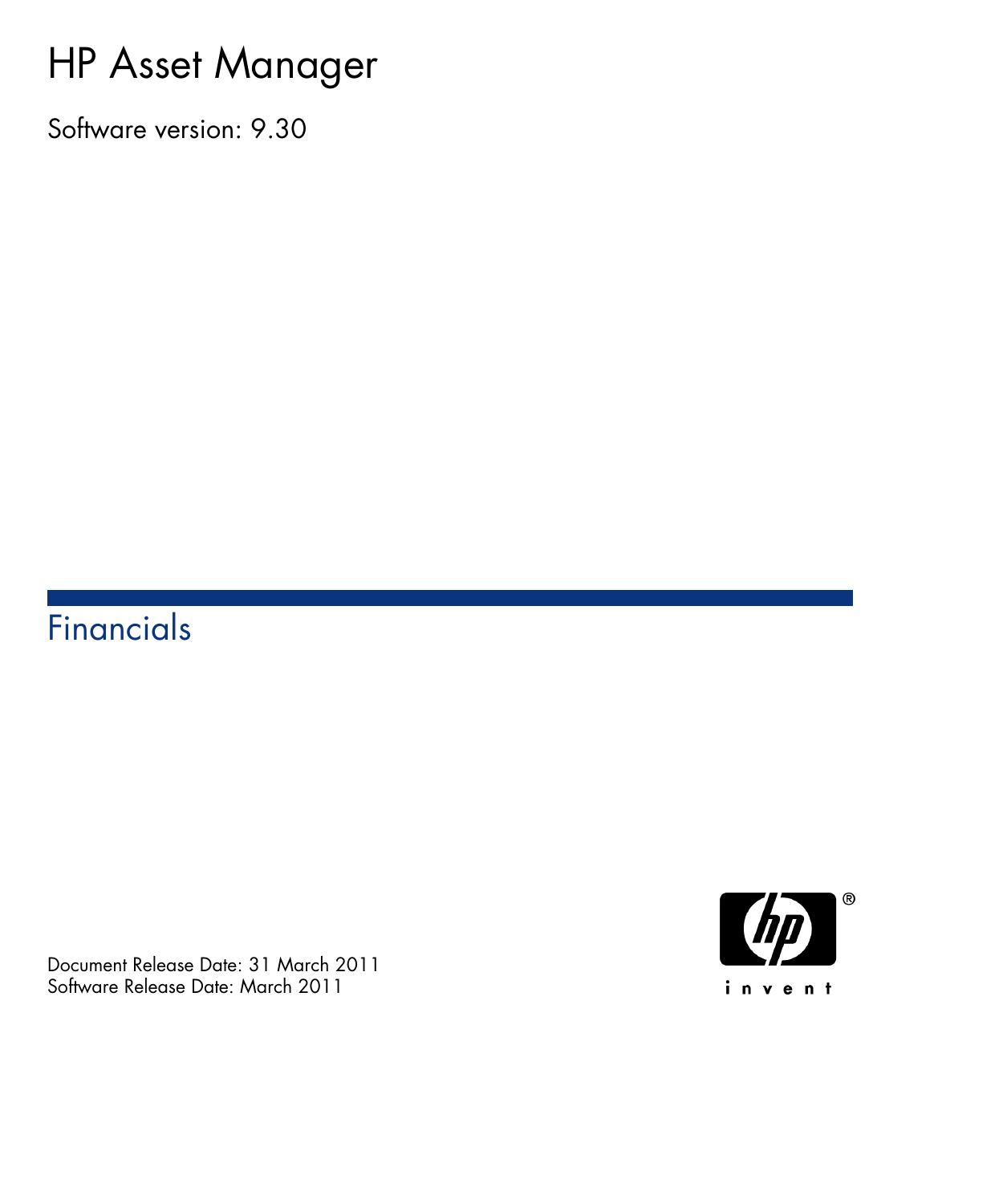# Legal Notices

#### **Copyright Notices**

© Copyright 1994-2011 Hewlett-Packard Development Company, L.P.

#### **Restricted Rights Legend**

Confidential computer software.

Valid license from HP required for possession, use or copying.

Consistent with FAR 12.211 and 12.212, Commercial Computer Software, Computer Software Documentation, and Technical Data for Commercial Items are licensed to the U.S. Government under vendor's standard commercial license.

#### **Warranty**

The only warranties for HP products and services are set forth in the express warranty statements accompanying such products and services.

Nothing herein should be construed as constituting an additional warranty.

HP shall not be liable for technical or editorial errors or omissions contained herein.

The information contained herein is subject to change without notice.

For information about third-party and/or open source license agreements, or to view open source code, use one of the following ways:

- <sup>n</sup> In the ThirdParty directory of the software installation CD-ROM
- n In the directories in which the binary files of the third-party and/or open source tools are located after installation of the software.
- n Through the component's url indicated in the **Open Source and Third-Party Software License Agreements** guide

#### **Trademark Notices**

- n Adobe®, Adobe logo®, Acrobat® and Acrobat Logo® are trademarks of Adobe Systems Incorporated.
- n Corel® and Corel logo® are trademarks or registered trademarks of Corel Corporation or Corel Corporation Limited.
- Java is a registered trademark of Oracle and/or its affiliates.
- n Microsoft®, Windows®, Windows NT®, Windows® XP, Windows Mobile® and Windows Vista® are U.S. registered trademarks of Microsoft Corporation.
- Oracle® is a registered trademark of Oracle Corporation and/or its affiliates.
- UNIX<sup>®</sup> is a registered trademark of The Open Group.

#### **Acknowledgements**

This product includes software developed by the Apache Software Foundation [\(http://www.apache.org/](http://www.apache.org/) [http://www.apache.org/]), which is Copyright © The Apache Software Foundation. All rights reserved.

This product includes software developed by The OpenLDAP Foundation, which is Copyright ©, The OpenLDAP Foundation, Redwood City, California, USA. All Rights Reserved. OpenLDAP® is a registered trademark of the OpenLDAP Foundation.

This product includes software developed by the OpenSSL Project for use in the OpenSSL Toolkit (http://www.openssl.org/), which is Copyright © The OpenSSL Project. All rights reserved.

This product includes software developed by the OpenSymphony Group (http://www.opensymphony.com/), which is Copyright © The OpenSymphony Group. All rights reserved.

This product includes code licensed from RSA Data Security.

This product includes software developed by the JDOM Project (http://www.jdom.org/), which is Copyright © Jason Hunter & Brett McLaughlin. All rights reserved.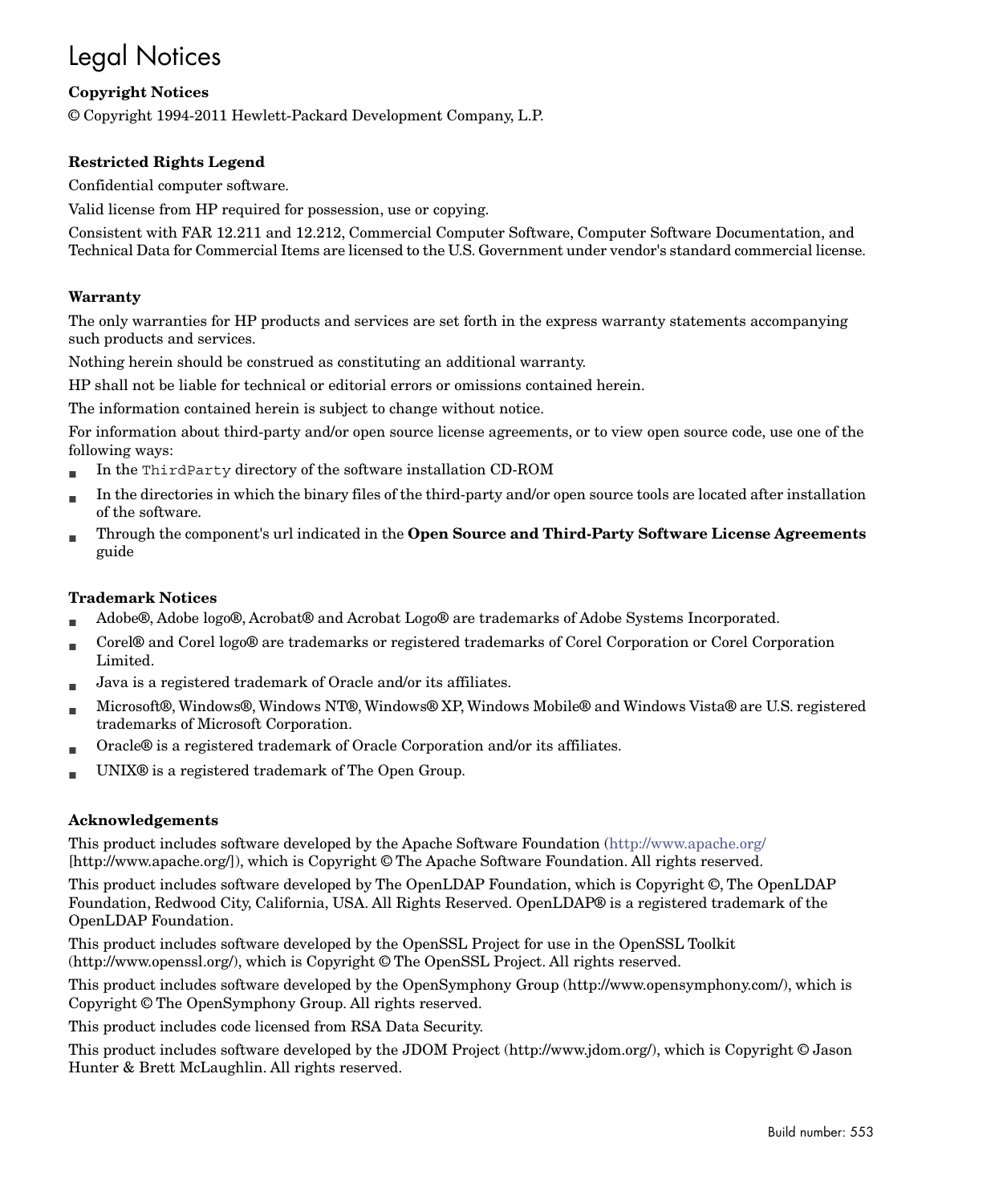# Table of Contents

|                                                                                                                 | 9                                |
|-----------------------------------------------------------------------------------------------------------------|----------------------------------|
| What does the Financials module do? 9                                                                           | 9<br>10                          |
| Chapter 1. Monetary values                                                                                      | 11                               |
| Limited use of multi-currency support                                                                           | 11<br>13<br>15<br>17<br>17<br>19 |
| Chapter 2. Expenses                                                                                             | 21                               |
| General overview of expenses<br>$Cost \text{ centers } \ldots \ldots \ldots \ldots \ldots \ldots \ldots \ldots$ | 21<br>26<br>34<br>34<br>37       |
| Chapter 3. Reconciling fixed assets                                                                             | 41                               |
| Reconcile assets in the Asset Manager database with fixed assets 41                                             |                                  |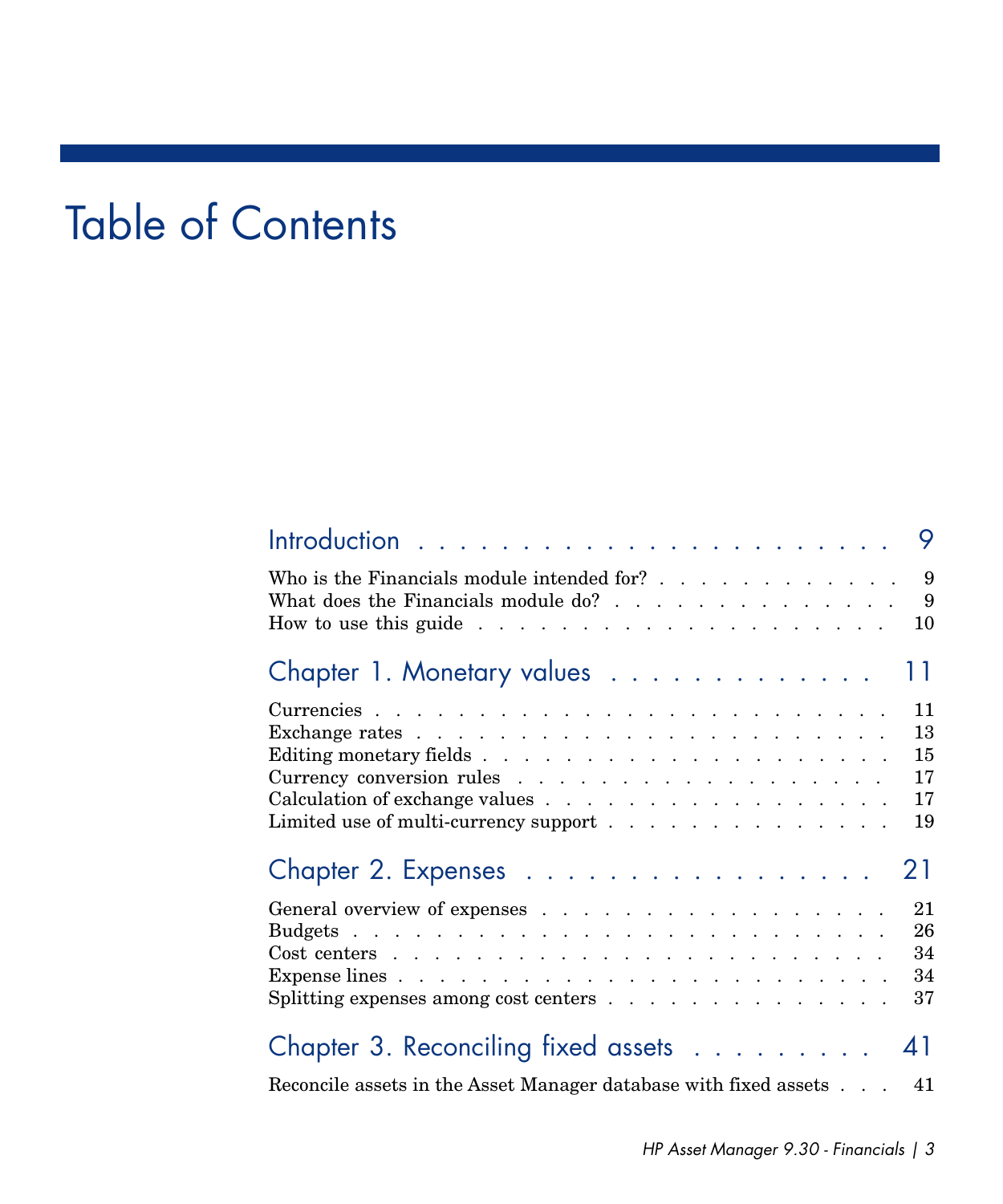|                                                                                                                                                                                                                                                                                                                                                                                              | 43                                                       |
|----------------------------------------------------------------------------------------------------------------------------------------------------------------------------------------------------------------------------------------------------------------------------------------------------------------------------------------------------------------------------------------------|----------------------------------------------------------|
|                                                                                                                                                                                                                                                                                                                                                                                              | 45                                                       |
| Areas in the software involving taxes<br>Declaring taxes linked to locations<br>Declaring the calculation method for taxes payable on rents<br>Using taxes in the procurement cycle $\ldots$                                                                                                                                                                                                 | 45<br>46<br>50<br>51<br>53<br>57                         |
| Chapter 5. Total Cost of Ownership (TCO)                                                                                                                                                                                                                                                                                                                                                     | 61                                                       |
| Implementing TCO calculation<br>Calculate the Total Cost of Ownership (TCO) in Asset Manager<br>Generating expense lines included in the TCO                                                                                                                                                                                                                                                 | 61<br>63<br>67<br>75                                     |
| Chapter 6. Chargeback                                                                                                                                                                                                                                                                                                                                                                        | 81                                                       |
| Create a chargeback system from existing chargeback rules<br>Making reference cost centers and cost types required fields<br>Processing unresolved chargeback events<br>Scheduling triggering of chargeback rules<br>Practical case 1 - Chargeback computer installation and move<br>Practical case 2 - Split the chargeback<br>Practical case 3 - Scheduled triggering of a chargeback rule | 81<br>81<br>82<br>83<br>83<br>84<br>84<br>86<br>93<br>96 |
| Chapter 7. Glossary                                                                                                                                                                                                                                                                                                                                                                          | 101<br>101<br>106<br>107<br>108<br>108                   |
| Index<br>a construction of the construction of the construction of the construction of the construction of the construction of the construction of the construction of the construction of the construction of the construction of the                                                                                                                                                       | 111                                                      |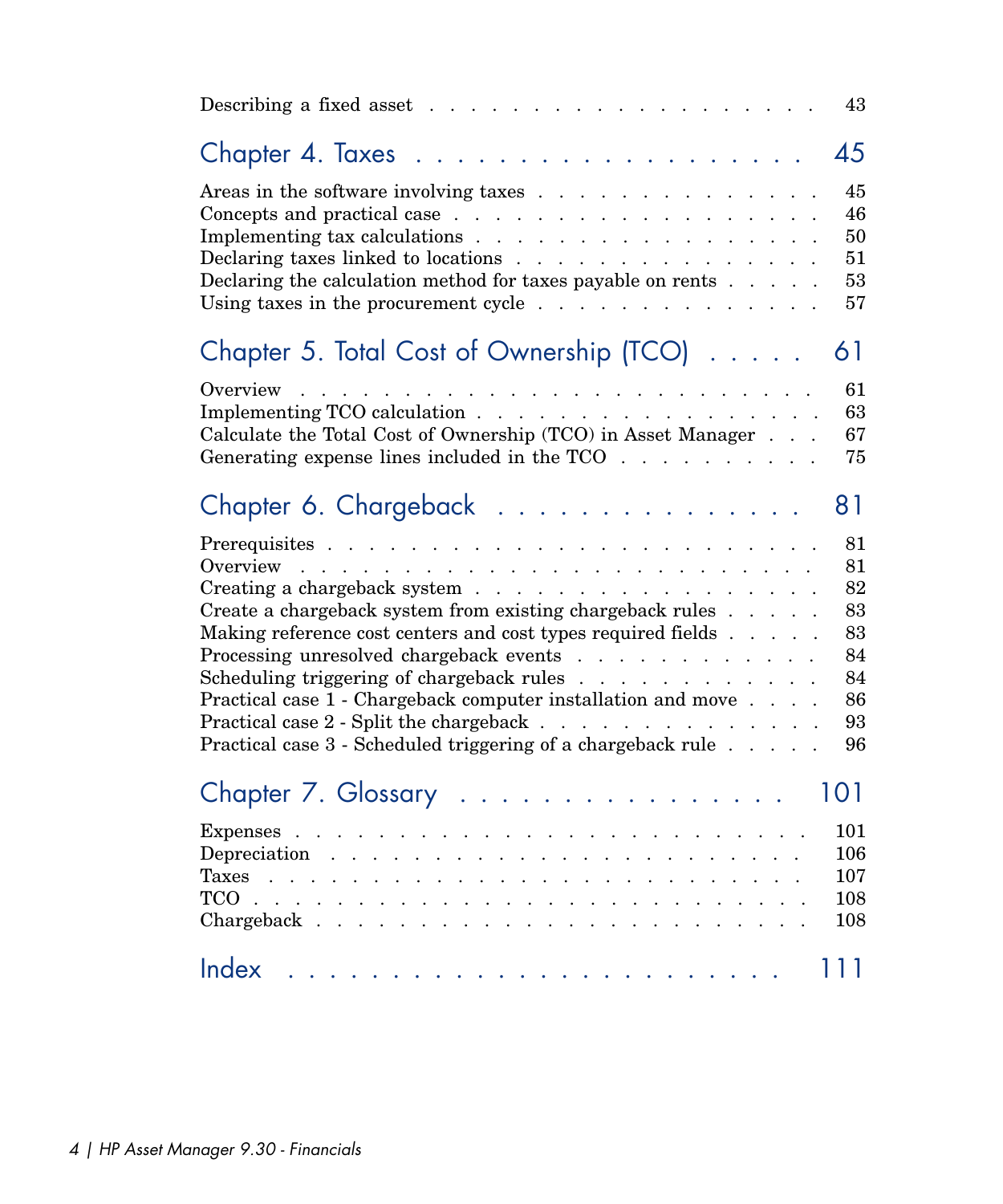# List of Figures

| 2.1. Budgets - composition $\ldots$ $\ldots$ $\ldots$ $\ldots$ $\ldots$ $\ldots$ $\ldots$ 22  |  |  |  |  |
|-----------------------------------------------------------------------------------------------|--|--|--|--|
| 2.2. Budgets - nomenclature $\ldots$ $\ldots$ $\ldots$ $\ldots$ $\ldots$ $\ldots$ $\ldots$ 23 |  |  |  |  |
| 2.3. Budget center - structure 24                                                             |  |  |  |  |
| 2.4. Budget centers and budgets - how they work together 25                                   |  |  |  |  |
| 2.5. Cost center split operations 38                                                          |  |  |  |  |
| 5.1. TCO calculation - dates included 68                                                      |  |  |  |  |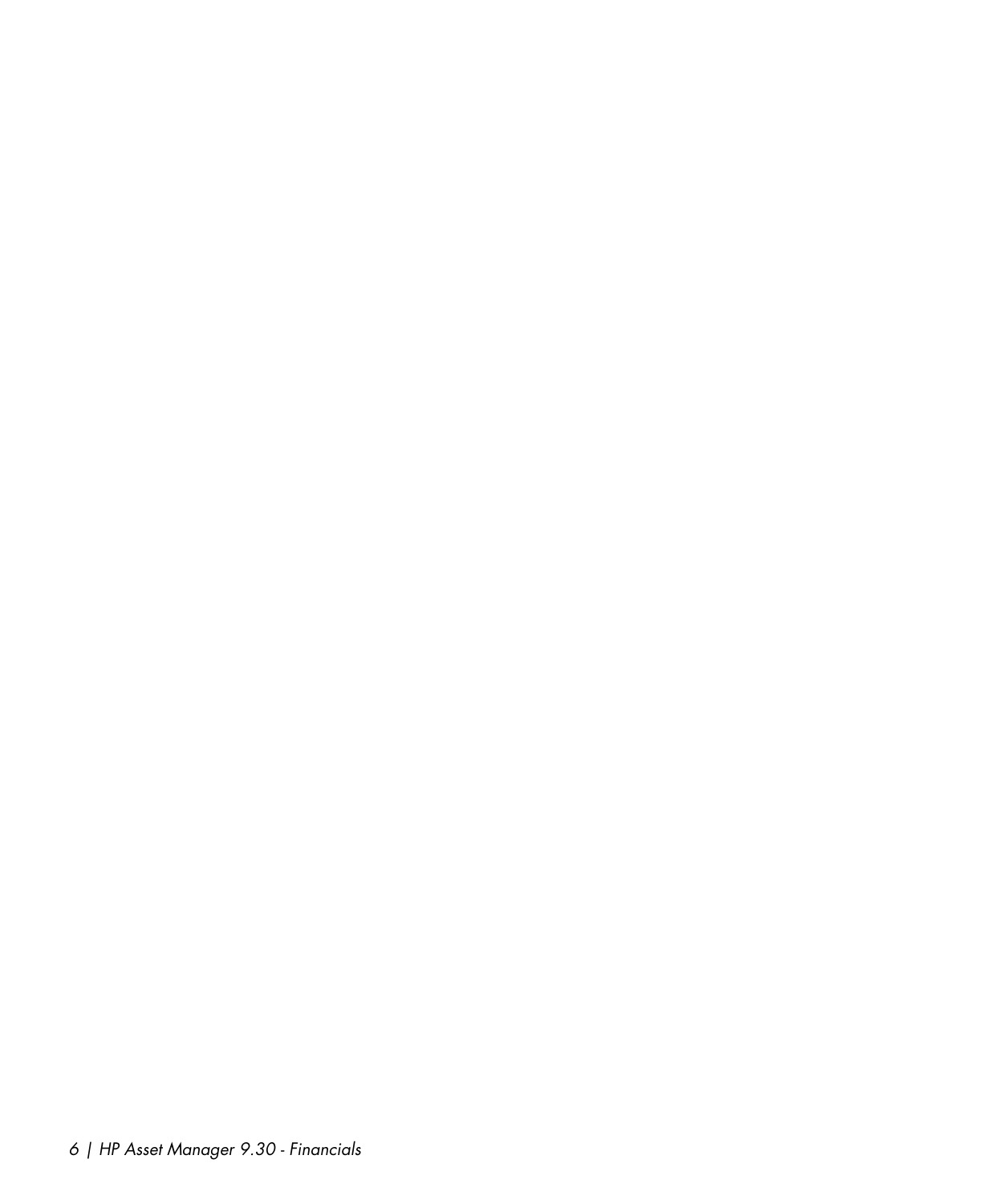# List of Tables

|  |  |  |  |  |                                                               |  |  |  |  |  |  |  |  |  | 4.1. Automatic mechanisms using taxes 58 |
|--|--|--|--|--|---------------------------------------------------------------|--|--|--|--|--|--|--|--|--|------------------------------------------|
|  |  |  |  |  |                                                               |  |  |  |  |  |  |  |  |  | 5.1. TCO - Required modules 63           |
|  |  |  |  |  |                                                               |  |  |  |  |  |  |  |  |  |                                          |
|  |  |  |  |  | 5.2. Average annual TCO of assets calculation workflow scheme |  |  |  |  |  |  |  |  |  |                                          |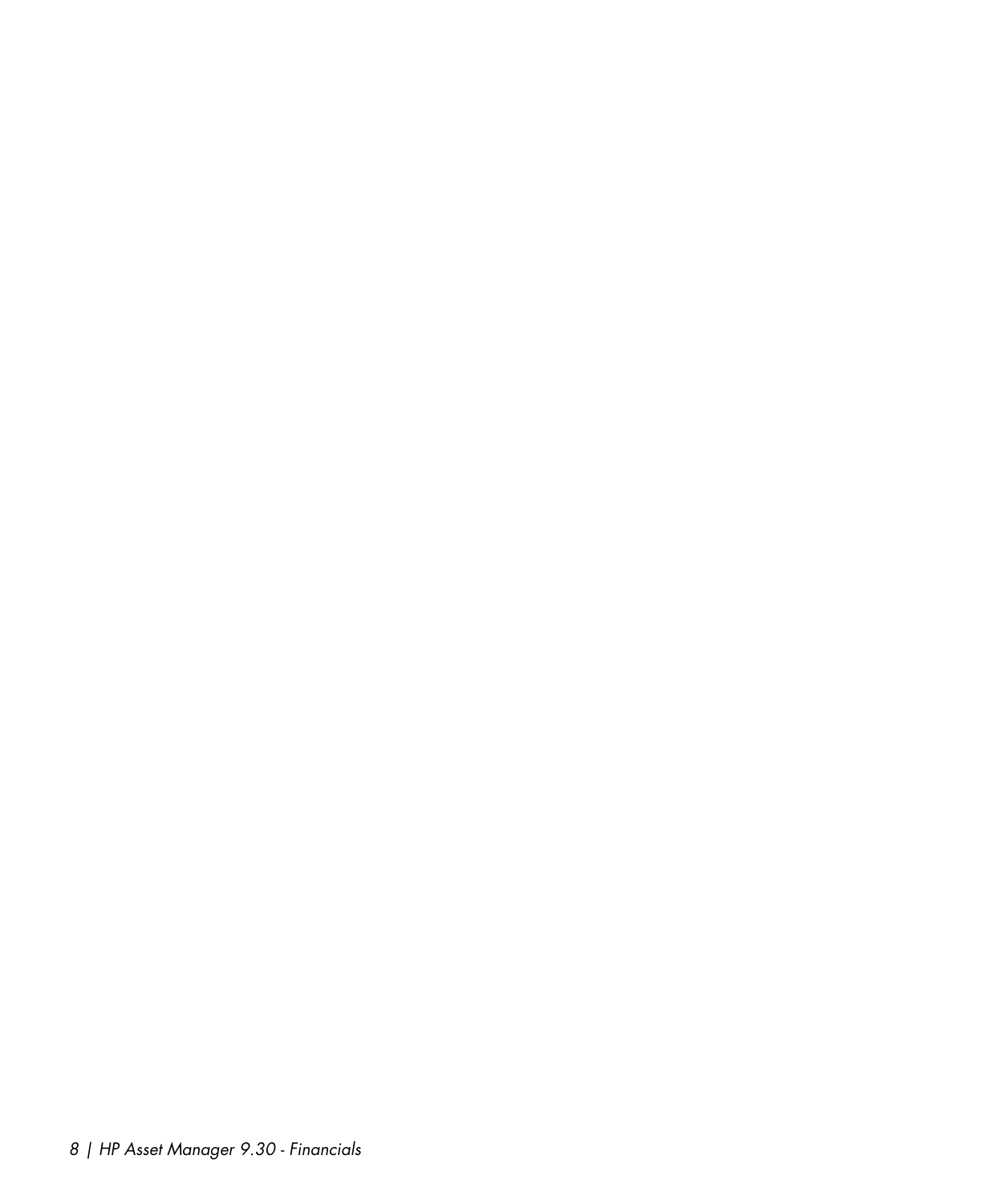# **Introduction**

# <span id="page-8-0"></span>Who is the Financials module intended for?

The Financials module is intended for organizations wishing to track expenses. It is generally implemented by the following persons:

- <span id="page-8-1"></span><sup>n</sup> Financial manager
- n The administrator

# What does the Financials module do?

The Financials module enables you to perform the following tasks:

- **n** Draw up budgets
- Track expenses
- n Track fixed assets
- $\blacksquare$  Generate internal invoices

Managing these tasks enables you to:

- Know how money is being used
- Optimize costs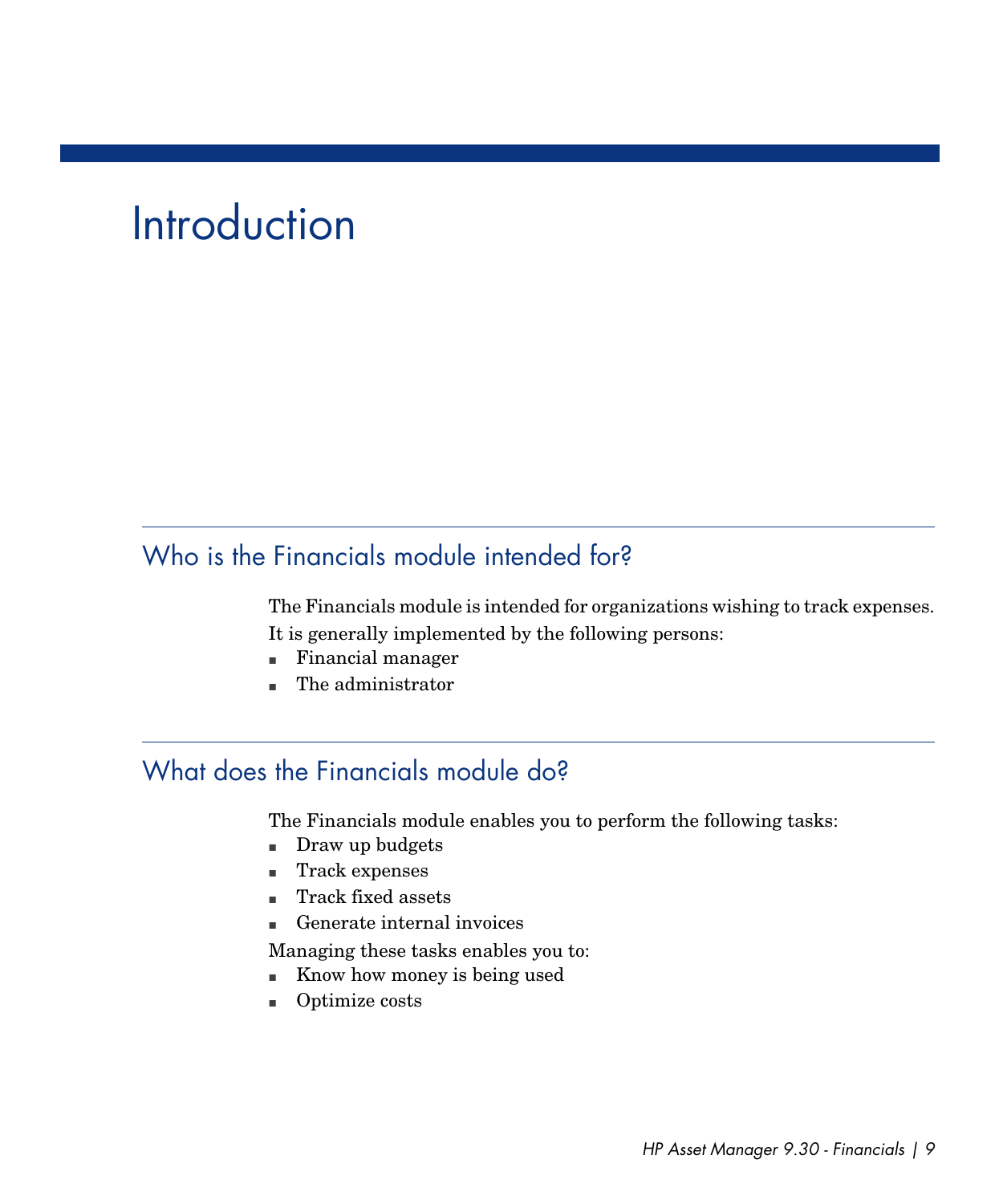# How to use this guide

#### <span id="page-9-0"></span>**Chapter [Monetary values](#page-10-0)**

To implement currencies and exchange rates

#### **Chapter [Expenses](#page-20-0)**

To track expenses according to budgets

#### **Chapter [Reconciling fixed assets](#page-40-0)**

To track fixed assets

#### **Chapter [Taxes](#page-44-0)**

To include taxes in financial flows

#### **Chapter [Total Cost of Ownership \(TCO\)](#page-60-0)**

To implement TCO

#### **Chapter [Chargeback](#page-80-0)**

To automate chargeback in Asset Manager

#### **Chapter [Glossary](#page-100-0)**

The terminology used in the Financials module is specialized. The glossary included here contains the key terms used in Asset Manager. Read this glossary to fully understand how these terms are used.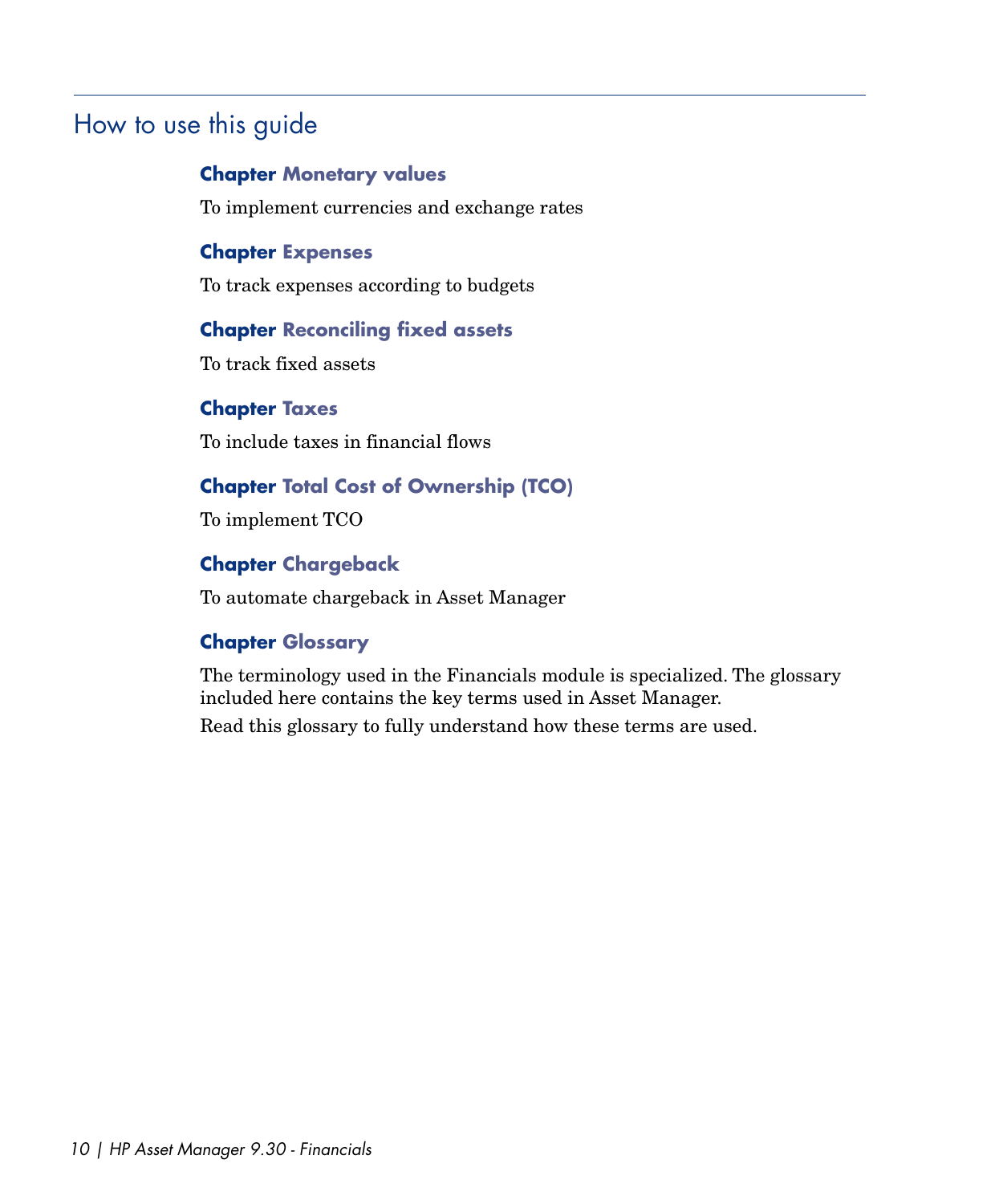# 1 Monetary values

<span id="page-10-0"></span>You can enter monetary values in the currency of your choice, but you must define this currency, and the corresponding exchange rates, beforehand in Asset Manager.

Asset Manager also offers the exchange values in several currencies.

Managing multiple currency support in Asset Manager consists of:

- Defining currencies.
- <span id="page-10-1"></span>Defining exchange rates.
- <sup>n</sup> Populating monetary values (Asset Manager automatically calculates the exchange values)

## **Currencies**

We recommend defining currencies when implementing Asset Manager.

Access the currencies table via the **Asset lifecycle/ IT financial**

**management/ Currencies/ Currencies** link on the navigation bar.

In the detail of a currency, there are three fields that help you define a currency by specifying its name, its description and its symbol.

The detail includes two fields to define the format of amounts expressed in a currency:

n The **Precision** field (SQL name: sPrecision) defines the number of decimal places amounts must have.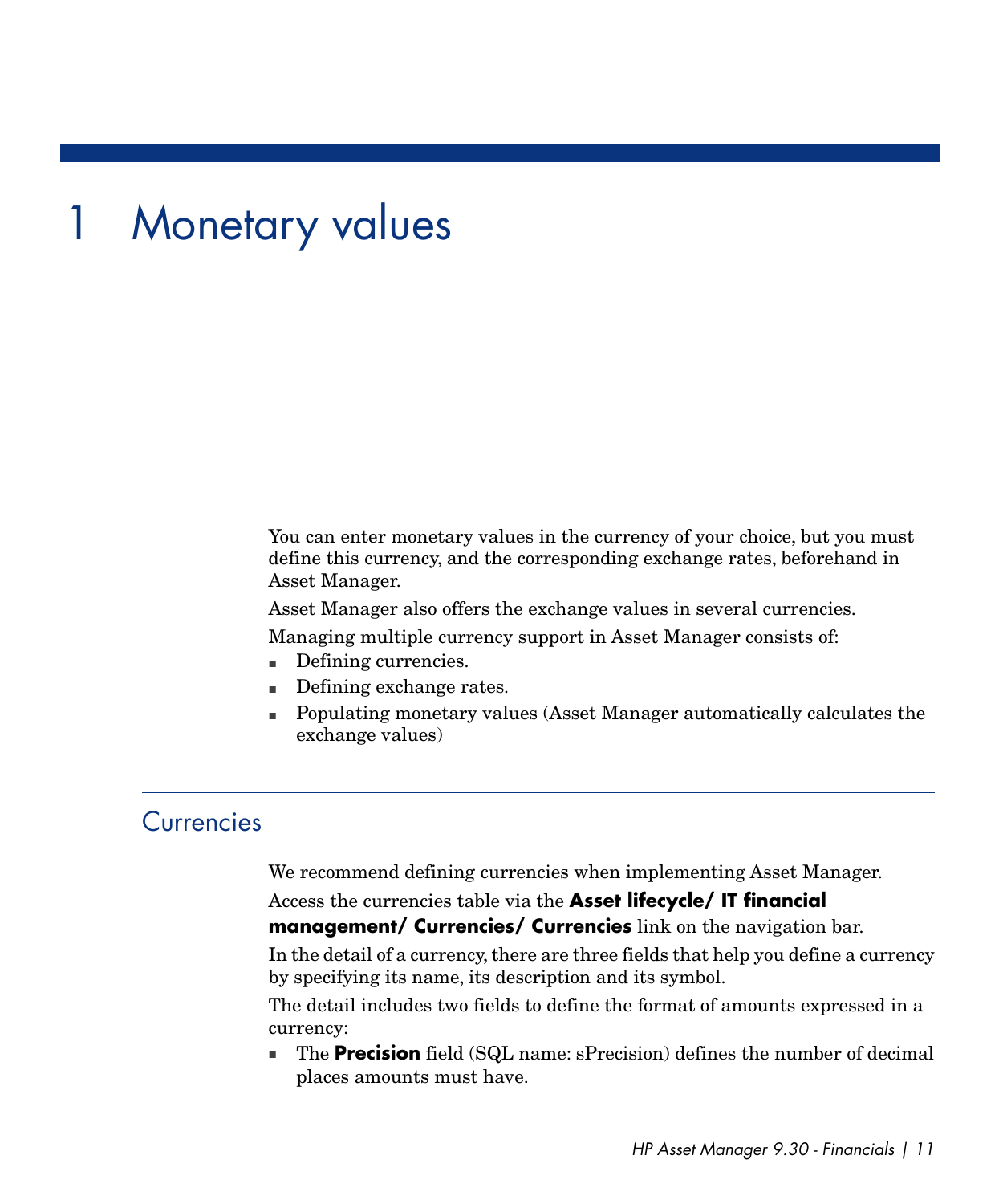**n** The **Position of symbol** field (SQL name: seSymbolPos) specifies whether the currency symbol precedes or follows the currency value.

### Specific currencies

You can define as many currencies as you like. Certain currencies have specific rules associated with them:

- Default currencies
- <sup>n</sup> Reference currencies
- The Euro

#### Default currency

The default currency is applied to all monetary fields for which the user does not associate a currency.

It is unique and can be selected by clicking the **Default currency** check box (bDefCur) in the detail of a currency.

You can define a default currency per employee by selecting it in the **Default currency** field (SQL name: DefCurrency) on the **Finances** tab of the employee detail. This currency becomes the employee's new default currency.

In other words, a monetary field with no associated currency will use the default currency defined for the database, unless a currency has been defined by an individual user. In this case, the field uses the user's currency instead.

#### Reference currencies

You can define two reference currencies for which exchange values are automatically calculated.

To do this, select the **Reference currency 1** (bRefCur1) or **Reference currency 2** (bRefCur2) check boxes in the detail of a currency.

## Warning:

We recommend that you define your reference currencies before saving data in the Asset Manager database. If you define the reference currencies after records have been already been added in the database, the exchange values associated with the monetary values in these records will not be updated.

#### The Euro

If you want to manage conversions between Euro zone currencies, you must define the "Euro" currency via the **Asset lifecycle/ IT financial management/ Currencies/ Currencies** link on the navigation bar.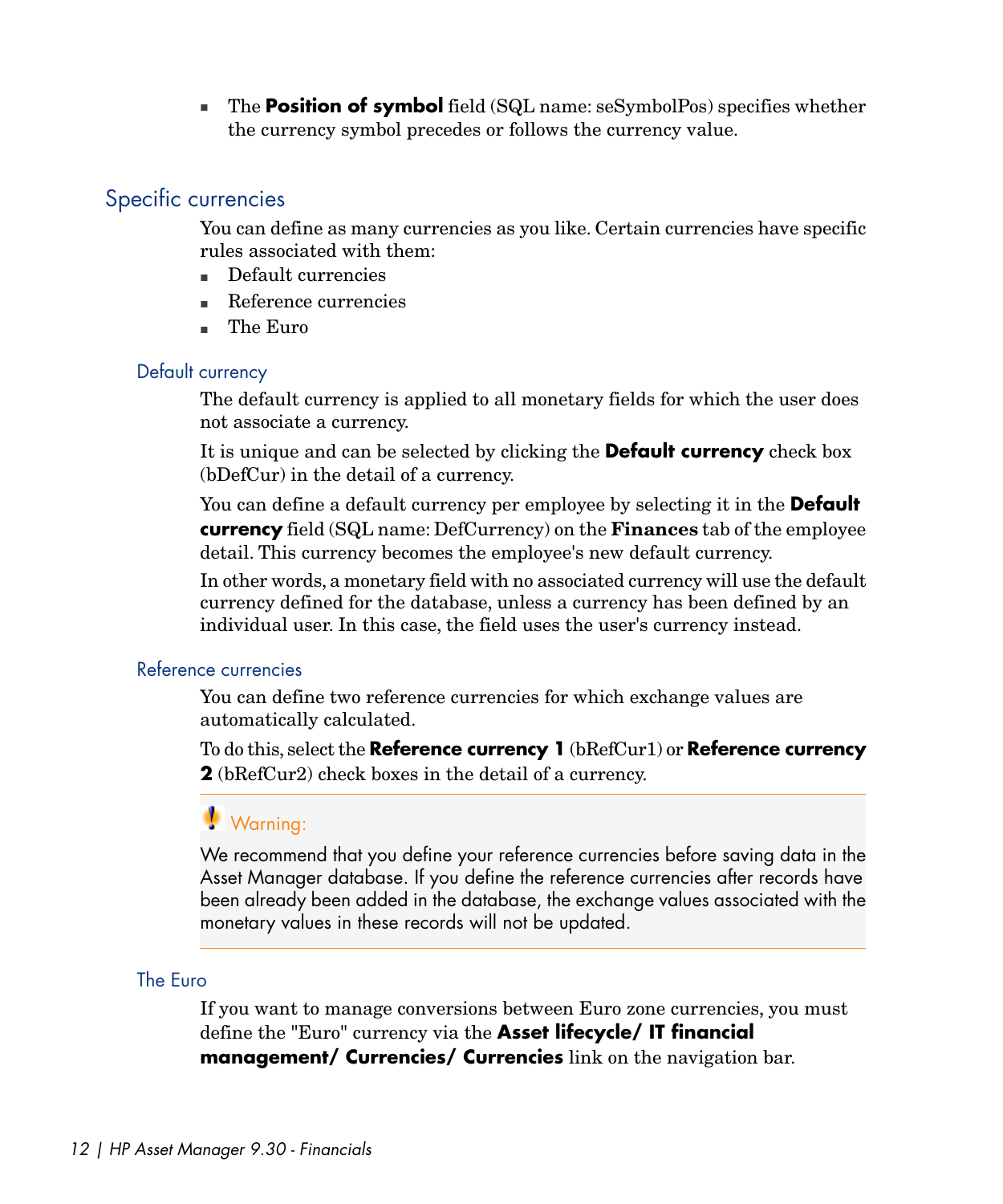

<span id="page-12-0"></span>The value of the **Name** field (SQL name: Name) of the "Euro" must be set to "EUR".

## Exchange rates

#### Access the exchange rates table via the **Asset lifecycle/ IT financial management/ Currencies/ Exchange rates** link.

An exchange rate is defined by:

- The date from which it is applicable.
- The source currency.
- The target currency.
- Its value.
- Its inverse rate.
- Its link with the Euro zone.

#### Entering exchange rates

You can enter exchange rates as and when you need them or by importing a file with the relevant information.

#### Inverse rate

When you enter an exchange rate from a given currency A to a currency B, Asset Manager automatically calculates the inverse exchange rate from B to A.

However, if you slightly modify the exchange rate (a difference less or equal to 1%), Asset Manager does not recalculate the inverse exchange rate. It is thus necessary to modify the inverse exchange rate at the same time so that it matches.

On the other hand, if you make a larger modification of the exchange rate (greater than 1%), Asset Manager recalculates the inverse rate accordingly.

#### **Example**

The exchange rate between the two currencies A and B is equal to 2.The inverse rate is automatically calculated by Asset Manager and is equal to 0.5.

<sup>n</sup> If the inverse rate is slightly modified, for example set to:

Inverse rate  $= 0.505$ 

Then the exchange rate is not modified.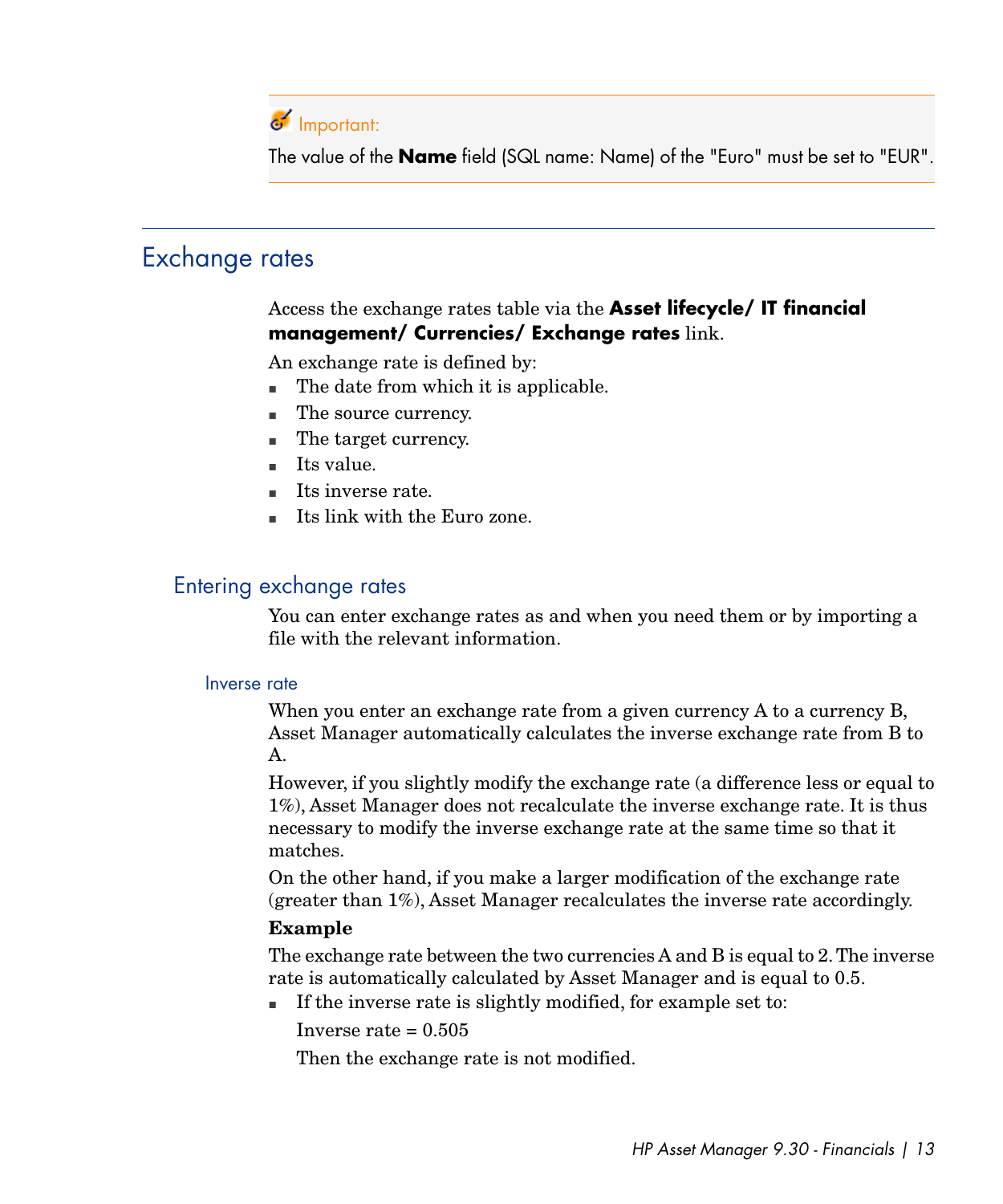n On the other hand, if the inverse rate undergoes a larger variation, for example:

Inverse rate  $= 0.51$ 

Then the exchange rate is recalculated:

Exchange rate from A to  $B = 1.960784$ 

#### Case of the Euro zone

The establishment of Euro zone on January 1, 1999 has brought consequences on exchange rates. Within the Euro zone, only the following exchange rates are authorized:

<sup>n</sup> Exchange rates from Euro zone currencies to the Euro.

Asset Manager enables you to manage the exchange rates specificities that are in effect for Euro zone currencies. If you select the **Belongs to Euro zone** (bInEuroZone) check box in the exchange rate detail:

- **n The Source currency** field (SQL name: SrcCurrency) displays the Euro. This cannot be modified.
- <sup>n</sup> The **Target currency** field (SQL name:TargetCurrency) will only accept Euro-zone currencies.
- <sup>n</sup> You can enter conversion rates from the Euro to Euro zone currencies but not the inverse rate.

## Important:

After all currencies in the Euro zone convert to the Euro, the need for exchange rates between these currencies will obviously no longer exist. Only the conversion rate between a given Euro zone currency and the Euro will be allowed.

<sup>n</sup> Exchange rates between currencies outside of the Euro zone and the Euro and their inverse rates.

## Important:

After all currencies in the Euro zone convert to the Euro, exchange rates between a currency outside of the Euro zone and a currency within the Euro zone (excepting the Euro) will be obsolete.

Exchange rates between currencies outside of the Euro zone.

#### Recommendations

In order to easily find the exchanges rates between two currencies and determine which are used in the calculation of exchange values, we recommend always entering the exchanges between two currencies A and B in the same direction.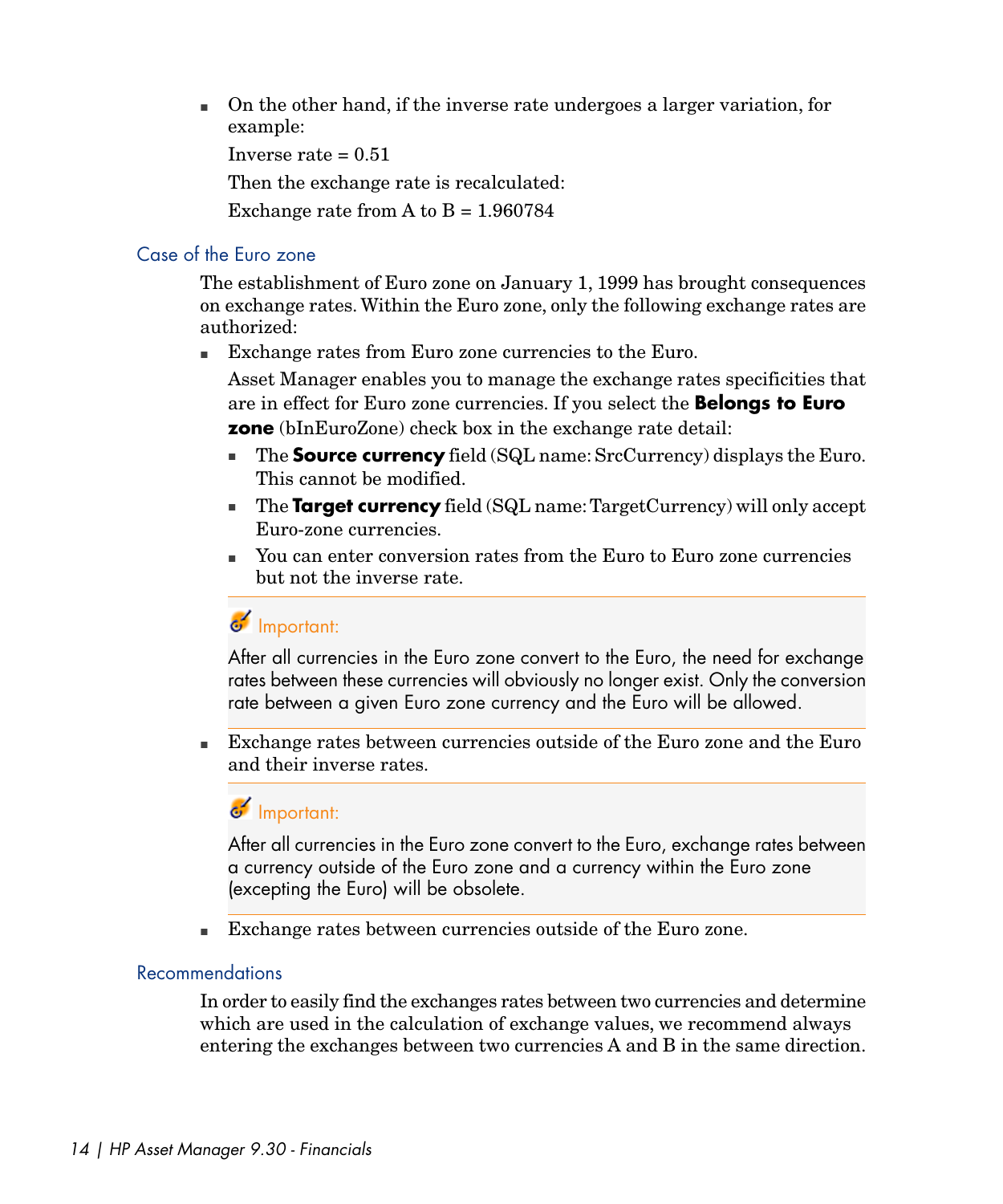## Editing monetary fields

<span id="page-14-0"></span>Monetary field example: **Asset lifecycle/ IT financial management/ Cost tracking/ Expense lines** link; detail of an expense line, **Credit** (mCredit) field.

### Enter the amount and the currency

#### Windows client

- 1 Place the cursor inside the edit zone of the monetary field.
- 2 Enter an amount and specify the currency in which it is expressed.

Click  $\blacksquare$  to the right of the monetary field to select the currency.

## Note:

If you do not specify a currency, the default currency is applied.

## $Q$  Tip:

The **Configure object** contextual menu enables you to configure a monetary field by assigning a default amount and currency.

A specific control is designed for entering monetary values; it is defined in the currency detail.

You can use the arrows to the right of monetary values, or the arrow keys on your keyboard, to increase or decrease the selected amount.

#### Web client

- 1 Place the cursor inside the edit zone of the monetary field.
- 2 Enter the amount and select the currency from the drop-down list to the right of the amount.

## Note:

If you do not specify a currency, the default currency is applied.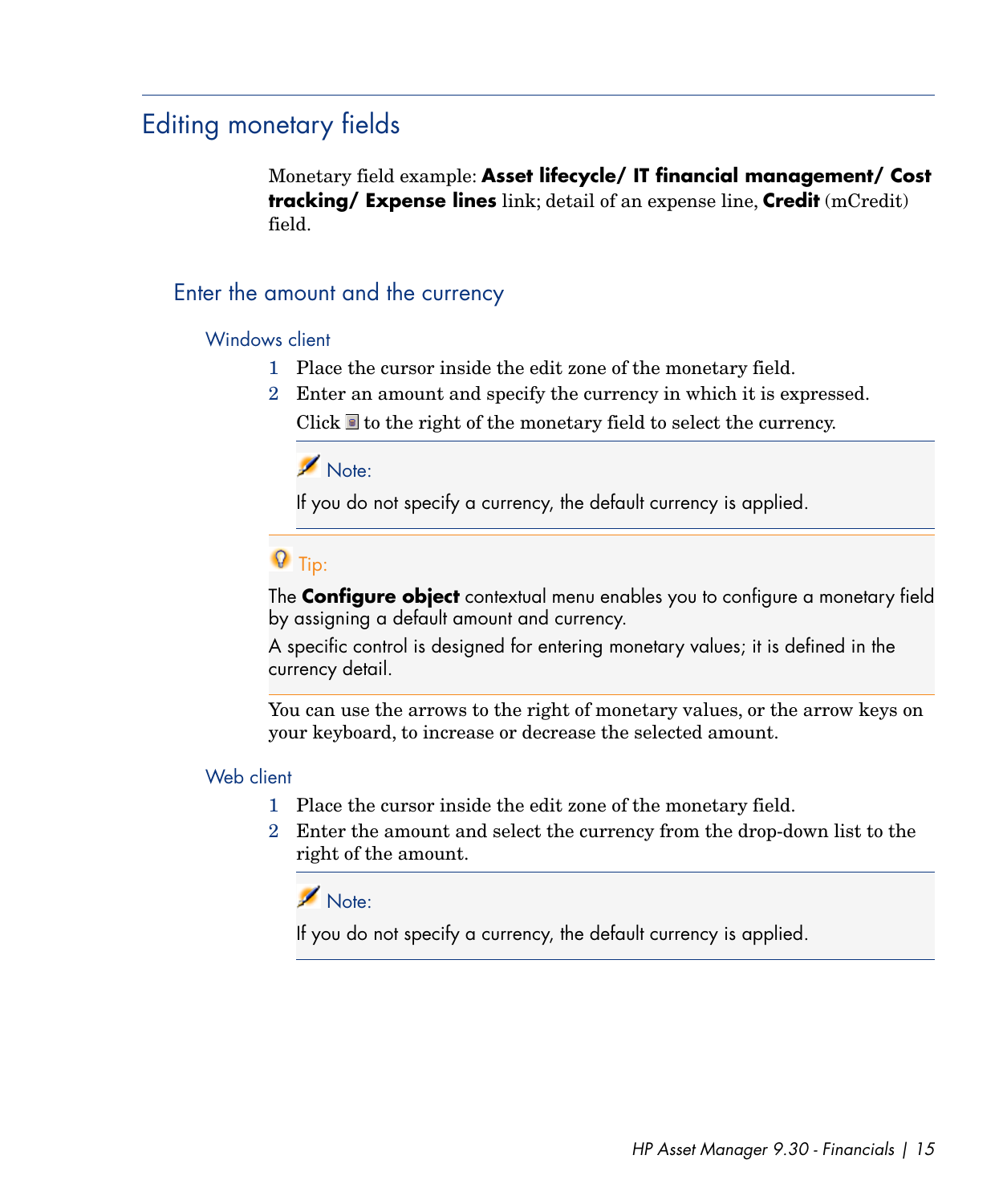## **Convert to** shortcut menu

## Warning:

This function is available in the Windows client only.

You can convert a monetary value entered in one currency to another. To do this:

- 1 Right-click the monetary value.
- 2 In the shortcut menu, select **Convert to**.
- 3 Select the new currency from among the list of currencies proposed.
- 4 The monetary value is converted and displayed in the new currency.

The calculation mechanisms are similar to those used in calculating exchange values, and the exchange rates are automatically selected by Asset Manager.

For more information:  $\triangleright$  [Currency conversion rules](#page-16-0) [page 17].

## Information on a monetary field

## Warning:

This function is available in the Windows client only.

<sup>n</sup> Monetary fields (SQL name "mXXX"), which are visible in certain screens, contain the entered amount.

Each monetary field has four related sub-fields:

- <sup>n</sup> A field containing the currency associated with the entered amount (SQL name "XXXcur") (click  $\epsilon$ ).
- <sup>n</sup> Two fields used to store the exchange values in the two reference currencies  $(SQL$  names "mXXXRef1" and "mXXXRef2") (click  $\blacksquare$ ).
- A field containing the date of conversion (SQL name "dtXXXCv") (click  $\blacksquare$ ).

For example: If the purchase price of an asset is 1000 USD and the conversion date is October 1, 2011:

- **n Price** is set to 1000
- **PriceCur** is set to USD.
- <sup>n</sup> **mPriceRef1** and **mPriceRef2** contain the exchange values.
- **dtPriceCv** is set to October 1, 2011.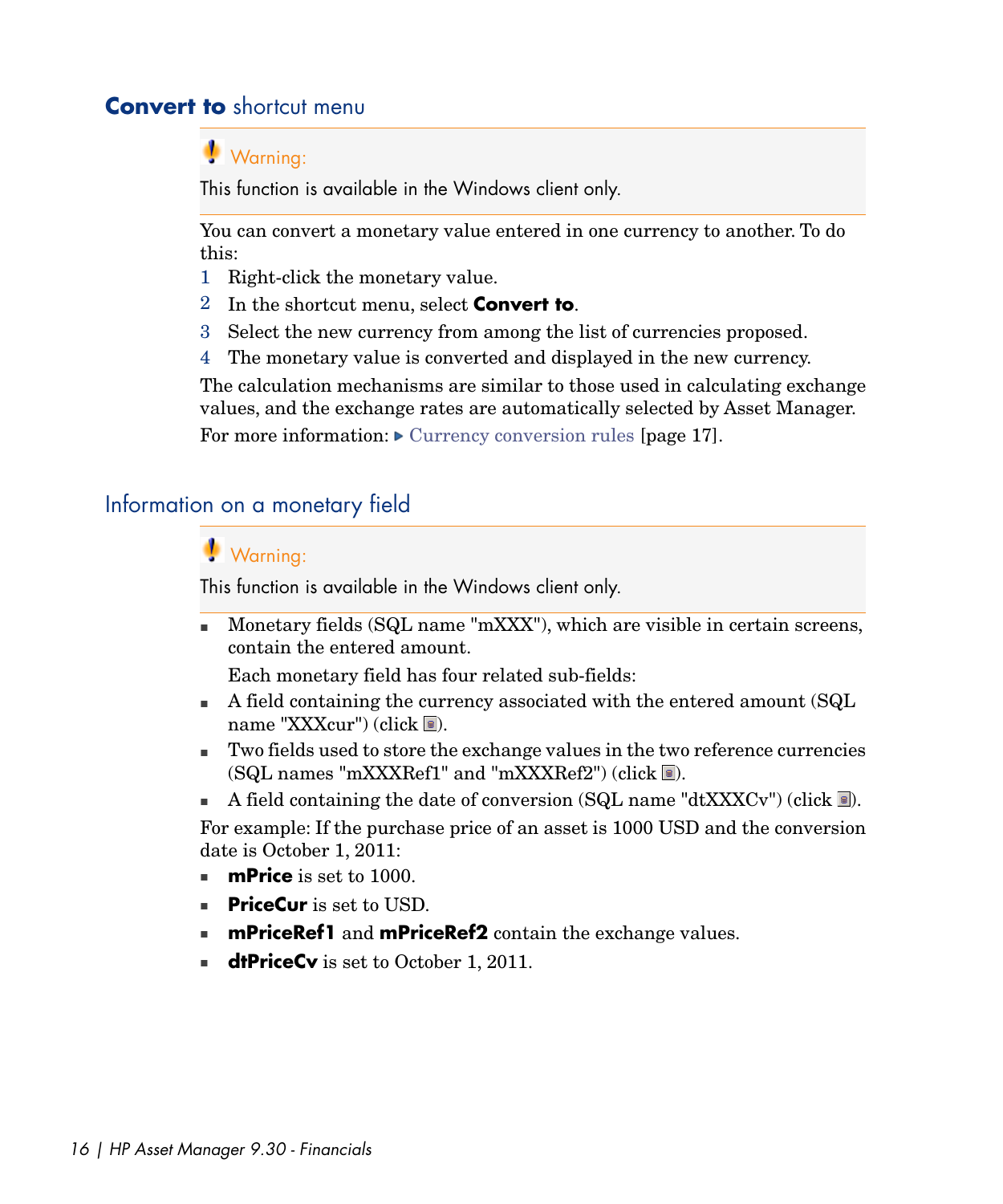## Currency conversion rules

<span id="page-16-0"></span>Converting an amount expressed in one currency to another requires that you apply an exchange rate when you do the conversion.

This section describes the rules governing conversions and exchange rates. These rules depend on the currencies to be converted:

To select the appropriate exchange rate between a given currency couple A and B, Asset Manager uses the date of conversion and the following rules:

- If there is an exchange rate defined for the date of conversion when A is the source currency and B is the target (resulting) currency, Asset Manager uses this rate.
- <sup>n</sup> Otherwise, if there is an exchange rate for which currency B is the source currency and currency A the target currency,Asset Manager uses the inverse rate defined for this rate. It is indicated in the " $1 A = x B$ " field in the detail of the exchange rate from B to A.
- Otherwise, Asset Manager will not calculate an exchange value.

#### Example:

- n The exchange rate from currency A to currency B on July 1, 2011 is "1 A = 6 B".
- n The exchange rate from currency B to currency A on August 1, 2011 is "1 B  $= 0.2$  A".
- <span id="page-16-1"></span>n On September 1, 2011, to convert 100 A to currency B, Asset Manager uses the exchange rate " $1 A = 6 B$ ", resulting in 600 B.

## Calculation of exchange values

This section details the following points:

- $\blacksquare$  Overview
- Date of conversion
- Update

#### **Overview**

When you enter an amount, Asset Manager automatically calculates the exchange values as expressed in the reference currencies.

The automatic calculation of exchange values uses:

n The date of conversion.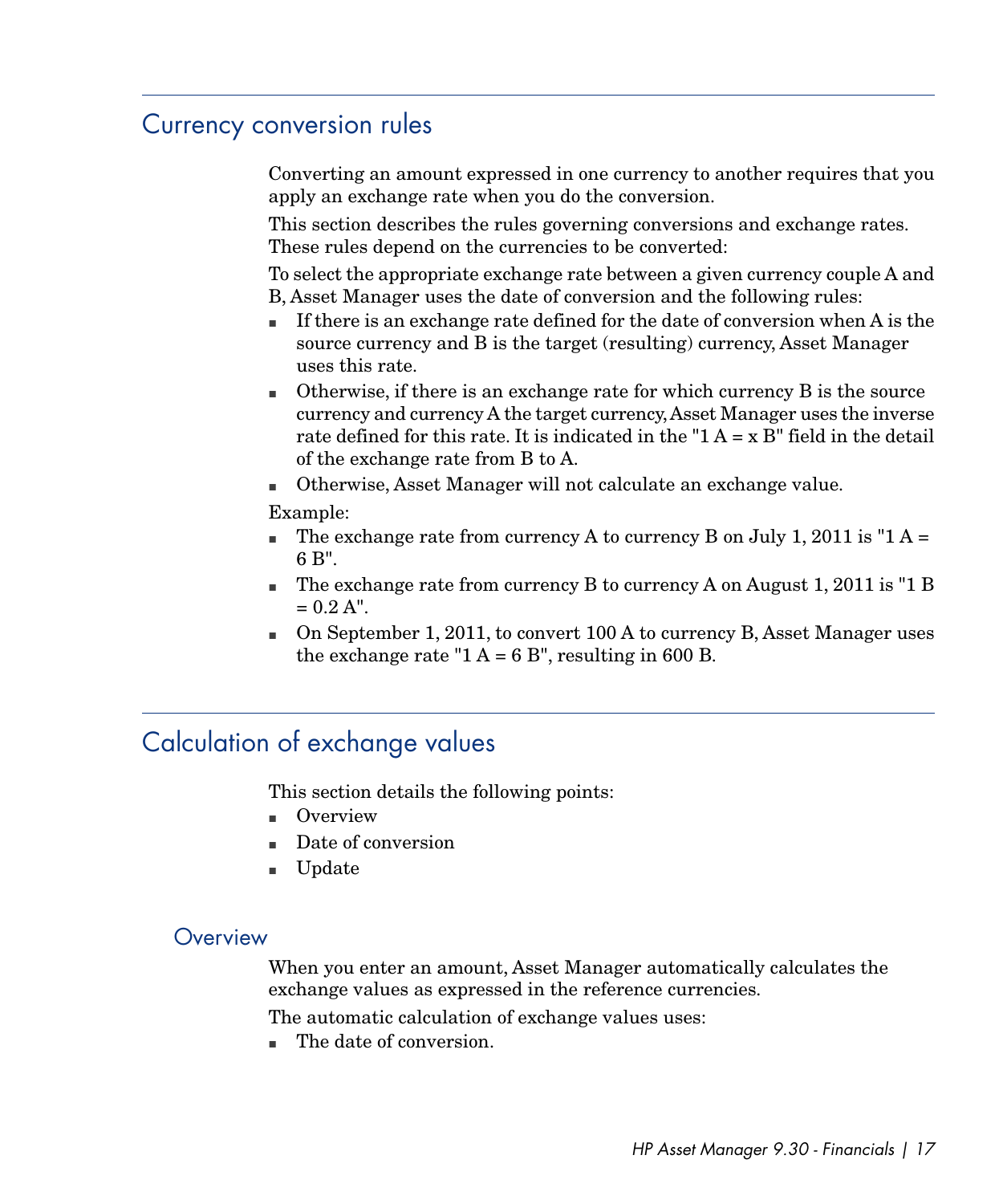<sup>n</sup> The exchange rates effective for this date for the currency unit of the entered monetary value and the reference currencies.

## Displaying exchange values

## Warning:

This function is available in the Windows client only.

Simply click the  $\blacksquare$  icon to the right of an amount to display a screen showing the date of conversion, the amount, the exchange rates and the exchange values.

## Date of conversion

The date of conversion determines the exchange rate to be applied.

A conversion date, stored in the "dtxxxCv" field, is associated with each monetary type value (amount).

You can define a default conversion date for this field. This enables you to, for example, make sure that the conversion date associated with the purchase price of an asset is the date this asset was purchased.

By default, the conversion date associated with monetary values is the current date. To define the default values of the conversion dates associated with monetary values, use Asset Manager Application Designer.

## Updating monetary values

If you update exchange values, and then modify the monetary value later on, the modifications you made on the exchange values will be lost.

Asset Manager updates the exchange values in the database:

- If the exchange rates are modified.
- <sup>n</sup> If the dates of conversion are calculated via scripts, and if the field values used in these scripts are modified.

There is no automatic mechanism that propagates these modifications to the exchange values.

In order to do this, it is possible to define a workflow scheme.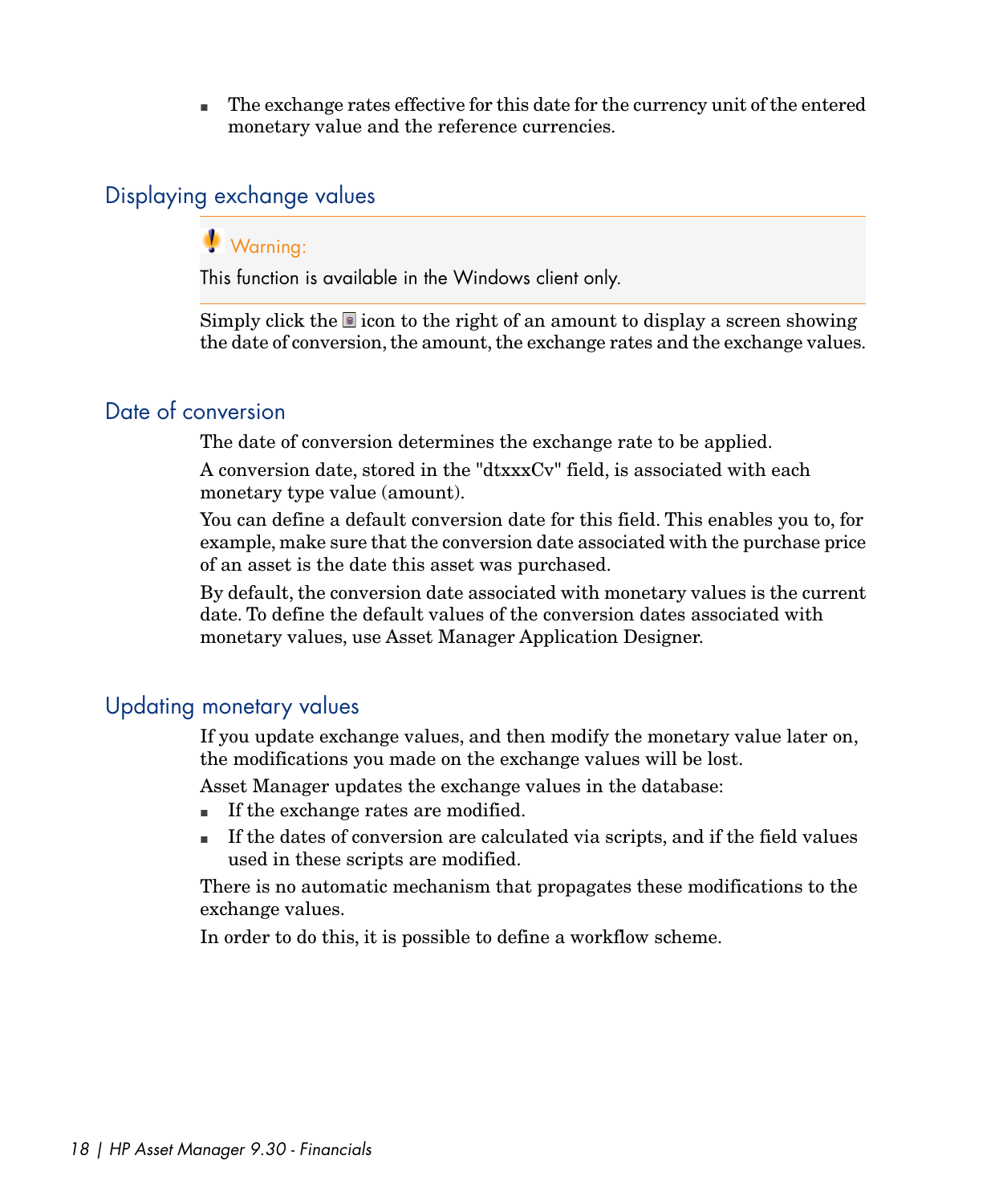# Limited use of multi-currency support

<span id="page-18-0"></span>If you do not want to use all of the available multiple-currency functionality, there are two possibilities open to you:

- <sup>n</sup> Either you do not define currencies. In this case:
	- <sup>n</sup> Monetary values are always expressed without a specified currency unit.
	- $\blacksquare$  The formatting of monetary values follows the format defined via the Windows Control Panel (For example, in Windows XP: **Regional and Language Options** tool, **Regional Options** tab). A specific control is designed for entering monetary values.
	- $\blacksquare$  The four other fields (currency, both exchange values, conversion date) associated with a monetary field remain unpopulated in the database.
- <sup>n</sup> Or you create currencies without defining a reference currency. In this case:
	- <sup>n</sup> You can define different formatting rules for each currency.
	- $\blacksquare$  At the database level, one field is used to store the monetary value, another contains the currency.The three others, which store the exchange values and the date of conversion, are left unpopulated.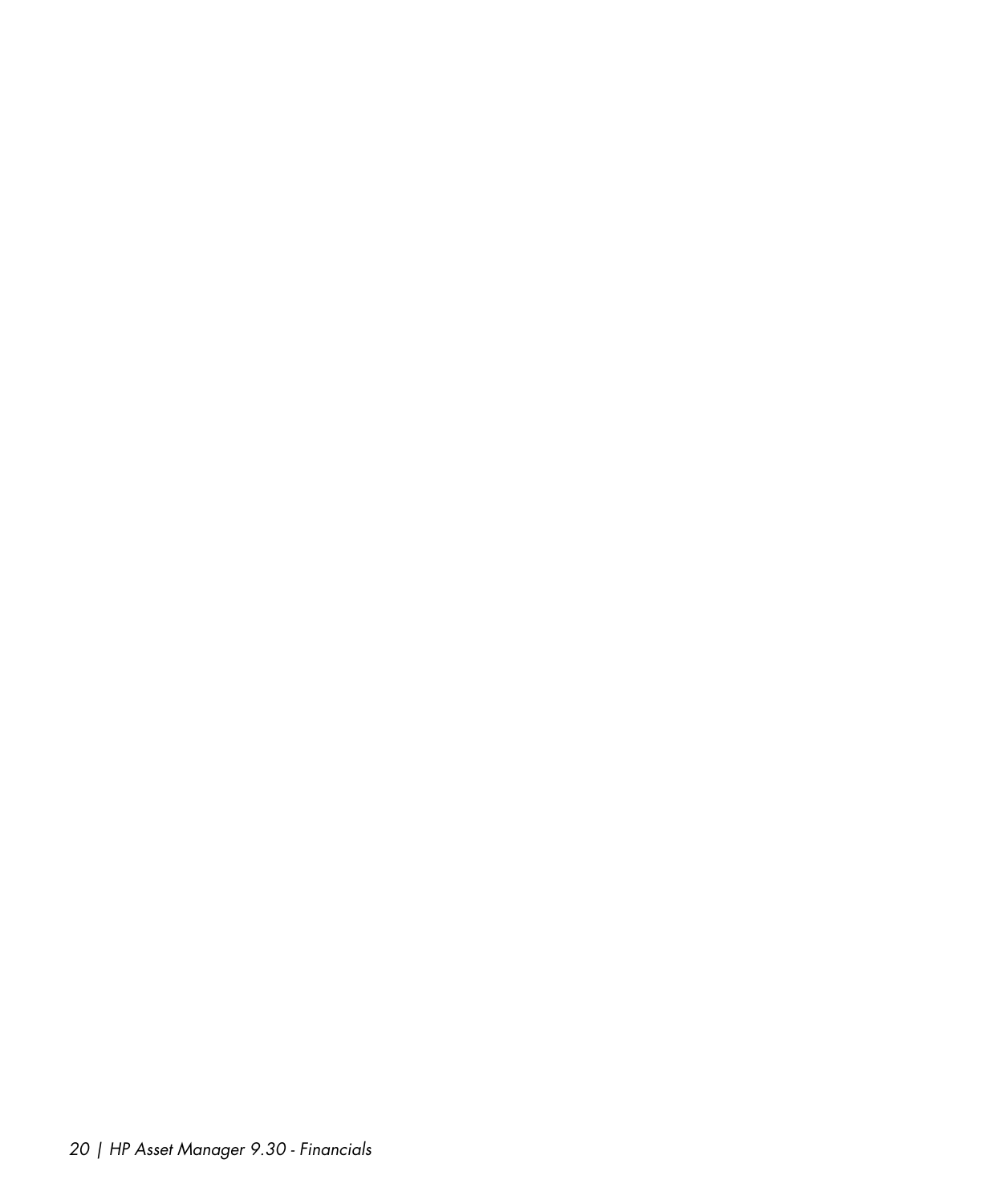# 2 Expenses

<span id="page-20-1"></span><span id="page-20-0"></span>This chapter explains how to manage your expenses with Asset Manager.

## General overview of expenses

This section discusses the professional areas associated with expense management.

### Introduction to budgets

A budget represents your planned revenues and expenses in a given period (as a general rule, this period is the upcoming year) for each cost type. Logically, a budget is composed on two axes:

- 1 A time axis, divided up according to your company's tracking and reporting rules (by quarter, by semester, by month, etc.).
- 2 An axis regrouping the different budget categories (or budget headings) identified in your company.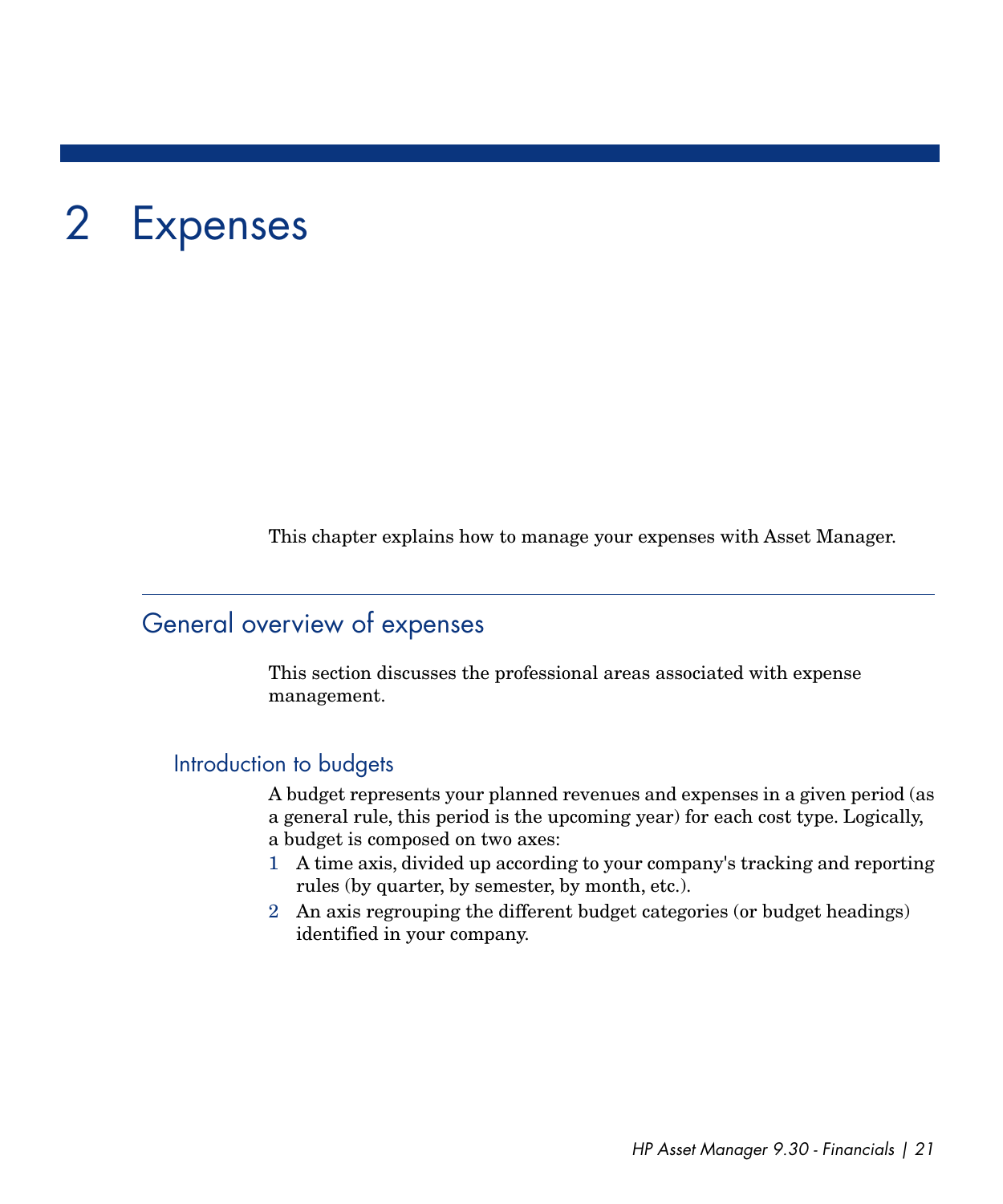## <span id="page-21-0"></span>Figure 2.1. Budgets - composition



# Note:

A budget may be considered as a grid in which:

- <sup>n</sup> A column corresponds to a time period (for example, first quarter, second quarter, etc.).
- <sup>n</sup> A row corresponds to a division by budget category (for example: internal travels, external travels, consulting, etc.).
- <sup>n</sup> A cell containing an amount corresponding to a budget line (for example: the provisional amount for travel in the first quarter is 10,000 dollars). The amount of a budget line is called an allowance; it represents a sum that you are going to allocate.

The following concepts are introduced for reasons of nomenclature and organization:

- n On the cost axis:
	- $\blacksquare$  A budget category is made up of one or more cost types. Using the previous example, the Internal travel budget category can group together the National Assignments and International Assignments cost types.
	- <sup>n</sup> A budget classification groups together the budget categories. For example, the Travel classification can regroup the Internal travels and External travels budget categories.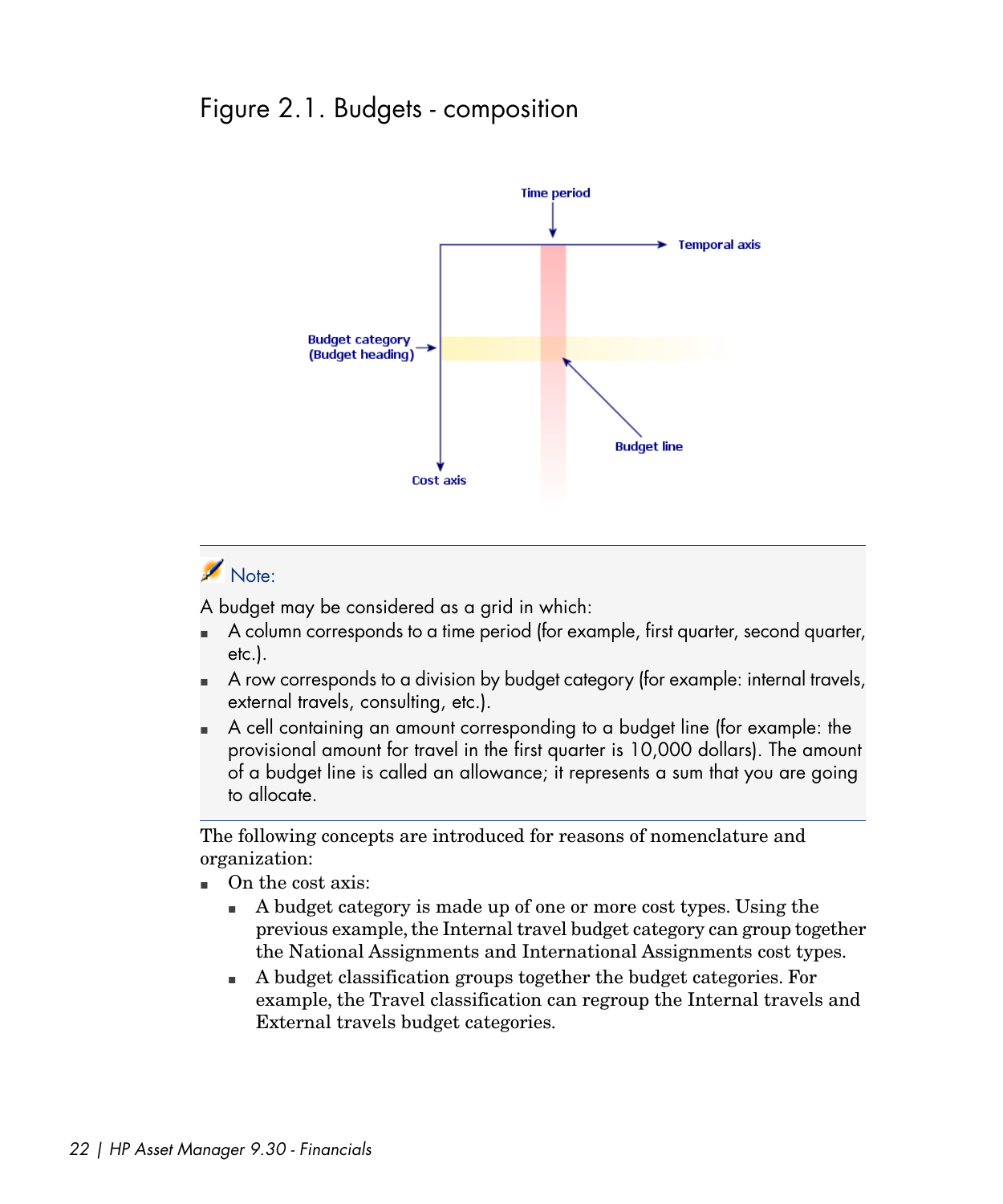## Note:

We recommend that you use a budget classification to regroup (using budget categories) all of your cost types. If you do not do this, certain of your anticipated expenses or revenues will not be taken into account in a budget. Asset Manager does not verify whether you have done this or not.

- <sup>n</sup> On the time axis:
	- <sup>n</sup> A time division groups together several time periods (quarters, etc.), which have been defined by your company.
	- <sup>n</sup> A financial year, in turn, groups together the time divisions. In general, it covers the entire year (calendar year or fiscal year, depending on the case).

# <span id="page-22-0"></span>Figure 2.2. Budgets - nomenclature



A company's budgets are normally defined in the period of one financial year, which lasts an entire year. But there is something that lasts even longer than the one-year budget: the budget center.A budget center is a perpetual structure that houses the annual budgets for a particular entity in your company. You can have a budget center for each department in your company, for example.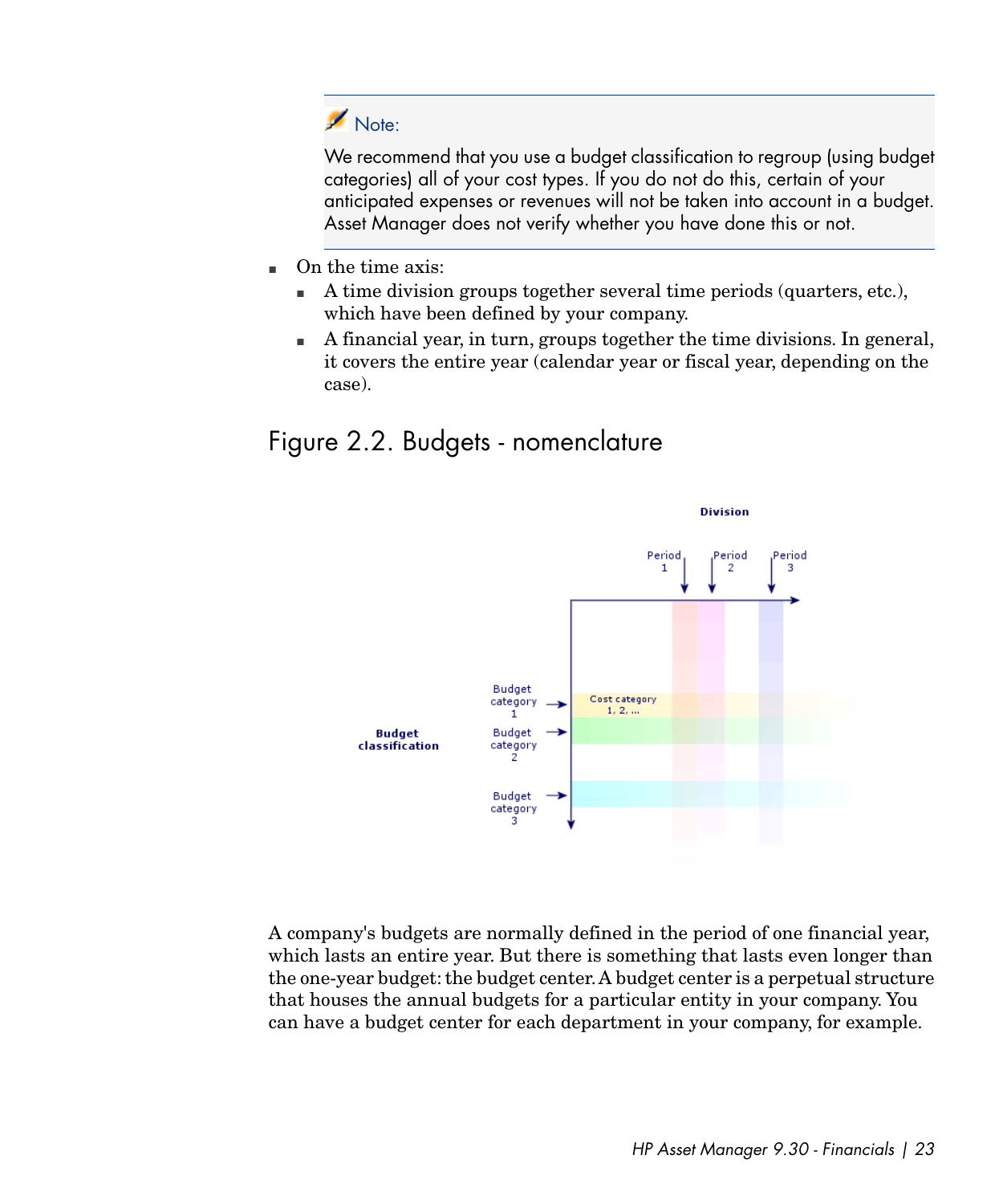<span id="page-23-0"></span>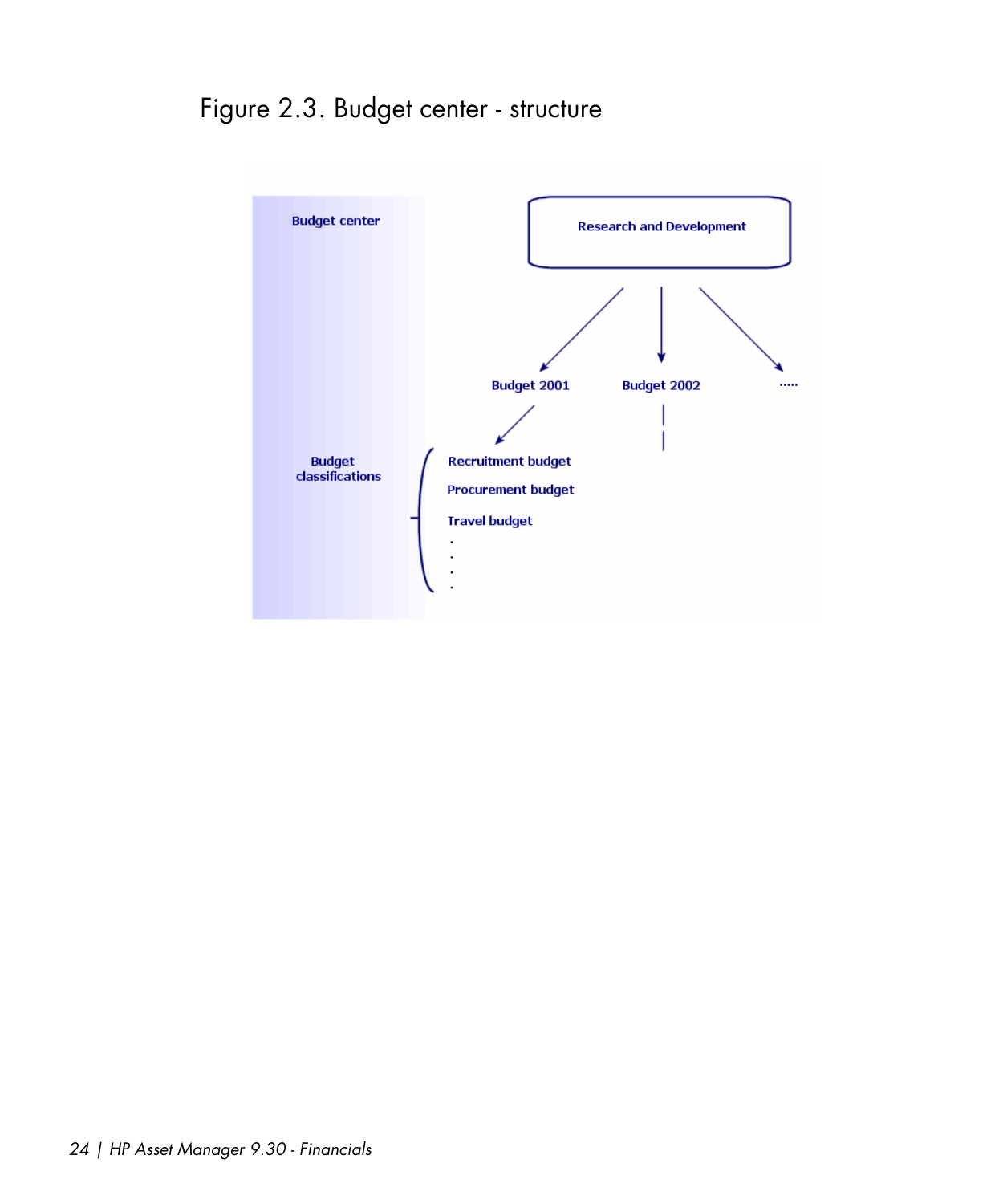<span id="page-24-0"></span>Figure 2.4. Budget centers and budgets - how they work together



Conceptually, you can compare a budget center to a cost center: Their duration of life is undetermined, but the items belonging to them are directly linked to time periods.

### Introduction to cost centers

A cost center is used to group together expenses generated by a business unit (a department, etc.).

If you want to implement budget management, each cost center must belong to a budget center.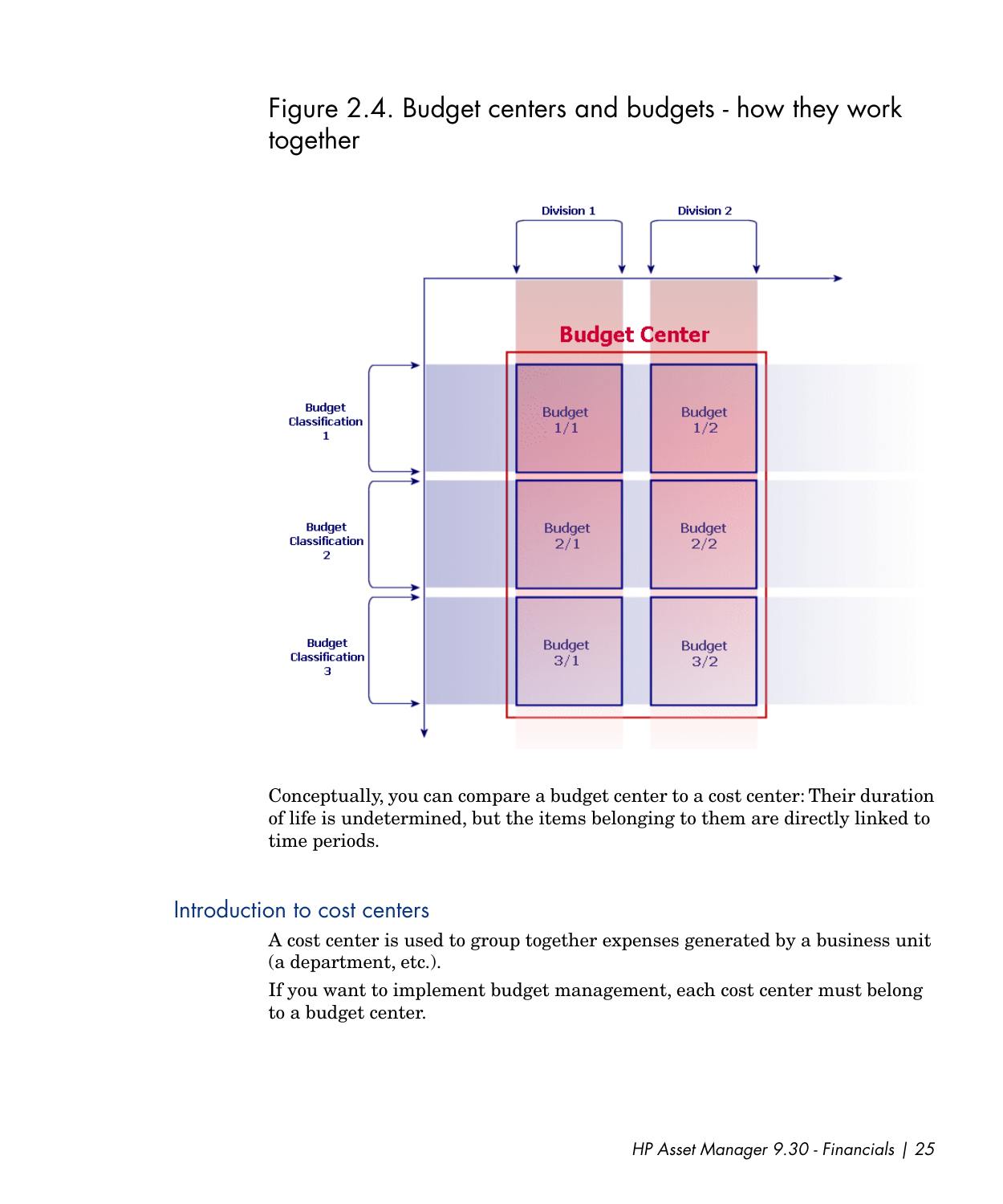# **Budgets**

<span id="page-25-0"></span>This section provides a practical introduction to using budgets in Asset Manager.

## Implementation methodology

The methodology used to implement a budget system in Asset Manager is based on wizards that let you create, view and modify budgets:

- n The **Create a budget classification** (sysFinBudgetClassCreate) wizard lets you create a new budget classification.
- The **Create a time division** (sysFinBudgetPeriodCreate) lets you:
	- <sup>n</sup> Create a time division for an existing financial year.
	- Create a new financial year and its time divisions.
- <sup>n</sup> The **Create a budget** (sysFinBudgetCreate) wizard lets you create the actual budget.

## Note:

The three wizards below are chained.

- n The **Update budget...** (sysFinAllowanceUpdate) wizard lets you modify the budget lines:
	- By modifying the allowance amounts.
	- <sup>n</sup> By distributing an allowance evenly.
	- <sup>n</sup> By transferring an allowance from one budget to the next.
	- By entering new cost codes.
- n The **View budget management...** (sysFinBudgetTracking) wizard displays a summary of the budget lines that have been entered and a graphic view of the allowances that were made.

The following practical case explains how to use the wizards.

Depending on the specific needs of your company, you may wish to adopt a different strategy and create your budgets without using the wizards. In this case, make sure you do the following:

- <sup>n</sup> You absolutely must create all the structural items for your budget management, whether they relate to the time axis (financial year, divisions, periods) or the cost axis (budget classifications, budget categories, cost types).
- Each budget classification must contain all the defined cost types.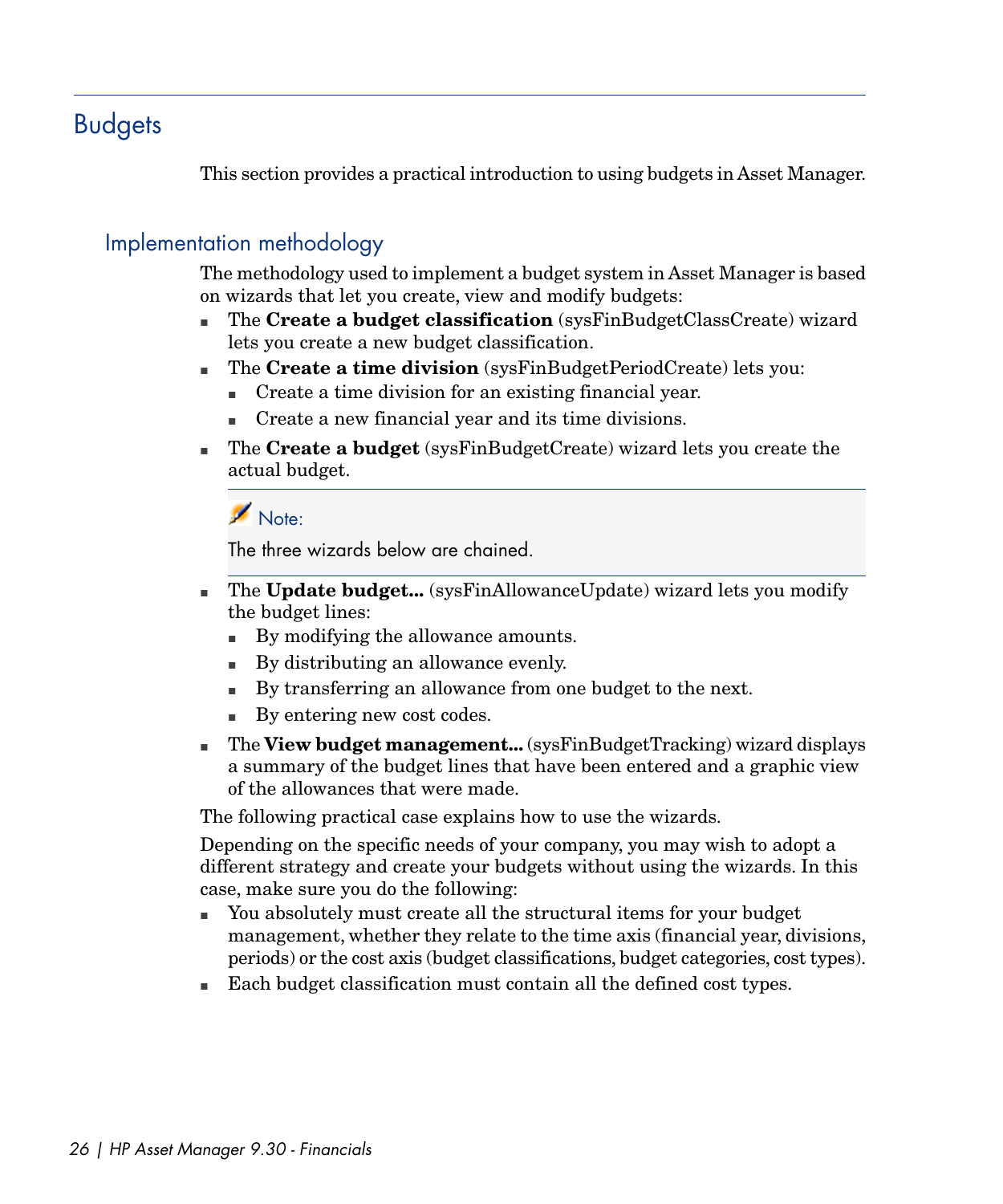### Practical case

In this example, the Software company, specializing in software design, is in the process of implementing a budget-management system for its Research and Development department with Asset Manager. The rules that the company uses requires the time division to be defined in the following manner:

- <sup>n</sup> A time period corresponds to a quarter.
- <sup>n</sup> A time division corresponds to a year.
- <sup>n</sup> The financial year covers the current fiscal year.

We will limit this practical case to the creation of a budget for professional travel (assignments) in the following context:

- <sup>n</sup> Assignments in the United States or abroad.
- <sup>n</sup> For the United States, the assignments are either in Chicago or Miami. For abroad, the assignments are either in Paris or London.

We can deduce from this context the following implementation information:

- <sup>n</sup> The elementary cost types are: Chicago assignments, Miami assignments, Paris assignments, London assignments.
- $\blacksquare$  The budget categories are: U.S. assignments (covering Chicago assignments) and Miami assignments) and Foreign assignments (covering Paris assignments and London assignments).
- The budget classification is Assignments.

We are now ready to implement our system in Asset Manager.

#### Creating the cost center

- 1 Display the cost centers (**Asset lifecycle/ IT financial management/ Cost tracking/ Cost centers** link on the navigation bar).
- 2 Click **New** and enter **Miscellaneous** in the **Label** field.
- 3 Create the new record by clicking **Create**.

#### Creating cost types

- 1 Display the cost types (**Asset lifecycle/ IT financial management/ Cost tracking/ Cost types** link on the navigation bar).
- 2 Create four cost types **Named**: **Los Angeles assignments, Indianapolis assignments, Paris assignments, Toulouse assignments**.
- 3 Close the window.

#### Creating budget centers

- 1 Display the budget centers (**Asset lifecycle/ IT financial management/ Budgets/ Budget centers** link on the navigation bar).
- 2 Click **New** and enter **Research and Development** in the **Name** field.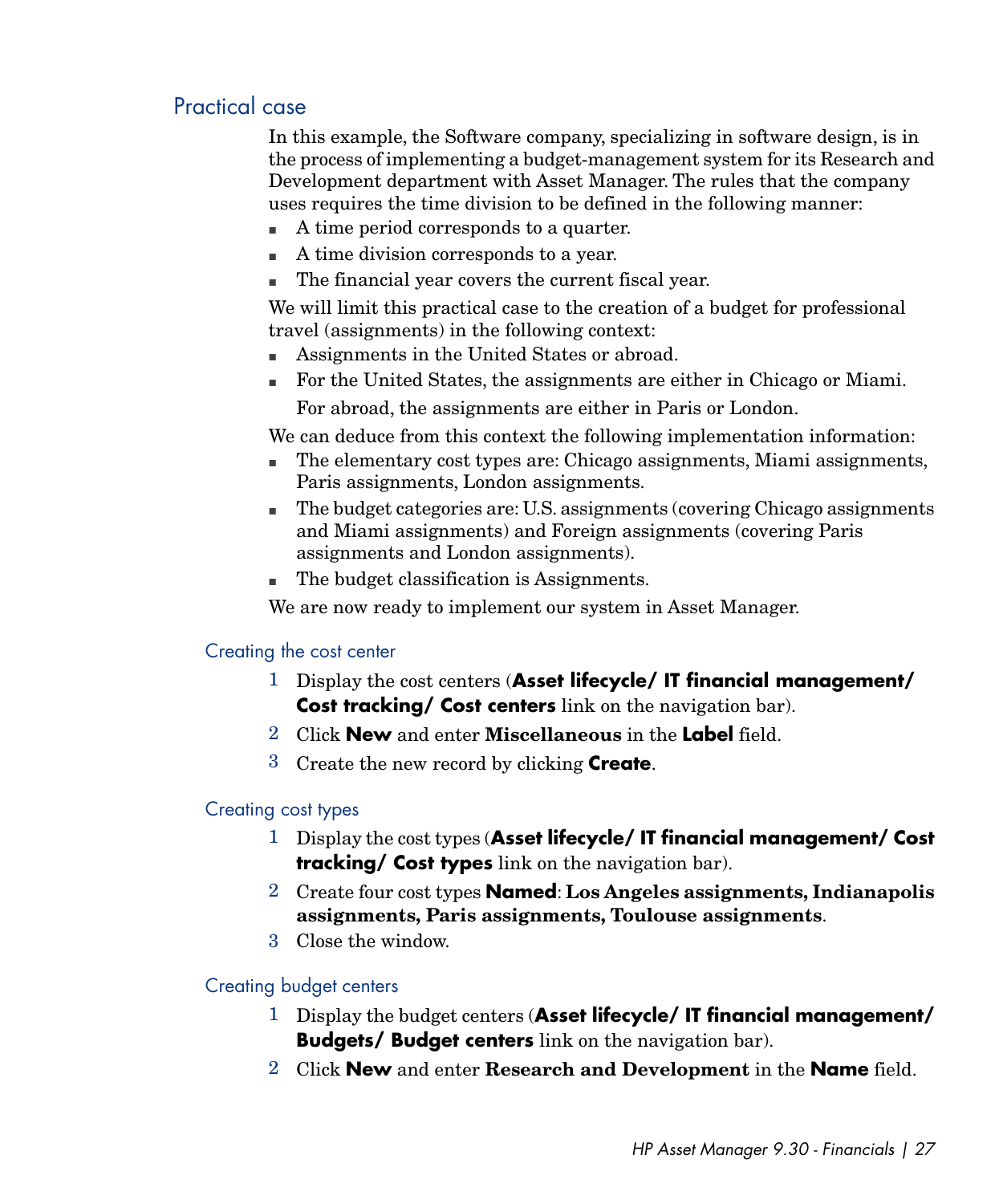- 3 Create the new record by clicking **Create**.
- 4 On the **Cost centers** tab, click the (Windows client) or **Add** (Web client) button, select the **Miscellaneous** cost center and click **Select** (Windows client) or **Add** (Web client).
- 5 Windows client: Click **Modify** to save your changes.

#### Creating budget classification

- 1 Display the detail of the **Research and development** budget center (**Asset lifecycle/ IT financial management/ Budgets/ Budget centers** link on the navigation bar).
- 2 Start the wizard by clicking the **Budget** button in the Windows client or by selecting **Budget** from the **Actions...** drop-down list in the Web client.
- 3 Populate the **Create a budget...** (sysFinBudgetCreateLauncher) wizard with the values shown in the following table:

| Field or link                       | Value                                                                                                            |
|-------------------------------------|------------------------------------------------------------------------------------------------------------------|
| Create a budget page                | Select 3: Create the classification and auto-<br>matically proceed with the time division<br>and budget creation |
| Click OK                            |                                                                                                                  |
| Create a budget classification page |                                                                                                                  |
| Name                                | Assignments                                                                                                      |
| New category                        | National assignments                                                                                             |
| Click Add                           |                                                                                                                  |
| New category                        | International assignments                                                                                        |
| Click Add                           |                                                                                                                  |
| Click Next                          |                                                                                                                  |
| Create a budget classification page |                                                                                                                  |
| Budget categories                   | <b>Select National assignments</b>                                                                               |
| Cost types                          | <b>Select Paris assignments</b>                                                                                  |
| <b>Click Associate</b>              |                                                                                                                  |
| <b>Budget categories</b>            | <b>Select National assignments</b>                                                                               |
| $\overline{\text{Cost}}$ types      | <b>Select Toulouse assignments</b>                                                                               |
| <b>Click Associate</b>              |                                                                                                                  |
| Budget categories                   | <b>Select International assignments</b>                                                                          |
| Cost types                          | <b>Select Los Angeles assignments</b>                                                                            |
| <b>Click Associate</b>              |                                                                                                                  |
| Budget categories                   | <b>Select International assignments</b>                                                                          |
| Cost types                          | Select Indianapolis assignments                                                                                  |
| <b>Click Associate</b>              |                                                                                                                  |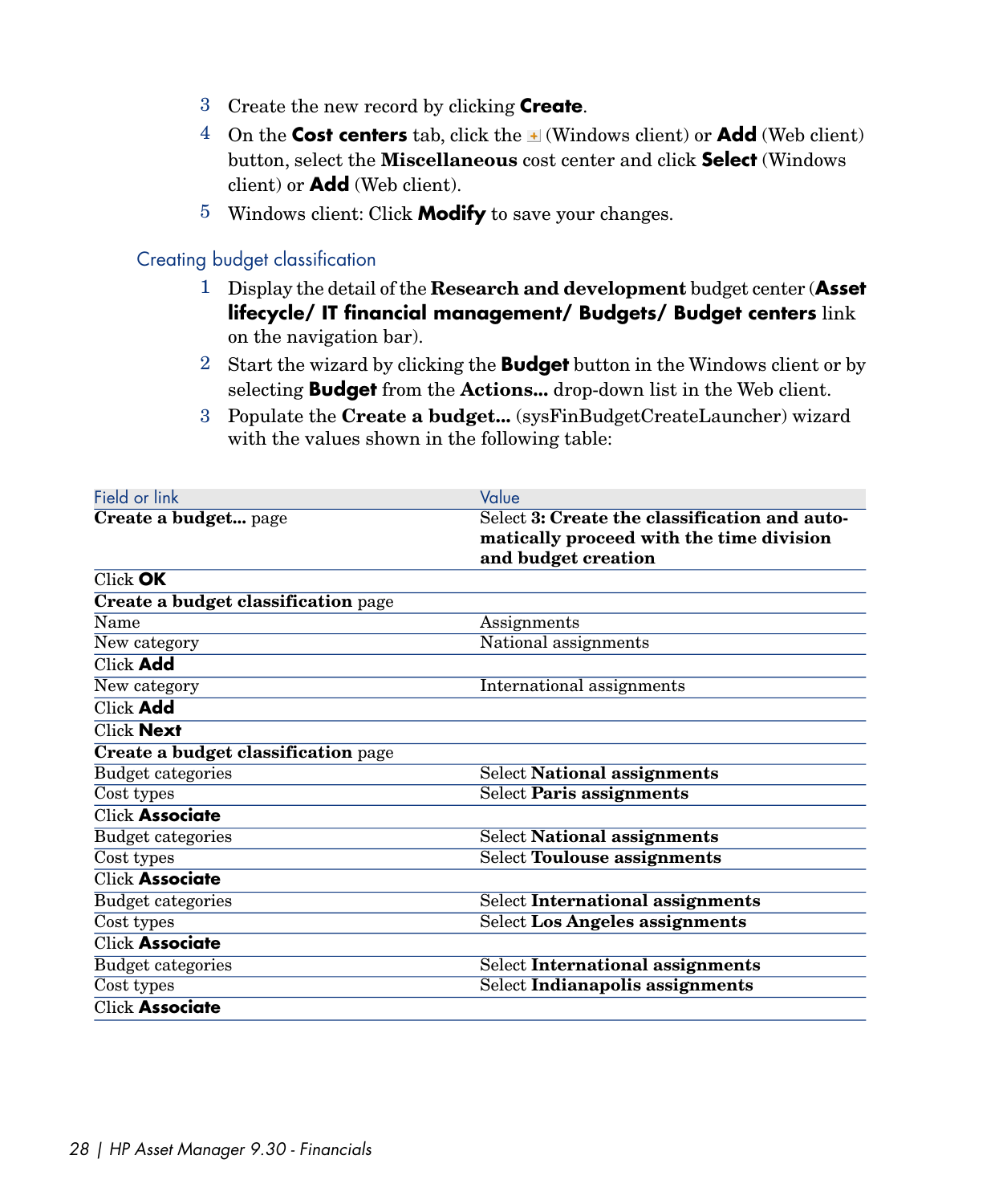| Field or<br>$\mathbf{I}$<br>≅link |  |
|-----------------------------------|--|
| Click Finish                      |  |

4 Click **OK** to exit the wizard. This takes you to the wizard that corresponds to the next step of budget creation: **Creating time divisions**.

#### Creating time division

1 Populate the **Create a time division** (sysFinBudgetPeriodCreate) wizard with the values shown in the following table:

| Field or link                    | Value                                                                                                                                                                                                                      |
|----------------------------------|----------------------------------------------------------------------------------------------------------------------------------------------------------------------------------------------------------------------------|
| Create a time division page      | Note:                                                                                                                                                                                                                      |
|                                  | If you select <b>Create division for existing finan-</b><br>cial year, when you click Next a financial year<br>selection screen will appear.                                                                               |
|                                  | Note:                                                                                                                                                                                                                      |
|                                  | If you select <b>Create a budget</b> , the <b>Next</b> button is<br>disabled and the Finish button lets you access a<br>new wizard, which corresponds to the last step in<br>the creation process: actual budget creation. |
|                                  | Select Create a new financial year.                                                                                                                                                                                        |
| Click Next                       |                                                                                                                                                                                                                            |
| Create a new financial year page |                                                                                                                                                                                                                            |
| Financial year                   | Fiscal Year 2011                                                                                                                                                                                                           |
| Periodicity                      | Quarterly                                                                                                                                                                                                                  |
| Period start date                | 01/01/2011                                                                                                                                                                                                                 |
| Click Next                       |                                                                                                                                                                                                                            |
| Click Finish                     |                                                                                                                                                                                                                            |

2 Click **OK** to exit the wizard. This takes you to the wizard that corresponds to the last step of budget creation: **actual budget creation**.

#### Creating a budget

1 Populate the **Create a budget** (sysFinBudgetCreate) wizard with the values shown in the following table:

| Field or link                 | Value                      |
|-------------------------------|----------------------------|
| Create a budget page          |                            |
| Name                          | Professional travel        |
| Budget centers                | Research and Development   |
| <b>Budget classifications</b> | Assignments                |
| Time division                 | Fiscal Year 2011 Quarterly |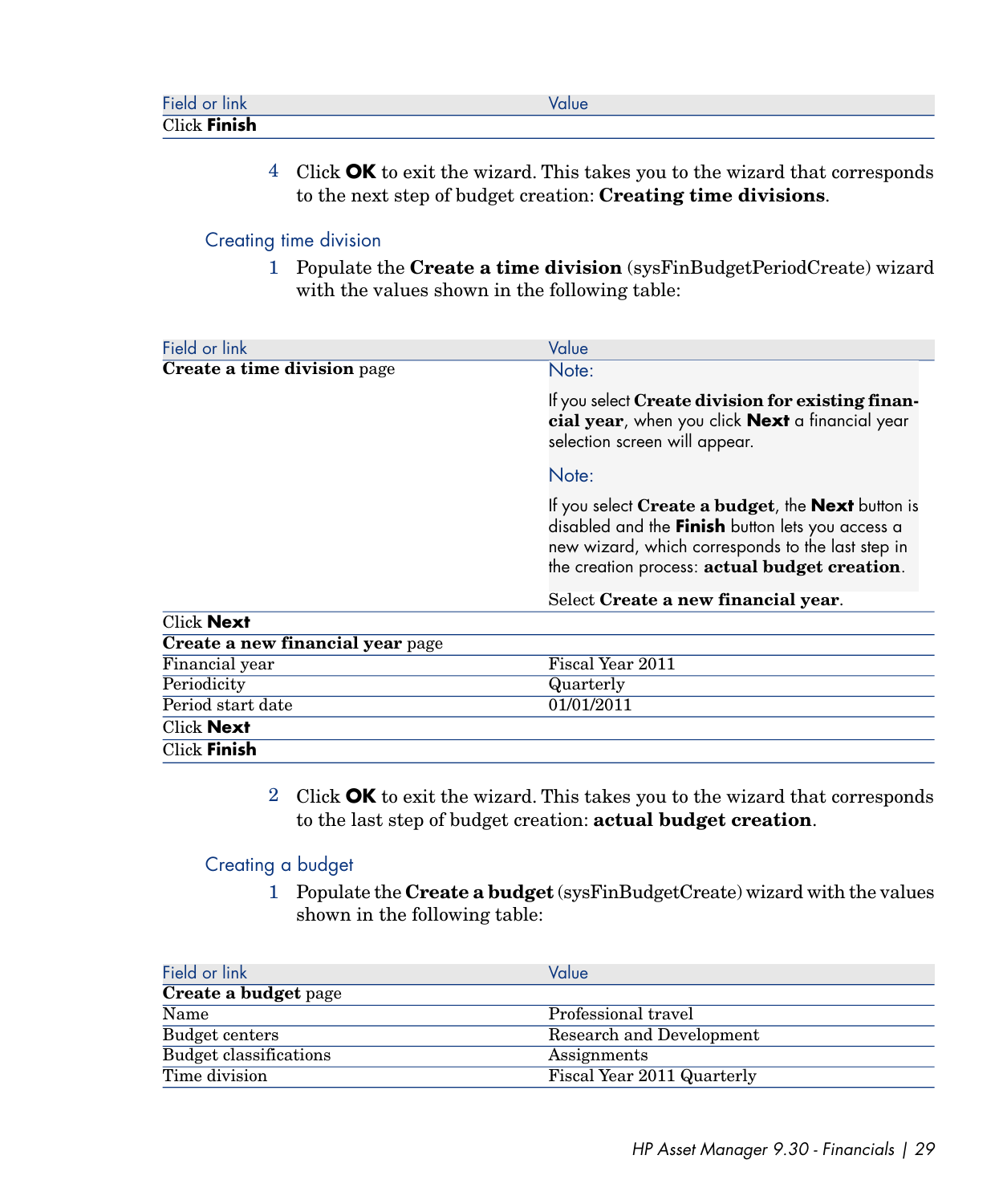- 2 Click **OK** to exit the wizard.
- 3 Your budget is now created. Next, you can enter the budget lines, otherwise called the forecast revenues and expenses for each budget heading and for each period.

#### Creating budget lines

- 1 Display the detail of the **Professional travel** budget that you just added ( **Asset lifecycle/ IT financial management/ Budgets/ Budgets** link). Start the **Update budget...** (sysFinAllowanceUpdate) wizard by clicking the **Update** button in the Windows client or selecting **Update** from the **Actions...** drop-down list in the Web client. This wizard lets you modify the allowance amount for existing budget lines.
- 2 When the wizard is launched, the first screen displays information about the budget (name, budget center, budget classification and time division).

Four check boxes let you choose the different operations that you want to perform to modify the allowances:

- $\blacksquare$  Change allowance amounts
- $\blacksquare$  Distribute evenly
- n Transfer an allowance from an existing budget (if this box is checked, the next screen requests that you specify the source budget)
- $\blacksquare$  Enter the cost codes

Clear the boxes for the operations that you do not want to perform.

- 3 For our example, select **Change allowance amounts** and **Distribute evenly** and clear all the other options.
- 4 Click **Next**.
- 5 First, you are going to distribute a budget totaling 18,000 euros to the **Professional travel: International assignments/Q1**, **Professional travel: International assignments/Q3** and **Professional travel: National assignments/Q2** budgets.
- 6 To do so, select the lines to credit (press the **Ctrl** key to perform a multiple selection).

In the numeric field of the **Distribute allowance** line, specify the amount of 18,000 euros.

#### Click the **Distribute allowance** button.

The total amount of 18,000 euros was divided by the number of selected lines. This distributed amount is added to each line's initial amount. And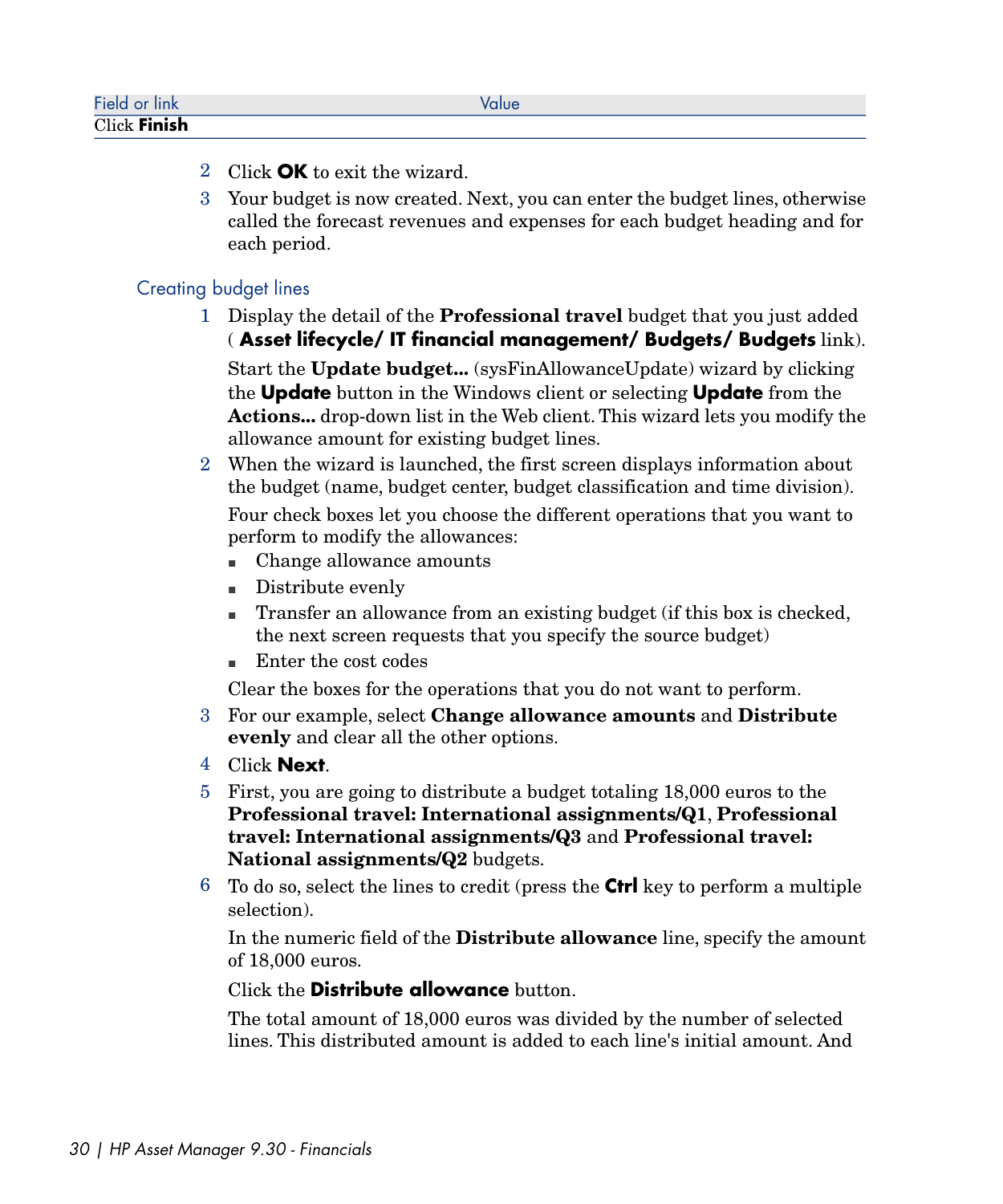is indicated in the **New amount** column.You will see that the new amounts for the three selected lines are 6,000 euros.

- 7 Perform the same operations to distribute an allowance of 20,000 euros to the **Professional travel: International assignments/Q2**, **Professional travel: International assignments/Q4**, **Professional travel: National assignments/Q1** and **Professional travel: National assignments/Q4** budgets.
- 8 Manually enter the amount of 3,000 euros in the **New amount** column of the **Professional travel: National assignments/Q3** budget line.
- 9 Now, you are going to increase the **Professional travel: International assignments/Q1** and **Professional travel: National assignments/Q2** budgets by 10%.
- 10 Do this by selecting the lines to credit.

Enter **10** in the numeric field of the **Apply percentage** line.

#### Click the **Apply percentage** button.

The result after the percent increase is applied is specified in the **New amount** column. You will see that the new amounts for the two selected lines are 6,600 euros.

## Note:

The **Reset operations** button lets you cancel all of the update operations and restore the budgets to the state that is currently stored in the database.

- 11 Click **Next** to display the summary of changes. Review carefully this screen, which displays the new amounts, before saving the changes to the database.
- 12 Click **Finish** to update the database then **OK** to exit the wizard.

#### Viewing the budget

In this step, you can preview your budget by clicking **Tracking** on the budgets screen in the Windows client or by selecting **Tracking** from the **Actions...** drop-down list in the Web client. The **View budget management...** (sysFinBudgetTracking) wizard displays a summary of the budget lines that have been entered and a graphic view of the allowances that were made.

### Budget tracking

Once your budget structure is established, Asset Manager enables you to track budget expenses. The following mechanism is used:

n All expenses theoretically lead to the creation of an expense line.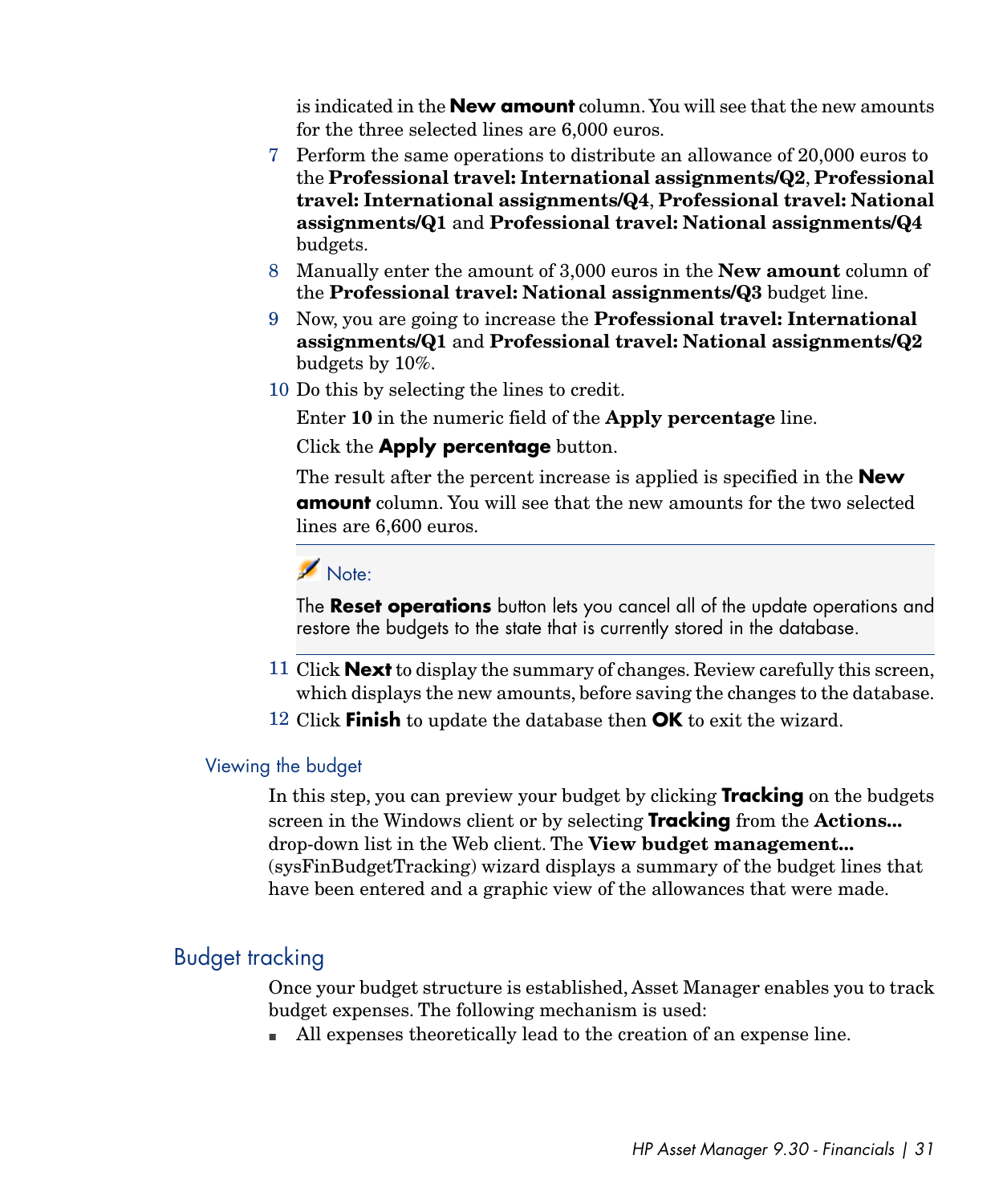# Note:

Certain automatic mechanisms in Asset Manager, such as the procurement cycle or chargebacks, trigger the creation, the modification, or the split-billing of expense lines. For more information on this subject, please refer to the guides that cover this functionality (Procurement, Contracts), as well as section [Expense](#page-33-1) [lines](#page-33-1) [page 34] of this guide.

- n An expense line has:
	- n An amount.
	- $\blacksquare$  A date of expense, from which we deduce the time period for the expense.
	- <sup>n</sup> A cost type, from which we deduce the budget category of the expense.
	- <sup>n</sup> A cost center for the allocation of the expense.
	- <sup>n</sup> A status for the expense (Projected, Incurred, Incurred and locked).

This information enables you to deduce the budget line and the budget associated with the expense.

<sup>n</sup> In the Windows client or in the Web client's Actions drop-down list, click **Tracking** in the budget's detail to display a wizard.The wizard will generate a chart to summarize the relationship between expenses and the budget allowance.

#### Tracking example

Using the previously described practical case, you are going to manually create three expense lines:

- 1 Display the expense lines (**Asset lifecycle/ IT financial management/ Cost tracking/ Expense lines** link on the navigation bar).
- 2 Create three expense lines with information from the following table:

| Field        | Expense line #1     | Expense line #2          | Expense line #3         |
|--------------|---------------------|--------------------------|-------------------------|
| Name         | Travel 01           | Travel 02                | Travel 03               |
| Debit        | 4000                | 2000                     | 950                     |
| Expense date | October 31, 2011    | June 25, 2011            | <b>January 12, 2011</b> |
| Cost center  | Miscellaneous       | Miscellaneous            | Miscellaneous           |
| Cost type    | Paris Assignments   | Indianapolis assignments | Los Angeles assignments |
| Status       | Incurred and locked | Incurred                 | Projected               |

3 Go back to the detail of the **Professional travel** budget (**Asset lifecycle/ IT financial management/ Budgets/ Budgets** link on the navigation bar) and click the **Tracking** button.

The wizard proposes a graphic comparison of the projected and operational expenses.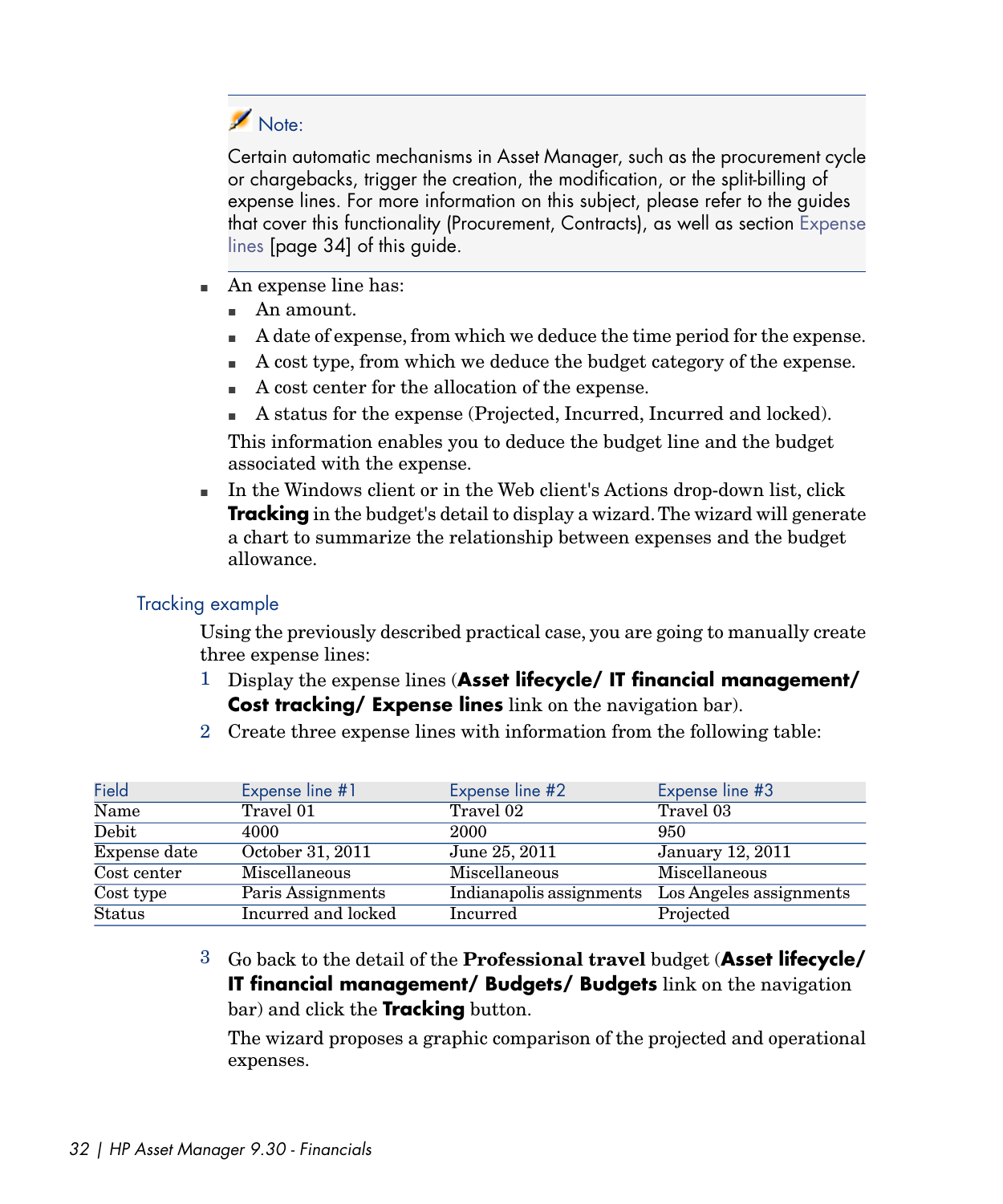## Automating budget validation

This section explains how budget validation is automated by Asset Manager, and how to configure it.

The line-of-business data for the **Budgets** module contains a workflow scheme named **Budget approval** (BST\_FINANCEBUDGETVAL).

This workflow scheme is used to implement an automated budget validation cycle.

Below are the characteristics of this scheme:

| Events that trigger      | The workflow scheme is started if the following event occurs: |                       |                                                                                                         |                                                                          |  |  |  |  |  |
|--------------------------|---------------------------------------------------------------|-----------------------|---------------------------------------------------------------------------------------------------------|--------------------------------------------------------------------------|--|--|--|--|--|
| the workflow             | Status changes to: Awaiting approval                          |                       |                                                                                                         |                                                                          |  |  |  |  |  |
| scheme                   |                                                               |                       |                                                                                                         |                                                                          |  |  |  |  |  |
| Conditions required      |                                                               |                       |                                                                                                         | The workflow scheme continues running if the following fields are set to |  |  |  |  |  |
| for the workflow to      |                                                               | the following values: |                                                                                                         |                                                                          |  |  |  |  |  |
| continue running         |                                                               | <b>Table name</b>     | Name of the field or                                                                                    | Value of the field                                                       |  |  |  |  |  |
|                          |                                                               |                       | link                                                                                                    |                                                                          |  |  |  |  |  |
|                          |                                                               | Budgets (am-          | Status (seStatus)                                                                                       | Awaiting approval                                                        |  |  |  |  |  |
|                          |                                                               | Budget)               |                                                                                                         |                                                                          |  |  |  |  |  |
| Is Asset Manager         | No                                                            |                       |                                                                                                         |                                                                          |  |  |  |  |  |
| <b>Automated Process</b> |                                                               |                       |                                                                                                         |                                                                          |  |  |  |  |  |
| Manager required         |                                                               |                       |                                                                                                         |                                                                          |  |  |  |  |  |
| to trigger and run       |                                                               |                       |                                                                                                         |                                                                          |  |  |  |  |  |
| the workflow             |                                                               |                       |                                                                                                         |                                                                          |  |  |  |  |  |
| scheme?                  |                                                               |                       |                                                                                                         |                                                                          |  |  |  |  |  |
| Simplified descrip-      | 1.                                                            |                       | The workflow scheme creates a budget validation request.                                                |                                                                          |  |  |  |  |  |
| tion of the workflow     |                                                               |                       |                                                                                                         | This validation request takes the form of a workflow activity assigned   |  |  |  |  |  |
| scheme                   |                                                               |                       |                                                                                                         | to the budget supervisor, if one has been assigned, or otherwise dir-    |  |  |  |  |  |
|                          |                                                               |                       | ectly to the <b>Budget</b> group, if one has not been assigned.                                         |                                                                          |  |  |  |  |  |
|                          | $\overline{2}$                                                |                       |                                                                                                         | If the validation request is accepted, the status of the budget becomes  |  |  |  |  |  |
|                          |                                                               | Validated.            |                                                                                                         |                                                                          |  |  |  |  |  |
|                          | 3                                                             |                       |                                                                                                         | If the validation request is denied, the status of the budget becomes    |  |  |  |  |  |
|                          |                                                               | Denied.               |                                                                                                         |                                                                          |  |  |  |  |  |
|                          | 4                                                             |                       |                                                                                                         | If the validation request is accepted, the status of the budget becomes  |  |  |  |  |  |
|                          |                                                               | In preparation.       |                                                                                                         |                                                                          |  |  |  |  |  |
|                          | 5                                                             |                       | In all cases, to track the request, the validation task's comment is<br>copied to the budget's comment. |                                                                          |  |  |  |  |  |

Designate which employees are involved in the validation process

Before requesting a contract validation, make the following configuration:

- 1 Display the groups (**Organization management/ Operation/ Employee groups** link on the navigation bar).
- 2 Display the **Budget** group.
- 3 Populate at least the following fields and links: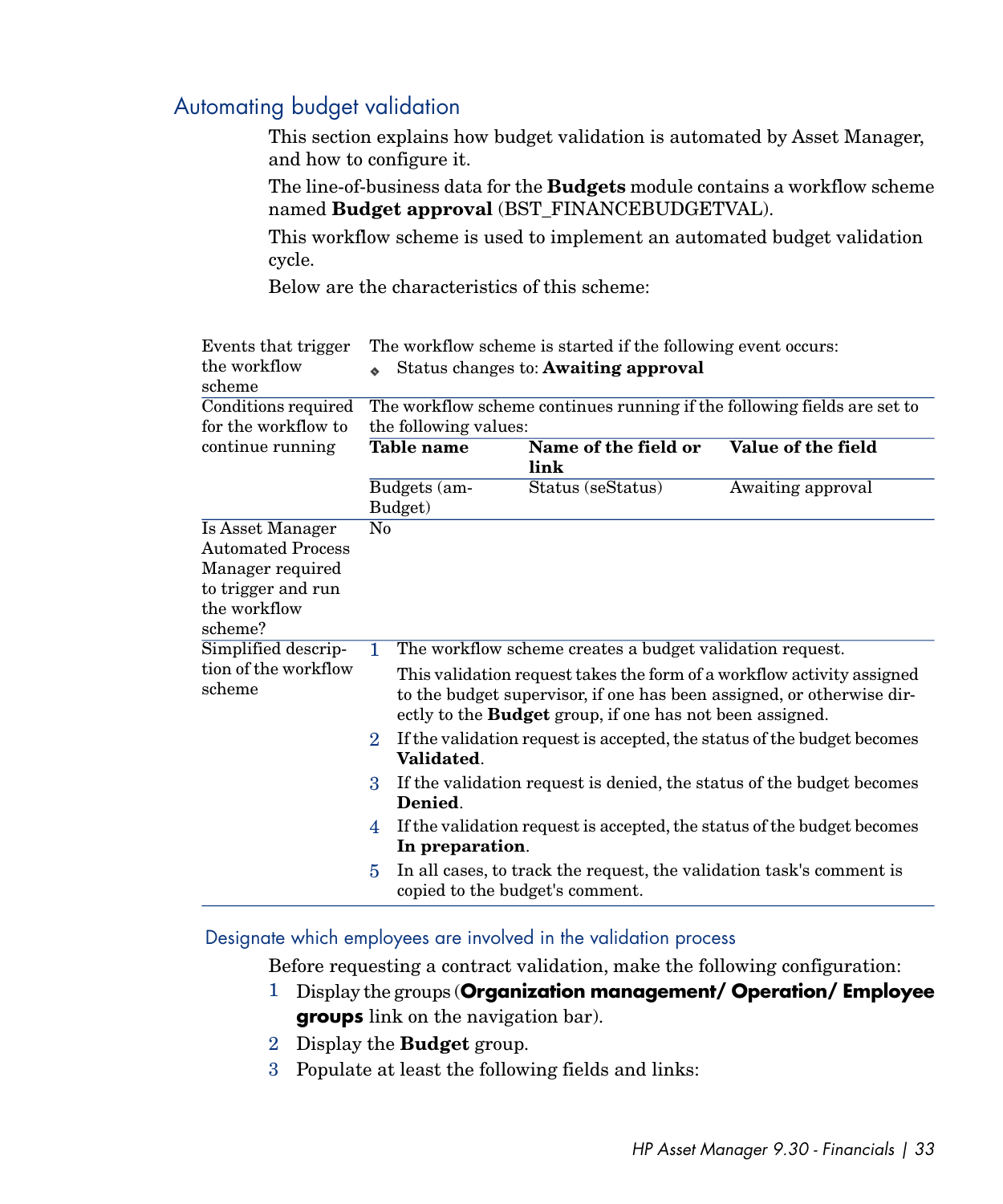| Comments                                                                                                                                                                                                           |
|--------------------------------------------------------------------------------------------------------------------------------------------------------------------------------------------------------------------|
| The person designated by this link receives<br>notification when a workflow activity is cre-<br>ated by the <b>Budget approval request</b><br>workflow scheme. The person also views<br>these workflow activities. |
|                                                                                                                                                                                                                    |
| The members of the group view the workflow<br>activities for the document validation request<br>created by the Budget approval workflow.                                                                           |
|                                                                                                                                                                                                                    |

## <span id="page-33-0"></span>Cost centers

Each cost center manages the inventory for its own expense lines. The term cost center needs to be understood in the general sense of an "allocation center".

Cost centers in Asset Manager help you track expenses (cash flow). They do not have a strict adherence in accounting terms.

Cost centers in Asset Manager let you group various kinds of expenses, related to the acquisition and maintenance of assets, employee training, the cost of maintenance, insurance or leasing contracts, etc.



<span id="page-33-1"></span>Each cost center has a code to help you reconcile the records in the database with those from other application when importing or exporting data.

## Expense lines

Use the **Asset lifecycle/ IT financial management/ Cost tracking/ Expense lines** link on the navigation bar to display the list of expense lines. Otherwise, you can access the expense lines of a specific cost center via its **Expenses** tab.

## $\overline{Q}$  Tip:

If you are using the Windows client, you can click  $\blacksquare$  to calculate the sum of the amounts credited and debited by a list of expense lines, located on the bottom left-hand corner of the list.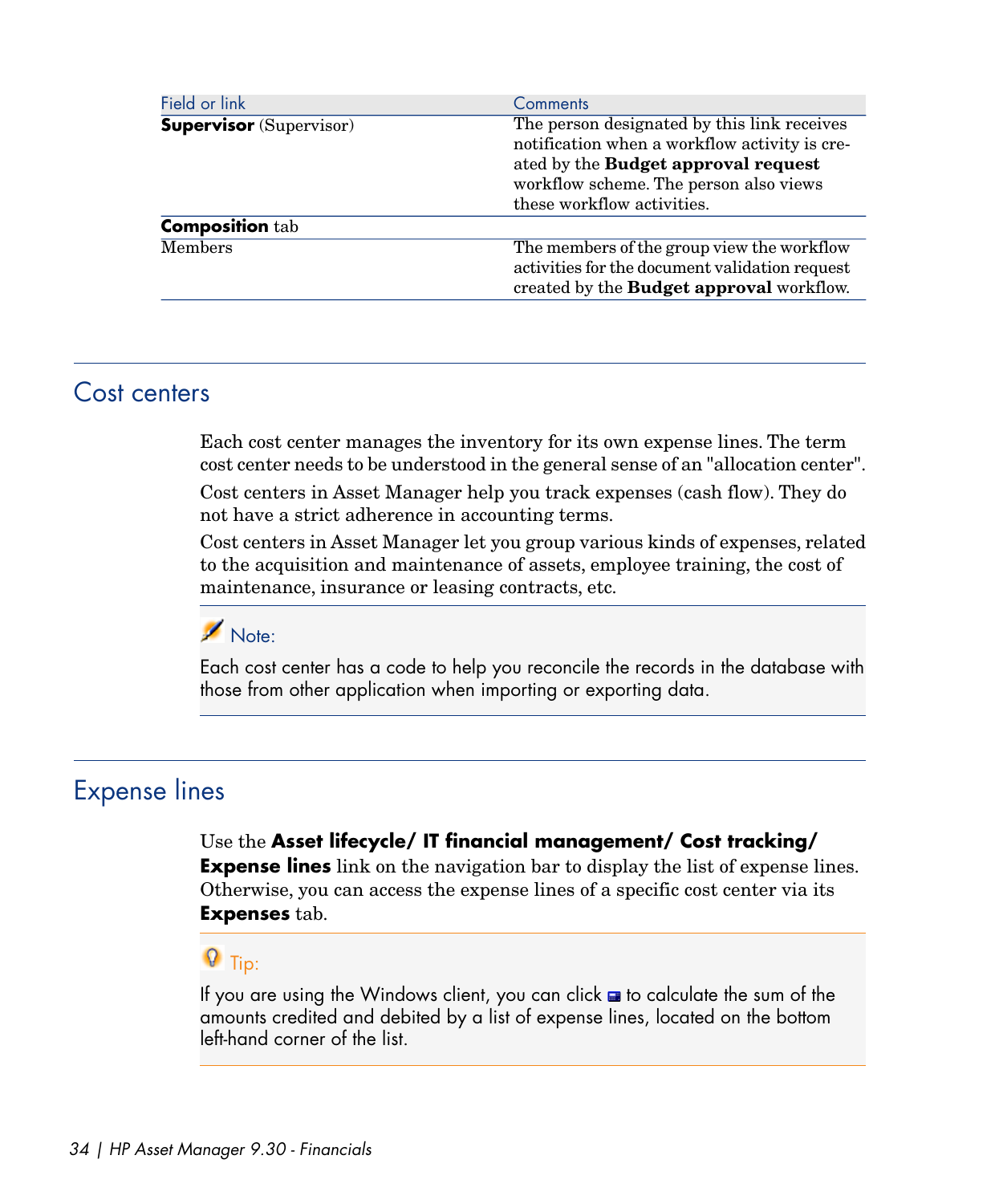Each time you create a new lease schedule or split expenses between different cost centers, Asset Manager Automated Process Manager automatically generates expense lines.

### Important:

Every time an expense line is created automatically, its **Status** field (SQL name: seStatus) never indicates that it is **Incurred and locked**. This thus enables you to identify which expense lines are not yet validated. The other values enable you to verify and process non-validated expense lines.

Here are some operations for which you must specify the cost:

- <sup>n</sup> Asset acquisitions
- Work orders, maintenance operations.
- A contract

Here is the procedure to follow to associate an expense line with any entity having a cost:

- 1 Display the detail of the item creating a cost for your company (contract, asset, etc.).
- 2 Select the **Costs** tab.
- 3 Add an expense line  $\left( \bullet \right)$  button in the Windows client or **Add** in the Web client).

## Detail of an expense line

The **General** tab of an expense line includes the following information:

<sup>n</sup> A **Credit** field and a **Debit** field (SQL names: mCredit and mDebit).

When you enter an amount to credit, the debit amount is set to zero, and vice versa.

<sup>n</sup> A **Status** field (SQL name: seStatus). The expense line may be: **Incurred**, **Incurred and locked** or **Projected**.

No expense line that was automatically created will ever be **Incurred and locked**. Instead, you need to manually validate these fields as you see fit.

The **Cost center** field (SQL name: CostCenter) enables you to assign the current expense line to a cost center.

## Creating expense lines

Expense lines are created in several different ways.

You can create expense lines manually from the list of expense lines by clicking **New**. You will need to specify the entity at the origin of this expense line.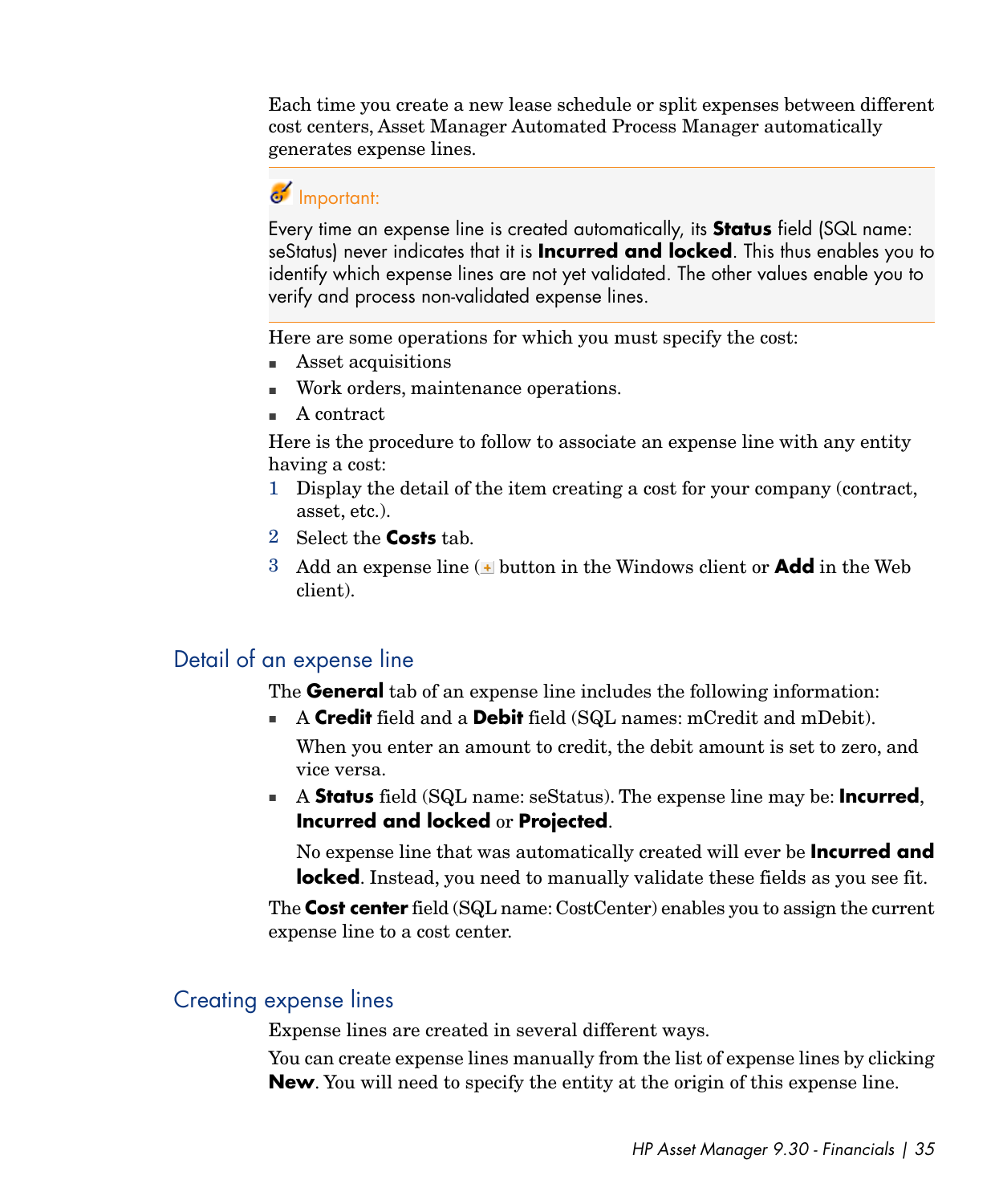#### Automatic creation

Expense lines are automatically added to the expense lines table for all events generating expenses.

Expense line amounts are automatically calculated using the available information.

The **Status** of the expense line is set to either: **Projected** or **Incurred**.

#### Automatic creation by Asset Manager Automated Process Manager

Asset Manager Automated Process Manager automatically generates expense lines linked to:

- n Periodic rent payments for contracts or assets.
- n Payment lines for loans obtained in order to finance contracts.
- $\Box$  Split-billing of expense lines.
- Chargeback of expenses.

The amount of the expense lines are calculated automatically based on information available in the sub-tabs of the rents and loans in the contract and asset detail.

Asset Manager Automated Process Manager automatically generates expense, split-billing and chargeback lines for other cost centers depending on split-billing and chargeback rules.

### Modifying expense lines

If certain information concerning expenses is modified after an expense line is created, and if the expense line has not been validated, Asset Manager offers to modify the expense line accordingly. If the line has been validated, the record cannot be modified.

When an expense line is modified after its creation, the information used in the detail of an item (of a contract for example) used to create the expense line is left unchanged.

#### Consequences of splitting expense lines

- **F** If a given expense line L is the result of a split operation on another expense line, then manual changes made to the amount of the expense line L will not show up:
	- $\blacksquare$  In the expense lines resulting from the split of expense line L.
	- $\blacksquare$  Nor in the expense lines whose split triggered the creation of expense line L.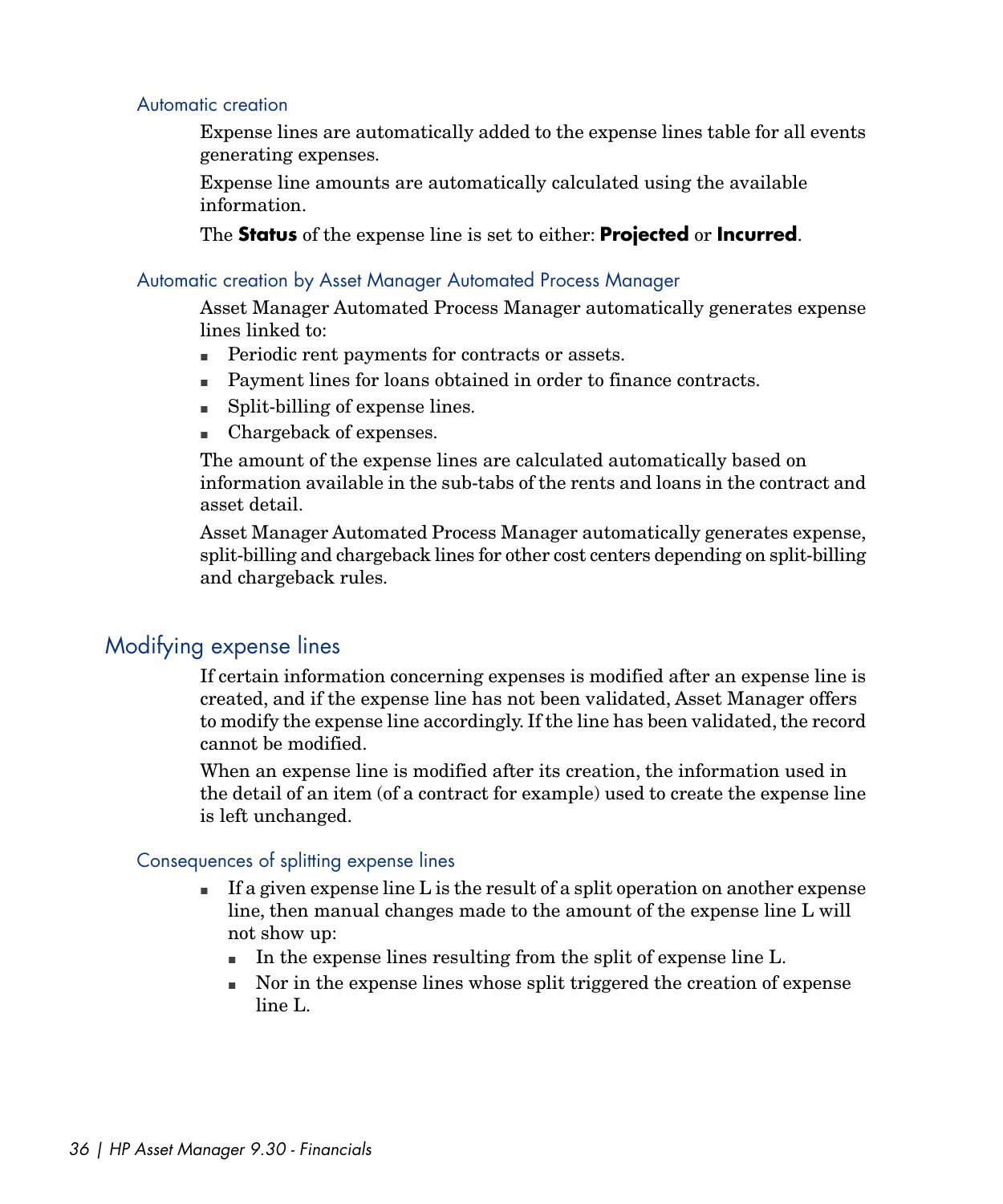Warning:

Changes are lost if the expense line is recalculated automatically by Asset Manager Automated Process Manager, e.g. if a cost center is deleted.

<sup>n</sup> If an expense line is not the result of a split operation on another expense line, and if its amount is changed, then that change is taken into account in the expense lines resulting from the split of the expense line.

## Splitting expenses among cost centers

This section explains how Asset Manager manages the splitting of expenses between cost centers.

## Overview of split operations

An expense line may be split up among several cost centers.

To split an expense line, you allocate it to an intermediate cost center. This cost center defines the list of cost centers to which the expense may be split, and the split percentage for each cost center.

Successive split operations may be performed on a given cost center. For example, cost center C1 is split between C2 and C3; C3 is split between C4 and C5, etc.

By convention, we will use the term "source cost center" to describe a cost center split between other cost centers, and "target cost center" to describe a cost center to which a source cost center is split.

Expense lines are split by Asset Manager Automated Process Manager.

Asset Manager Automated Process Manager searches for expense lines to split, and splits them. The frequency for monitoring expense lines is defined in the Asset Manager Automated Process Manager options.

When an expense line is split:

- <sup>n</sup> An offset expense line, equivalent to the split expense line, is created in the source cost center.
- <sup>n</sup> Expense lines are created in the target cost centers, according to the split percentages.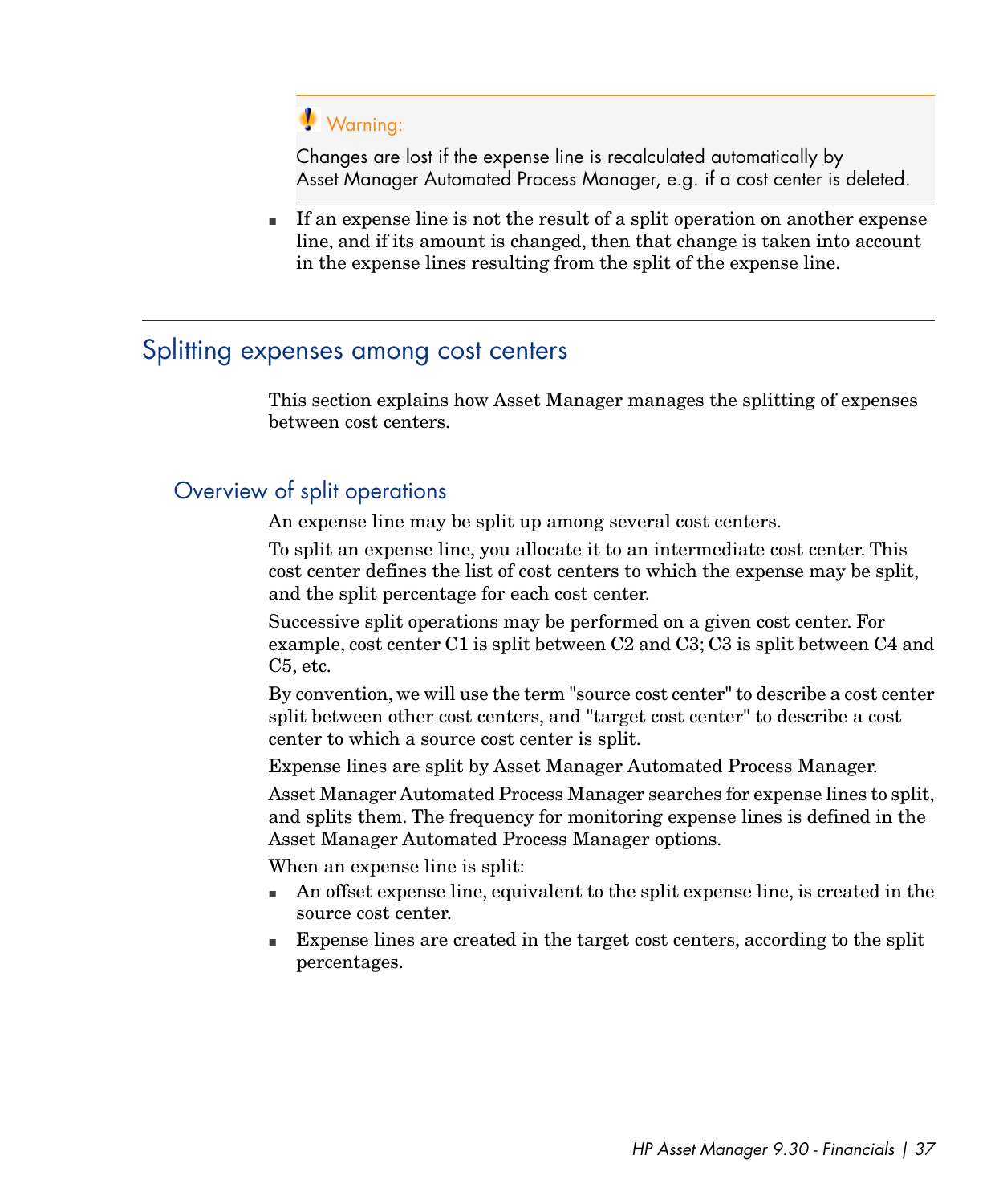# Figure 2.5. Cost center split operations



## Automate split-billing of expense lines

In order to correctly split an expense line, proceed as follows:

- 1 Launch Asset Manager Automated Process Manager.
- 2 Connect to your database.
- 3 Select the **Tools/ Configure modules** menu.
- 4 Select the **Split expense lines in cost centers** module (CostCenter).
- 5 Check the **Enabled** box.
- 6 Populate the options in the **Split expense lines in cost centers** module as specified in the **Administration** guide, chapter **Asset Manager Automated Process Manager**, section **Configuring the modules monitored by Asset Manager Automated Process Manager/ Split expense lines in cost centers (CostCenter)**.
- 7 Click **Close**.
- 8 Asset Manager Automated Process Manager automatically performs the split operation for the expense lines.

## Description and calculation of split operations

Use the **Split operations** tab in the cost center detail to split its associated expenses.

Add a split line for each target cost center.

Each split line includes a start of split date, an end date, and a split percentage.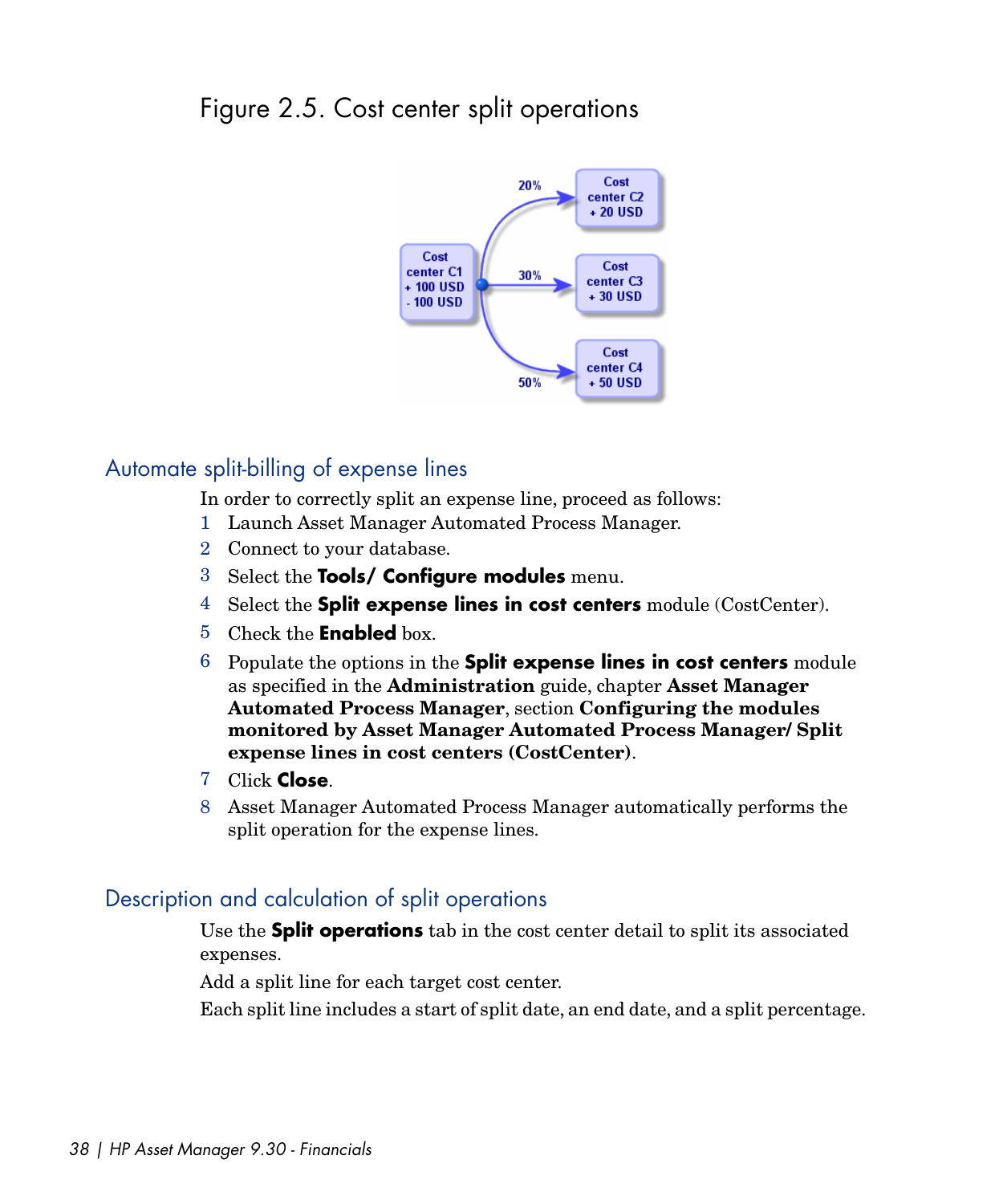#### **Precautions**

- n In the detail of a split line, the start date is inclusive and the end date is exclusive. For example, if the start date is January 1, 2011 and the end date is April 1, 2011, the split is valid from January 1, 2011 through March 31, 2011.
- $\blacksquare$  At a given date, the sum of the percentages assigned to the target cost centers must equal 100 %, plus or minus 0.1%.
- $\blacksquare$  A source cost center cannot be included in the associated split billing of one of its target cost centers.

#### Calculating expense lines

- <sup>n</sup> After the split percentages have been applied, the expenses are rounded to 0.1.
- <sup>n</sup> Rounding errors are carried to the first expense line.

#### Note on changing the amount of an expense line

- **If a given expense line L is the result of a split operation on another expense** line, then manual changes to the amount of the expense line L do not show up:
	- <sup>n</sup> In the expense lines resulting from the split of expense line L.
	- <sup>n</sup> Nor in the expense lines whose split triggered the creation of expense line L.

# Warning:

Changes are lost if the expense line is recalculated automatically by Asset Manager Automated Process Manager, for example if a cost center is deleted.

 $\blacksquare$  If an expense line is not the result of a split operation on another expense line, and if its amount is changed, then that change is taken into account in the expense lines resulting from the split of the expense line.

### Deleting a cost center

# Warning:

This section only applies to the Windows client.

As long as the **Authorize extended deletions** option is set to "Yes" in the options window (**Edit/ Options**, **Edit** group), you can delete a cost center that has assigned expense lines. There are three different ways to do this: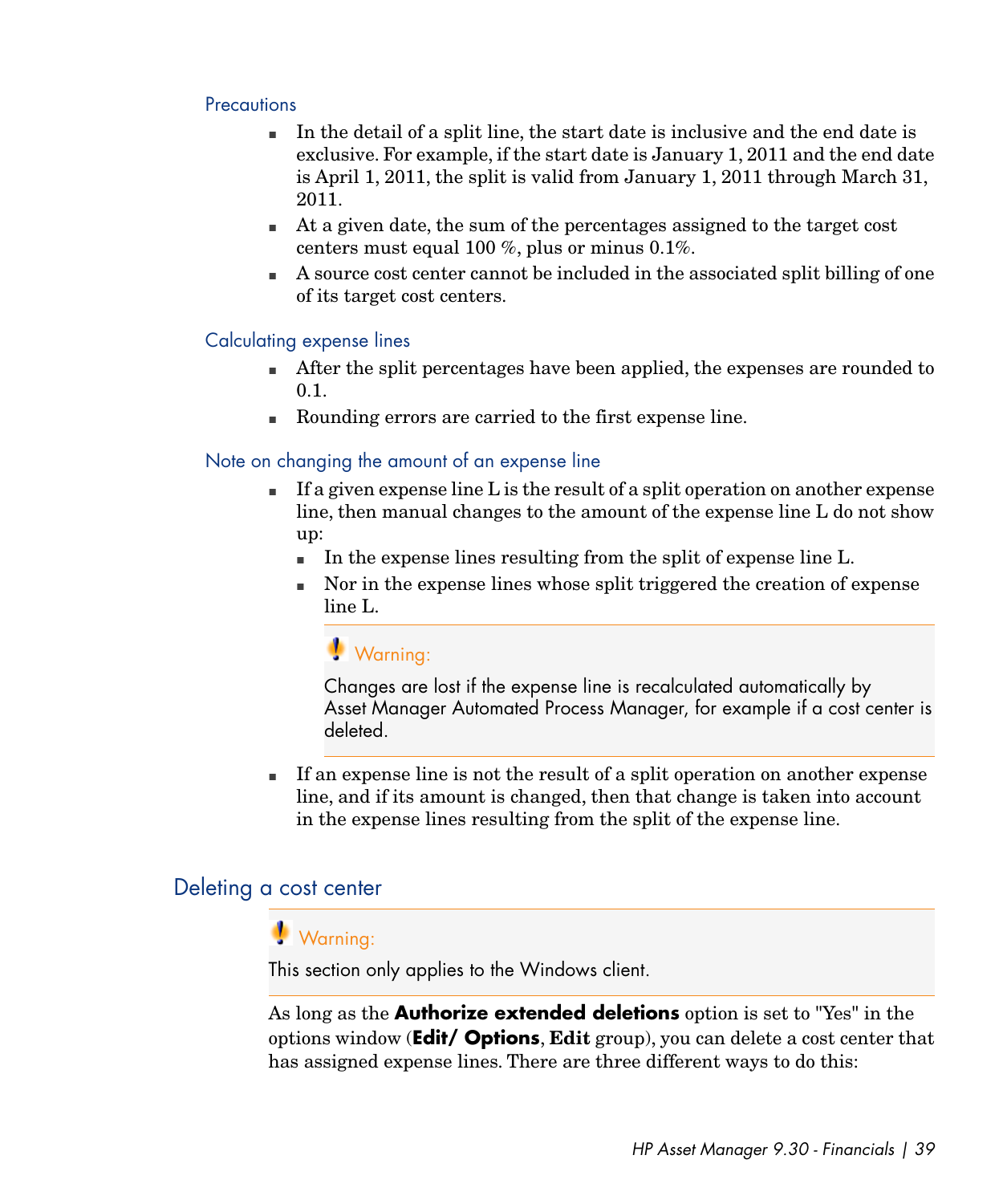#### Delete all linked records

When a cost center is deleted, Asset Manager deletes:

- n The expense lines of the deleted cost center.
- n The expense lines resulting from associated split operations of the deleted cost center.

# Note:

An Asset Manager agent changes the hidden **Split operation status** field (SQL name: seSplitStatus) to "Not split" at the level of the highest expense lines in the split-operation chain. When these expense lines were split, they generated the lines belonging to the deleted cost center (after any intermediate split operations).

Changing this status deletes all the expense lines that resulted from the split operations of those "original" expense line. In doing this, Asset Manager Automated Process Manager deletes the expense lines which, when split, generated the expense lines belonging to the deleted cost center.

Then Asset Manager Automated Process Manager performs the split operations on those expense lines which have not yet been split. It thus uses new parameters to recalculate all the expense lines whose split generated the expense lines of the deleted cost center.

#### Detach all linked records

In this case:

- $\blacksquare$  The expense lines of the deleted cost center are no longer associated with a cost center.
- <sup>n</sup> The expense lines, which when split generated the expense lines for the deleted cost center, are split again.
- n The expense lines, resulting from split operations associated with the deleted cost center, are not modified.

#### Attach linked records to another record

In this case, you select another cost center X, which takes the place of the deleted cost center:

- n The expense lines of the deleted cost center are attached to cost center X.
- <sup>n</sup> The expense lines, which generated the expense lines for the deleted cost center after having been split, are split again; cost center X is considered as the new target cost center.
- $\blacksquare$  The expense lines resulting from split operations associated with the deleted cost center are deleted, and the expense lines of cost center X are split.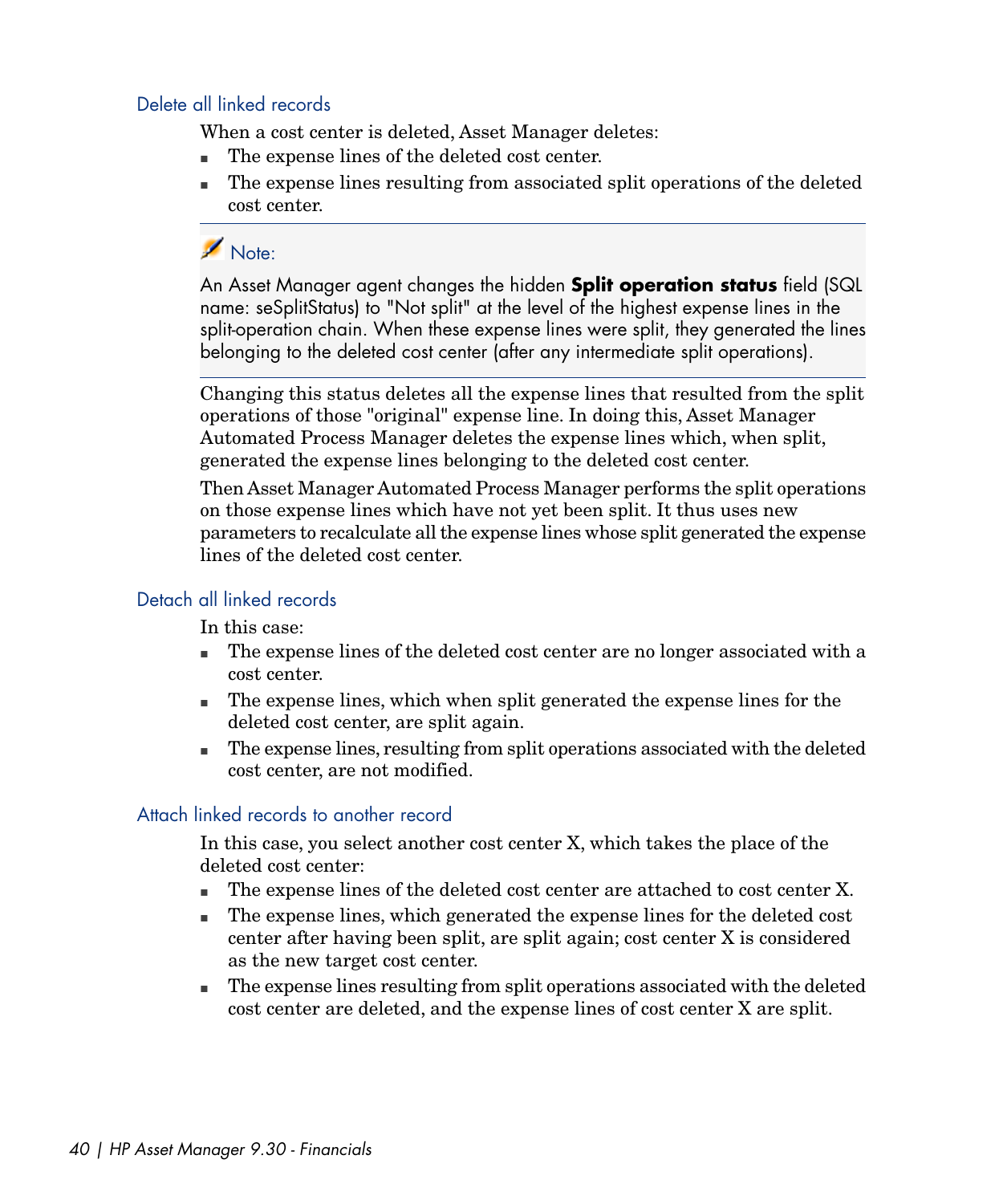# 3 Reconciling fixed assets

# **Warning:**

This chapter only applies to the Windows client.

This chapter explains how to reconcile fixed assets with the Asset Manager database.

You will find information on the following topics:

- <sup>n</sup> Overview of reconciling fixed assets with the Asset Manager database.
- Describing a fixed asset.

Use the **Asset lifecycle/ IT financial management/ Depreciation/ Fixed Assets** link on the navigation bar to display the list of fixed assets.

# Reconcile assets in the Asset Manager database with fixed assets

## Warning:

This section only applies to the Windows client.

Your accounting department probably manages fixed assets in detail using specific, accounting software. Yet it is difficult to maintain an up-to-date list of fixed assets, especially when considering assets that disappear or that are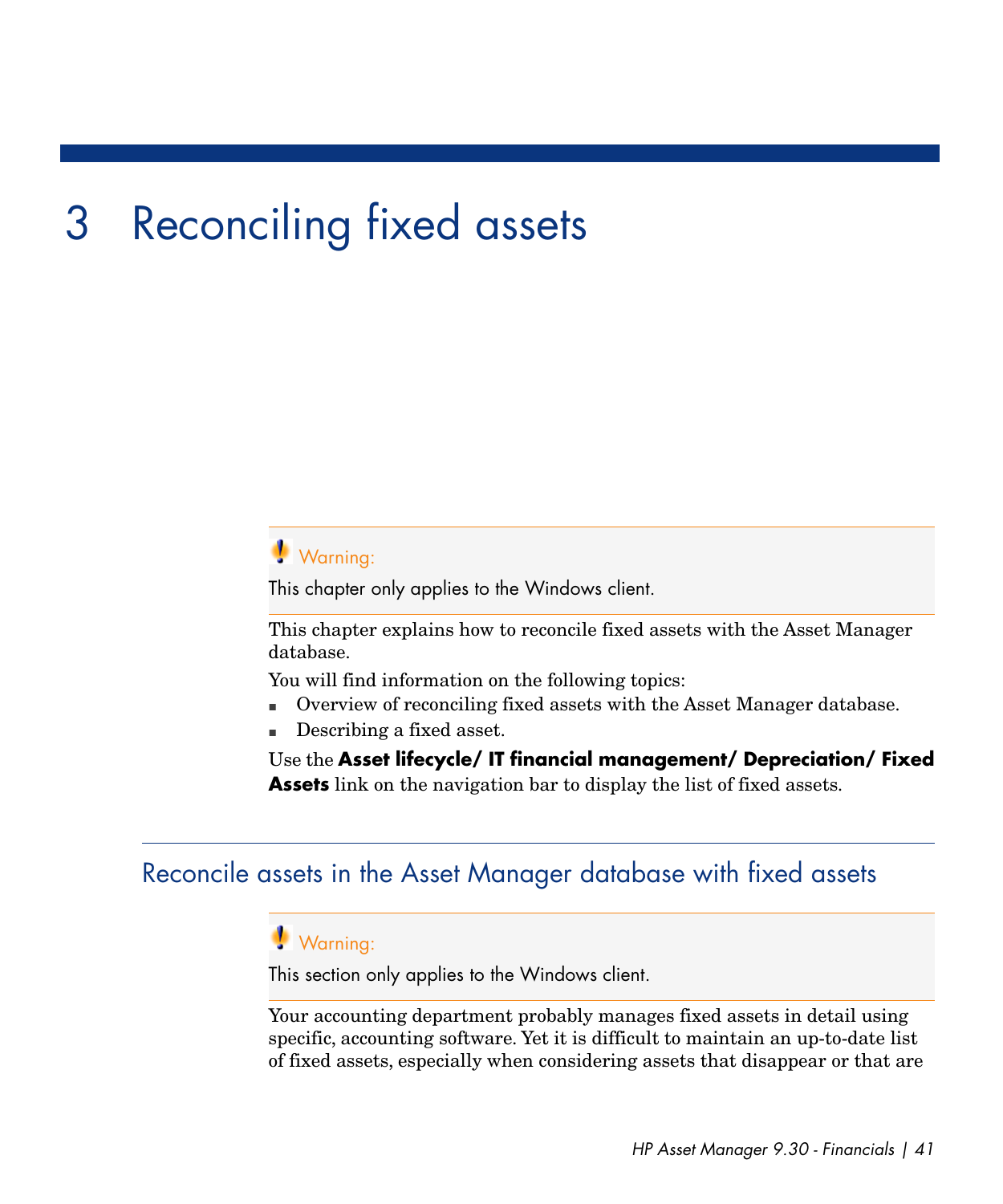not used. You commonly find fixed assets in accounting records corresponding to assets that should have been written off.

To update these files, you need a physical, asset inventory. Asset Manager can supply that inventory. This physical inventory can then be reconciled with the list of fixed assets, to highlight differences and to update the accounting files.

To help you with this reconciliation, Asset Manager provides a table that can receive fixed assets from your accounting application. Once these fixed assets are imported, they can be reconciled with inventoried assets. Asset Manager provides a reconciliation window where you can manually associate accounting fixed assets with inventoried assets.

With Asset Manager, there are three ways for you to associate the assets in its database with fixed assets:

- n You can associate an asset with a fixed asset.
- <sup>n</sup> You can associate an asset with several fixed assets (to manage work in progress associated with an asset, for example).
- <sup>n</sup> You can associate a fixed asset with several assets (to manage groups of assets, for example).

Here is the procedure to follow to reconcile assets in the Asset Manager database and accounting fixed asset information:

- 1 Extract the useful information from the fixed asset accounting software (output to a text file).
- 2 Import the text file into the Asset Manager Fixed assets table.
- 3 Reconcile the assets with the fixed assets.
- 4 Display and print the list of "Un-reconciled" fixed assets. These are fixed assets that you could not associate with assets. The accounting department can then remove these fixed assets from their list of fixed assets if that is appropriate.
- 5 Display and print the list of "Partially reconciled" fixed assets. These are fixed assets with which you could only associate part of the assets that should be included. The accounting department can break down these fixed assets and remove the non-reconciled fixed assets from their list.
- 6 Display and print the fixed assets that are "To write off". These are fixed assets with which you were only able to associate retired assets. The accounting department can then remove these assets from their list of fixed assets.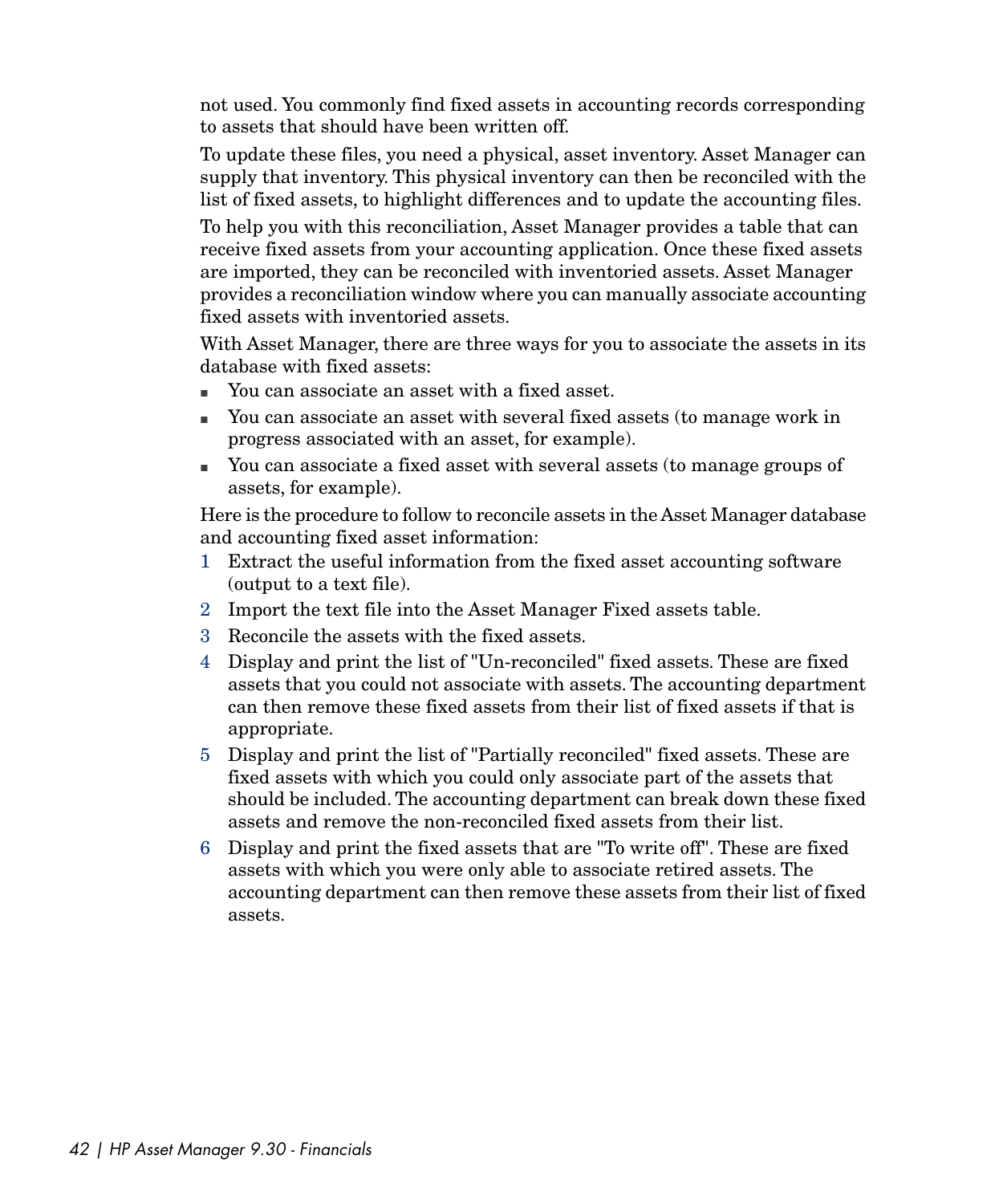# Describing a fixed asset

# Warning:

This section only applies to the Windows client.

Most of the information contained in the fixed asset detail is provided by an external software application to manage fixed assets.

None of the fields at the top of the screen of the fixed asset detail and in the **General** and **Depreciation** tabs are linked to other Asset Manager tables.

Once you have imported a fixed asset into the Asset Manager database, populate its description (if necessary):

# Note:

For information on importing data, refer to the **Administration** guide, chapter **Import**.

- <sup>n</sup> Populate the fields in the **General** tab. If necessary, indicate the accounting code associated with the fixed asset, the acquisition date and the installation date (in service), the updating date of the record, the location of the fixed assets, their quantity and their unit price.
- <sup>n</sup> Populate the fields in the **Depreciation** tab. If necessary, specify the type of depreciation for the fixed asset (accounting, technical, fiscal, etc.), its calculation mode (straight line, declining balance, exceptional, etc, and the duration of the depreciation.
- <sup>n</sup> Associate the assets with the fixed asset from the **Assets** tab in the fixed asset detail. Use the  $\pm$ ,  $\pm$  and  $\overline{\mathbb{S}}$  buttons to add, delete, view or modify the assets associated with the fixed asset.
- n Populate the **Option** field (SQL name: seOption) at the top of the fixed asset detail. This field may contain one of the following four values:
	- **Not reconciled**: Indicates the fixed asset is not associated with any assets.
	- **Partially reconciled**: Indicates that at least one asset has been associated with the fixed asset, but that it has not been fully reconciled.
	- **Reconciled:** Indicates the fixed asset has been fully reconciled with assets.
	- **Write off**: Indicates that the fixed asset should no longer appear in the list of fixed assets. This may arise when the assets that were at the origin of the fixed asset are no longer in use.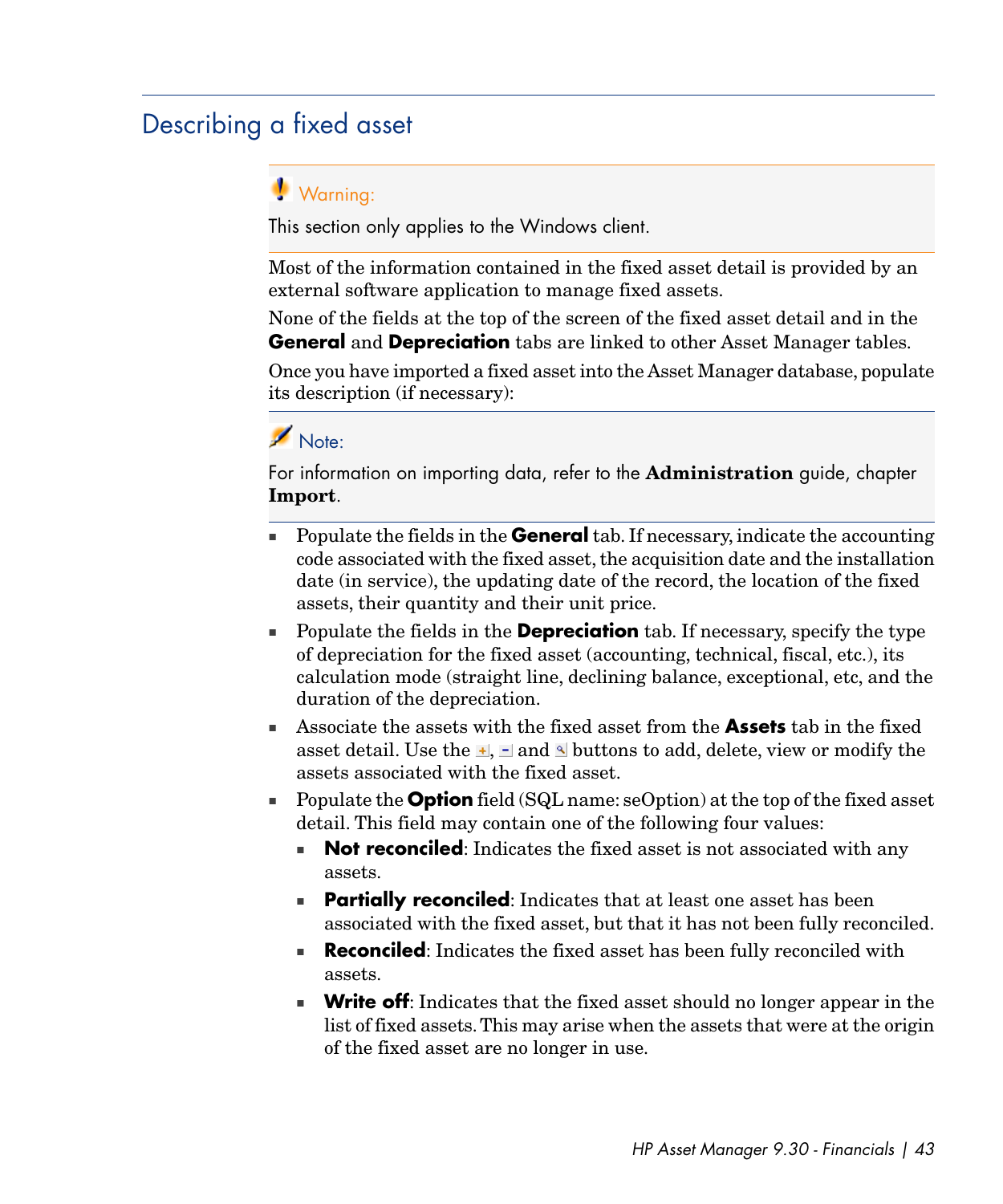

On the **Acquis. date** and **In service** date fields (SQL names: AcquDate and InstallDate in the **General** tab in the fixed asset detail): Because these dates come from an external database, it is impossible to guarantee their data entry and storage format. Therefore they are stored in text format in the Asset Manager database.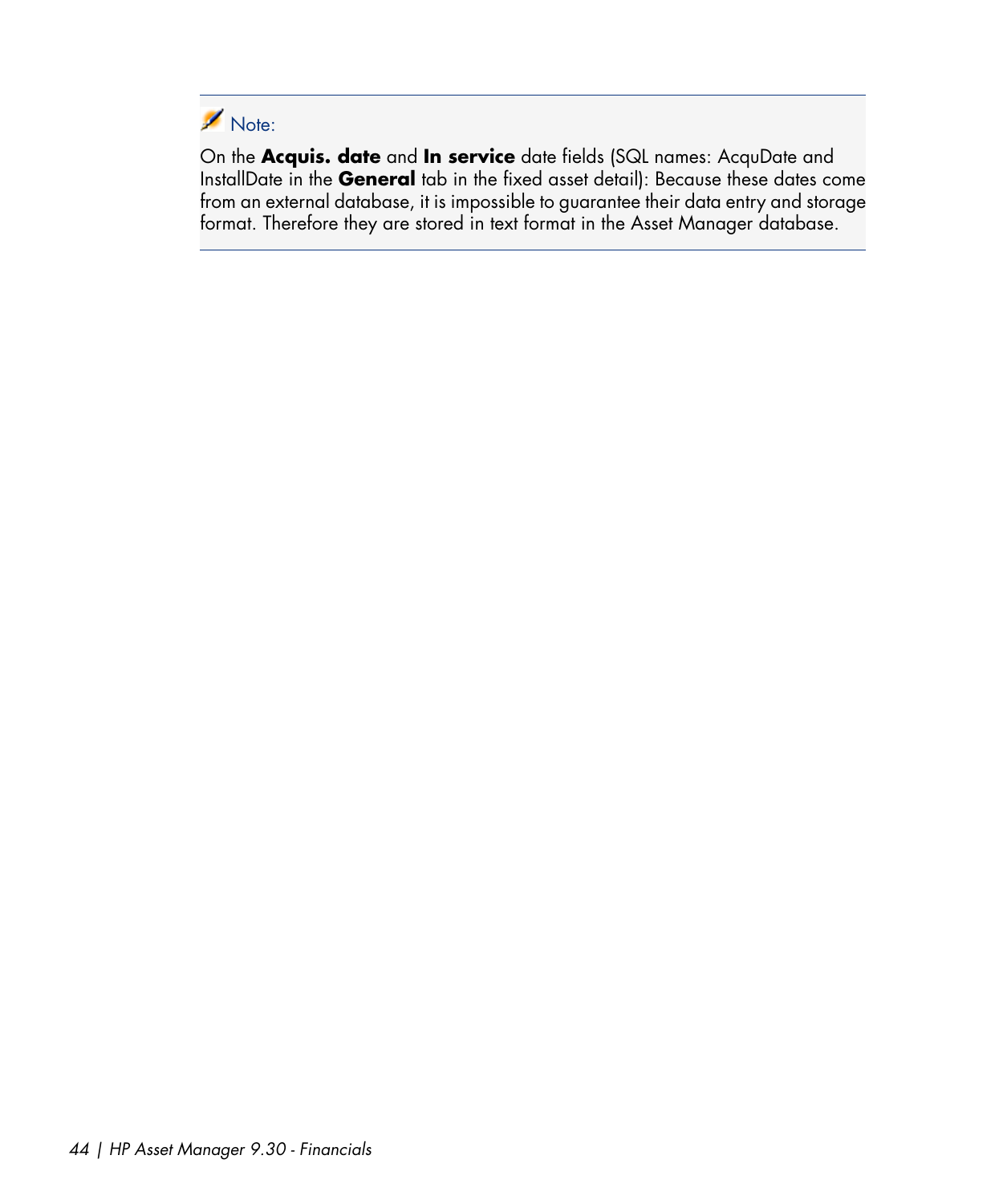# 4 Taxes

This chapter explains how to use the different calculation methods supported by Asset Manager.

Taxes may be:

- n Fixed
- Calculated using a formula.

# Areas in the software involving taxes

Several parts of the software deal with taxes:

<sup>n</sup> Contract rent: On the **Financials** sub-tab of the **Rents** tab of a contract's detail, the **Taxes**, **Jurisdiction**, **Tax rates** and **Tax amount** fields (SQL names: TaxFormula, TaxJuris, pTaxRate and mTaxValue) specify the taxes payable on contract level rent payments.

# Note:

The **Rents** tab is only displayed if the **Type** field (SQL name: seType) is not set to **Master lease** and the **Nature of payments** field (SQL name: sePayType) in the **General** tab of the contract detail indicates the payments are **Rents** or **Both** (i.e., both rents and loans).

<sup>n</sup> Rent for assets: On the **Financials** sub-tab of the **Rents** tab of an asset's detail, the **Taxes**, **Jurisdiction**, **Tax rates** and **Tax amount** fields (SQL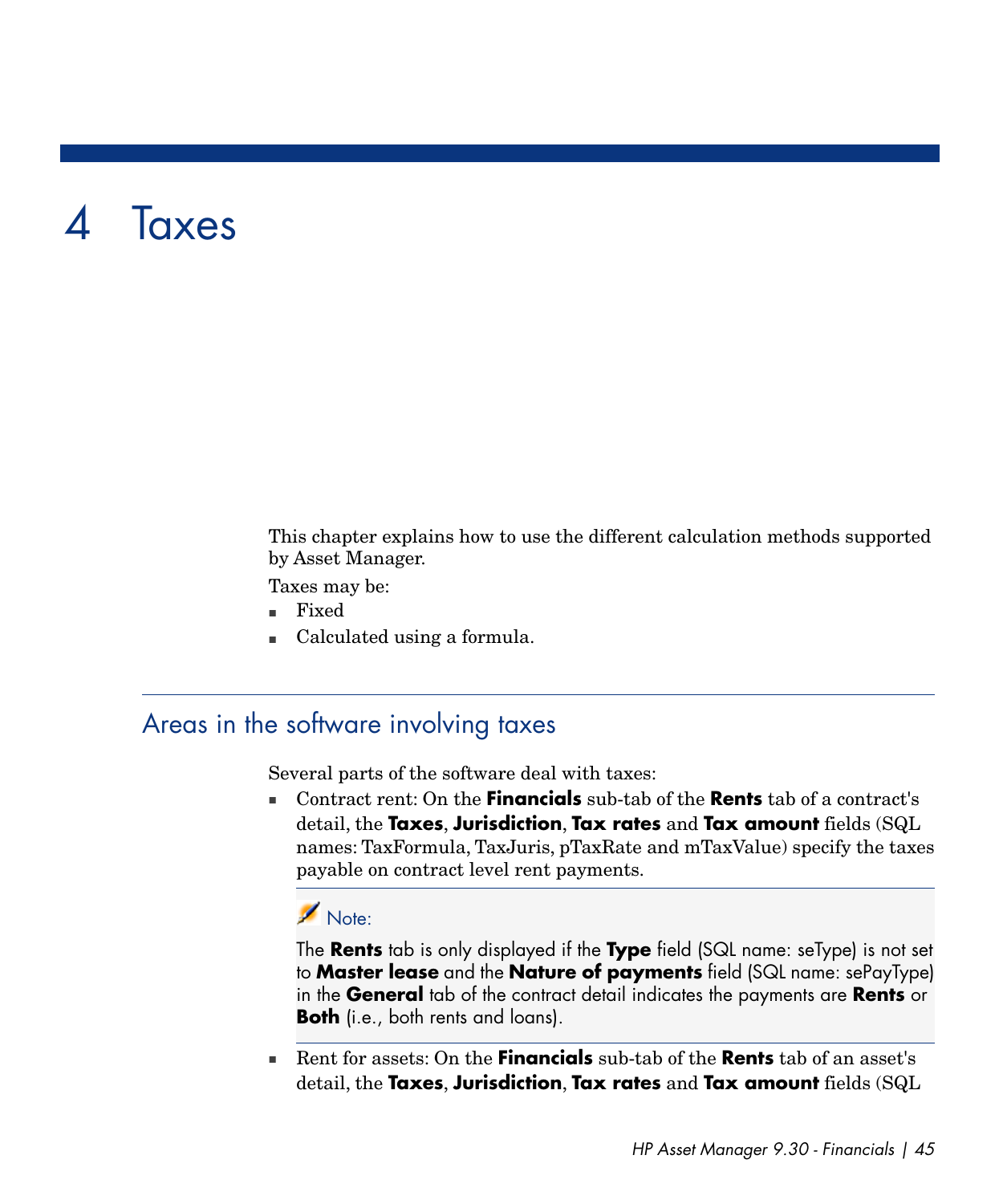names: TaxFormula, TaxJuris, pTaxRate and mTaxValue) specify the taxes payable on contract level rent payments.

# Note:

A rent sub-tab is automatically created when the **Acq. method** field (SQL name: seAcquMethod) in the **Procurement** sub-tab of the **Acquis.** tab is set to **Rental** or **Lease** and when the asset is added to a contract whose rent is prorated and distributed or allocated at the asset level (contract detail, **Rents** tab, individual rent sub-tab, **Prorate to assets** field (SQL name: seProrateRule).

- $\blacksquare$  At the level of tax jurisdictions.
- **n** At location level: The **Jurisdiction** field (SQL name: TaxJuris) contains a link to a tax jurisdiction which details the tax rates associated with a location.
- $\blacksquare$  At tax type level.
- <sup>n</sup> At expense line level: An expense line's **Tax credit** and **Tax debit** fields show the amount of tax payable on the sum credited or debited. In particular, the expense lines associated with asset or contract-level rent payments contain the amount of taxes payable on these rents. These expense lines are displayed in the **Costs** tab of the detail of these assets and contracts.
- <sup>n</sup> At the level of the Asset Manager Automated Process Manager monitoring program: This program launches the automatic creation of expense lines corresponding to contract or asset level rent items, split-billing or expense chargebacks. Each expense line is composed of a periodic rent and an associated tax.
- $\blacksquare$  At the level of the procurement cycle (especially for purchase requests, purchase orders and invoices). Taxes associated with the procurement cycle appear in the **Composition** tab of a request, order or invoice. Taxes can be declared in the detail of a request line, order line or invoice line.

# Concepts and practical case

This section contains information on the concepts used in calculating taxes.

## Tax jurisdictions

Use the **Asset lifecycle/ IT financial management/ Depreciation/ Taxes/ Tax jurisdictions** link on the navigation bar to access the table of tax jurisdictions.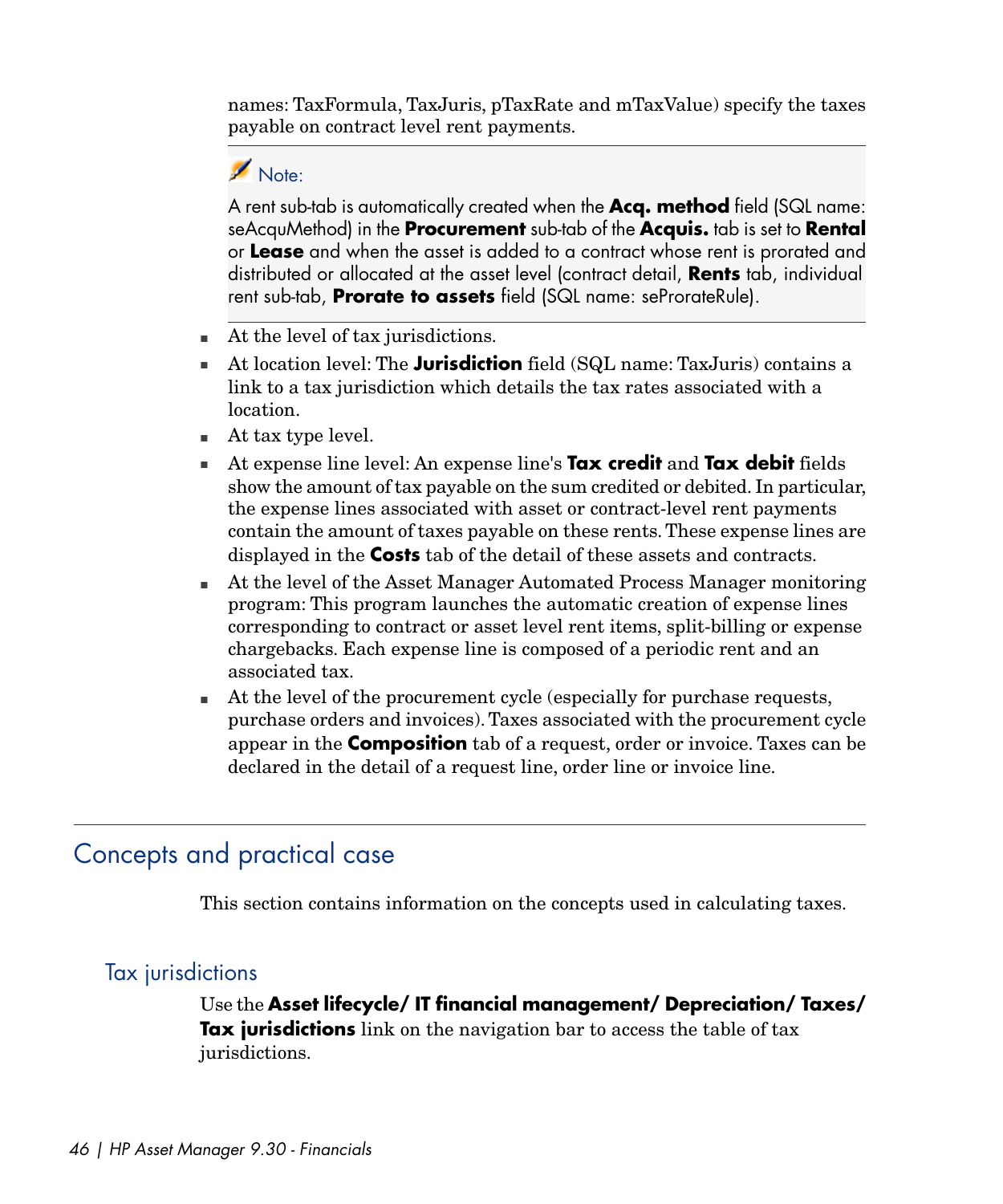Tax jurisdictions provide the ability to combine locations, tax types, and tax rates. The tax jurisdictions detail screen allows you to perform the following operations:

- <sup>n</sup> Edit the tax rates of a jurisdiction (**Edit tax rates** tab).
- <sup>n</sup> View the tax rates applicable for a jurisdiction on a given date (**Preview** tab).

 $N$ Note:

Tax jurisdictions are organized hierarchically.

#### Tax rate type

A tax rate type defines a tax to apply. For example: local tax.

The table of **Tax rate types** can be accessed in several ways:

- **Number 1** Windows client only: Via the **Administration/ List of screens** menu item.
- <sup>n</sup> Via a tax jurisdictions detail screen, **Edit tax rates** tab, **Rate type (SQL name: TaxType)** link..

# Note:

The **Variable name** (SQL name: SQLName) of the tax rate type can appear in tax formulas. It is alphanumeric and contains no spaces. The first character must be a letter of the alphabet.

#### Tax rate

For each "Tax rate type " applicable for a given jurisdiction, you define a list of tax "Rates" applicable from a given date.

To view the list of rates used by a tax rate type for a given location:

- 1 Display the locations (**Organization management/ Organization/ Locations** link on the navigation bar).
- 2 Display the detail of the tax jurisdiction of the location (**General** tab, **Jurisdiction** (TaxJuris) link.)
- 3 Select the **Preview** tab.
- 4 This list summarizes all applicable tax rates for the tax rate types of the jurisdiction at a given date.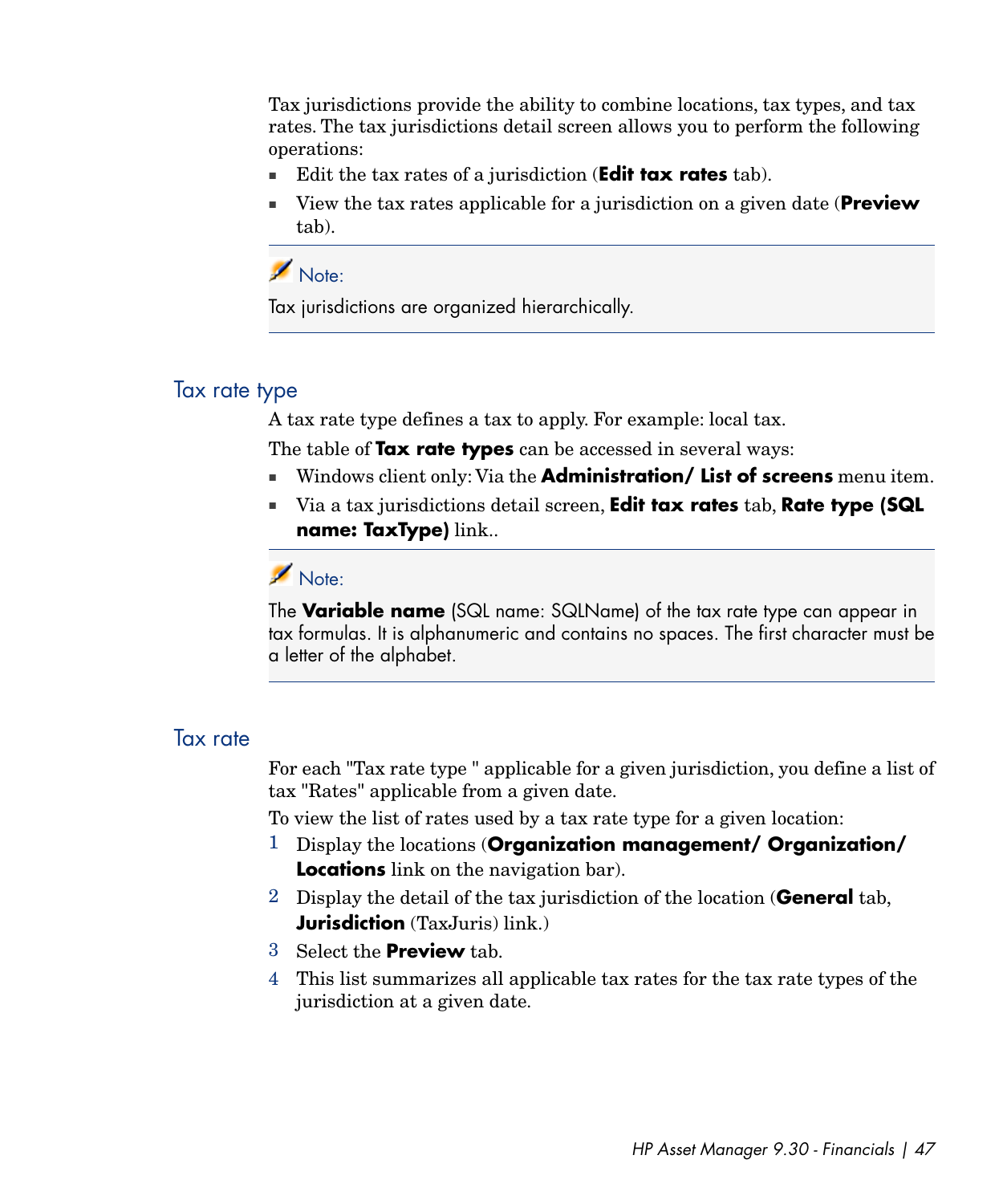## Tax formula

Use the **Asset lifecycle/ IT financial management/ Depreciation/ Taxes/ Tax formulas** link on the navigation bar to access the **Tax formulas** table.

Tax formulas enable you to calculate the amount of tax to apply using a BASIC formula such as:

RetVal = <Tax rate> \* <Amount to tax>

The tax rate can be a fixed value or a value calculated by the **AmTaxRate()** function. This function returns a tax rate depending on a tax rate type, a tax jurisdiction or a date.

To learn the syntax of the **AmTaxRate()** function, refer to the **Programmer's Reference** guide.

## **Example of a simple formula**

 $RetVal = 21.6 * [mPrice]$ 

## Practical case

Warning:

This practical case can only be done using the Windows client.

We will calculate the tax of one request line. The request line will be linked to a tax jurisdiction and a tax formula. The tax formula will use the **AmTaxRate()** function.

- 1 Create the tax jurisdiction:
	- a Display the list of tax jurisdictions (**Asset lifecycle/ IT financial management/ Depreciation/ Taxes/ Tax jurisdictions** link on the navigation bar).
	- b Create a new tax jurisdiction by clicking **New**.
	- c Populate the **Name** field with **PC Jurisdiction**.
	- d Create the new record by clicking **Create**.
	- e Select the **Edit tax rates** tab.
	- f Add a tax rate by clicking  $\pm$  (Windows client) or **Add** (Web client).
	- g Populate the following fields:
		- <sup>n</sup> **Rate type** (TaxType): **PC Type**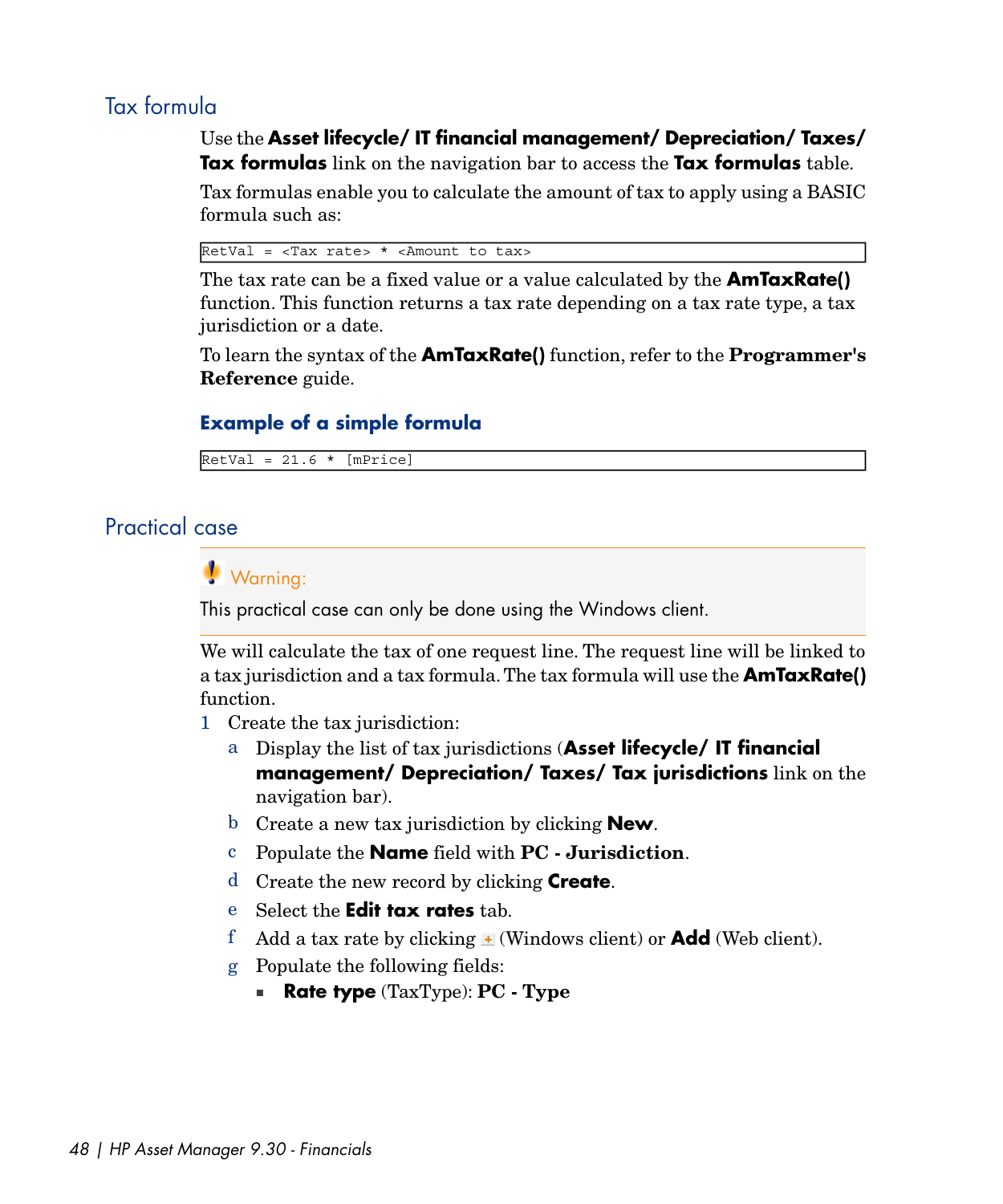# Note:

If the message **Would you like to create 'XXX' (table 'YYY')?** is displayed, click **On the fly creation**.

- **Application date** (dApplication): **January 1, 2011**.
- <sup>n</sup> **Rate value** (pRateVal): **10%**.
- h Click the **Add button with the arrows**, which designates that you will add several of the same records.
- i Populate the following fields
	- <sup>n</sup> **Rate type** (TaxType): **PC Type**
	- **Application date** (dApplication): **July 1, 2011**.
	- <sup>n</sup> **Rate value** (pRateVal): **20%**.
- j Click **Add**.
- k Click **Modify** (Windows client) or **Save** (Web client).
- 2 Create the tax formula:
	- a Display the tax formulas (**Asset lifecycle/ IT financial management/ Depreciation/ Taxes/ Tax formulas** link).
	- b Create a new tax formula by clicking **New**.
	- c Populate the following fields:
		- <sup>n</sup> **Name** field: **PC Formula**.
		- **n Table** (TableName): **Request lines (amReqLine).**

## Note:

This field must be completed before completing the next field.

**Script** frame (This frame displays the **Formula** (memFormula) field without naming it).

```
RetVal = amTaxRate("PC - Type" , [lTaxJurisId], [dtService], [mUn
itCost]) * [mUnitCost]
```
- d Click **Create** (Windows client) or **Save** (Web client).
- 3 Compose the request line:
	- a Display the requests (**Asset lifecycle/ Procurement lifecycle/ Requests/ Purchase requests** link on the navigation bar).
	- b Create a new request by clicking **New**.
	- c Populate the **Purpose** field (ReqPurpose) with the value **PC Request**.
	- d Click **Create** (Windows client) or **Save** (Web client).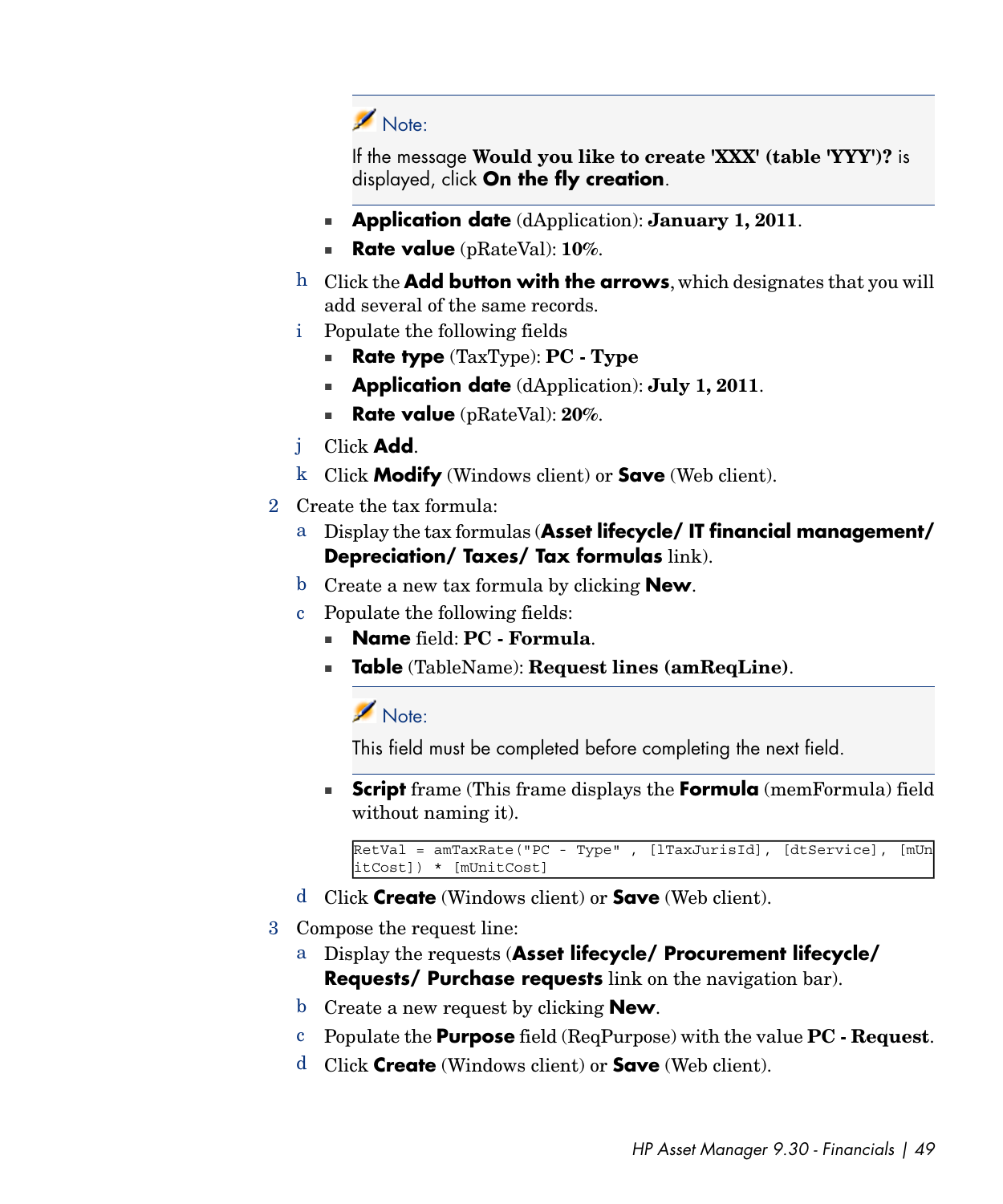- e Select the **Composition** tab.
- f Click  $\blacksquare$  (Windows client) or **Add** (Web client).
- g Select the **Purchase** tab.
- h Populate the following fields and links:
	- **on** (dtService): **July 15, 2011**.
	- <sup>n</sup> **Unit price** (mUnitCost): **100**.
	- **Tax calculation** (bUsesTaxForm): Select this option.
	- <sup>n</sup> **Taxes**: **PC Formula**.
	- <sup>n</sup> **Jurisdiction** (TaxJuris): **PC Jurisdiction**.
- i Examine the **Tax rates** and **Tax amount** fields (pTaxRate and mTaxValue, respectively): They have been automatically calculated according to the fields, links and records that you populated or created previously.

# Implementing tax calculations

- $\blacksquare$  If the tax calculation formula depends on the location and therefore the tax jurisdiction:
	- 1 Windows client only: Create tax types: from the "Tax types" screen obtained via the **Administration/ List of screens** menu item or from the table of tax jurisdictions.
	- 2 Declare tax jurisdictions for each location.
	- 3 Define applicable rates for each tax type declared at the level of each tax jurisdiction: from the **Edit tax rates** tab in the detail of each tax jurisdiction.
- Entering the tax calculation method:
	- $\blacksquare$  If the tax is payable on the asset-level or contract level rent, the tax calculation method is entered in the **Rents** tab in the contract detail or **Payments** tab in the asset detail.
	- <sup>n</sup> If the tax is associated with a request or order line, the tax calculation method is entered in the **Purchase** tab of the detail of this line.

# Note:

Request and purchase order lines are listed on the **Composition** tab of a request and purchase order detail.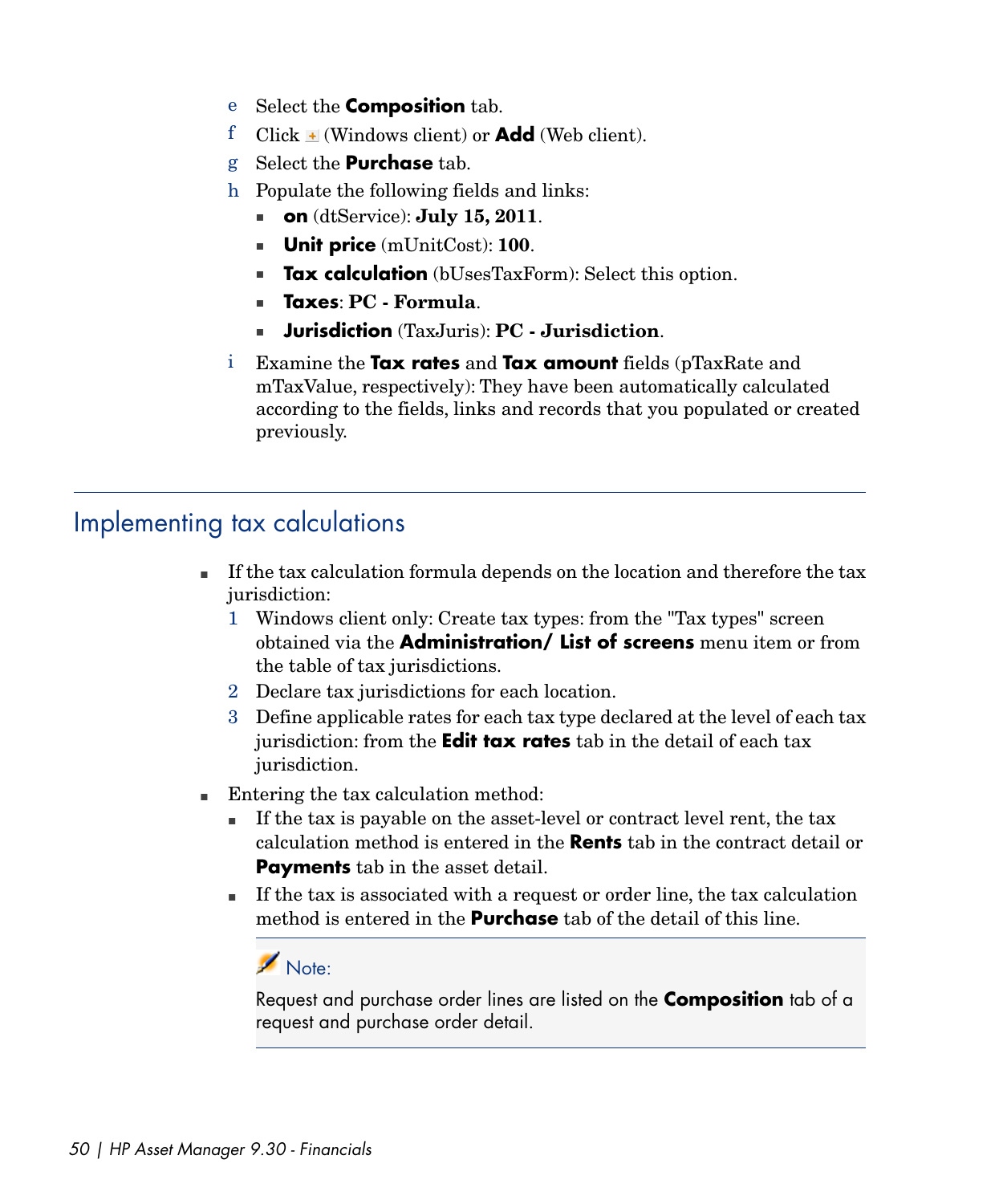<sup>n</sup> If the tax is associated with an invoice line, the tax calculation method is entered in the **Price** tab of the detail of this line.

# Note:

Invoice lines are located on the **Composition** tab of the invoice detail.

The tax calculation method can either be:

- Fixed
- <sup>n</sup> Formula

## Important:

Asset Manager Automated Process Manager automatically calculates the taxes payable on period rents of assets or contracts. These taxes appear in expense lines of rent payments, and they are either generated at the contract level (rent payments not allocated or distributed to asset level) or at the level of the assets under contract (for rent payments prorated to the asset level).

# Note:

The automatic calculation of taxes does not apply to interim rents in lease contracts.

# Declaring taxes linked to locations

This section explains how to declare taxes linked to locations.

#### **Overview**

If the tax payable depends on the location, you must first:

- 1 Define the tax jurisdiction under which it falls for each location.
- 2 Define for each tax jurisdiction the tax types and rates according to their date of application.

Since the table of tax jurisdictions is hierarchical, the tax types and tax rates that you define for a given jurisdiction apply to all sub-jurisdictions without having to copy them over manually.

On the **General** tab of a location's detail, you can associate a tax jurisdiction, **Jurisdiction (SQL name: TaxJuris)** field, (and therefore tax rates) with a location.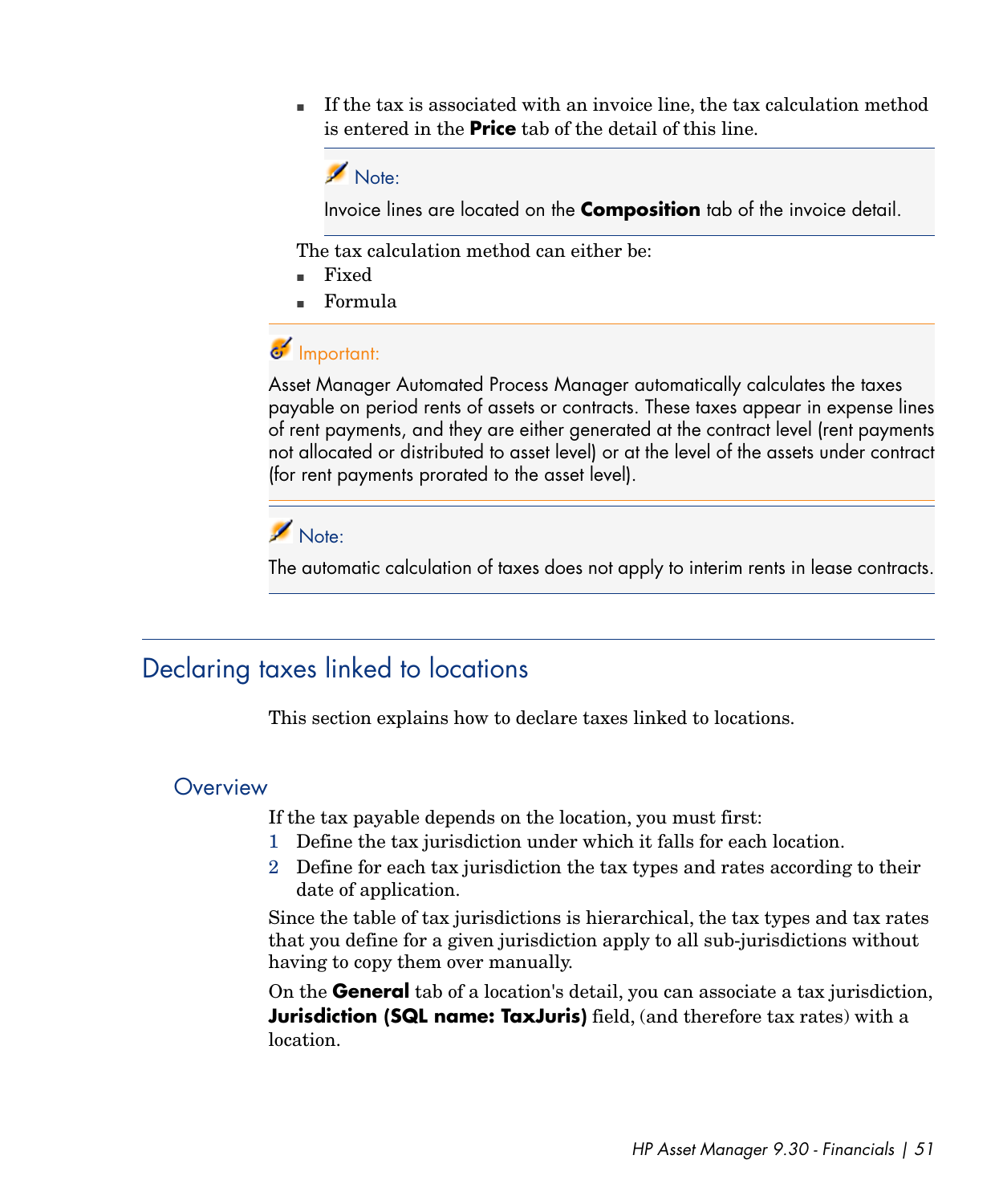## Managing tax types applicable for a tax jurisdiction

Declare a tax rate applicable for a tax jurisdiction

- 1 Display the tax jurisdictions in one of the following ways:
	- n Display the detail of the location and click the selection button to the right of the **Jurisdiction** field.
	- <sup>n</sup> Click the **Asset lifecycle/ IT financial management/ Depreciation/ Taxes/ Tax jurisdictions** link on the navigation bar.
- 2 Select the **Edit tax rates** tab.
- 3 Add a tax rate  $\left( \cdot \right)$  button in the Windows client or **Add** in the Web client).
- 4 Populate the **Rate type (SQL name: TaxType)** field in one of the following ways:
	- <sup>n</sup> Windows and Web clients: by selecting "Tax type" in the table of tax types.
	- <sup>n</sup> Windows client only: by creating the "Tax type" ("On-the-fly" or "Detailed").
- 5 Populate the **Application date** and **Rate value** fields (SQL names: dApplication and pRateVal).
- 6 Add the tax rate (**Add** button in the Windows client or **OK** in the Web client).

#### Delete tax rates from a tax jurisdiction

- 1 Display the tax jurisdictions to modify (**Asset lifecycle/ IT financial management/ Depreciation/ Taxes/ Tax jurisdictions** link on the navigation bar).
- 2 Select the **Edit tax rates** tab.
- 3 Select the tax rates to delete.
- 4 Delete the tax rates  $\equiv$  button in the Windows client or **Delete** in the Web client).

## Viewing applicable taxes for a tax jurisdiction

# **Warning:**

This function is only available in the Windows client.

Once the tax types and tax values are defined, you can view the taxes applicable in a tax jurisdiction on a given date as follows:

1 Display the tax jurisdictions (**Asset lifecycle/ IT financial management/ Depreciation/ Taxes/ Tax jurisdictions** link on the navigation bar).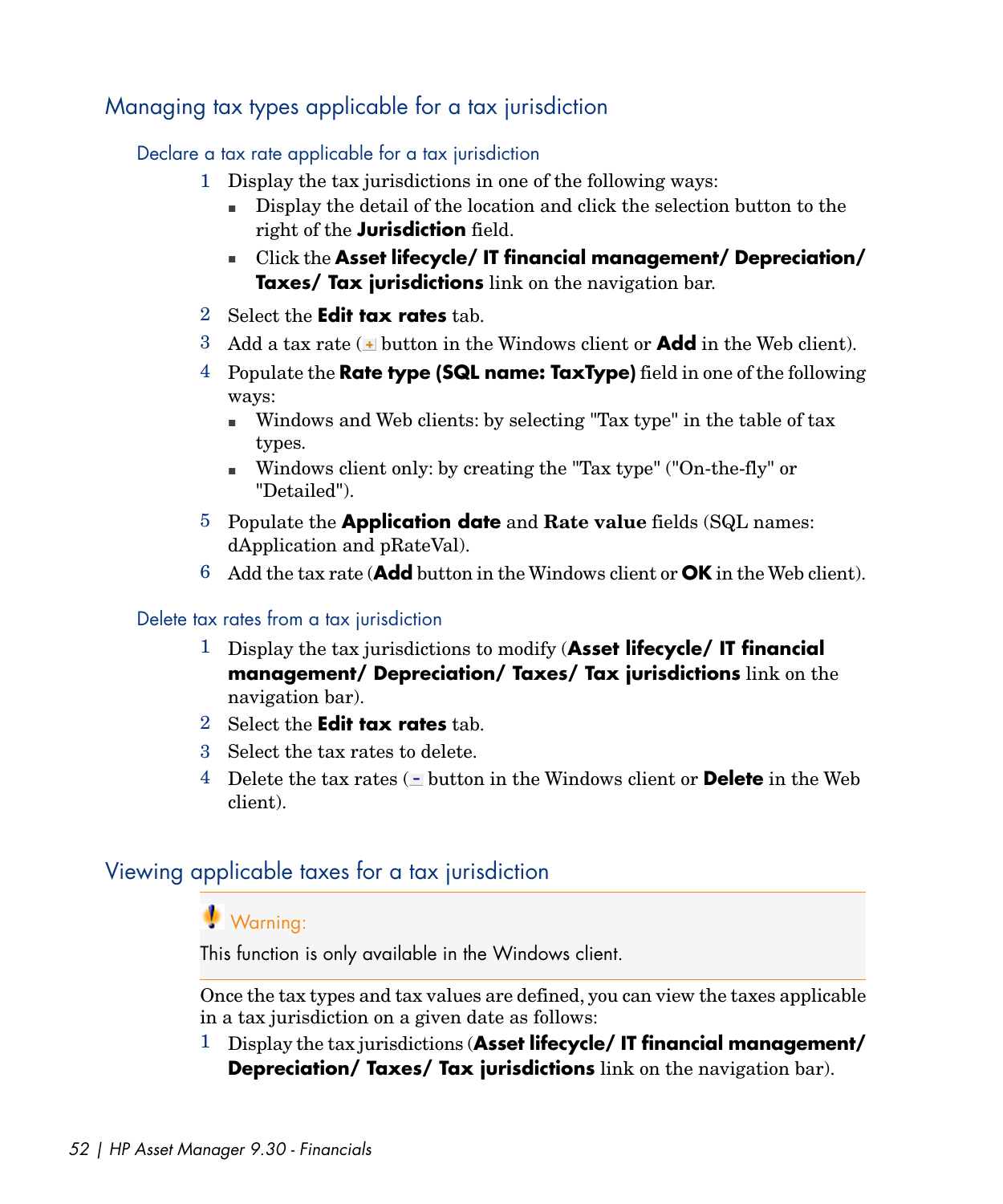- 2 Select the jurisdiction for which you want to view the taxes.
- 3 Select the **Preview** tab.
- 4 In the **Application date** field, enter the date for which you want to list taxes applicable for the location.
- 5 The taxes in effect on the date of application are displayed: These are taxes specific to the jurisdiction and taxes inherited from parent locations.

# Declaring the calculation method for taxes payable on rents

This section explains how to declare the calculation method for taxes on rent payments.

The tax calculation method is defined by the **Taxes (SQL name: TaxFormula)**, **Jurisdiction (SQL name: TaxJuris)**, **Tax amount (SQL name: mTaxValue)** and **Tax rates (SQL name: pTaxRate)** fields, which appear in several places:

- <sup>n</sup> At contract rent level (**Rents** tab, rent description sub-tab).
- At asset rent level (**Acquis.** tab, rent description sub-tab).

The **Tax calculation** check box (SQL name: bUsesTaxForm) enables you to specify the method of calculation of the tax:

- $\blacksquare$  When this box is unchecked, the tax is fixed rate.
- When this box is checked, the tax is calculated according to a formula.

## Fixed taxes

To define a fixed tax associated with an asset or contract (schedule) level rent:

- 1 Uncheck the **Tax calculation** checkbox (SQL name: bUsesTaxForm) to indicate that the tax is fixed.
- 2 Enter the amount of the tax in the **Tax amount** field (SQL name: mTaxValue) or the tax rate in the **Tax rates** field (SQL name: pTaxRate).

The tax remains fixed for all periodic rents calculated in the rent sub-tab containing the fixed tax.

When rent is distributed to the asset level: The tax payment is distributed to the asset level according to the same rules as for the rent.

## Tax formulas

With Asset Manager, you can calculate taxes using formulas. To access the detail of a tax formula: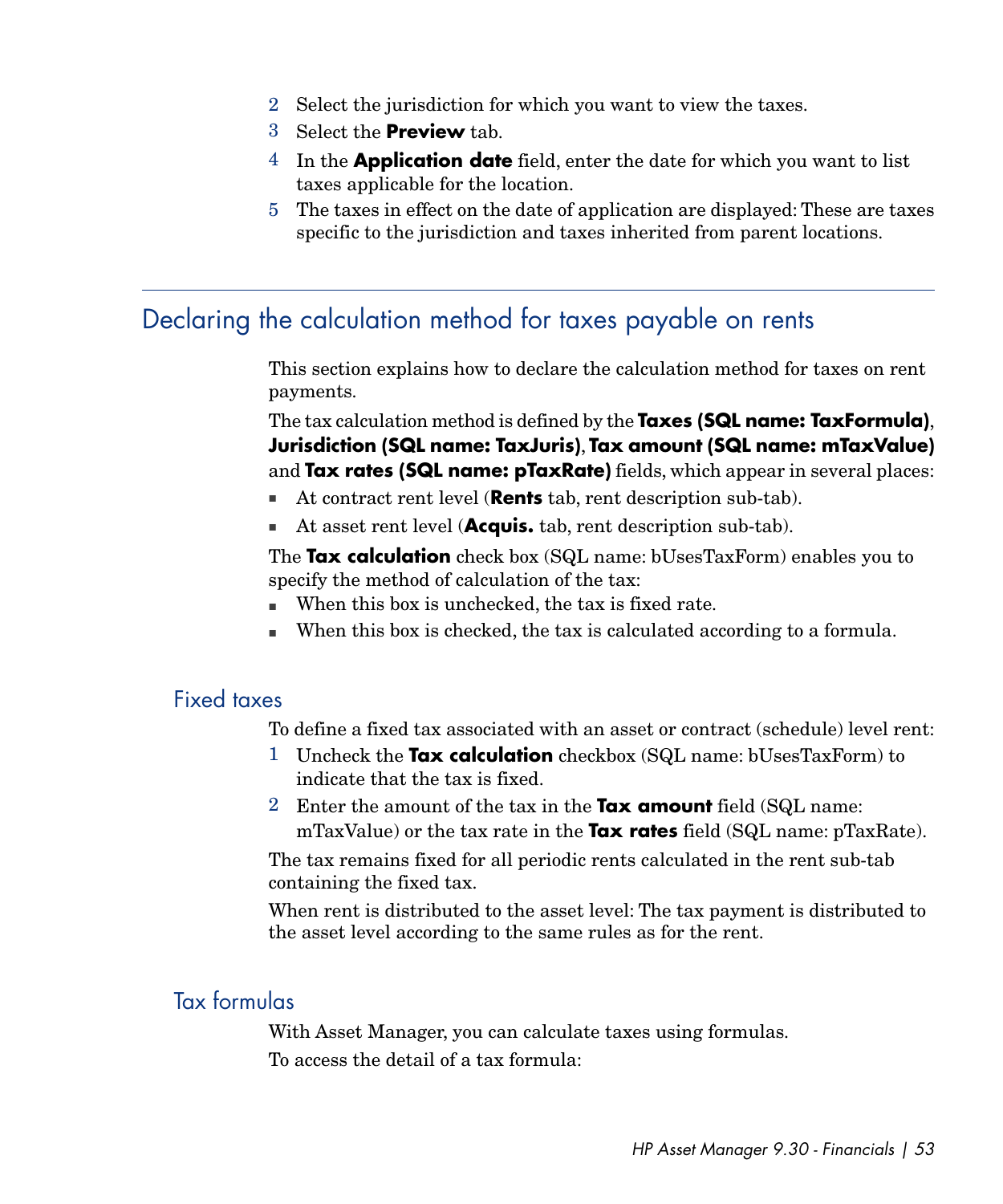- 1 Select the **Tax calculation** checkbox (SQL name: bUsesTaxForm) to indicate that the taxes use a calculation formula.
- 2 If the tax formula already exists:
	- Windows client: Select it using the  $\exists$  icon.
	- $\blacksquare$  Web client: Click the  $\blacksquare$  icon.
- 3 If the tax formula does not already exist: Using the Windows client, click the icon to the right of the **Taxes** field, then click **New**.

A tax formula is characterized by:

- **A Name** (SQL name: Name): identifies the tax formula in the table of tax formulas.
- <sup>n</sup> A **Category** (SQL name: Category): Selected from the **amTaxFormCategory** custom itemized list, the "Category" provides further information on the "Description". This field is for informational purposes only and is not linked to any automatic mechanisms. If the itemized list is "open" and if you have the necessary rights, you can enter a new value in this field.
- The **Table** (SQL name:TableName) to which it is linked.
- <sup>n</sup> A syntax specified in the **Formula** zone(SQL name: memFormula).

Windows client: Clicking  $\triangleleft$  displays the script builder that facilitates entering the Basic calculation formula script.

Fields in the table to which the tax formula is linked can be incorporated in the formula.

Whether or not you are able to select a tax formula linked to a table in a rent description sub-tab depends on if and how rent is distributed to asset level:

- $\blacksquare$  The following formulas may be linked to the table of asset rents:
	- <sup>n</sup> The taxes payable on asset rents independent of any contract.
	- n The taxes payable on contract rents prorated and distributed or allocated to all or a selection of assets under contract.
- n The following formulas may be linked to the table of contract rents:
	- $\bullet$  The taxes payable on contract rents which are not distributed to the asset level.

#### Tax distribution method

- $\blacksquare$  If the tax formula uses variables from the table of asset rents, tax is directly calculated at the asset level when rent expense lines are created.
- $\blacksquare$  If the tax formula does not use variables from the table of asset rents, tax is calculated at the contract level.
	- $\blacksquare$  If rent is not distributed to the asset level, the tax is integrated into the expense lines that are generated for the contract.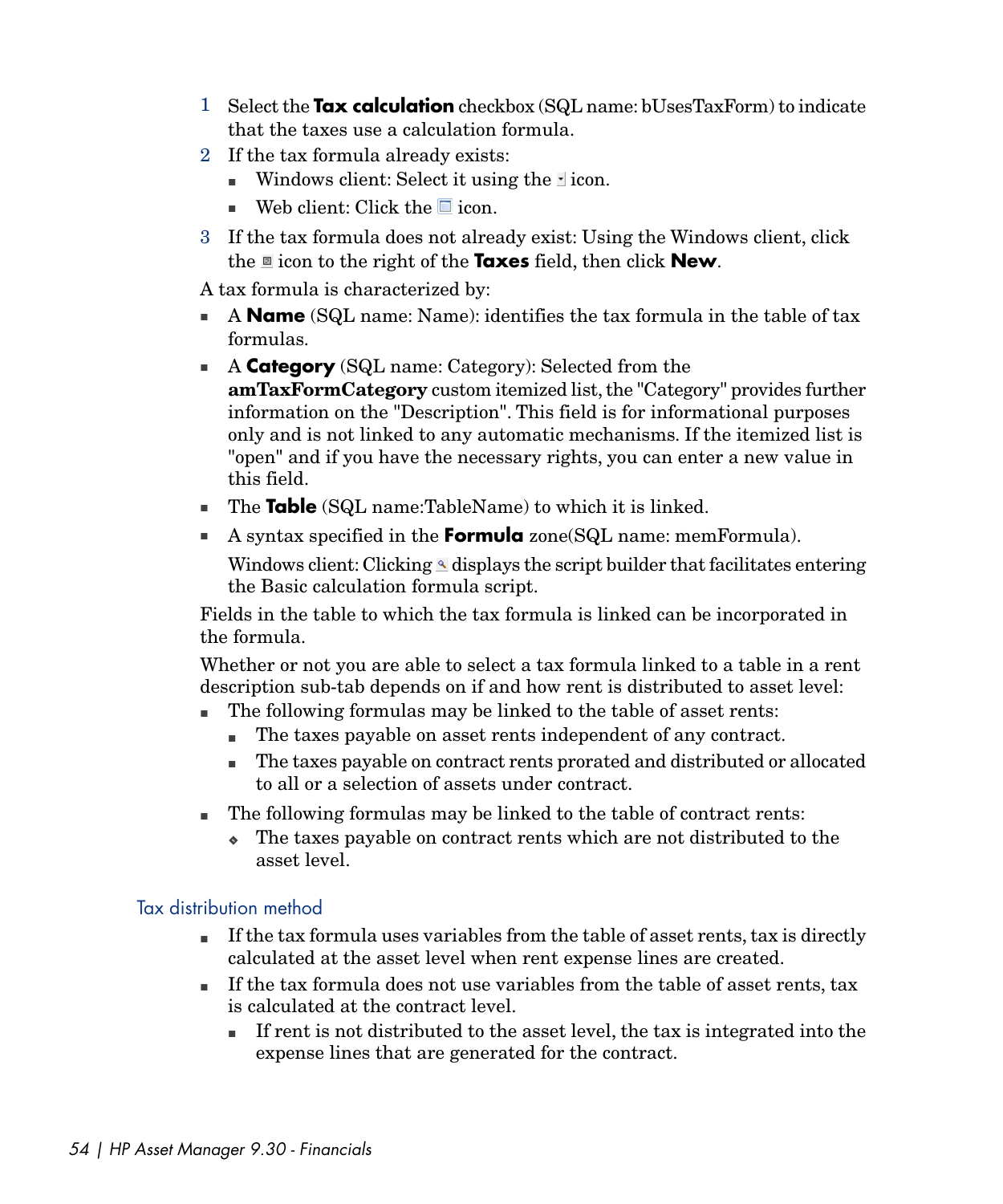<sup>n</sup> If the rent is distributed to the asset level, tax is distributed to the asset-level expense lines according to the same rules as used for the rent calculations.

#### Tax formula syntax

The syntax of tax formulas can be complex and involves:

- <sup>n</sup> Fields from the table to which the formula is linked.
- "Tax types" applicable to the tax jurisdiction of the rent payments that are subject to the tax: They are identified by the names of their variables.

# Note:

Asset Manager's script builder helps the user in writing tax formulas. It is accessible by clicking the magnifier  $\leq$  to the right of the data entry zone of the formula.

#### Associating a tax calculated using a formula with a rent item

This is the procedure to follow to associate a tax calculated using a formula with a rent item:

#### First step at the level of the table of locations

This step is necessary if the tax is paid on an asset rent or a contract rent distributed to all (or a selection) of the assets under contract, and if the tax depends on the location of the assets.

- 1 Display the locations (**Organization management/ Organization/ Locations** link).
- 2. Select the location of the assets.
- 3 Select the tax jurisdiction of the location.
- 4 Declare the possible tax types which are applicable for this jurisdiction, as well as the associated rates and their application dates.

Second step at the level of the **Taxes** field (SQL name: TaxFormula) of the contract or asset rent

- 1 Check the **Tax calculation** box (SQL name: bUsesTaxForm) to specify that the tax payable on the rent is calculated using a formula.
- 2 If the tax formula already exists, select it from the table of formulas using the button to the right of the **Taxes** field.
- 3 Otherwise, using the Windows client, create it directly from the **Taxes** field:
	- 1 Enter its name in the **Taxes** field and move the cursor to another field.
	- 2 Select "Detailed creation": The tax formula detail is displayed.
	- 3 Enter the **Category** of the formula if necessary.
	- 4 Enter the syntax of the formula.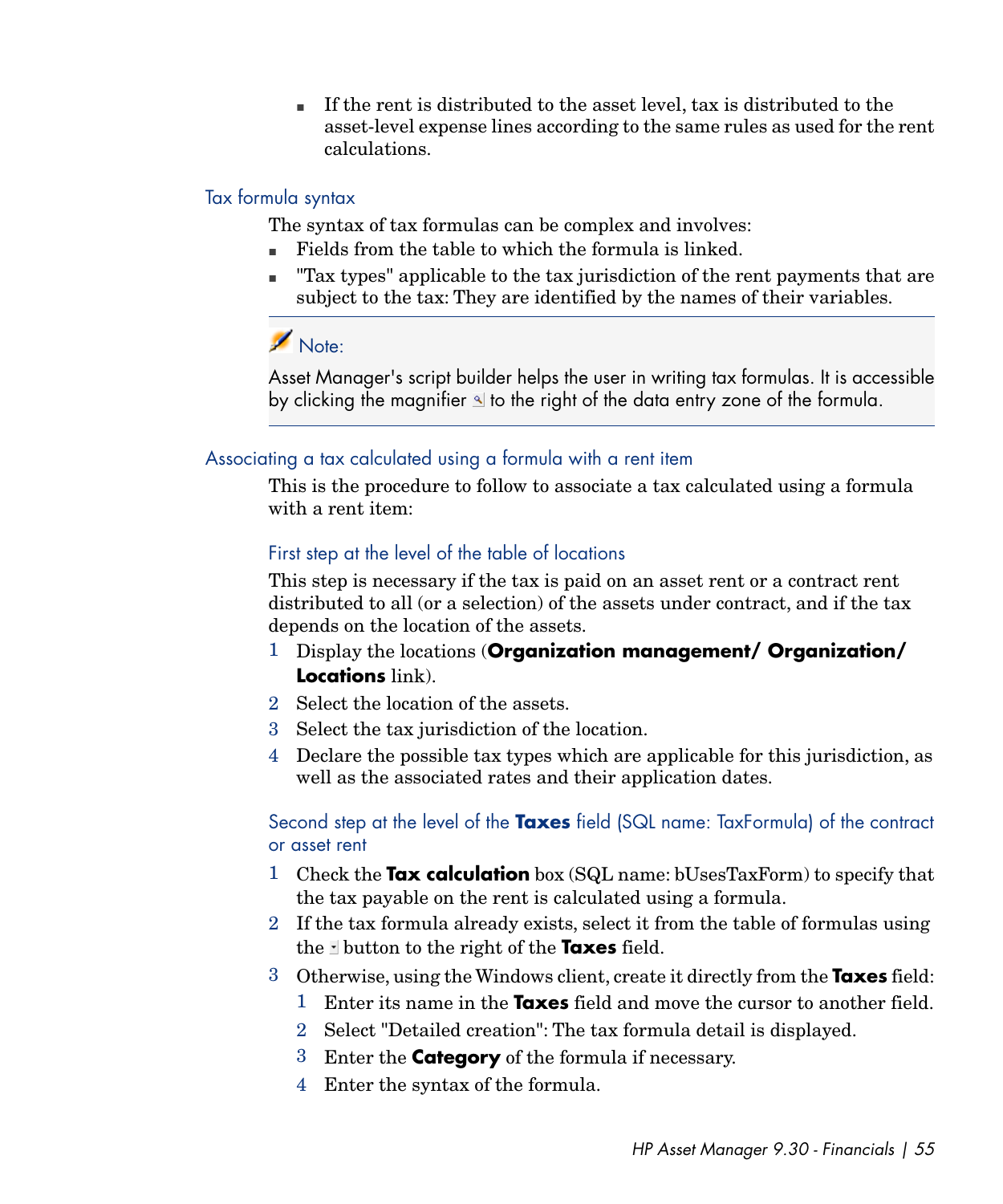4 Click **Modify** (Windows client) or **Save** (Web client) to confirm the changes.

#### Example of tax formula independent of the tax jurisdiction

Here is an example of a tax formula where "Tax types" are not involved.

| Fe Detail of tax formula 'VAT' |                                     | $\Box$ lol $\times$ l |
|--------------------------------|-------------------------------------|-----------------------|
| Name: VAT                      |                                     | New                   |
| Category:                      |                                     | Duplicate             |
|                                | Table: El Asset rents (amAssetRent) |                       |
|                                | Formula: RetVal=mAmount*18/100      |                       |
|                                |                                     | Close                 |

In this example, the jurisdiction-independent tax formula is entered directly in the **Formula** zone (SQL name: memFormula). The value of the tax is equal to 18% of the value of the rent.

#### Example of tax formula dependent on the tax jurisdiction

Here is an example of a tax formula associated with a contract rent, which is distributed to all assets where tax types arise:

|           | Fe Detail of tax formula 'Local and State'                                                                             | $\Box$    |
|-----------|------------------------------------------------------------------------------------------------------------------------|-----------|
|           | Name: Local and State                                                                                                  | New       |
| Category: |                                                                                                                        | Duplicate |
|           | Table: El Asset rents (amAssetRent)                                                                                    |           |
|           | Formula: RetVal =[mPayments]*(AmTaxRate("Local",[ITaxJurisId],[dStart]]+AmTaxRate("State",[ITaxJurisId],[dStart]]) = Q |           |
|           |                                                                                                                        | Jose.     |

In this example, the tax is equal to a percentage of the value of the rent. This percentage is the sum of the "Local" and "State" "Tax types".

Using the above formula, here are the steps for calculating the tax associated with a contract rent for a given period:

- 1 Asset Manager Automated Process Manager searches to see whether the tax types (whose variable names appear in the formula) apply for the tax jurisdiction.
- 2 If one of these tax types in the formula does not exist for the tax jurisdiction, the corresponding tax rate is replaced by 0 in the formula.
- 3 Otherwise, Asset Manager Automated Process Manager searches for the tax value that is applicable on the date the rent must be paid, and uses this in the formula. If no tax rate is defined for this date, it is replaced by 0.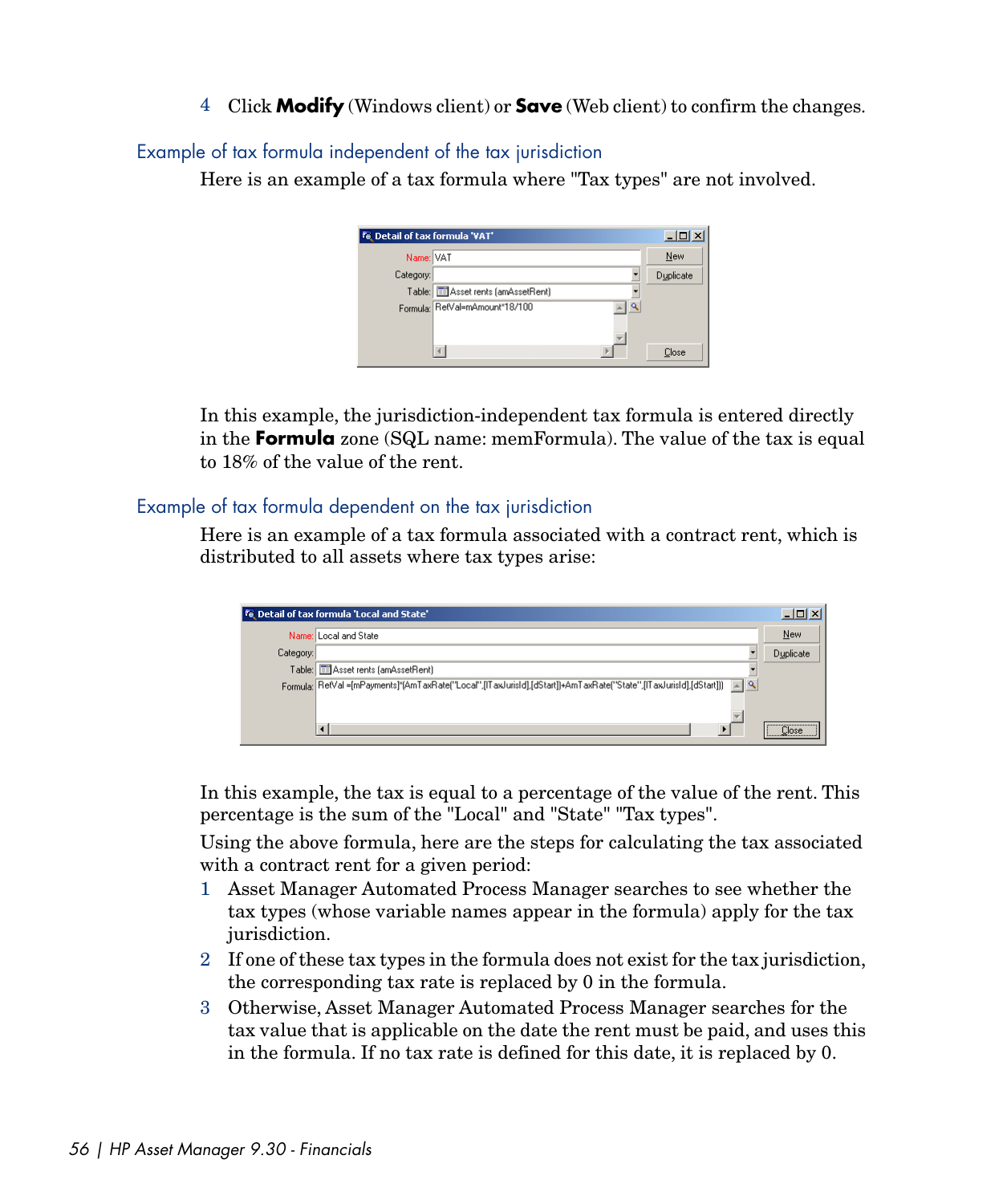4 Then Asset Manager Automated Process Manager calculates the total amount of the tax and integrates it in the expense line associated with rent.

### Managing changes to tax rates during a rent period

In a tax calculation, it is possible that the tax rates used by the "Tax types" might change during the period covered by the rent (between two bill cycle days).

Asset Manager Automated Process Manager applies the tax rates in effect on the date the rent must be paid. This is usually sufficient for the majority of situations.

If this does not suit your needs, however, we advise you to define successive rents, as described below. This will take into account the variation in the tax rate:

- 1 Go to the rent description sub-tab (in the **Rents** tab of the contract detail, or in the **Acquis.** tab of the asset).
- 2 Modify the end-of-rent-validity date in order for the rent to cover only that period before the change in tax rate.
- 3 Duplicate the rent sub-tab in order to create two new rent items:
	- 1 A rent item for the transition period: Enter the tax directly to pay for this rent as for a fixed tax without creating a tax formula.
	- 2 A rent item applicable for the periods coming after the change in rate.

# Using taxes in the procurement cycle

This section explains how to use taxes in the procurement cycle of an asset.

## General points

The amount of taxes linked to an asset acquisition appears in each stage of the procurement cycle (purchase request, estimate/quote, order, supplier invoice), and is located in the lower part of the **Composition** tab in the detail of a request, estimate, order or invoice.

# Note:

This total amount is for informational purposes only and cannot be edited directly by the user. However, from the detail of a request, order or invoice line, the user can define the taxes associated with the line.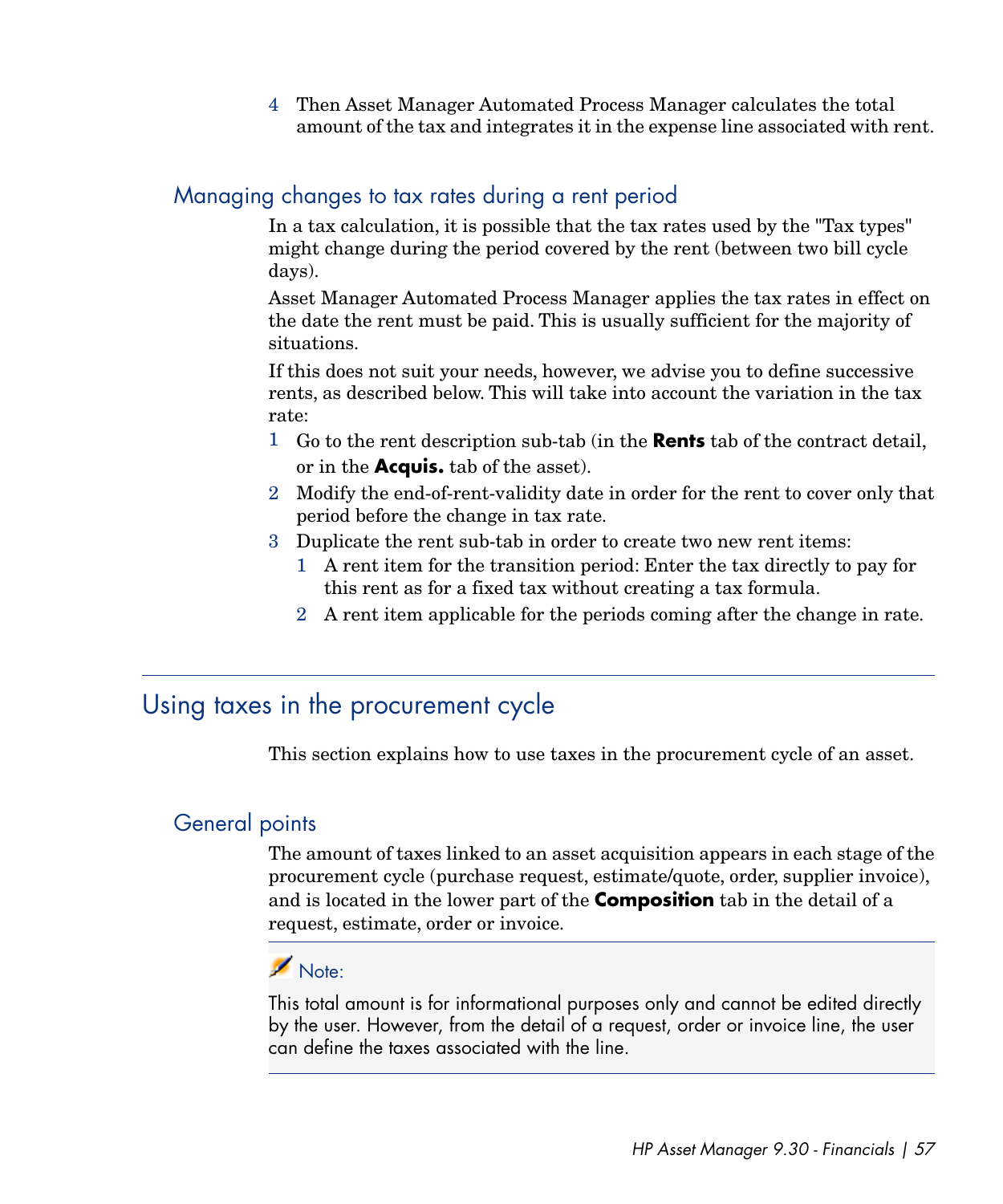## Automatic mechanisms

Asset Manager propagates the tax amount throughout the procurement cycle. Thus, if you define taxes for a purchase request, they will be propagated identically when an order and its corresponding invoice are created.

Propagation of taxes in the procurement cycle is not retroactive. For example, if the taxes were defined when drawing up the purchase order, the original purchase request will not be modified accordingly.

## Note:

As much as is possible, we recommend systematically defining taxes at the earliest possible stage in the procurement cycle, i.e. the purchase request, in order to ensure the integrity of automatic mechanisms.

## Entering taxes

#### Enter a tax

Within the procurement cycle, taxes can be entered:

- In the **Purchase** tab in the detail of a request line.
- <sup>n</sup> In the **Purchase** tab in the detail of an order line.
- <sup>n</sup> In the **Price** tab in the detail of an invoice line.

The section at the bottom right of the screen is used to declare taxes. For a fixed tax, uncheck the **Tax calculation** check box (SQL name: bUsesTaxForm) and enter the amount of the tax or the tax rate directly. For a calculated tax, check the **Tax calculation** box (SQL name: bUsesTaxForm) and select a tax formula.

#### Automatic mechanisms using taxes

The fields in the lower area of the **Purchase** tabs in the details of request, order or invoice lines are linked by the following automatic mechanisms:

#### **Table 4.1. Automatic mechanisms using taxes**

| Modifying this field         | Brings about modification of this According to this field<br>field |                              |
|------------------------------|--------------------------------------------------------------------|------------------------------|
| Unit price (SQL name: mUnit- | <b>Taxes</b> (SQL name: $m\text{Tax}$                              | Tax formula (SQL name:       |
| Cost)                        | Value)                                                             | TaxFormula)                  |
| Tax formula (SQL name:       | <b>Taxes</b> (SQL name: $m$ Tax-                                   | Unit price (SQL name: mUnit- |
| TaxFormula)                  | Value)                                                             | Cost)                        |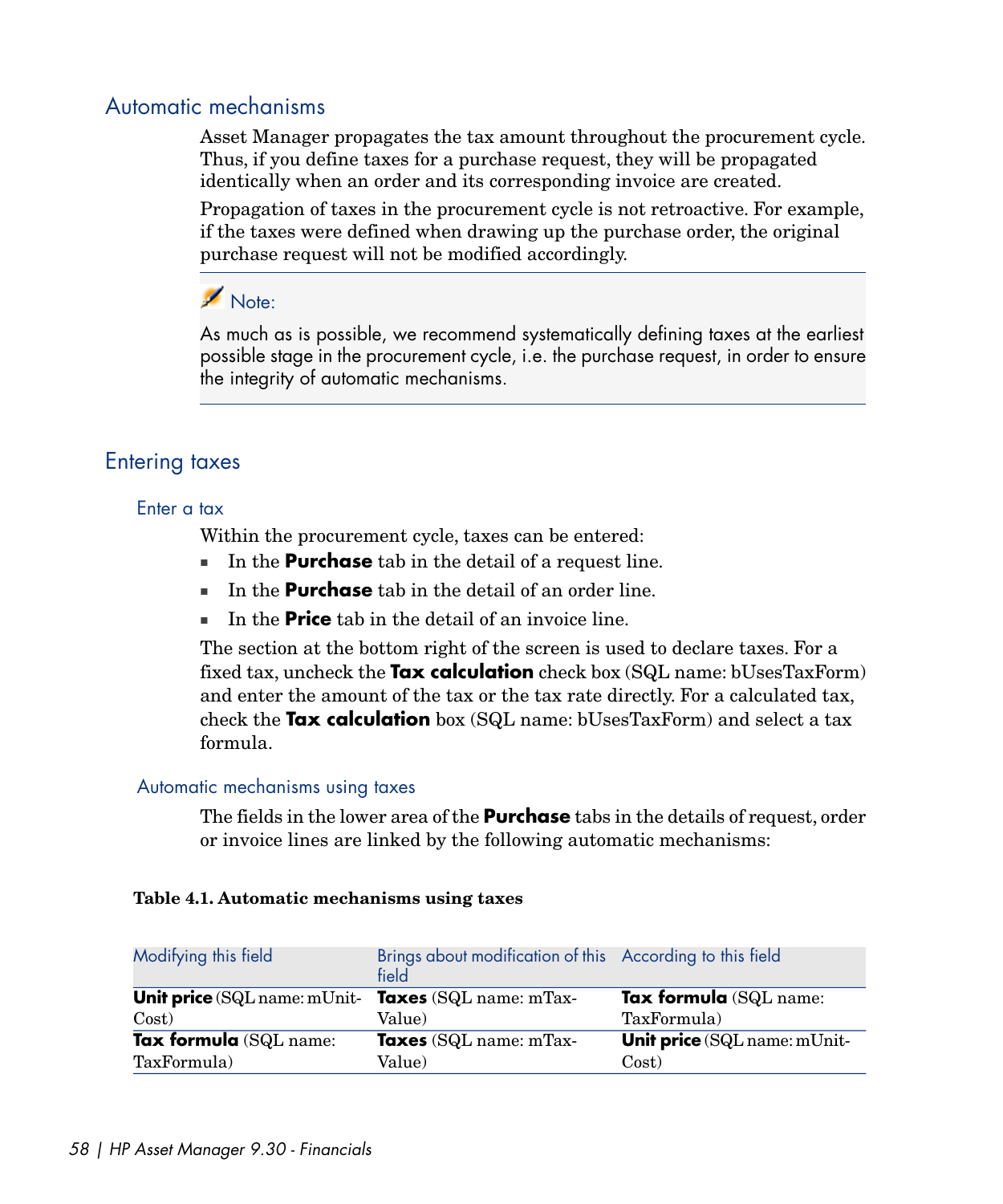| Modifying this field | Brings about modification of this According to this field<br>field |                              |
|----------------------|--------------------------------------------------------------------|------------------------------|
| Tax rates (SQL name: | Taxes $(SQL name: mTax-$                                           | Unit price (SQL name: mUnit- |
| pTaxRate)            | Value)                                                             | Cost)                        |

The following formula enables you to calculate the value of the **Total price** field (SQL name: mCost):

```
Total=(Unit price. + Taxes)*(1-Discount)
```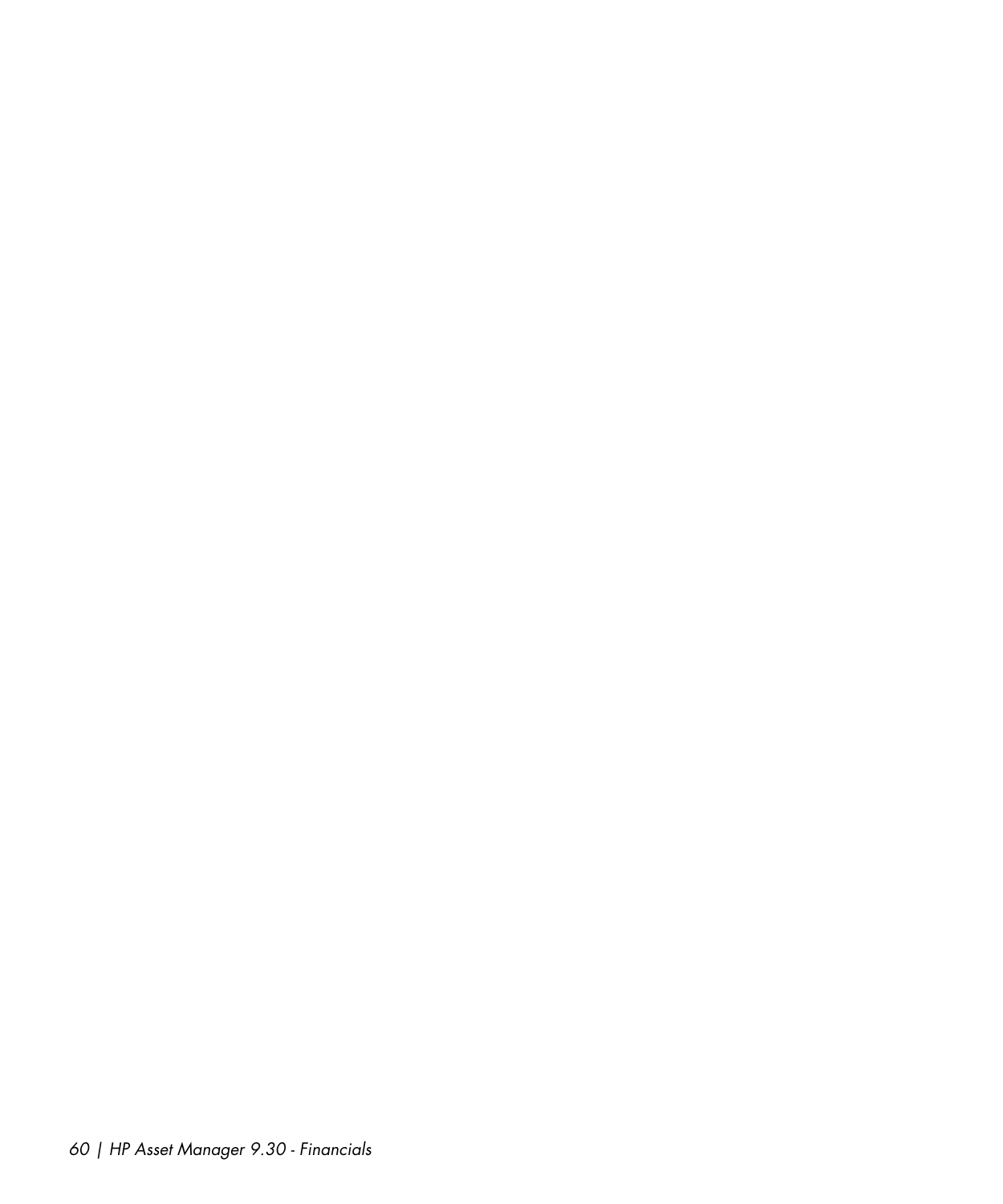# 5 Total Cost of Ownership (TCO)

# **Overview**

The objective of TCO (Total Cost of Ownership) calculations is to identify all direct and indirect costs that are incurred as a result of owning software and hardware assets.

It includes asset acquisition, training, support, and update costs.

Calculating TCO is an ideal means to identify abnormally high or redundant expenses.

Controlling TCO is a major factor in having a competitive advantage. Studies conducted by analysts indicate that implementing a coherent TCO strategy can bring about a 30-40% reduction in TCO in a two-year time frame. However, failing to address TCO issues can lead to a 5O% increase in TCO over the same period of time.

TCO of an asset includes:

- Hardware and software acquisition costs
- Management costs (external and internal).
- End user costs.

#### Hardware and software acquisition costs

These are the expenses associated with desktop and laptop computers, servers, peripherals, and network systems.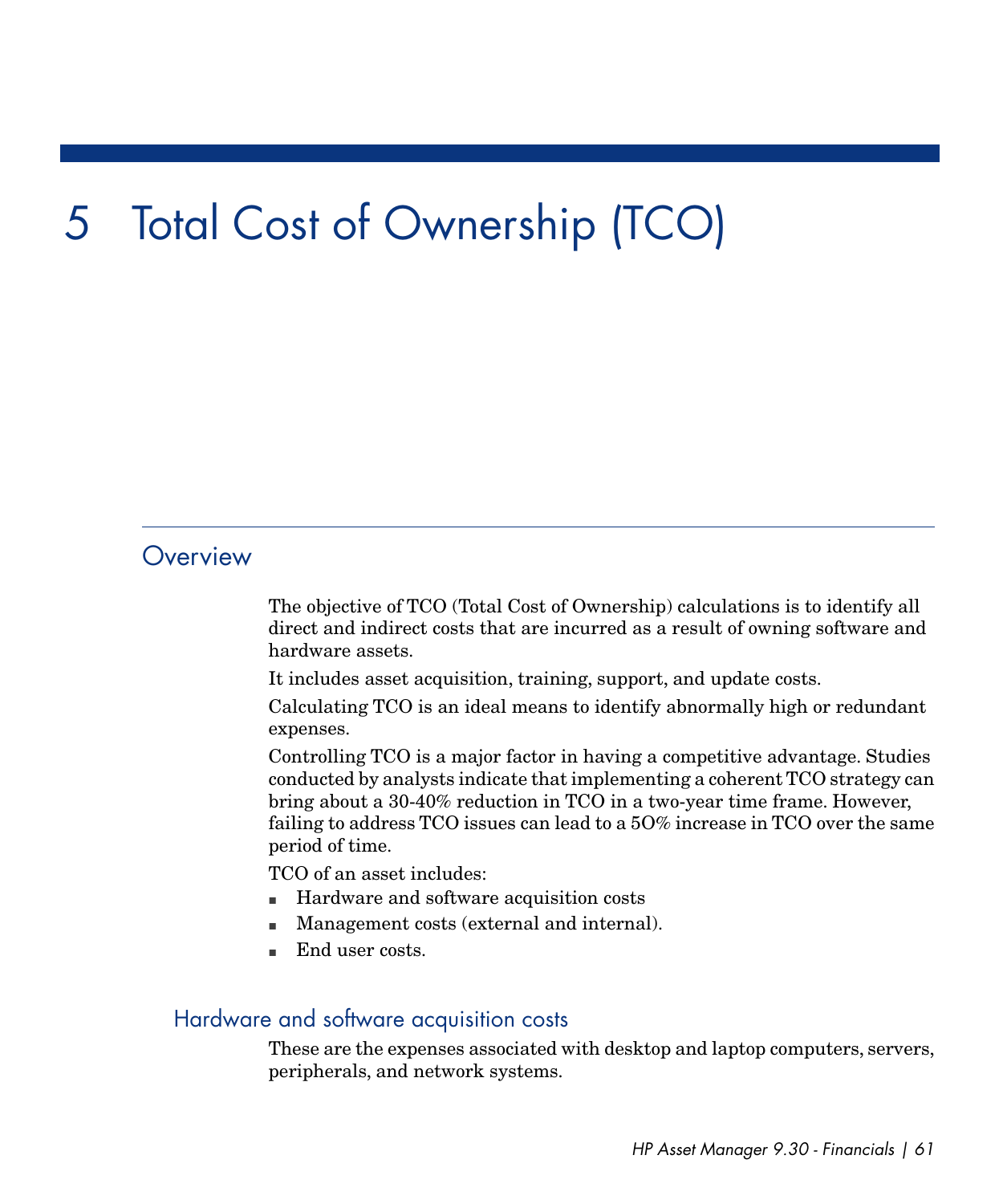They also include hardware and software purchases and lease costs.

In general, acquisition costs are determined using financial information from asset, lease contract, and purchasing records. Loss values are also taken into account.

This cost type is made up of several sub-categories:

- <sup>n</sup> Hardware acquisition costs: These are the expenses incurred when buying or upgrading hardware. Acquisition costs are amortized over a period that differs according to the asset's category (in general, a three-year straight-line schedule is used for a desktop computer).
- <sup>n</sup> Software expenses: These are expenses incurred when buying or upgrading software. These expenses are only amortized when they exceed thresholds for fixed assets. For certain licenses, such as those acquired as part of a "Select" contract type, expenses incurred over a given period of time. For example, costs of a three-year, \$30,000 "Select" contract type can broken down into \$10,000 payments (one payment made each year during the three-year period).
- n Rent costs: This category includes both hardware and software lease fees.

### Management costs

This includes cost of installation, management, support, training and maintenance done for hardware or software assets. Costs can be external (payment of services provided by an external technician) or internal (installation of hardware done by a technician from the company's IT department). External costs are easily measured: invoices are received and payments are made. Internal costs can be estimated by assigning an hourly cost rate for each employee category. For example, internally, an hour of work done by an engineer can be billed 200 dollars.This category also includes all expenses incurred from management contracts (internal and external maintenance contracts).

## End user costs

These are indirect costs linked to using an asset. This category can be broken down as follows:

- <sup>n</sup> Costs incurred by end users or co-workers performing support tasks without using the usual technical support channels.
- <sup>n</sup> Self-education costs: the time spent by users in training themselves (reading manuals, testing hardware and software, etc.).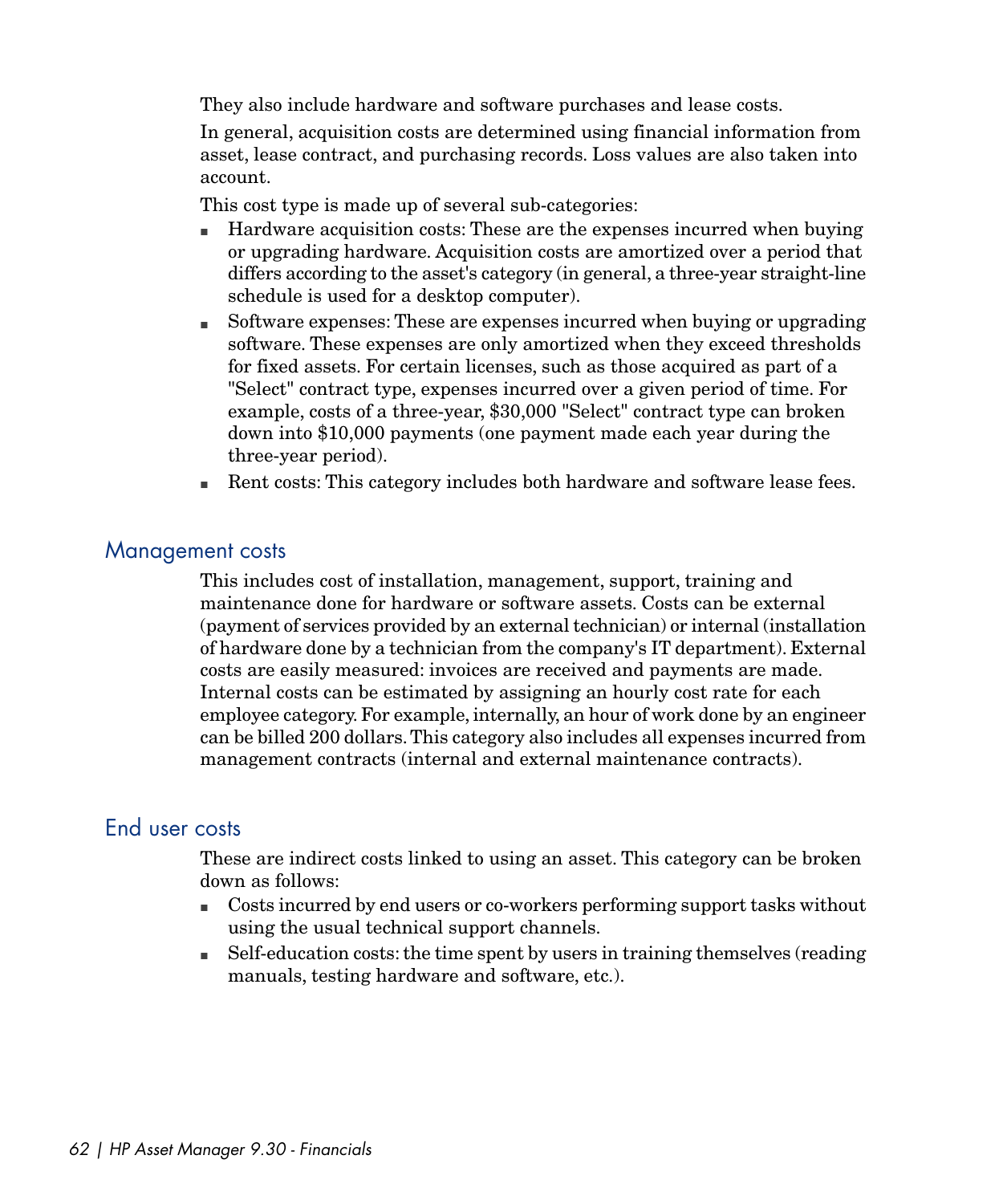# Note:

Traditionally, these costs have been considered as hidden costs and evaluated using surveys. As such, it is difficult to measure them on the basis of identifiable information (such as the acquisition, lease or maintenance costs). Certain studies have concluded that end user costs make up around 27 percent of hardware, software, and management costs.

# Implementing TCO calculation

You must complete the tasks described in this section before the TCO can be calculated automatically.

## Activate required modules

The following modules must be:

- n Included in the HP AutoPass License Keys activated for your database.
	- Asset Manager **Administration** guide, chapter **Installing License Keys**.
- **Exercise 1** Activated for the Windows client (**File/ Manage modules** menu).

#### **Table 5.1. TCO - Required modules**

| <b>Required functionality</b> | Required module (Windows cli- Required module (license name)<br>ent) |                                |
|-------------------------------|----------------------------------------------------------------------|--------------------------------|
| Cost management               | Financials                                                           | <b>AM Financial Management</b> |
| Asset management              | Portfolio                                                            | <b>AM Asset Portfolio</b>      |
| Work order management         | Portfolio                                                            | AM Asset Portfolio             |
| Helpdesk ticket management    | Helpdesk                                                             | Helpdesk                       |
| Contracts                     | $\mathop{\text{Contracts}}$                                          | <b>AM Contract Management</b>  |
| Procurement                   | Procurement                                                          | <b>AM Procurement</b>          |

## Insert line-of-business data into an existing database

The line-of-business data that can be imported in this section is used to automate the creation of expense lines for work orders.

They are also used to automate the creation of expense lines involving helpdesk ticket activity.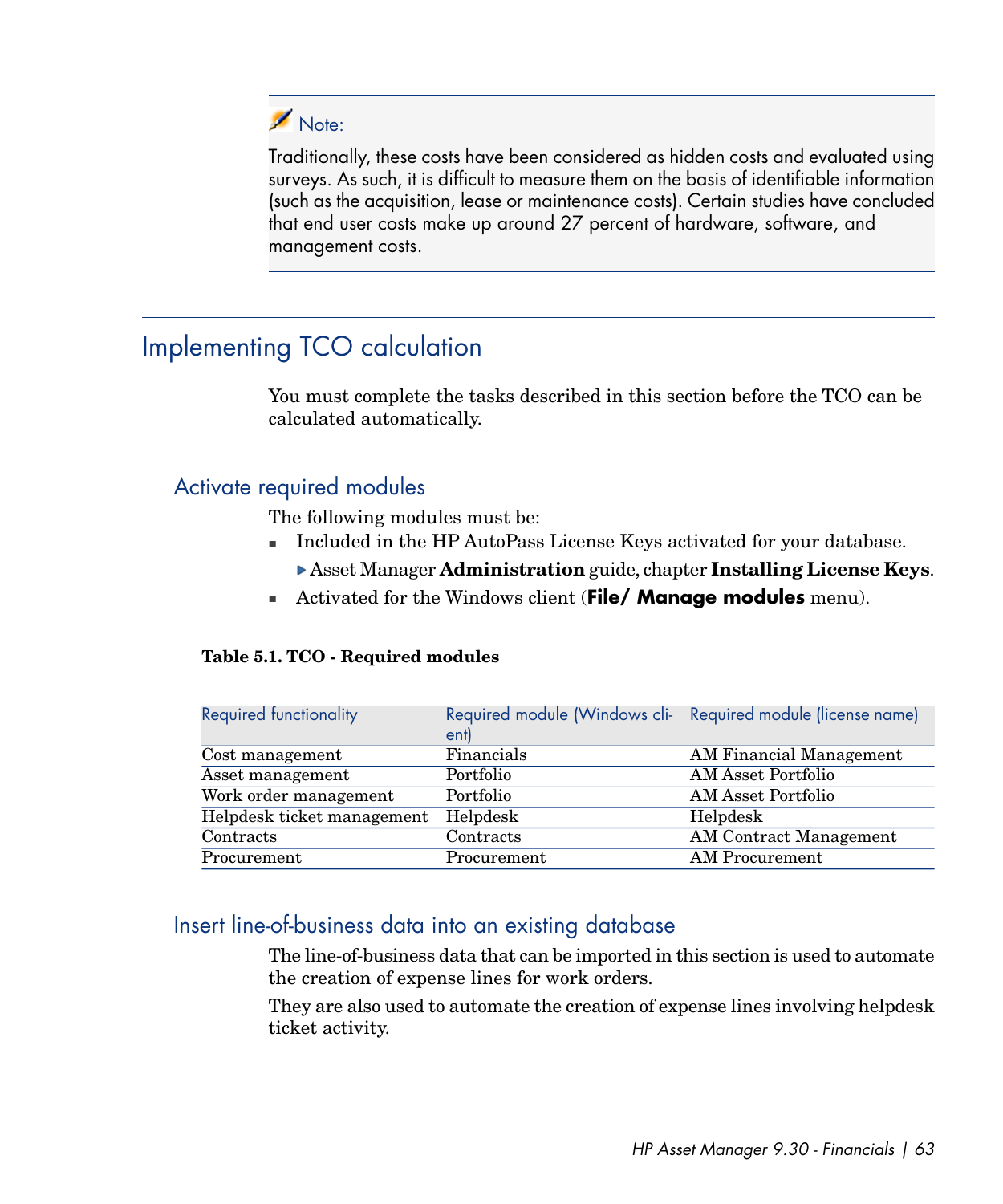#### When creating the database

To insert TCO line-of-business data during database creation, follow the instructions in the **Administration** guide, chapter **Creating, modifying and deleting an Asset Manager database/ Creating the database structure with Asset Manager Application Designer**.

On the **Data to import** page, select **Financials - Line-of-business (TCO) data**.

#### After creating the database

#### **Importing the Line-of-business data into an existing database**

If you did not insert the TCO line-of-business data when creating the database, do the following:

- 1 Start Asset Manager Application Designer
- 2 Select the **File/ Open** menu item.
- 3 Select the **Open database description file create new database** option.
- 4 Select the gbbase.xml file which is located in the config sub-folder of the Asset Manager installation folder.
- 5 Start the database creation wizard (**Action/ Create database** menu).
- 6 Populate the pages of the wizard as follows (navigate through the wizard pages using the **Next** and **Previous** buttons):

#### **Generate SQL script / Create database** page:

| <b>Fields</b>                 | Value                                            |
|-------------------------------|--------------------------------------------------|
| Database                      | Select the connection to the database into which |
|                               | you wish to import the reports.                  |
| Create                        | Import line-of-business data.                    |
| Use advanced creation options | Do not select this option                        |

#### **Creation parameters** page: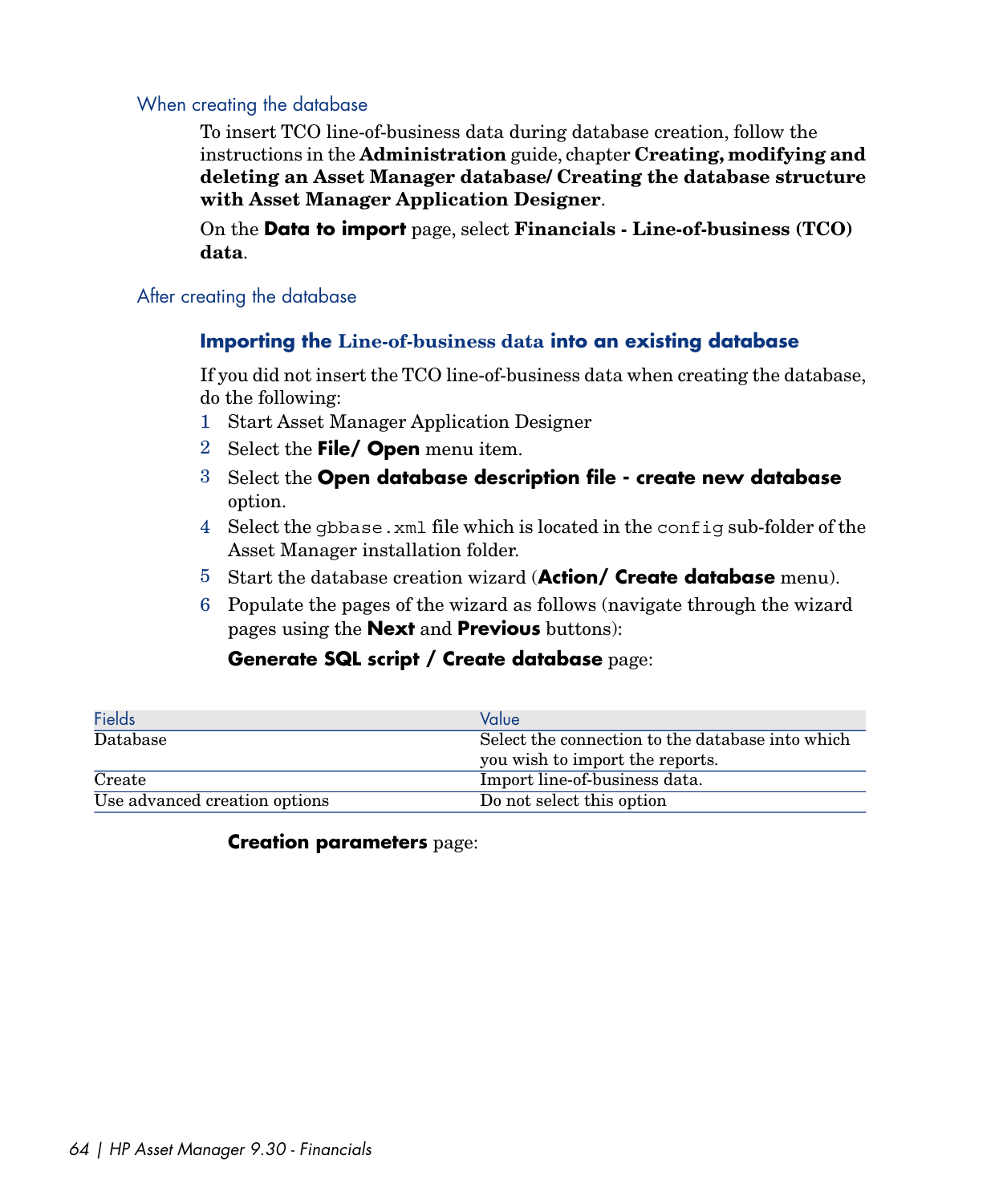| <b>Fields</b> | Value                                                                                                                                                                               |
|---------------|-------------------------------------------------------------------------------------------------------------------------------------------------------------------------------------|
| Password      | Enter the administrator's password.                                                                                                                                                 |
|               | Note:                                                                                                                                                                               |
|               | The Asset Manager database administrator is the<br>record in the <b>Employees and departments</b><br>(amEmplDept) table for which the Name (Name)<br>field is set to <b>Admin</b> . |
|               | The database connection login is stored in the User<br>name (UserLogin) field. The administration name is<br>Admin.                                                                 |
|               | The password is stored in the <b>Password</b> field (Lo-<br>ginPassword).                                                                                                           |

#### **Data to import** page:

| <b>Fields</b>        | Value                                                  |
|----------------------|--------------------------------------------------------|
| Available data       | Select the option <b>Financials</b> - Line-of-business |
|                      | data (TCO).                                            |
| Stop import if error | Select this option for the import to stop if a         |
|                      | problem is encountered.                                |
| Log file             | Full name of the file to which all import opera-       |
|                      | tions, including errors and warnings, are logged.      |

7 Execute the options defined using the wizard (**Finish** button).

#### Assign the appropriate access rights to Asset Manager users.

If you want expense lines to be automatically created by work orders, make sure that users who prepare work order slips have the following access rights for the **Expense lines** (amExpenseLine) table:

- $\bullet$  Tables:
	- <sup>n</sup> Create
	- <sup>n</sup> Delete

Do the same for users who prepare helpdesk tickets.

## Define the hourly cost of internal technicians

If you want **Internal maintenance** work orders to trigger the creation of an expense line automatically, you must perform the following preliminary tasks: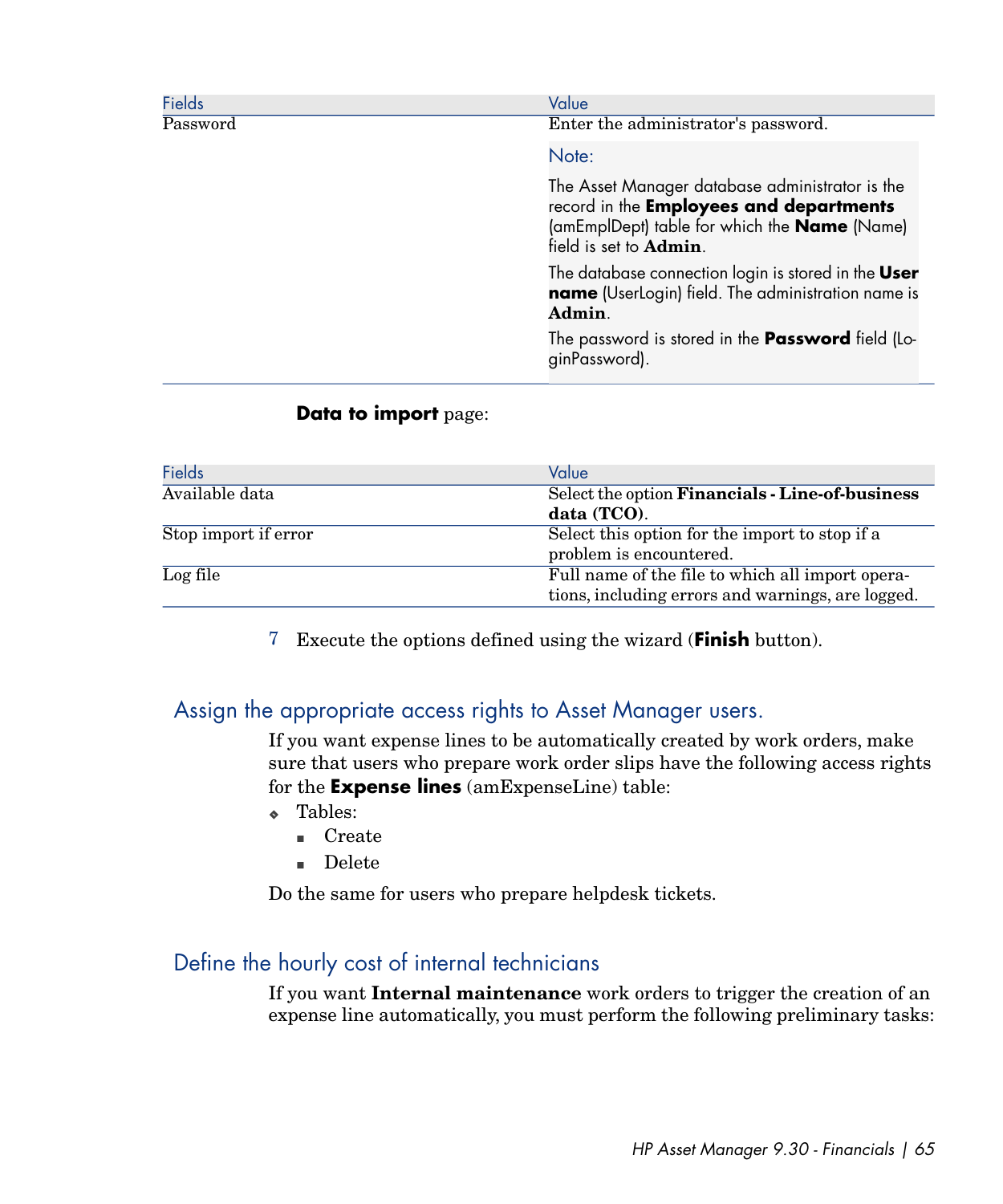# Note:

This procedure is also required in order to automatically create the expense lines for helpdesk ticket activities.

- 1 Make sure there is a nature whose **Code** (Code) field equals **TCO\_WORK\_UNIT**
- 2 Create at least one model by populating the following fields and links:

| <b>Field label</b> | SQL name of the field | Value                                                                  |
|--------------------|-----------------------|------------------------------------------------------------------------|
| Name               | Name                  | Value of your choice                                                   |
| <b>General</b> tab |                       |                                                                        |
| Nature             | Nature                | Select a nature whose Code (Code) field equals<br><b>TCO WORK UNIT</b> |

3 Create a product for each work order cost by populating the following fields and links:

| Field label              | SQL name of the field | Value                                                     |
|--------------------------|-----------------------|-----------------------------------------------------------|
| Description              | Description           | Value of your choice (example: Name of the                |
|                          |                       | model)                                                    |
| <b>General</b> tab       |                       |                                                           |
| Model                    | Model                 | Select a model linked to a nature whose <b>Code</b>       |
|                          |                       | (Code) field equals <b>TCO_WORK_UNIT</b>                  |
| The <b>Employees</b> tab |                       |                                                           |
| Work unit                | tsUnitDuration        | Unit of time used to invoice internal work orders.        |
| Multiplier factor        | fOverheadFactor       | This field is used to generate an internal                |
|                          |                       | chargeback price from the List price (mPrice)             |
|                          |                       | field in order to account for any applicable intern-      |
|                          |                       | al chargeback margins.                                    |
|                          |                       | If the List price (mPrice) field already corres-          |
|                          |                       | ponds to the internal chargeback price, assign            |
|                          |                       | the value 1 to the <b>Multiplier factor</b> field.        |
| Acquis. tab              |                       |                                                           |
| List price               | mPrice                | Internal cost per technician's work unit.                 |
|                          |                       | You can also manually enter the internal                  |
|                          |                       | chargeback price in this field.                           |
|                          |                       | In this case, assign the value 1 to the <b>Multiplier</b> |
|                          |                       | factor field.                                             |
|                          |                       | (fOverheadFactor).                                        |

4 Populate the following field to associate each technician to the product that defines his or her internal chargeback cost: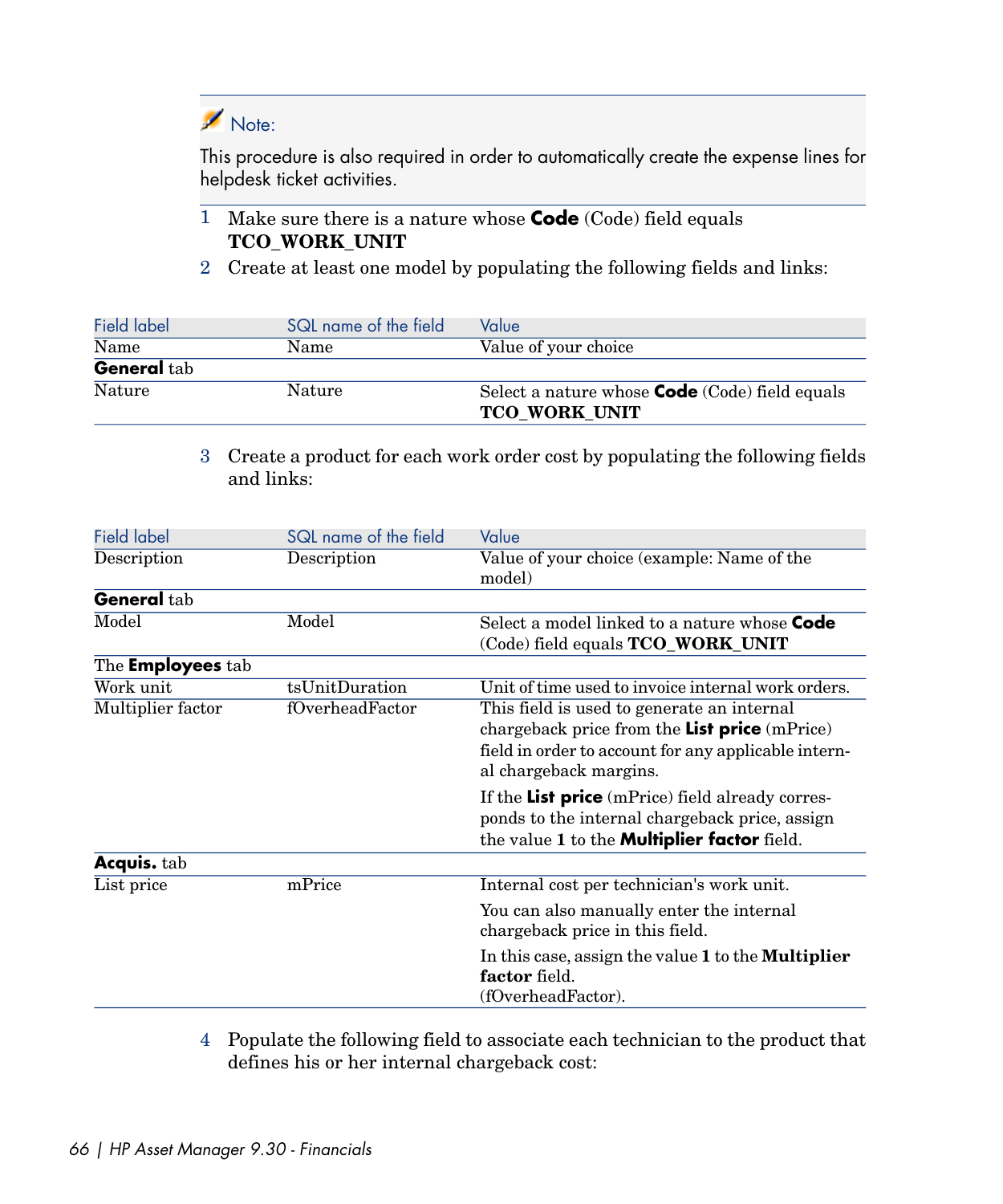| Field label      | SQL name of the field | Value                                                                   |
|------------------|-----------------------|-------------------------------------------------------------------------|
| <b>Costs</b> tab |                       |                                                                         |
| Cost of services | Cost of services      | Select the product that provides the technician's<br>rate per work unit |

## Have previous expense lines taken into account in the TCO calculation

Once the TCO calculation has been set up, you must update all preexisting expense lines so that the **Economic depreciation duration** (tsAccrualPeriod) field contains a value that complies with the standards you defined.

To do this, you can use the **lAccrualPeriod** function in the **TcoLib** script library.

The same function is used to populate the default value of the **Economic depreciation duration** (tsAccrualPeriod) field.

# <span id="page-66-0"></span>Calculate the Total Cost of Ownership (TCO) in Asset Manager

## TCO of an asset

#### Calculate an asset's TCO

To calculate an asset's TCO:

- 1 Display the list of assets (**Asset lifecycle/ Infrastructure management/ Assets** link on the navigation bar).
- 2 Display the asset detail.
- 3 Windows client: Click the **Calc. TCO** button.

Web client: Select **Calc. TCO** from the **Actions...** drop-down list.

4 Select the **ROI** tab and examine the **Yearly total cost of ownership (TCO)** (mAvgYearlyTco) field.

#### How is TCO for an asset calculated?

- 1 The user triggers the TCO calculation by clicking the **Calc. TCO** button (Windows client) or by selecting **Calc. TCO** from the **Actions...** drop-down list (Web client) in the asset's detail.
- 2 This button or entry triggers the **Calculate yearly TCO** (sysCoreCalcAvgYearlyTco) action.
- 3 This action triggers the **TcoLib** (TcoLib) script's **CoreCalcAvgYearlyTCO** function (**Administration/ Scripts** link on the navigation bar).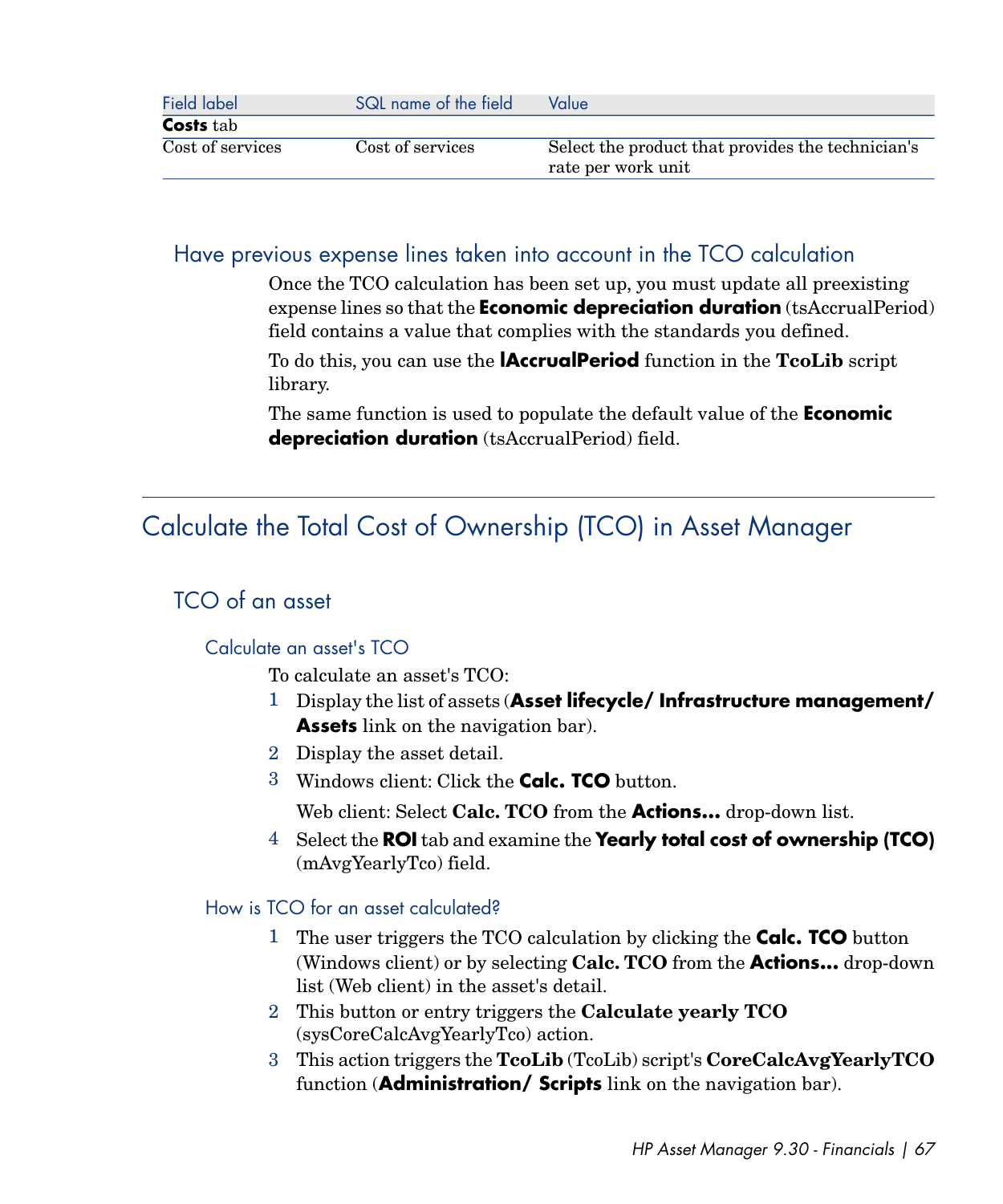4 If the asset is not a business service, the **CoreCalcAvgYearlyTCO** function calls the **CoreCalcAvgYearlyTCOAsset** function which also calls the **CoreCalcAvgYearlyTCOSimpleAsset** function (to calculate the TCO for sub-assets).

If the asset is a business service, the **CoreCalcAvgYearlyTCO** function calls the **CoreCalcAvgYearlyTCOBusinessService** function which also calls the **CoreCalcAvgYearlyTCOAsset** function for the business service's components.

5 These functions update the **Yearly total cost of ownership (TCO)** (mAvgYearlyTco) field of the asset and its sub-assets, of the resources (for the business services) and their sub-assets.

#### What is an asset's TCO calculation rule?

# Figure 5.1. TCO calculation - dates included



TCO for an asset is calculated as follows:

- $\blacksquare$  TCO is given in reference currency 1.
- <sup>n</sup> Expense lines whose **Expense date** (dBilling) field value is prior to the current date are included.
- For each expense line that is included, the following formula is used to calculate the percentage of the amortized expense on the TCO calculation date:

(DHT - CHT) \* (duration between D1 and D2) / DA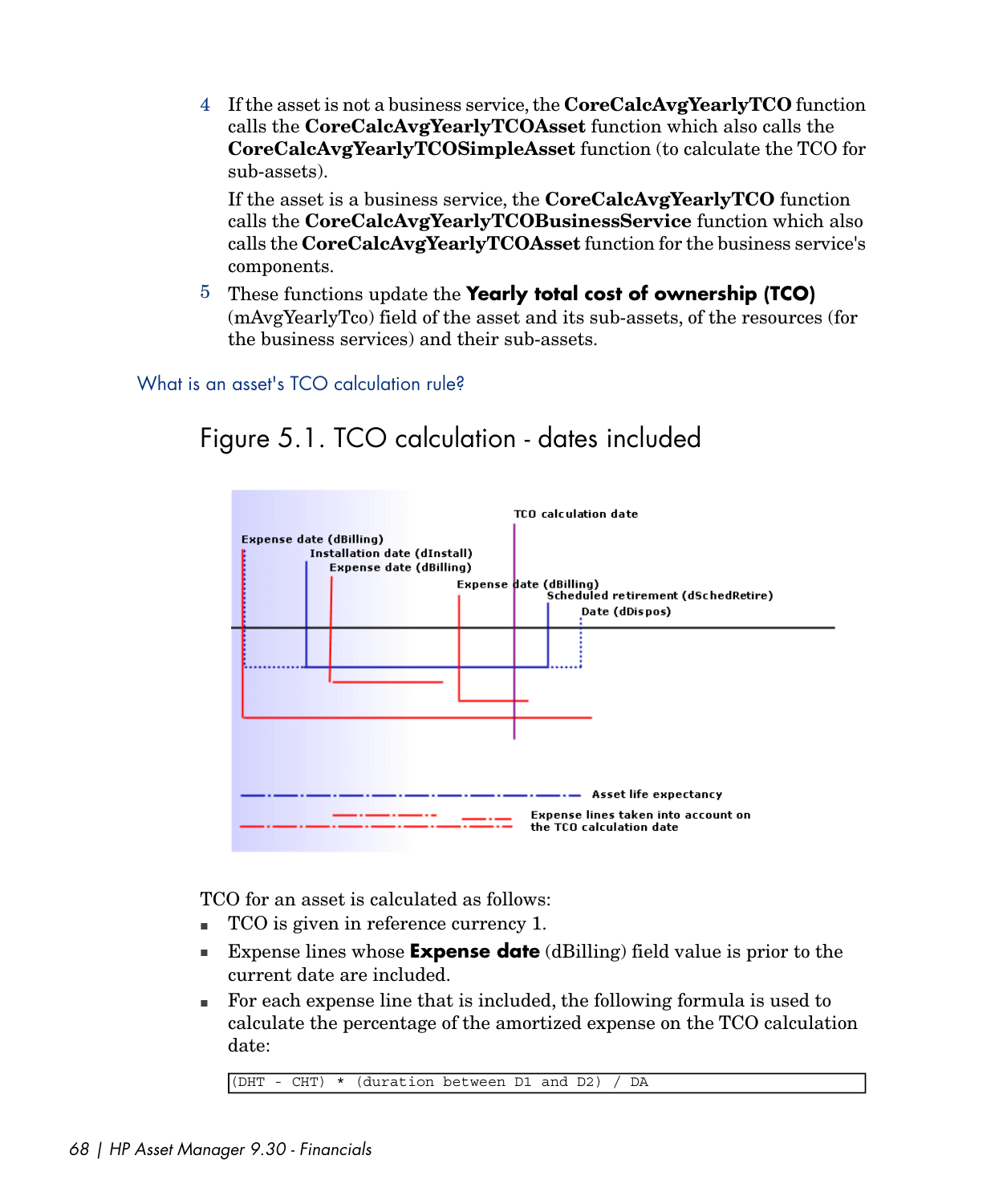With:

- **n DHT** = detail of the expense line, **Debit (currency A exchange value)** (mDebitRef1)
- <sup>n</sup> **CHT** = detail of the expense line, **Credit (currency A exchange value)** (mCreditRef1)
- **D1** = detail of the expense line, **Expense date** (dBilling)
- $\blacksquare$  **D2** = the older of the two following dates:
	- Current date
	- <sup>n</sup> Detail of the expense line, **Expense date** (dBilling) field + **Economic depreciation duration** (tsAccrualPeriod)
- <sup>u</sup> **DA** = detail of the expense line, **Economic depreciation duration** field (tsAccrualPeriod)
- n The resulting amounts for both expense lines are added together.
- <sup>n</sup> The resulting total for one year is calculated using the following formula:

 $TCO = S / (duration between D1 and D2)$ 

With:

- $S = Sum of the amounts with held for each expense line$
- $\blacksquare$  **D1** = the least recent of the following dates:
	- **n** Asset's detail, **Installation date** (dInstall) field
	- <sup>n</sup> Expense lines' detail, **Expense date** (dBilling) field
- $\blacksquare$  **D2** = the older of the following dates:
	- TCO calculation date
	- $\blacksquare$  The most recent of the following dates:
		- <sup>n</sup> Asset's detail, **Scheduled retirement** (dSchedRetire) field

If this field has not been populated: Asset's detail, **Retirement date** (dDispos) field

If these fields are not populated: Asset's detail, **Installation date** (dInstall) field + model's detail, **Economic depreciation duration** (tsLifeExpectancy) field

If none of the fields are populated: Asset's detail, **Installation date** (dInstall) field + 3 years

■ Detail of the expense line, **Expense date** (dBilling) field + **Economic depreciation duration** (tsAccrualPeriod)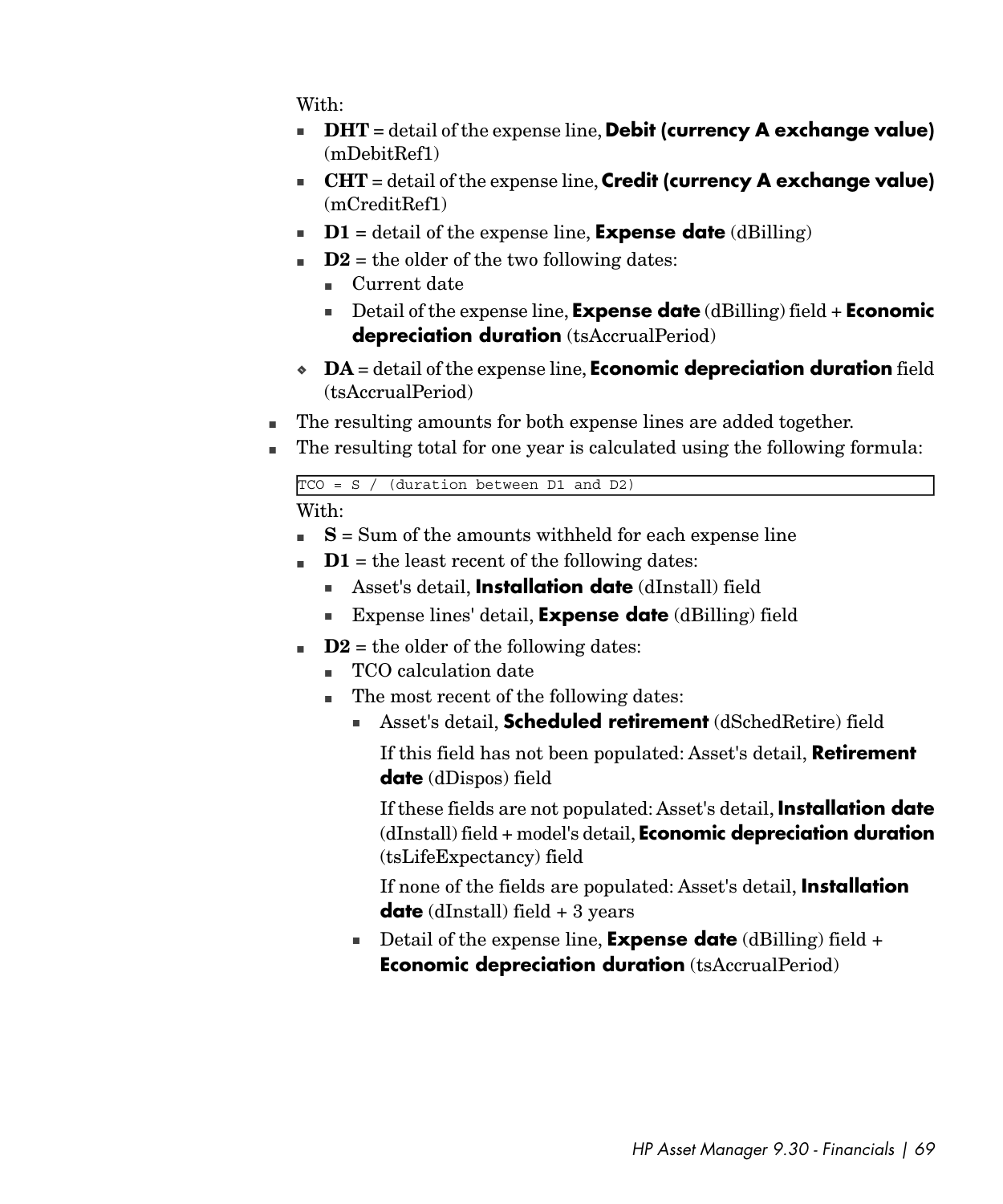# TCO of a business service

#### Calculate the TCO of a business service

Several possibilities exist when you calculate the TCO of a business service:

- From the business service's detail:
	- 1 Display the list of business services (**Asset lifecycle/ IT services and virtualization/ Business services/ Business services** link on the navigation bar).
	- 2 Display the detail of the business service.
	- 3 Windows client: Click the **Calc. TCO** button.

Web client: Select **Calc. TCO** from the **Actions...** drop-down list.

- 4 Select the **ROI** tab and examine the **Yearly total cost of ownership (TCO)** (mAvgYearlyTco) calculated field.
- From one of the business service's client-resource relationships:
	- 1 Display the list of client-resource relationships (**Asset lifecycle/ IT services and virtualization/ Business services/ Client-resource relationships** link on the navigation bar).
	- 2 Display the detail of one of the business service's client-resource relationships.
	- 3 Windows client: Click the **Calc. TCO** button.

Web client: Select **Calc. TCO** from the **Actions...** drop-down list.

4 Examine the **Calculate annual total cost of ownership (TCO)** (mAvgYearlyTco) calculated field.

## How is a business service's TCO calculated?

- 1 The user triggers the TCO calculation by clicking the **Calc. TCO** button (Windows client) or by selecting **Calc. TCO** from the **Actions...** drop-down list (Web client) in the business service's detail.
- 2 This button or entry triggers:
	- n The **Calculate yearly TCO** (sysCoreCalcAvgYearlyTco) action if the call is made from the asset.
	- <sup>n</sup> The **Calculate yearly TCO of the business service** (sysCoreCalcAvgYearlyTcoCR) action if the call is made from the client-resource relationship.
- 3 These actions trigger the **TcoLib** (TcoLib) script's **CoreCalcAvgYearlyTCO** function (**Administration/ Scripts** link on the navigation bar).

The **CoreCalcAvgYearlyTCO** function calls the **CoreCalcAvgYearlyTCOBusinessService** function.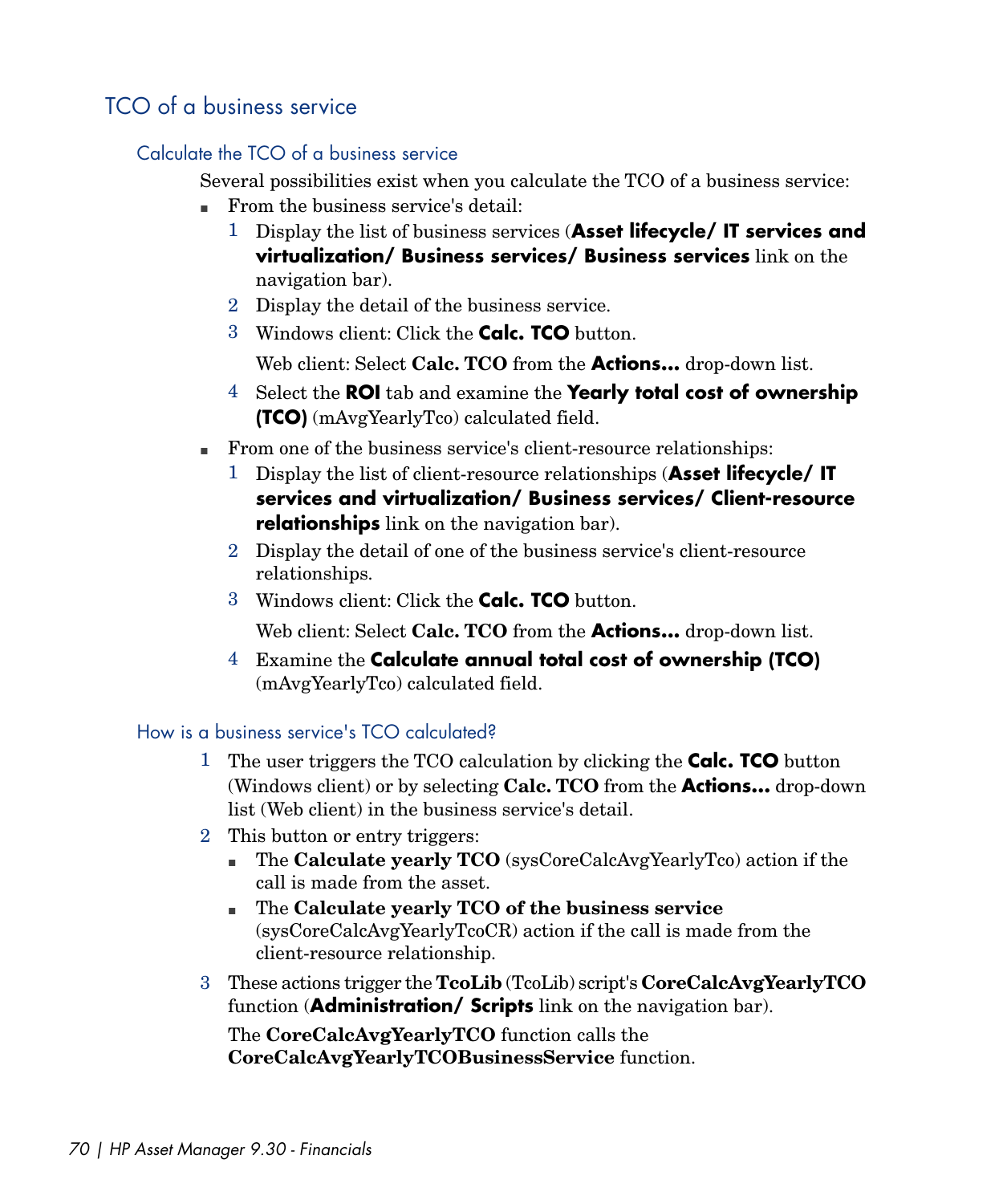The **CoreCalcAvgYearlyTCOBusinessService** function calls the **CoreCalcAvgYearlyTCOAsset** function for the business service's components.

4 These functions update the **Yearly total cost of ownership (TCO)** (mAvgYearlyTco) field of the business service and its sub-assets, of the business service's resources and the sub-assets of these resources.

#### What is a business service's TCO calculation rule?

The TCO of the business service includes:

- <sup>n</sup> The TCO of the business service itself (as an asset).
	- This includes the TCO of its sub-assets.
- <sup>n</sup> A portion of the TCO of the business service's resources.

The TCO of the business service and of the resources are calculated as described in the [TCO of an asset](#page-66-0) [page 67] section.

The included portion of TCO for a business service's resources depends on the **Financial impact calculation method** (seFinImpactCalc) field of the client-resource relationships that link the resource to a client within the business service:

- <sup>n</sup> If the calculation method is **None**: The resource's TCO is not taken into account in the calculation.
- <sup>n</sup> If the calculation method is **Use the financial impact of the relationship**: The value of the resource's TCO is multiplied by the financial impact (**Financial impact** (pFinImpact) field of the client-resource relationship).
- <sup>n</sup> If the calculation method is **Breakdown evenly**:The value of the resource's TCO is multiplied by:

#### $[1-I]*Z/N$

Where:

- <sup>n</sup> **I** equals the sum of the financial impacts of the client-resource relationships linked to the current resource and linked to a client-resource relationship type whose financial impact calculation method is **Use the financial impact of the relationship**.
- <sup>n</sup> **Z** equals the number of client-resource relationships linked to the resource within the business service whose financial impact calculation method is **Breakdown evenly**.
- **N** equals the number of client-resource relationships whose financial impact calculation method for this resource is **Breakdown evenly**.

This is done for **each** client-resource relationship, even if the resource is used several times.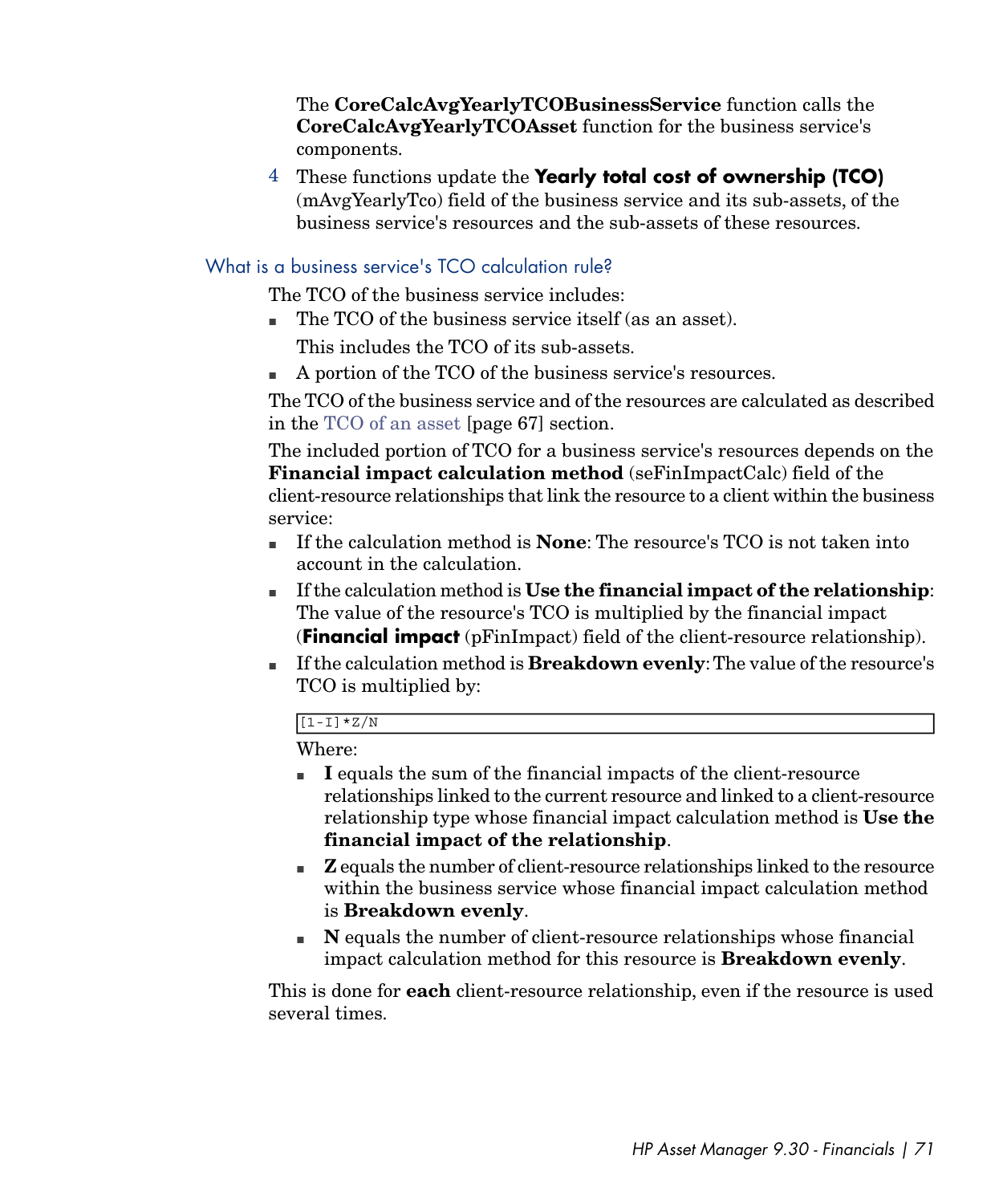# TCO of a model

## Calculate a model's TCO

To calculate the TCO of a model:

- 1 Display the list of models (**Portfolio management/ Asset configurations/ Models** link on the navigation bar).
- 2 Display the detail of the model.
- 3 Windows client: Click the **Calc. TCO** button. Web client: Select **Calc. TCO** from the **Actions...** drop-down list.
- 4 Select the **General** tab and examine the **Yearly total cost of ownership (TCO)** (mAvgYearlyTco) calculated field.

#### How is TCO for a model calculated?

- 1 The user triggers the TCO calculation by clicking the **Calc. TCO** button (Windows client) or by selecting **Calc. TCO** from the **Actions...** drop-down list (Web client) in the model's detail.
- 2 This button or entry triggers the **Calculate yearly TCO of the model** (sysCoreCalcAvgYearlyTcoModel) action.
- 3 As the TCO calculation may take some time, this wizard displays a warning message.
- 4 If the TCO calculation is confirmed, this wizard triggers the **TcoLib** (TcoLib) script's **CoreCalcAvgYearlyTCOModel** function (**Administration/ Scripts** link on the navigation bar).
- 5 If the model is not a business service model, the **CoreCalcAvgYearlyTCOModel** function calls the **CoreCalcAvgYearlyTCOAsset** function.

If the model is a business service model, the **CoreCalcAvgYearlyTCOModel** function calls the **CoreCalcAvgYearlyTCOBusinessService** function.

6 These functions update the **Yearly total cost of ownership (TCO)** (mAvgYearlyTco) field of the model, of the assets linked to this model, of the sub-assets linked to these assets, of the resources (for the business services) and of the sub-assets linked to these resources.

#### How is TCO for a model calculated?

The TCO of the model is calculated as follows:

- $\blacksquare$  It calculates the TCO average of assets associated with the model whose TCO value is not null (including sub-assets).
- n The TCO of assets associated with the model is calculated as described in the [TCO of an asset](#page-66-0) [page 67] section.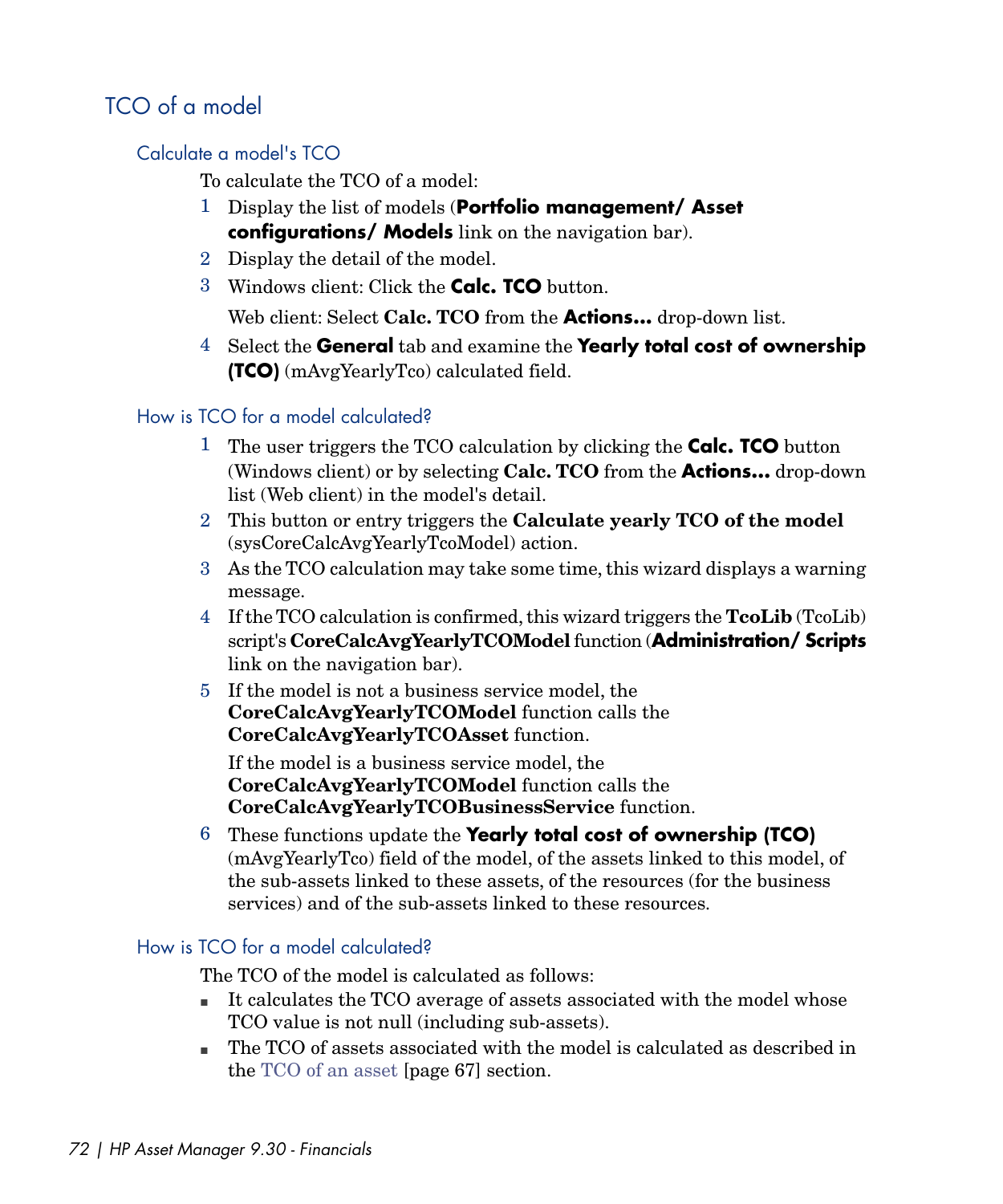# To modify the TCO calculation method of an asset, a business service or a model

# Warning:

This requires a high level of expertise.

- 1 Duplicate the **TcoLib** (TcoLib) script (**Administration/ Queries** link on the navigation bar).
- 2 Modify the functions of the **TcoLib** script depending on how you want to calculate the TCO.
- 3 Duplicate the **Calculate yearly TCO** (sysCoreCalcAvgYearlyTco), **Calculate yearly TCO of the model** (sysCoreCalcAvgYearlyTcoModel) and **Calculate yearly TCO of the business service** (sysCoreCalcAvgYearlyTcoCR) actions (**Administration/ Actions** link on the navigation bar).
- 4 Modify the actions to have them call the duplicated **TcoLib** script.
- 5 Using Asset Manager Application Designer, duplicate the screens for the **Assets** (amAsset), **Models** (amModel) and **Client-resource relationships** (amClientResource) tables which have a button that triggers the sysCoreCalcAvgYearlyTco, sysCoreCalcAvgYearlyTcoModel and sysCoreCalcAvgYearlyTcoCR actions.

Modify these buttons so that they trigger the sysCoreCalcAvgYearlyTco, sysCoreCalcAvgYearlyTcoModel and sysCoreCalcAvgYearlyTcoCR actions that were duplicated.

6 Make sure that Asset Manager users use the duplicated screens instead of the original system screens.

# $Q$  Tip:

Changes have to be made using this process because system objects in the database cannot be modified. Also, system objects are overwritten by new system objects when Asset Manager is migrated to a more recent version (this means your customization would be lost).

# Automating the TCO calculation

This section explains how to recalculate periodically and automatically the TCO for assets.

This task is carried out by the **Average annual TCO of assets calculation** (TCO\_AVG\_YEARLY\_CALC) workflow scheme.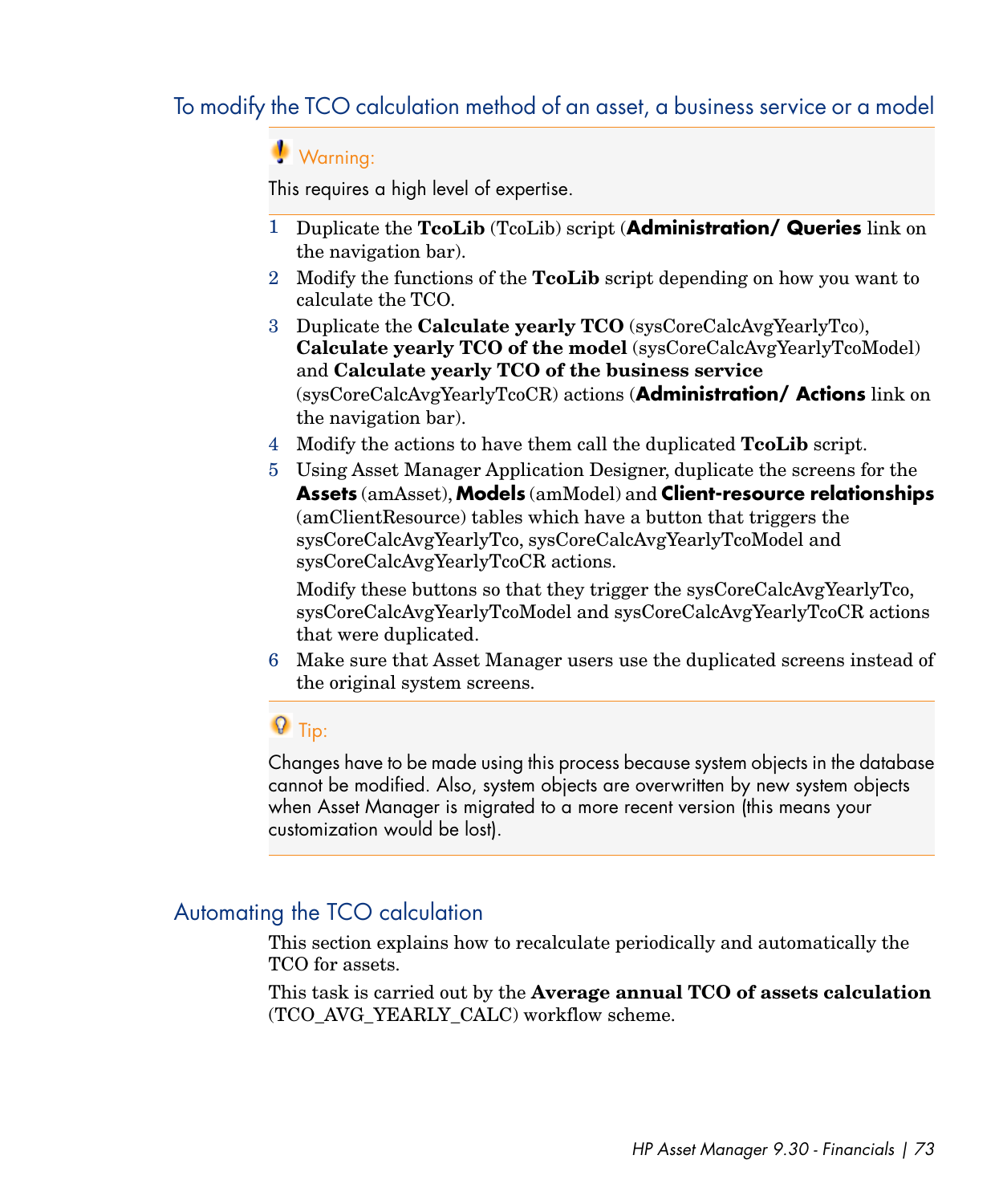## Main features of the **Average annual TCO of assets calculation** workflow scheme

This workflow scheme is part of the **Financials - Line-of-business data (TCO)**.

[Insert line-of-business data into an existing database](#page-62-0) [page 63]

#### **Table 5.2. Average annual TCO of assets calculation workflow scheme**

| Triggering of the workflow scheme                                                                 | According to the frequency defined by the<br>scheduling settings of the workflow scheme's<br>initial event. By default, once every Saturday<br>at $2 \text{ am}$ .                                                                                                                                                                                    |
|---------------------------------------------------------------------------------------------------|-------------------------------------------------------------------------------------------------------------------------------------------------------------------------------------------------------------------------------------------------------------------------------------------------------------------------------------------------------|
| Is Asset Manager Automated Process Manager<br>required to trigger and run the workflow<br>scheme? | Yes                                                                                                                                                                                                                                                                                                                                                   |
| Simplified description of the workflow scheme                                                     | The workflow scheme executes the <b>Calculate</b><br>the yearly TCO of all assets (Cal-<br>cAvgYearlyTcoAll) action which recalculates<br>the TCO of all models and all assets. To do<br>this, the action calls the <b>TcoLib</b> (TcoLib)<br>script's CoreCalcAvgYearlyTCOModel<br>function (Administration/ Scripts link on<br>the navigation bar). |

#### Asset Manager Automated Process Manager parameters

Asset Manager Automated Process Manager tests whether the **Average annual TCO of assets calculation** workflow scheme needs to be triggered depending on the scheduling settings of this workflow's initial event.

To make sure Asset Manager Automated Process Manager performs this task:

- 1 Start Asset Manager Automated Process Manager.
- 2 Connect to the Asset Manager database (**File/ Connect to database** menu).
- 3 Display the modules (**Tools/ Configure modules** menu).
- 4 Select the **Execute workflow rules for execution group 'TCO'** (WkGroupTCO) module.
- 5 Make sure that the **Enabled** box is selected.
- 6 If needed, modify when the module is triggered (**Verification schedules** frame).

#### Executing Asset Manager Automated Process Manager as background task

Asset Manager Automated Process Manager must be executed as a background task in order for the **Execute workflow rules for execution group 'TCO'** module to be executed periodically.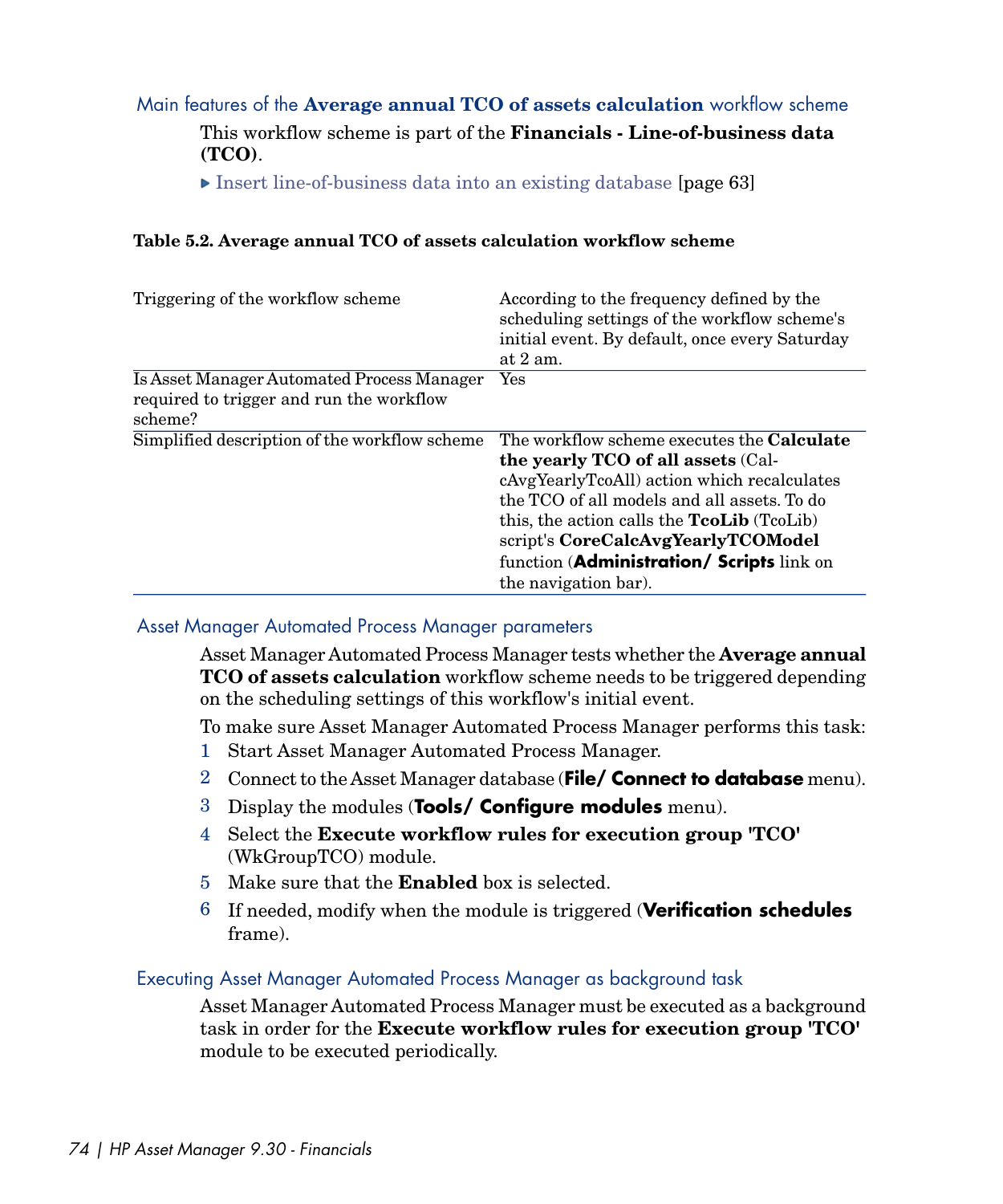# Generating expense lines included in the TCO

The [Calculate the Total Cost of Ownership \(TCO\) in Asset Manager](#page-66-0) [page 67] section explained how to view the TCO of an asset, a business service and a model, as well as how the TCO calculation was performed.

The [Calculate the Total Cost of Ownership \(TCO\) in Asset Manager](#page-66-0) [page 67] section did not explain how expense lines linked to assets are generated. This will be explained in this section.

# Method used to generate the expense lines

The following table explains how the expense lines are generated:

| Expense type                                                                             | Event that triggers the automatic cre-<br>ation of the expense line                                                                                                              | Information taken into account to popu-<br>late the expense line's <b>Expense date</b><br>(dBilling) field |
|------------------------------------------------------------------------------------------|----------------------------------------------------------------------------------------------------------------------------------------------------------------------------------|------------------------------------------------------------------------------------------------------------|
| Asset purchase                                                                           | Enter a value in the asset's <b>Pur-</b><br><b>chase price</b> (mPrice) field.                                                                                                   | Asset's Purchase date (dAcquisi-<br>tion) field                                                            |
|                                                                                          | Note:                                                                                                                                                                            |                                                                                                            |
|                                                                                          | If you use the <b>Procurement</b> module,<br>this field is populated automatically.                                                                                              |                                                                                                            |
| Asset rental                                                                             | <b>Asset Manager Automated Process</b><br>Manager's Calculate rents and<br><b>loans</b> (Rent) module automatically<br>generates expense lines that corres-<br>pond to rent      | Loan payment date deducted from<br>the rent detail                                                         |
| Asset loan pay-<br>ment                                                                  | <b>Asset Manager Automated Process</b><br>Manager's Calculate rents and<br><b>loans</b> (Rent) module automatically<br>generates expense lines that corres-<br>pond to repayment | Loan repayment date                                                                                        |
| On-contract<br>maintenance<br>and Off-con-<br>tract mainten-<br>ance type work<br>orders | Entering a value in the work order's<br><b>Real cost</b> (mCost) field                                                                                                           | Work order's Actual end (dtActu-<br>alFixed) field                                                         |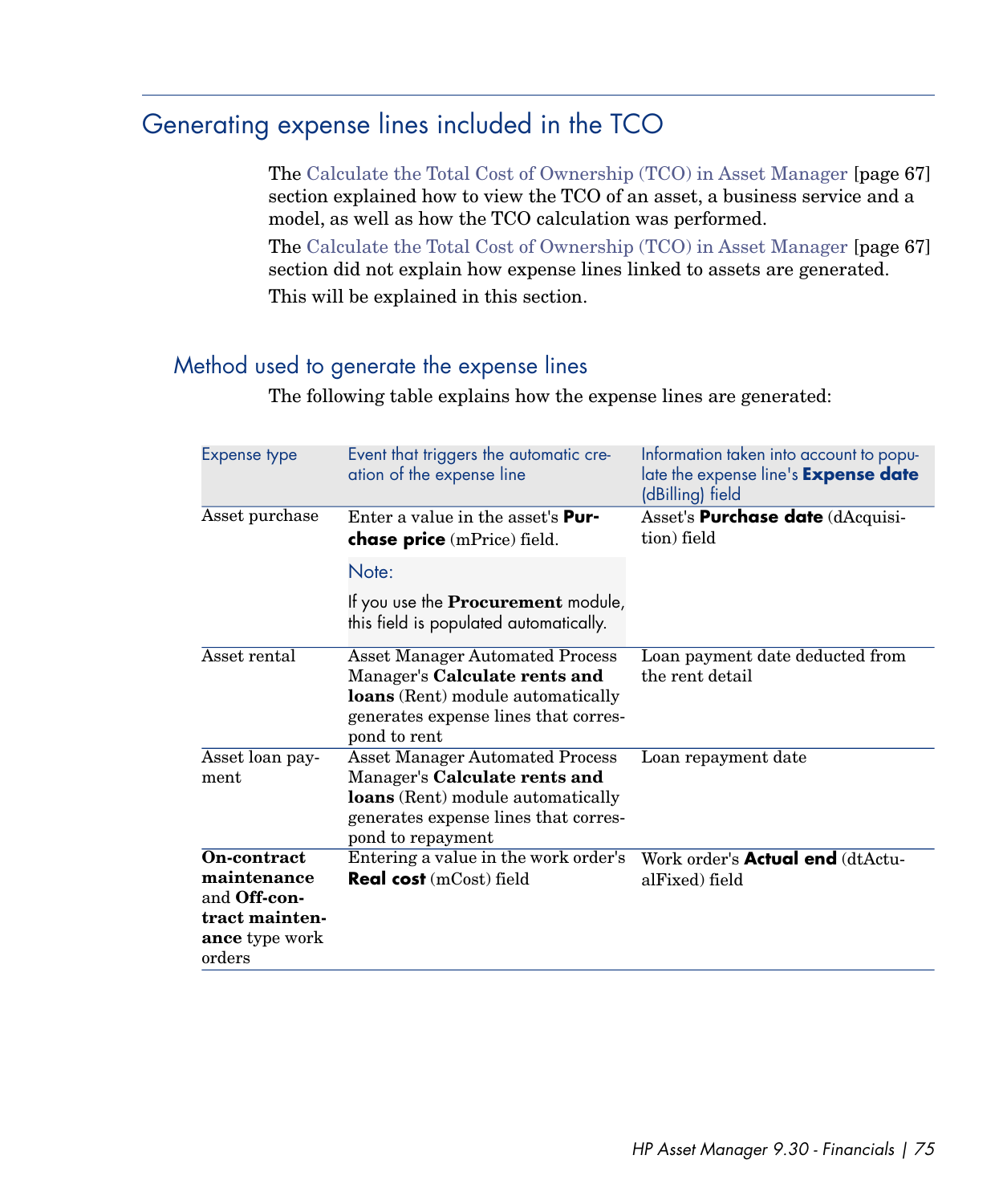| Expense type                                         | Event that triggers the automatic cre-<br>ation of the expense line                                                                    | Information taken into account to popu-<br>late the expense line's <b>Expense date</b><br>(dBilling) field |
|------------------------------------------------------|----------------------------------------------------------------------------------------------------------------------------------------|------------------------------------------------------------------------------------------------------------|
| Internal main-<br><b>tenance</b> type<br>work orders | Entering a value in one of the work<br>order's following fields:<br><b>Work time</b> (tsTotalTimeBill)<br>Int. technician (Technician) | Work order's <b>Actual end</b> (dtActu-<br>alFixed) field                                                  |
|                                                      | Note:<br>The technician's Cost of services<br>(WorkUnit) link must be populated.                                                       |                                                                                                            |
| Helpdesk ticket<br>Various expenses                  | Creating a helpdesk activity.<br>Manual creation                                                                                       | The activity's <b>Start</b> field.<br>By default, the line creation date                                   |
|                                                      |                                                                                                                                        |                                                                                                            |

# Method used to calculate the **Economic depreciation duration** (tsAccrualPeriod) field

This section explains how the **lAccrualPeriod** function in the **TcoLib** script library calculates the value of the **Economic depreciation duration** (tsAccrualPeriod) field depending on the value of the expense line's **Purpose** (sePurpose) field.

#### If the value of the **sePurpose** field is **Purchase (Asset)**, **Initial payment (Asset)**, **License extension** or **Adjustment**

| Calculated value                 | References used                                                                                                                             |
|----------------------------------|---------------------------------------------------------------------------------------------------------------------------------------------|
| Depreciation duration start date | Asset's detail, Installation date (dInstall)                                                                                                |
|                                  | field                                                                                                                                       |
| Depreciation duration end date   | The first populated value of the following val-                                                                                             |
|                                  | ues:                                                                                                                                        |
|                                  | Asset's detail, Date (dDispos) field                                                                                                        |
|                                  | Asset's detail, Scheduled retirement<br>(dSchedRetire) field                                                                                |
|                                  | Asset's detail, Installation date (dInstall)<br>field + model's detail, Economic depreci-<br><b>ation duration</b> (tsLifeExpectancy) field |
|                                  | Otherwise: 3 years                                                                                                                          |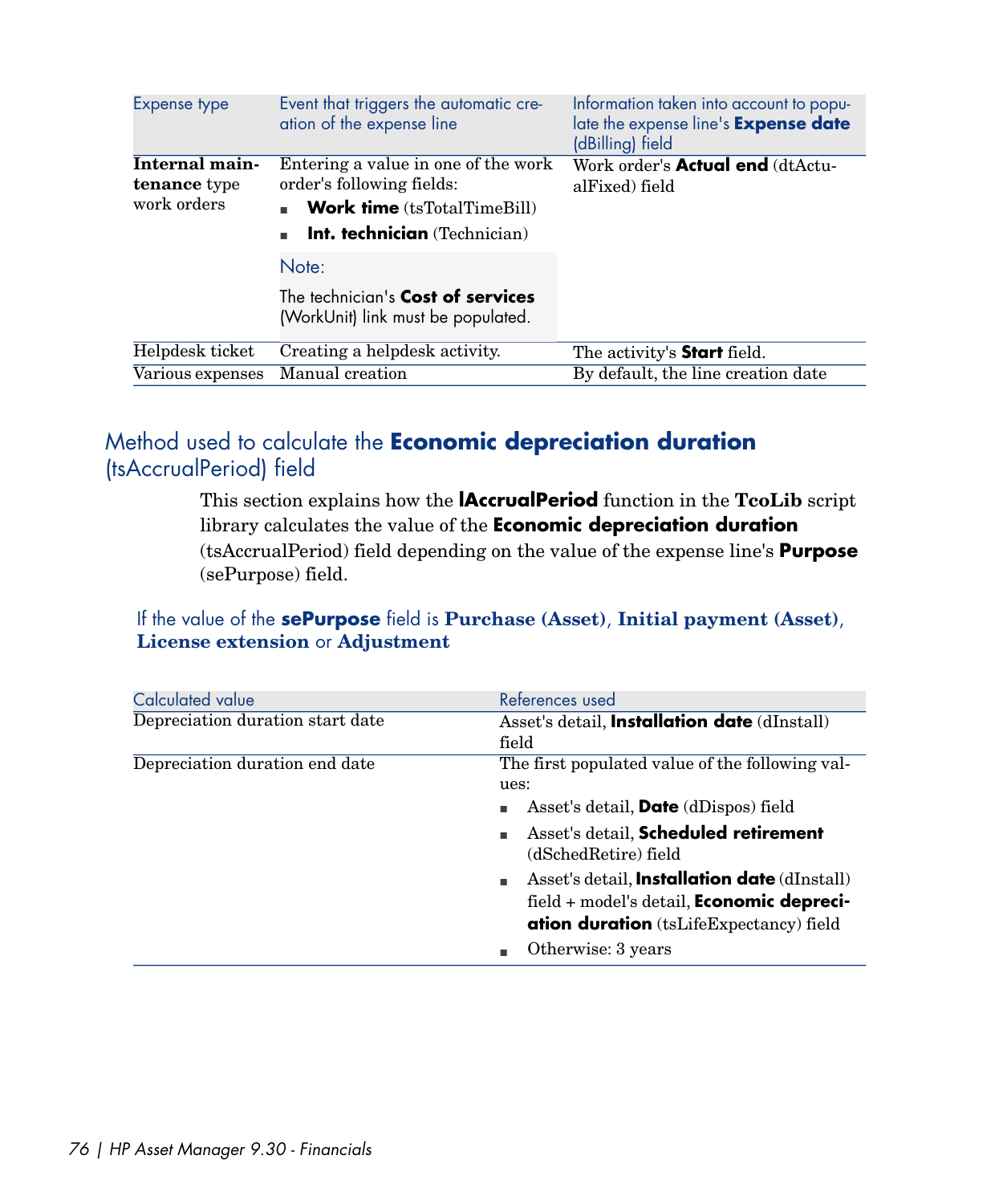| Calculated value                         | References used       |
|------------------------------------------|-----------------------|
| Ideal period that you can enter manually | Asset life expectancy |

## If the value of the **sePurpose** field is **Project**

| Calculated value                 | References used                                                       |
|----------------------------------|-----------------------------------------------------------------------|
| Depreciation duration start date | The most recent of the following dates:                               |
|                                  | Asset's detail, Installation date (dInstall)<br>field                 |
|                                  | Expense line's detail, <b>Expense date</b><br>٠<br>$(dBilling)$ field |
|                                  | Project's detail, Start (dStart) field<br>٠                           |
| Depreciation duration end date   | The least recent of the following dates:                              |
|                                  | Asset's detail, <b>Date</b> (dDispos) field<br>٠                      |
|                                  | Asset's detail, Scheduled retirement<br>(dSchedRetire) field          |
|                                  | Project's detail, <b>End</b> (dEnd) field                             |
|                                  |                                                                       |

Note:

If no date can be found, a one-year period is used.

# If the value of the **sePurpose** field is **Free**

# Note:

<span id="page-76-0"></span>The **sePurpose** field is set to **Free** for loan payment lines.

Fixed period: 30 days

## If the value of the **sePurpose** field is **Initial payment (Contract)**

| Calculated value                 | References used                                                |
|----------------------------------|----------------------------------------------------------------|
| Depreciation duration start date | The most recent of the following dates:                        |
|                                  | Asset's detail, Installation date (dInstall)<br>field          |
|                                  | Expense line's detail, <b>Expense date</b><br>(dBilling) field |
|                                  | Contract's detail, Start (dStart) field                        |
|                                  |                                                                |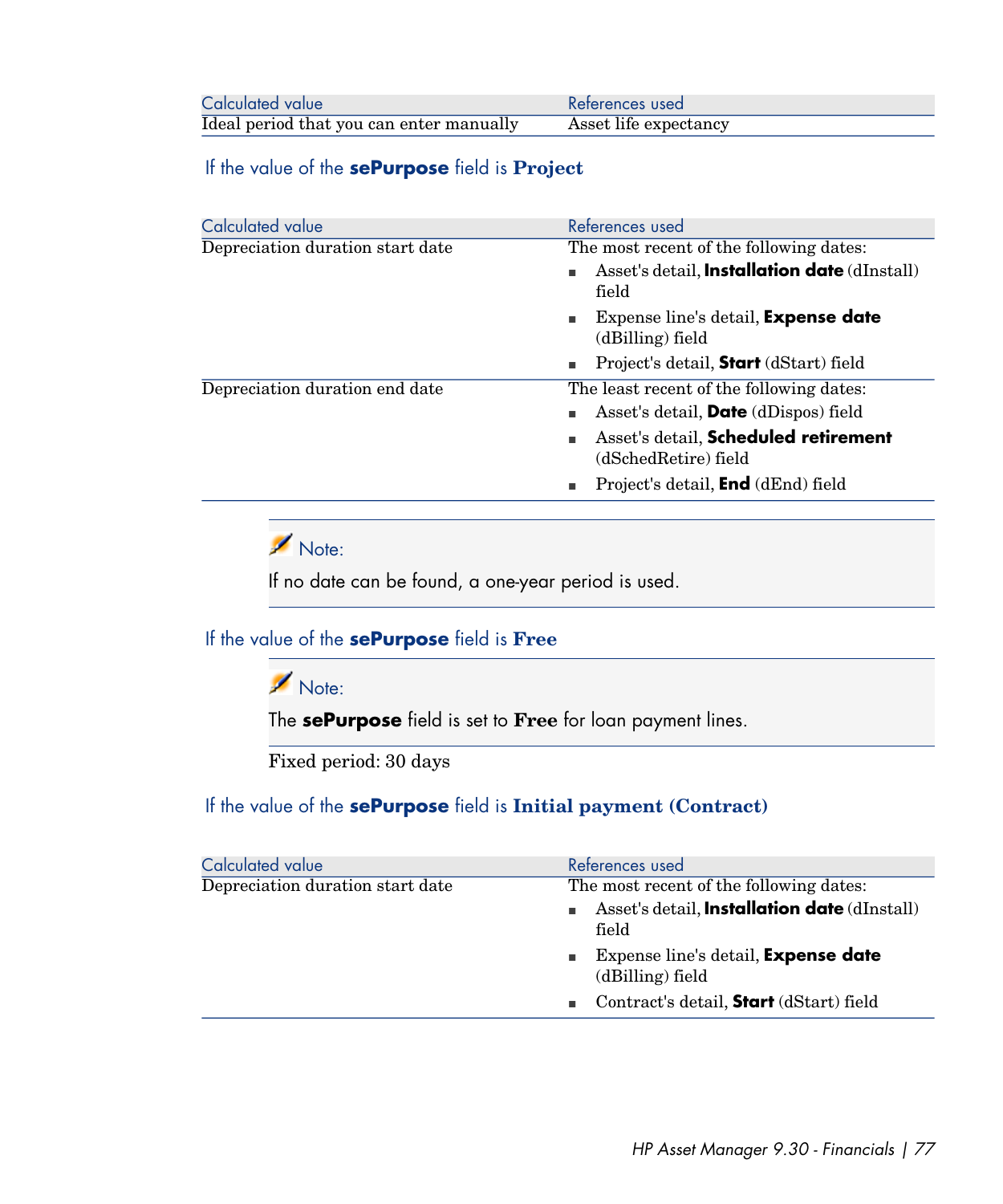| Calculated value               | References used                                              |
|--------------------------------|--------------------------------------------------------------|
| Depreciation duration end date | The least recent of the following dates:                     |
|                                | Asset's detail, <b>Date</b> (dDispos) field                  |
|                                | Asset's detail, Scheduled retirement<br>(dSchedRetire) field |
|                                | Contract's detail, End (dEnd) field                          |
|                                |                                                              |



If no date can be found, a one-year period is used.

#### If the value of the **sePurpose** field is **Rent** or **Contract**

- <sup>n</sup> Detail of the contract's main rent, **Periodicity** (sePeriodicity) field
- **n** [If the](#page-76-0) value of the **Periodicity** (sePeriodicity) field is  $\mathbf{0}$  (one time): If the [value of the sePurpose field is Initial payment \(Contract\)](#page-76-0) [page 77]

## If the value of the **sePurpose** field is **Work order**, **Internal labor (Work order)** or **Internal labor (Ticket)**

| Calculated value                         | References used                                                       |
|------------------------------------------|-----------------------------------------------------------------------|
| Fixed period                             | Work orders: Economic depreciation                                    |
|                                          | <b>duration</b> (tsLifeExpectancy) field of the<br>work order's model |
|                                          | Training sessions: Economic depreci-                                  |
|                                          | ation duration (tsLifeExpectancy) field                               |
|                                          | of the training model                                                 |
|                                          | Helpdesk activities: 3 months                                         |
|                                          | Other: 3 months                                                       |
| Ideal period that you can enter manually | Average time between similar work orders for                          |
|                                          | the asset or the asset model                                          |

## If the value of the **sePurpose** field is **Consumption** or **Purchase (Consumable)**

| Calculated value    | Keferences used |
|---------------------|-----------------|
| <b>Fixed period</b> | year            |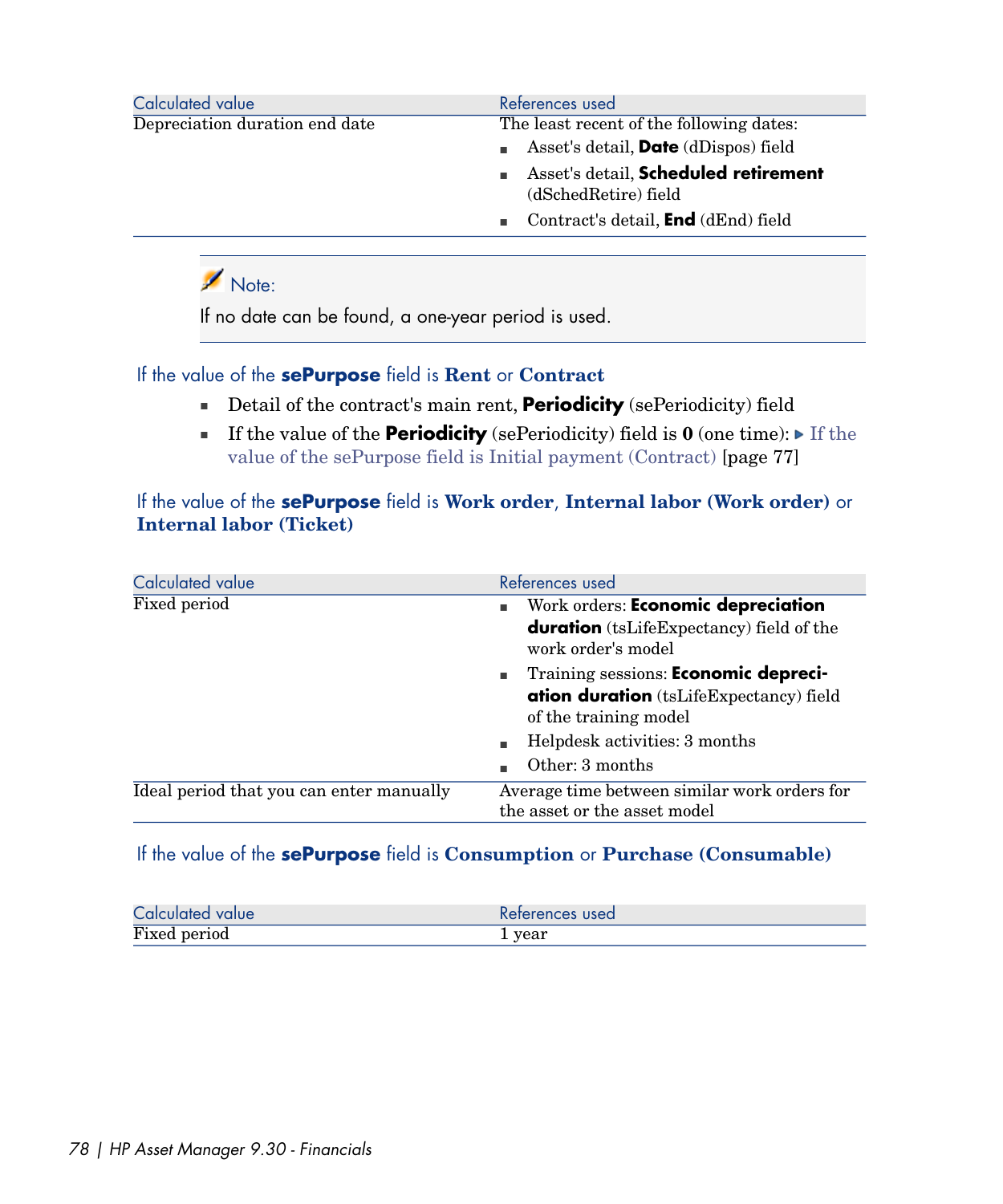| Calculated value                         | References used              |
|------------------------------------------|------------------------------|
| Ideal period that you can enter manually | Consumable's life expectancy |

# If the value of the **sePurpose** field is **Training**

| Calculated value                         | References used                                                                                                 |
|------------------------------------------|-----------------------------------------------------------------------------------------------------------------|
| Fixed period                             | <b>Economic depreciation duration</b><br>(tsLifeExpectancy) field of the training<br>model<br>Otherwise: 1 year |
| Ideal period that you can enter manually | Period during which the training session is<br>useful                                                           |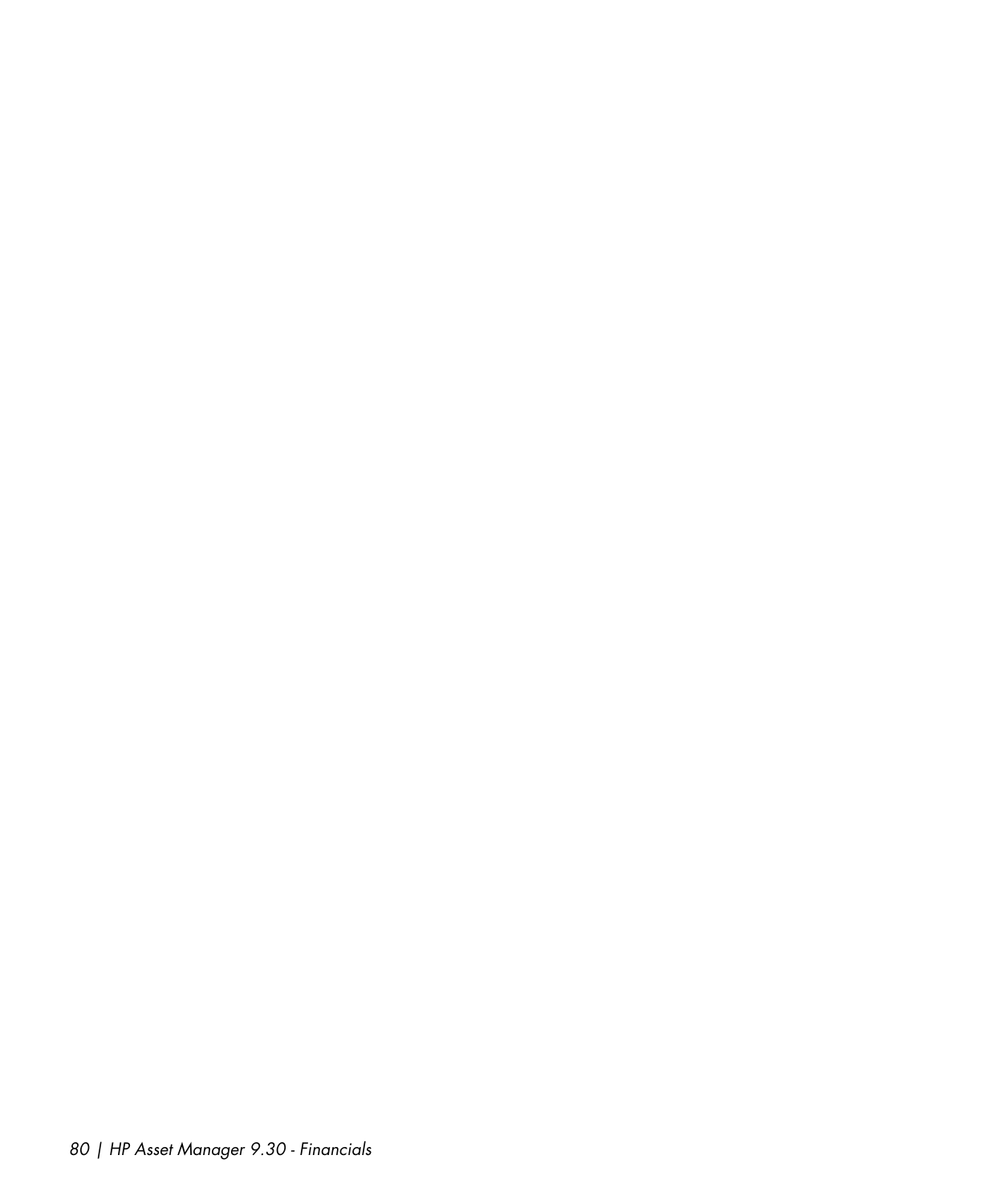# 6 Chargeback

This chapter explains what chargeback processes are and how to automate them. It also includes step-by-step practical cases to try out by yourself; These practical cases illustrate certain aspects of rebilling.

# **Prerequisites**

To implement chargeback, your database must have been activated using a set of HP AutoPass License Keys that include the following modules:

- $\blacksquare$  Financials
- Chargeback option
- Asset Manager **Administration** guide, chapter **Installing License Keys**.

For the windows client, you must activate these modules (**File/ Manage modules...** menu).

# **Overview**

Chargebacks are used to re-allocate an expense paid for by a (source) cost center to the (target) cost centers that were really at the origin of the expense.

Asset Manager enables you to define chargeback rules to automate the creation of chargeback expense lines.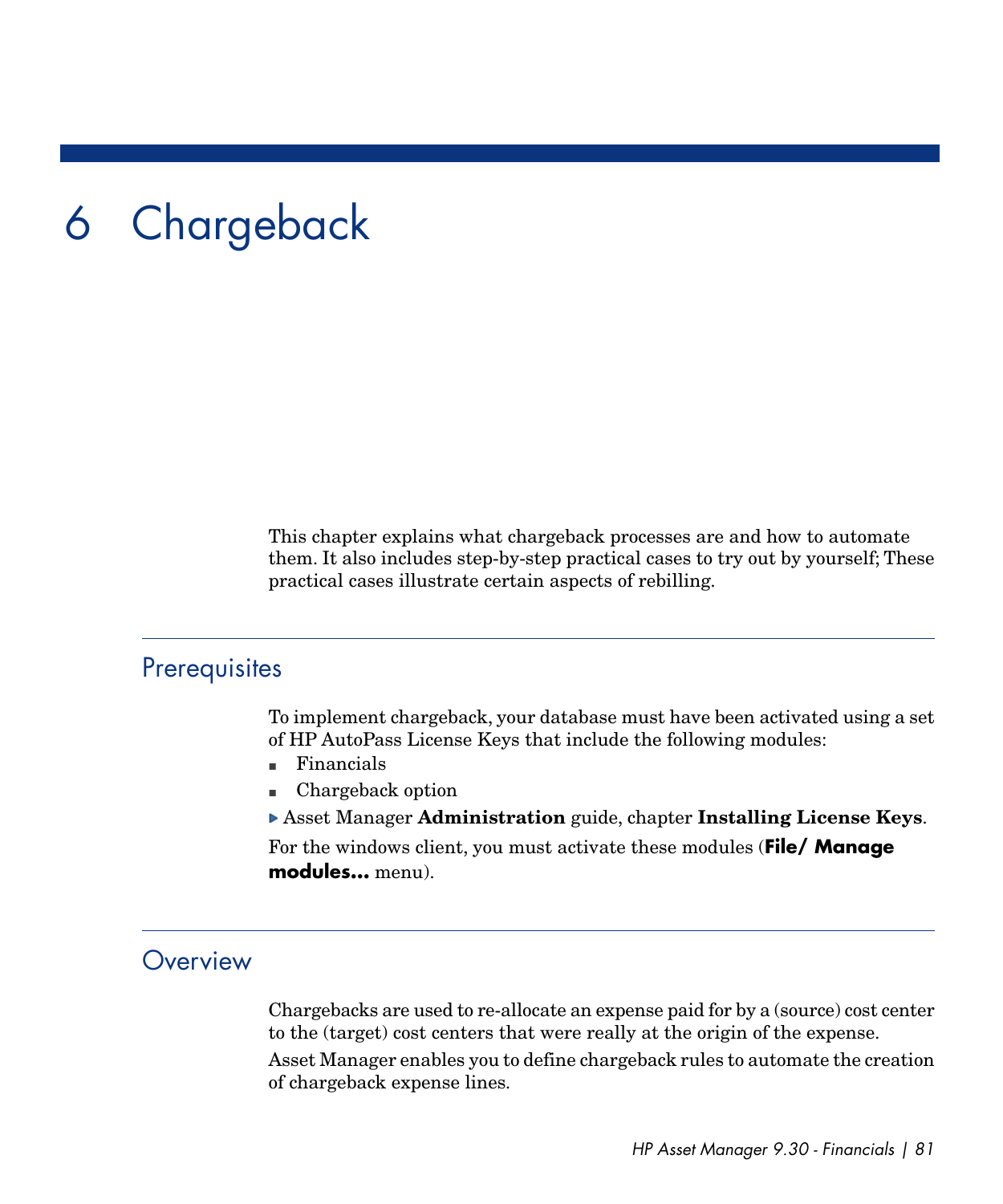The source cost center is credited with the amount of the chargeback, whereas the target cost centers are debited with the same amount. The amount credited and the sum of the amounts debited cancel each other out.

Example: You can define chargeback rules corresponding to the installation of computers by the IS department: When a computer record is created in the database, Asset Manager automatically creates two expense lines:

- <sup>n</sup> An expense line crediting the IS cost center to account for services performed
- n An expense line debiting the cost center of the department for which the computer was installed

# $Q$  Tip:

You can create multiple chargeback rules for any given event.

<span id="page-81-0"></span>Make sure that such rules are consistent among themselves (avoiding conflicts and redundancies).

# Creating a chargeback system

To automate chargeback for a given type of expense:

- 1 Create a chargeback system (**Financials/ Asset lifecycle/ IT financial management/ Chargeback/ Chargeback systems** link on the navigation bar).
- 2 Add rules to the chargeback system (**Rules** tab).

Populate in particular the following fields and links:

| Field or link                                              | Value                                                                                             |
|------------------------------------------------------------|---------------------------------------------------------------------------------------------------|
| <b>General</b> tab                                         |                                                                                                   |
| Fields and links in the <b>Event</b> frame                 | Define the events that trigger the application of<br>the rule                                     |
| Fields and links in the <b>Amount calculation</b><br>frame | Define how expense line credits and debits are<br>calculated                                      |
| Fields and links in the Cost type frame                    | Define how the cost type to which the credit and<br>debit expense lines are allocated is selected |
| Fields and links in the Debited cost center<br>frame       | Define how the cost center to which the debit ex-<br>pense line is allocated is selected          |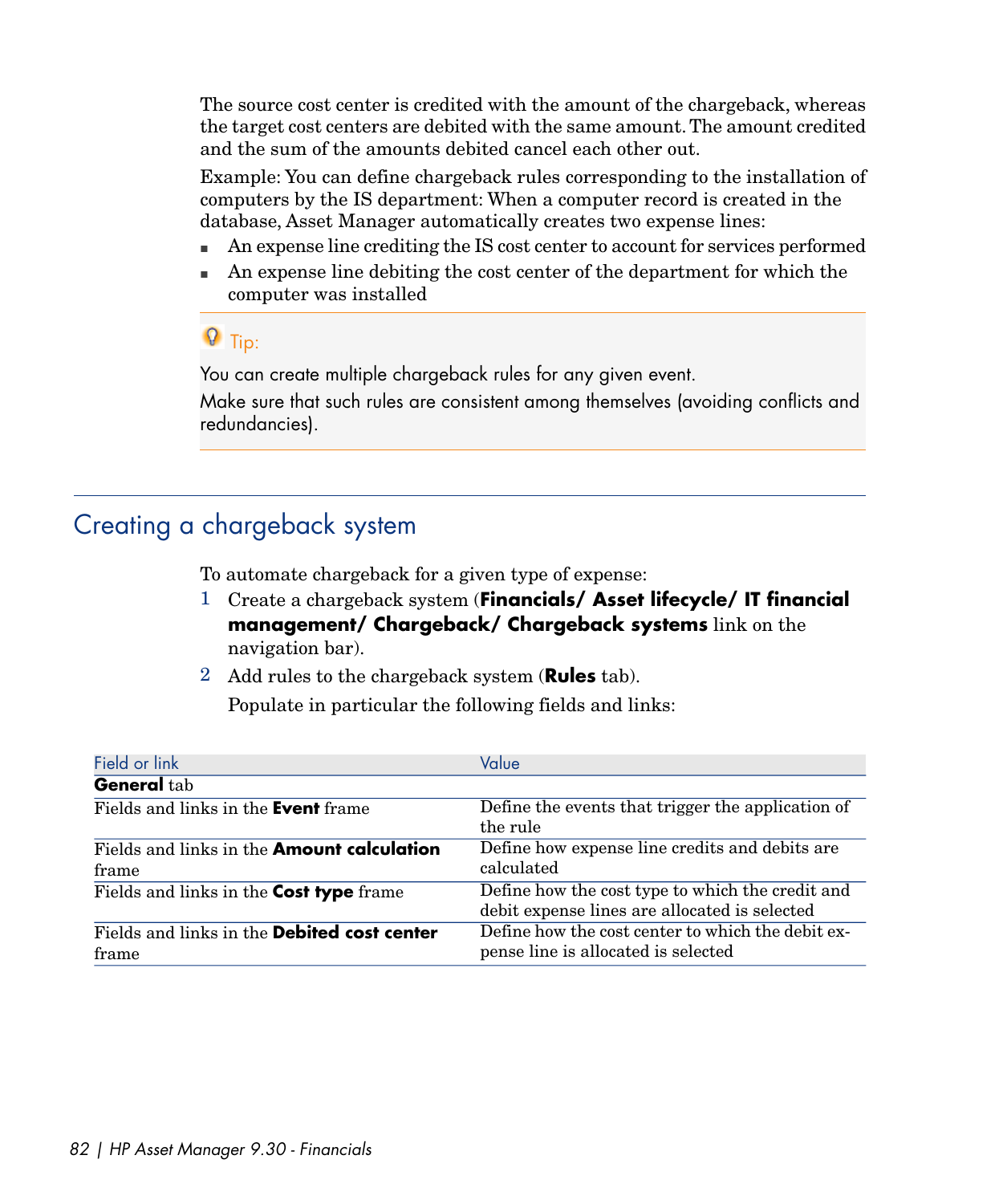# Create a chargeback system from existing chargeback rules

To create a chargeback system from existing rules (that you can modify later without the wizard):

- 1 Start the **Create a chargeback system** (sysCbkSystemCreate) wizard (**Asset lifecycle/ IT financial management/ Chargeback/ User actions/ Create a chargeback system...** link on the navigation bar).
- 2 Populate the **Description**, **Code**, **Start** and **End** fields.
- 3 The wizard displays the list of all existing chargeback rules (active and inactive).

Next, you can select one or more existing chargeback rules to duplicate and associate to the new chargeback system (**Add rules** button).

Click the **Delete rules** button to remove rules from the list.

# Note:

You can add the same rule several times. When doing so, they will be generated with different codes.

- 4 Modify manually the label and code of the new chargeback rules as needed.
- 5 Click **Finish**.
- 6 Asset Manager displays the detail of the newly created chargeback system that has been created.

You can modify the value of the fields if necessary.

- 7 Close all windows.
- 8 To view your system and modify the chargeback rules, open the **Chargeback systems** (amCbkSystem) table (**Asset lifecycle/ IT financial management/ Chargeback/ Chargeback systems** link on the navigation bar).

# Making reference cost centers and cost types required fields

When you create a chargeback rule ( $\triangleright$  [Creating a chargeback system](#page-81-0) [page 82]), you define a target cost center, a source cost center and a cost type.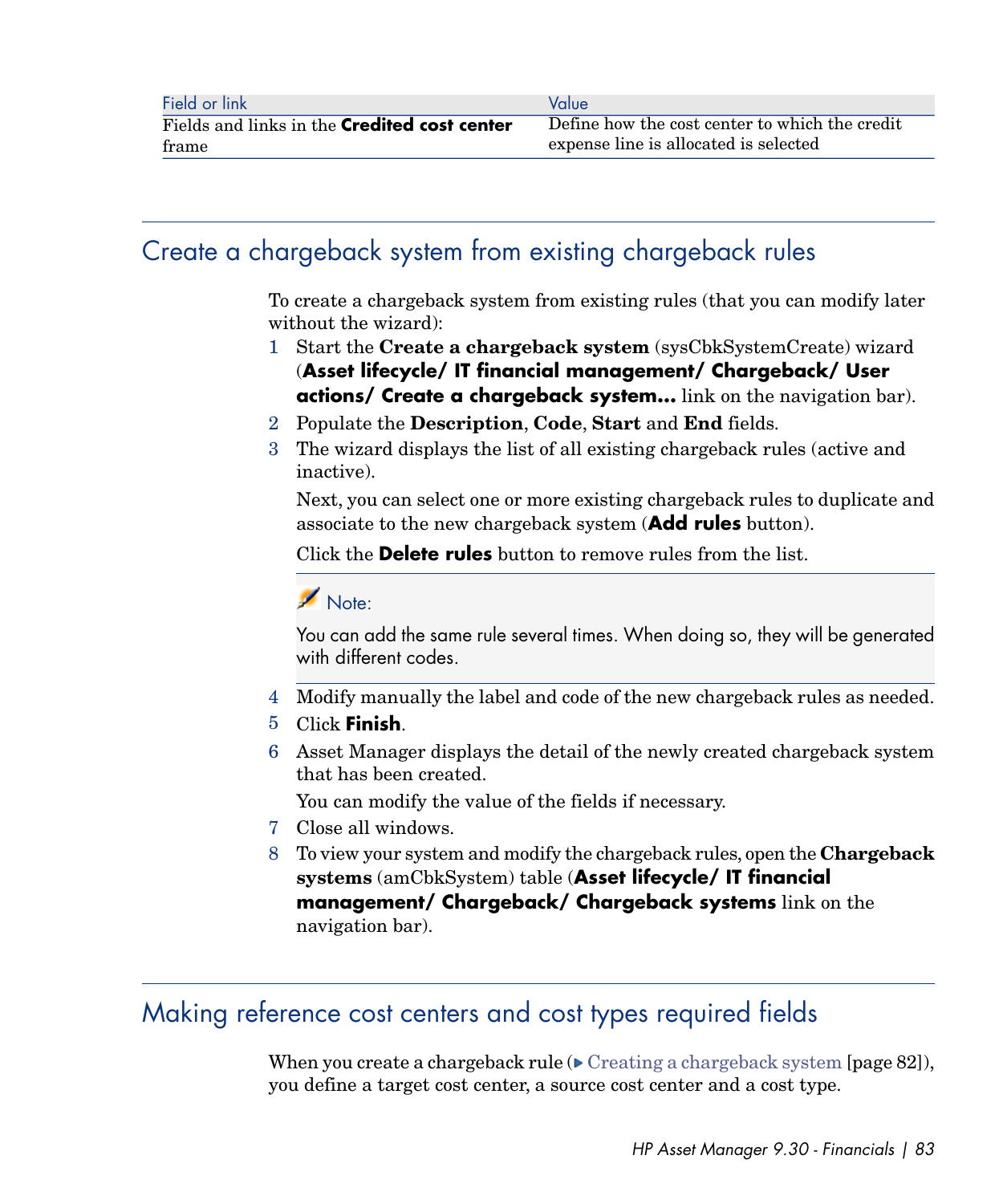In order for a chargeback rule to be executed with success, the cost centers and cost types referenced by the rule must be populated.

Example: The IS department rebills computer installations and charges the rebilled amount to the cost center of the user's department. The departmental cost centers must therefore be populated beforehand.

The most reliable procedure is to make the cost centers and cost types referenced by the chargeback rules mandatory.

# Processing unresolved chargeback events

- 1 Display the chargeback systems (**Asset lifecycle/ IT financial management/ Chargeback/ Chargeback systems** link on the navigation bar).
- 2 Display the detail of the system to check.
- 3 Select the **Events** tab.
- 4 Look to see if there are any events in the list.

If this is the case, it means that a rule in the system encountered a triggering event but the corresponding expense lines could not be generated.

For each event in the list:

- a Display the detail of the event.
- b Examine the detail of the event and identify the reason for which the expense lines could not be created.

To examine the detail of the record whose creation, modification or deletion generated the event:

- **Number 1.1** Windows client: Click the **Origin** button.
- <sup>n</sup> Web client: Select the **Origin** entry from the **Contextual actions** drop-down list.
- c Once the problem has been corrected:
	- <sup>n</sup> Windows client: Click the **Reapply** button.
	- <sup>n</sup> Web client: Select the **Reapply** entry from the **Contextual actions** drop-down list.

# Scheduling triggering of chargeback rules

It is possible to schedule the triggering of a chargeback rule. The scheduler is defined in the detail of the chargeback rule.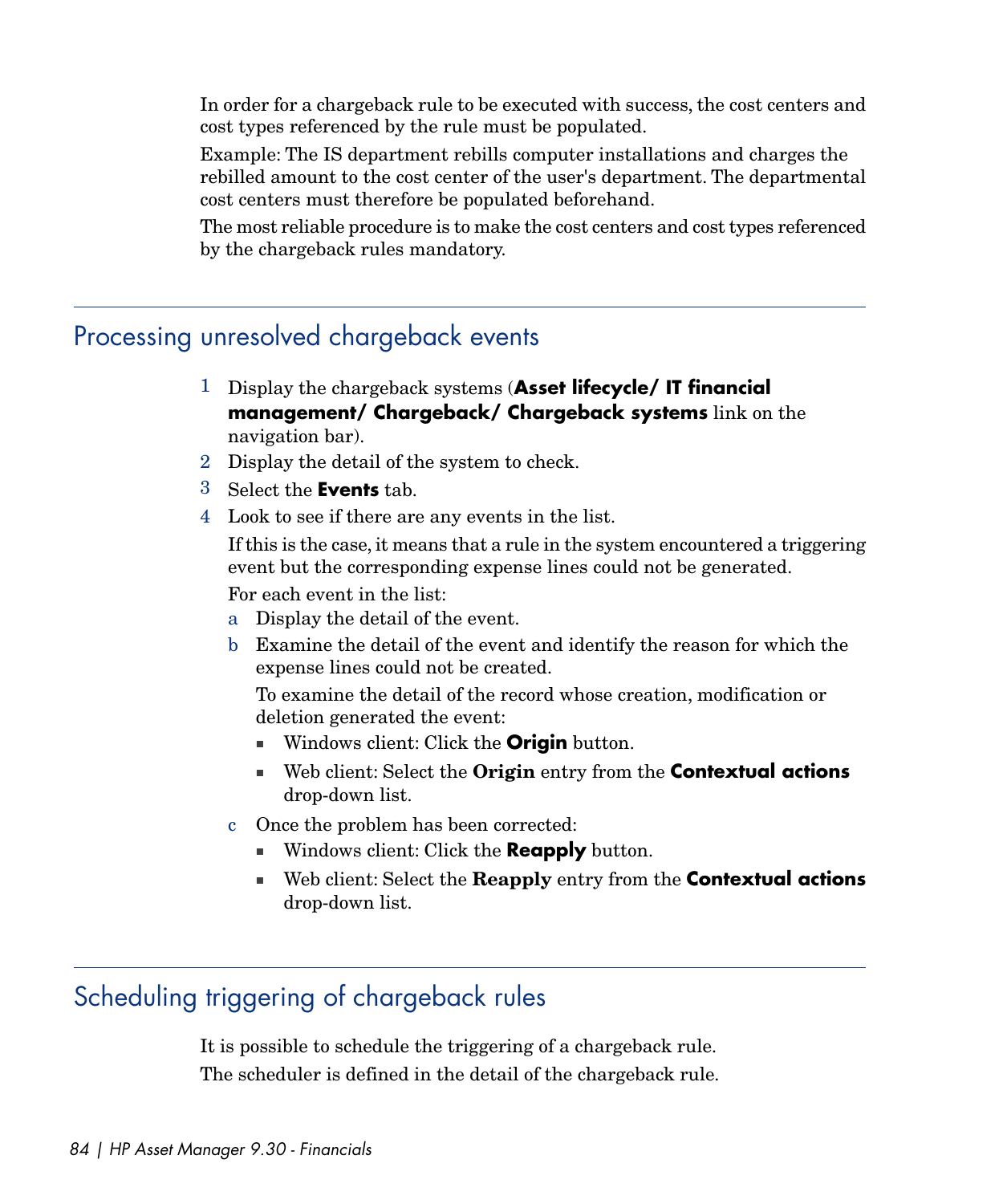The execution of the scheduler is controlled by Asset Manager Automated Process Manager.

As a consequence, Asset Manager Automated Process Manager must be installed, configured and started on the server.

# $N$ Note:

If chargeback rules have been scheduled since the last restart of Asset Manager Automated Process Manager when Asset Manager Automated Process Manager is next restarted, all these scheduled chargeback rules will be triggered and all associated expense lines will be generated.

# Configuring Asset Manager Automated Process Manager

- 1 Start Asset Manager Automated Process Manager.
- 2 Connect to your database (**File/ Connect to database** menu).
- 3 Select the **Tools/ Configure modules** menu.
- 4 Select the **Trigger the periodical chargeback rules** (CbkTimer) module.
- 5 Populate the options in the **Trigger the periodical chargeback rules** module as specified in the **Administration** guide, chapter **Asset Manager Automated Process Manager**, section **Configuring the modules monitored by Asset Manager Automated Process Manager/ Trigger the periodical chargeback rules (CbkTimer)**.
- 6 Check the **Enabled** box.
- 7 Asset Manager Automated Process Manager automatically performs the chargeback operation for the expense lines.

# Executing Asset Manager Automated Process Manager as background task

- 1 Start Asset Manager Automated Process Manager.
- 2 Connect to your database (**File/ Connect to database** menu).

# Generating chargeback expense lines

Once it is connected to the database, Asset Manager Automated Process Manager periodically checks if the scheduler needs to be checked (intervals are defined in the **Trigger the periodical chargeback rules** module).

This is determined by comparing the value of the **Last execution of the rule** (dtLastExec) field with the frequency of execution of the scheduler.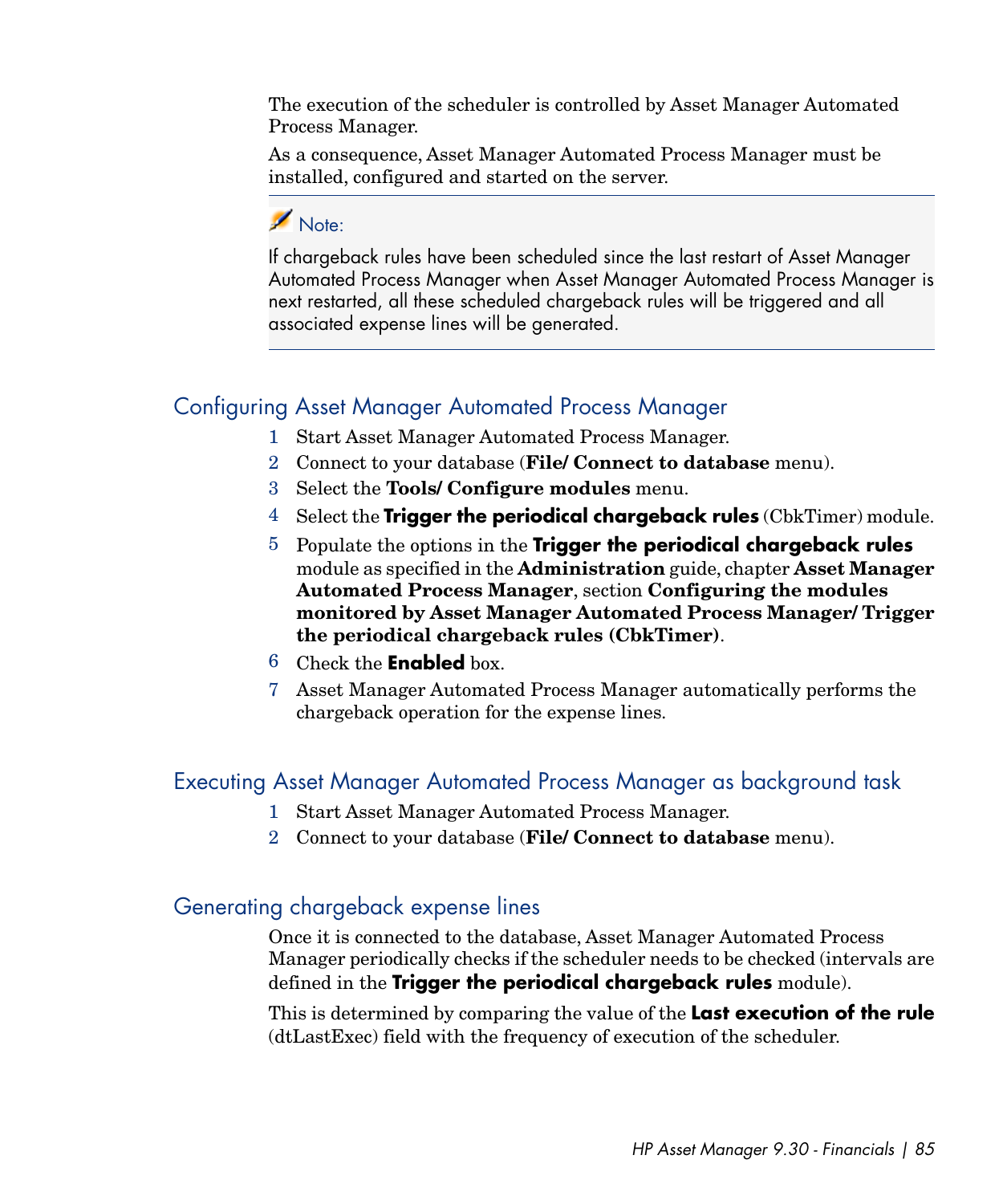After executing the chargeback rule, Asset Manager Automated Process Manager uses the **Last execution of the rule** (dtLastExec) field to store the date and time of execution.

# Scheduling a chargeback rule

- 1 Display the chargeback systems (**Asset lifecycle/ IT financial management/ Chargeback/ Chargeback systems** link on the navigation bar).
- 2 Display the detail of the chargeback system.
- 3 Select the **Rules** tab.
- 4 Add a chargeback rule or display the detail of an existing rule, and populate the following fields and links:

| Field or link                           | Value                                                 |
|-----------------------------------------|-------------------------------------------------------|
| <b>General</b> tab                      |                                                       |
| Timer (bOnTimer)                        | $\operatorname{Yes}$                                  |
| <b>Timer</b> tab                        |                                                       |
| Last execution of the rule (dtLastExec) | Leave the date and time of creation of the            |
|                                         | chargeback rule                                       |
| Days and times                          | Refer to the <b>Administration</b> guide, chapter As- |
|                                         | set Manager Automated Process Manager,                |
|                                         | Configuring the modules monitored by As-              |
|                                         | set Manager Automated Process Manager,                |
|                                         | section Asset Manager Automated Process               |
|                                         | <b>Manager verification schedules</b>                 |

# <span id="page-85-0"></span>Practical case 1 - Chargeback computer installation and move

#### **Presentation**

This practical case is intended to help you understand how to create a chargeback system and its rule and how these rules are applied.

# Scenario

A computer is installed for Mr. **PC1 - Pike** in the office **PC1 - Office 1**. Mr. **PC1 - Pike** belongs to the department **PC1 - Administration**, which is assigned to the cost center **PC1 - Administration**.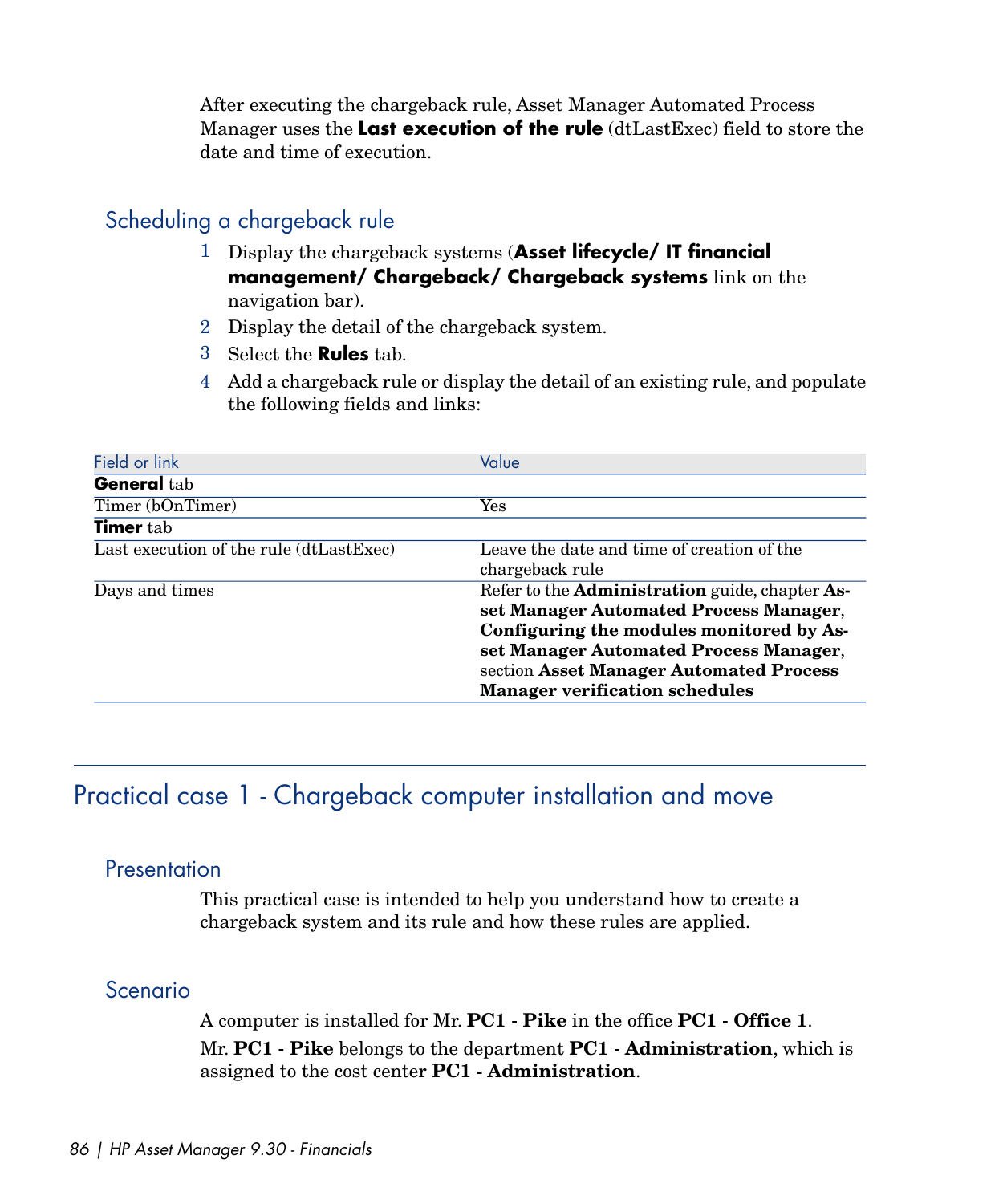The information systems department charges **100** for the installation and allocates this amount to the cost center of the user's department and to the **PC1 - Hardware moves** cost type.

Later, Mr. **PC1 - Pike** moves with his computer to office **PC1 - Office 2**.

The information systems department charges **200** for the move and allocates this amount to the cost center of the user's department and to the **PC1 - Hardware moves** cost type.

# Steps to carry out

#### Create the nature

- 1 Display the natures (**Portfolio management/ Asset configurations/ Natures** link on the navigation bar).
- 2 Create the following record using the fields and links as shown in the following table:

| Field or link                           | Value                  |
|-----------------------------------------|------------------------|
| Name (Name)                             | PC1 - Computer         |
| General tab                             |                        |
| $\overline{\text{Create (seBasis)}}$    | Portfolio item         |
| Also create (OverflowTbl)               | Computers (amComputer) |
| Management constraint (seMgtConstraint) | Unique asset tag       |

3 Windows client: Close all windows.

#### Create the model

- 1 Display the models (**Portfolio management/ Asset configurations/ Models** link on the navigation bar).
- 2 Create the following record using the fields and links as shown in the following table:

| Field or link      | Value          |
|--------------------|----------------|
| Name (Name)        | PC1 - Computer |
| <b>General</b> tab |                |
| Nature (Nature)    | PC1 - Computer |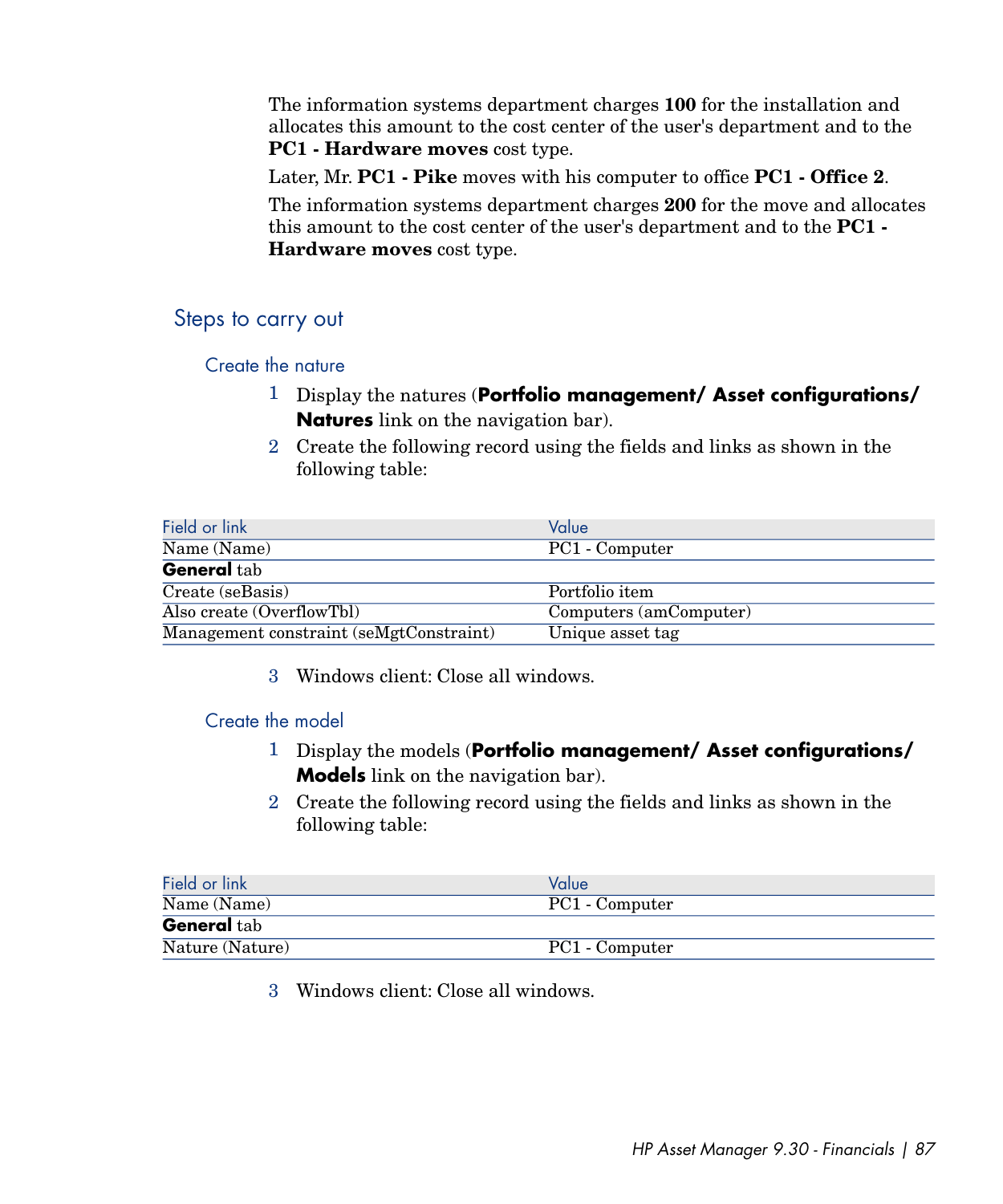#### Create the locations

- 1 Display the locations (**Organization management/ Organization/ Locations** link on the navigation bar).
- 2 Create the following records, populating the fields and links as shown in the following tables:

| Field<br>link<br>or | 'alue                  |
|---------------------|------------------------|
| Name<br>(Name)      | $?$ ffice.<br>◡<br>. . |

| Field or link | Value                        |
|---------------|------------------------------|
| Name (Name)   | Office 2<br>P <sub>0</sub> 1 |

3 Windows client: Close all windows.

#### Create the cost centers

- 1 Display the cost centers (**Asset lifecycle/ IT financial management/ Cost tracking/ Cost centers** link on the navigation bar).
- 2 Create the following records, populating the fields and links as shown in the following tables:

| Field or link | <b>Value</b>              |
|---------------|---------------------------|
| Title (Title) | PC1 - Information systems |

| Field or<br>link | ′alue  |
|------------------|--------|
| Title            | РC     |
| ritie)           | ration |

3 Windows client: Close all windows.

#### Create the cost type

- 1 Display the cost types (**Asset lifecycle/ IT financial management/ Cost tracking/ Cost types** link on the navigation bar).
- 2 Create the following record using the fields and links as shown in the following table:

| Field or<br><b>link</b> | alue                       |
|-------------------------|----------------------------|
| Name<br>(Name)          | PC1<br>Hardware moves<br>. |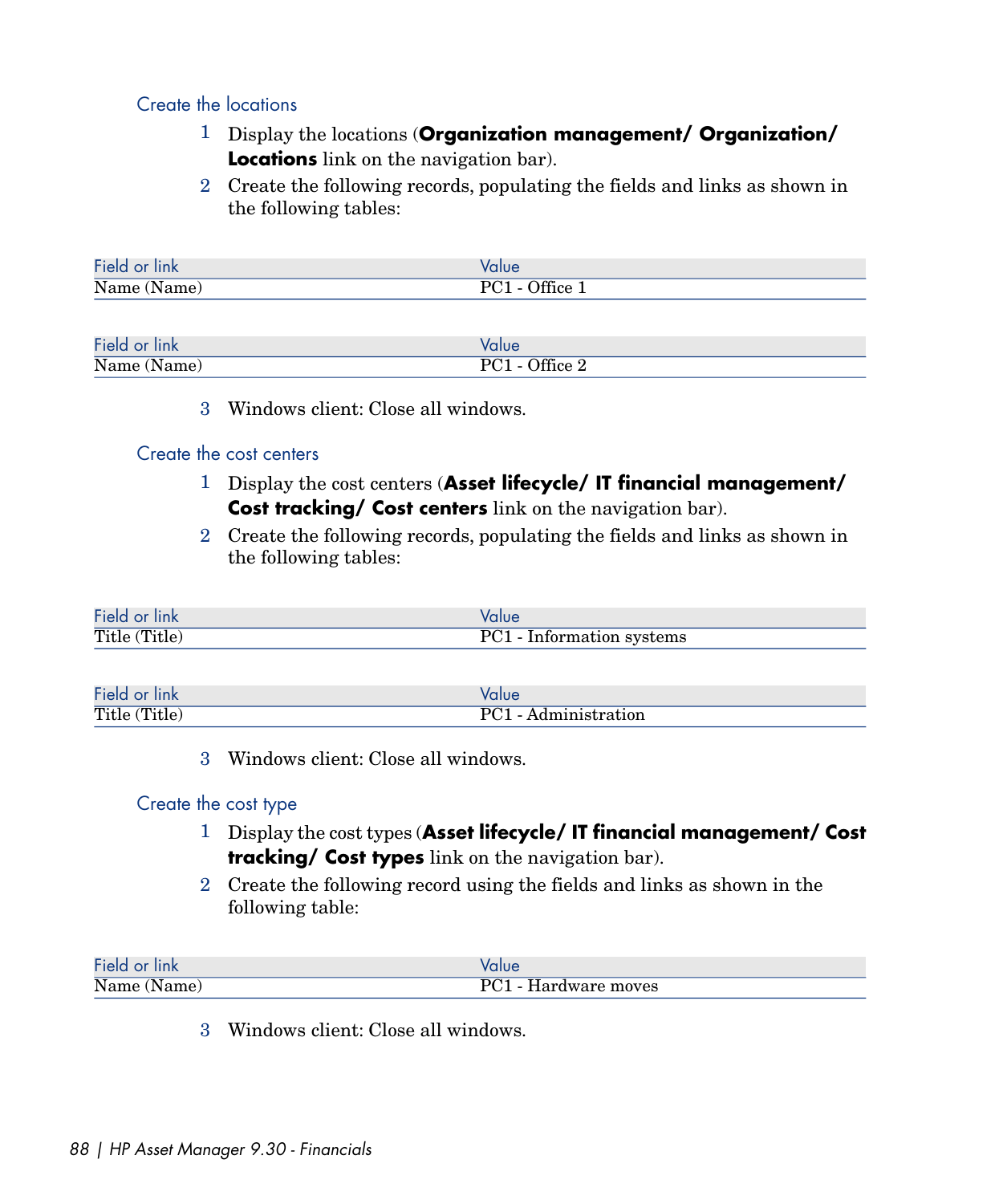#### Create the department

- 1 Display the departments (**Organization management/ Organization/ Departments** link on the navigation bar).
- 2 Create the following record using the fields and links as shown in the following table:

| Field or link            | Value                |
|--------------------------|----------------------|
| Name (Name)              | PC1 - Administration |
| <b>Finances tab</b>      |                      |
| Cost center (CostCenter) | PC1 - Administration |

3 Windows client: Close all windows.

#### Create the employee

- 1 Display the employees (**Organization management/ Organization/ Employees** link on the navigation bar).
- 2 Create the following record using the fields and links as shown in the following table:

| Field or link       | Value                  |
|---------------------|------------------------|
| Name (Name)         | PC <sub>1</sub> - Pike |
| Department (Parent) | PC1 - Administration   |

3 Windows client: Close all windows.

Create the query filter for the purchased computers

- 1 Display the queries (**Administration/ Queries** link on the navigation bar).
- 2 Create the following record using the fields and links as shown in the following table:

| Field or link        | Value                                                      |
|----------------------|------------------------------------------------------------|
| Name (Name)          | PC1 - Administration department computers                  |
| Table (TableName)    | Portfolio items (amPortfolio)                              |
| <b>Query</b> tab     |                                                            |
| Query (memQueryText) | $(User.Parent.FullName = 'PC1 - Administra-$               |
|                      | $\frac{1}{2}$ tion/') AND (Model.Nature.seOverflowTbl = 1) |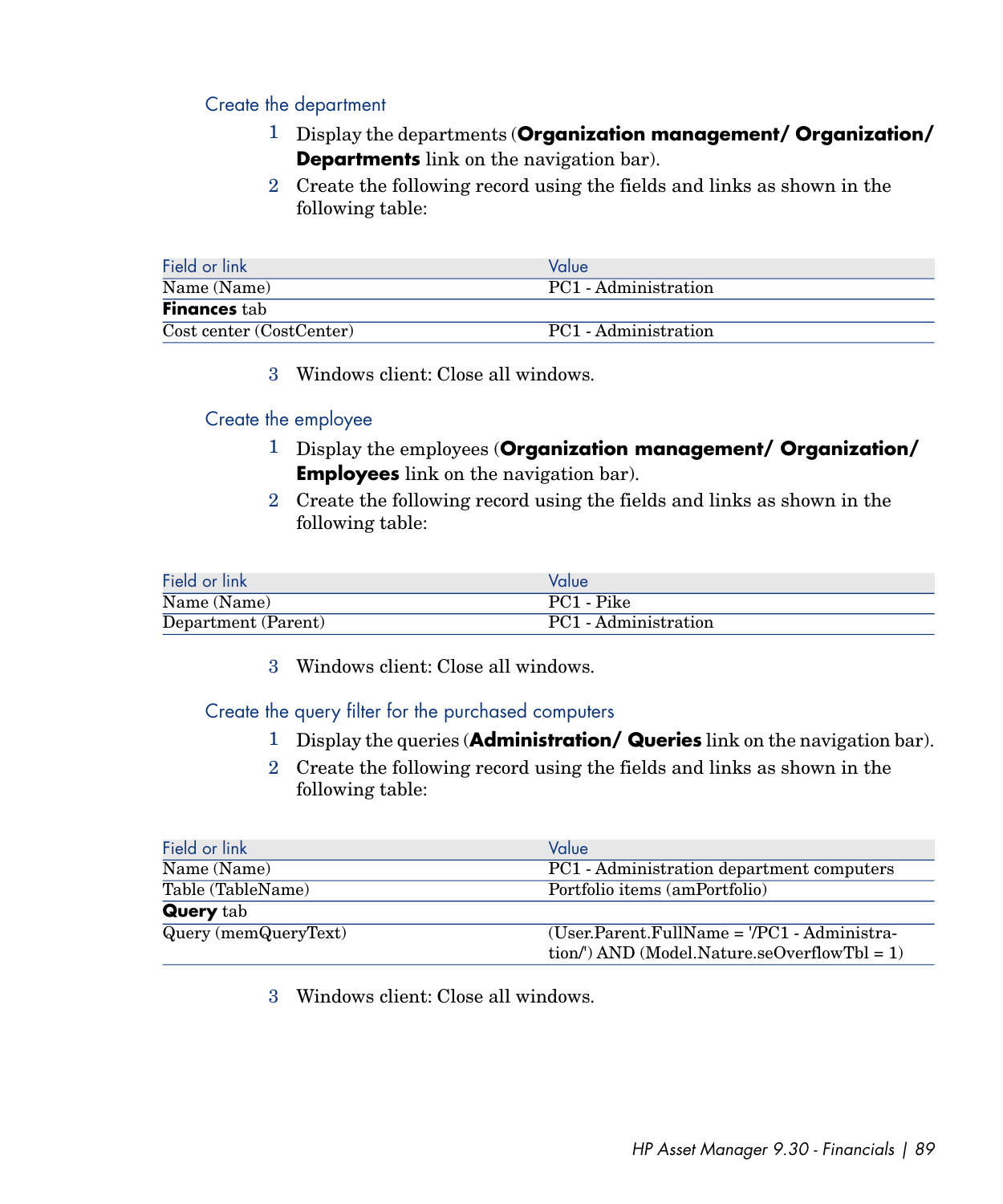#### Create the chargeback system

- 1 Display the chargeback systems (**Asset lifecycle/ IT financial management/ Chargeback/ Chargeback systems** link on the navigation bar).
- 2 Create the following record using the fields and links as shown in the following table:

| Field or link      |                      |
|--------------------|----------------------|
| Description (Name) | PC1 - Computer moves |

- 3 Validate your input (**Create** button).
- 4 Select the **Rules** tab.
- 5 Add the following rules, populating the fields and links as shown in the following tables:

| Field or link                         | Value                                                                  |
|---------------------------------------|------------------------------------------------------------------------|
| Description (Name)                    | PC1 - Computer installation                                            |
| Rule enabled (bEnabled)               | Yes                                                                    |
| Manual validation (bManual)           | No                                                                     |
| General tab                           |                                                                        |
| Insert (bOnInsert)                    | <b>Yes</b>                                                             |
| Context (Context)                     | Portfolio items (amPortfolio)                                          |
| Filter (Query)                        | PC1 - Administration department computers                              |
| Base amount (seAmountRule)            | Fixed amount                                                           |
| Fixed amount (mFixedAmount)           | 100                                                                    |
| Cost type frame                       |                                                                        |
| Calculation rule (seCostCatRule)      | Select in the list                                                     |
| Name (Cost type) (CostCategory)       | PC1 - Hardware moves                                                   |
| Debited cost center frame             |                                                                        |
| Calculation rule (seCostCatRule)      | Select in the database                                                 |
| Target cost center (TargetCostCenter) | User.Parent.CostCenter                                                 |
|                                       | Note:                                                                  |
|                                       | You can enter this value.                                              |
|                                       | Asset Manager automatically adds a period to what<br>you enter.        |
|                                       | You must delete the period before activating another<br>field or link. |
| <b>Credited cost center frame</b>     |                                                                        |
| Calculation rule (seSrcCostCtrRule)   | Select in the list                                                     |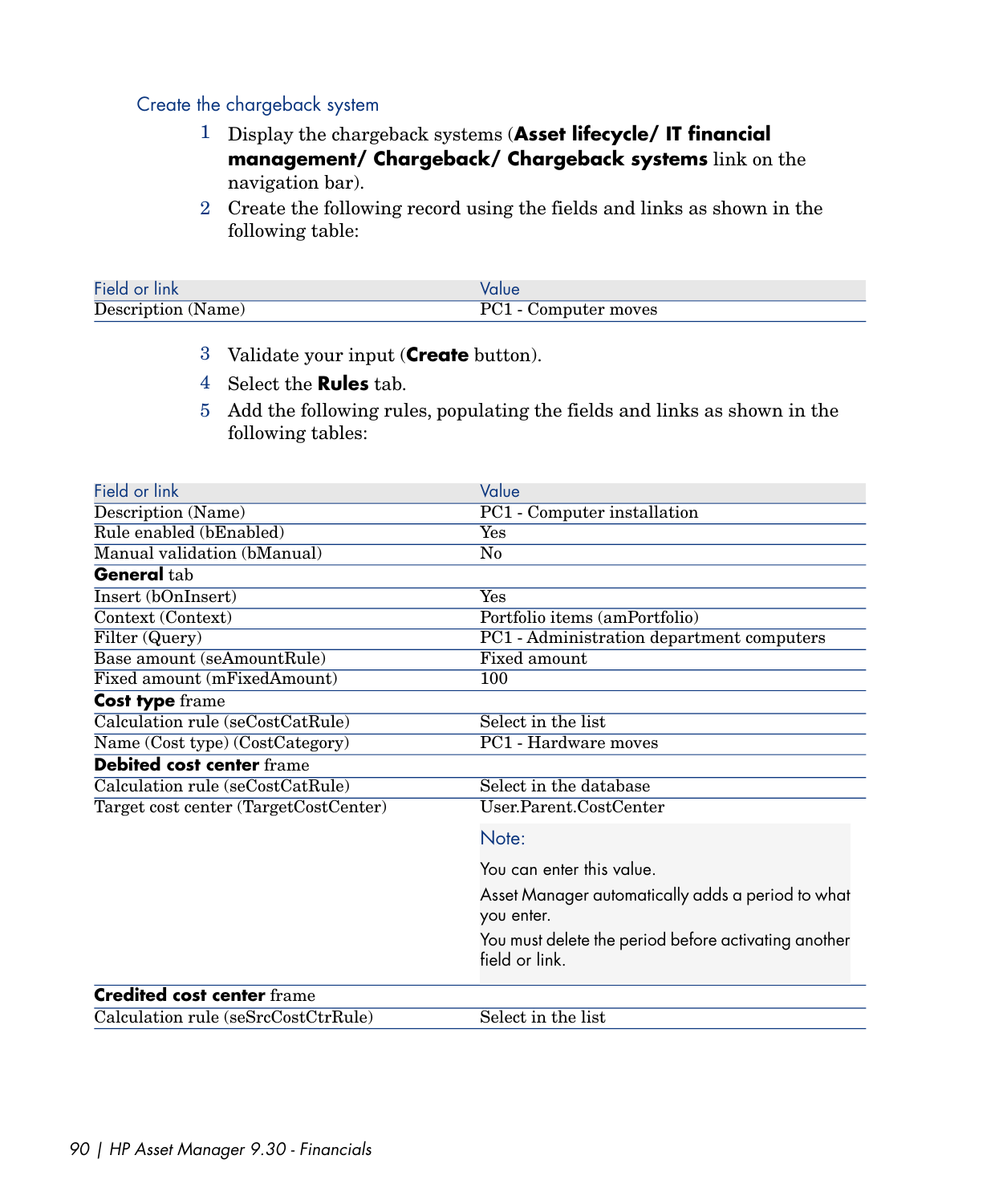| Field or link                        | Value                     |
|--------------------------------------|---------------------------|
| Name (Cost center) (SrcCostCenterId) | PC1 - Information systems |

| Field or link                         | Value                                                                  |
|---------------------------------------|------------------------------------------------------------------------|
| Description (Name)                    | PC1 - Change location                                                  |
| Rule enabled (bEnabled)               | Yes                                                                    |
| Manual validation (bManual)           | $\overline{\text{No}}$                                                 |
| General tab                           |                                                                        |
| Update (bOnUpdate)                    | Yes                                                                    |
| Context (Context)                     | Portfolio items (amPortfolio)                                          |
| Filter (Query)                        | PC1 - Administration department computers                              |
| Field (EvtField)                      | Location                                                               |
|                                       | Note:                                                                  |
|                                       | You can enter this value.                                              |
|                                       | Asset Manager automatically adds a period to what<br>you enter.        |
|                                       | You must delete the period before activating another<br>field or link. |
| Base amount (seAmountRule)            | <b>Fixed amount</b>                                                    |
| Fixed amount (mFixedAmount)           | $\overline{200}$                                                       |
| Cost type frame                       |                                                                        |
| Calculation rule (seCostCatRule)      | Select in the list                                                     |
| Name (Cost type) (CostCategory)       | PC1 - Hardware moves                                                   |
| Debited cost center frame             |                                                                        |
| Calculation rule (seCostCatRule)      | Select in the database                                                 |
| Target cost center (TargetCostCenter) | User.Parent.CostCenter                                                 |
|                                       | Note:                                                                  |
|                                       | You can enter this value.                                              |
|                                       | Asset Manager automatically adds a period to what<br>you enter.        |
|                                       | You must delete the period before activating another<br>field or link. |
| <b>Credited cost center frame</b>     |                                                                        |
| Calculation rule (seSrcCostCtrRule)   | Select in the list                                                     |
| Name (Cost center) (SrcCostCenterId)  | PC1 - Information systems                                              |

6 Windows client: Close all windows.

## Create the computer

1 Display the portfolio items (**Asset lifecycle/ Infrastructure management/ Portfolio items** link on the navigation bar).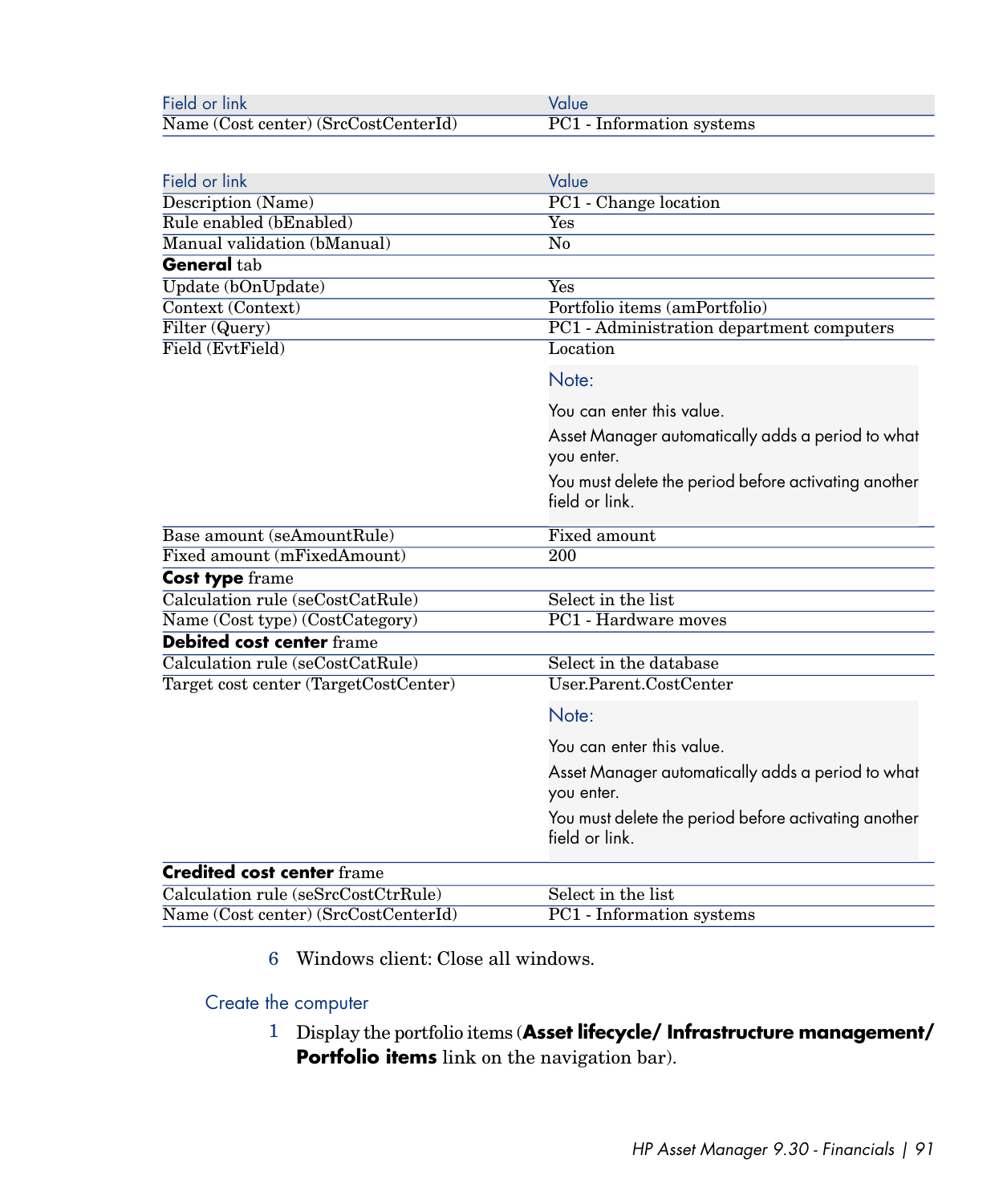2 Create the following record using the fields and links as shown in the following table:

| Field or link                             | Value                       |
|-------------------------------------------|-----------------------------|
| Model (Model)                             | $\overline{PC1}$ - Computer |
| Code (Code)                               | PC1-001                     |
| <b>General</b> tab                        |                             |
| Assignment (seAssignment)                 | In use                      |
| User (User)                               | PC1 - Pike                  |
| Location (Location)                       | $/PC1 - Office 1/$          |
| Acquis. tab, Price and conditions sub-tab |                             |
| Purchase price (mPrice)                   | 2000                        |
| Acquis. tab, Procurement sub-tab          |                             |
| Acq. method (seAcquMethod)                | Purchase                    |
| Asset tab                                 |                             |
| Asset tag $(ssetTag)$                     | PC1-001                     |

- 3 Validate the creation of the record (**Create** button in the Windows client or **Save** in the Web client).
- 4 Display the cost centers (**Asset lifecycle/ IT financial management/ Cost tracking/ Cost centers** link on the navigation bar).
- 5 Display the detail of the cost centers **PC1 Administration**.
- 6 Select the **Expenses** tab.
- 7 Examine the detail of the expense line **PC1 Install computer: PC1 - Computer (PC1-001: PC1-001)**.

This expense line allocates the installation costs to the department that received the services.

- 8 Close the detail of the expense line.
- 9 Display the list of cost centers.
- 10 Display the detail of the cost centers **PC1 Information systems**.
- 11 Select the **Expenses** tab.
- 12 Examine the detail of the expense line **PC1 Install computer: PC1 - Computer (PC1-001: PC1-001)**.

This expense line reimburses the installation costs to the department that provided the services.

13 Windows client: Close the detail of the expense line and the list of cost centers, but leave the detail of the portfolio item displayed.

#### Modify the location of the computer

- 1 Display the portfolio item **PC1-001**.
- 2 Modify the record using the fields and links as shown in the following table: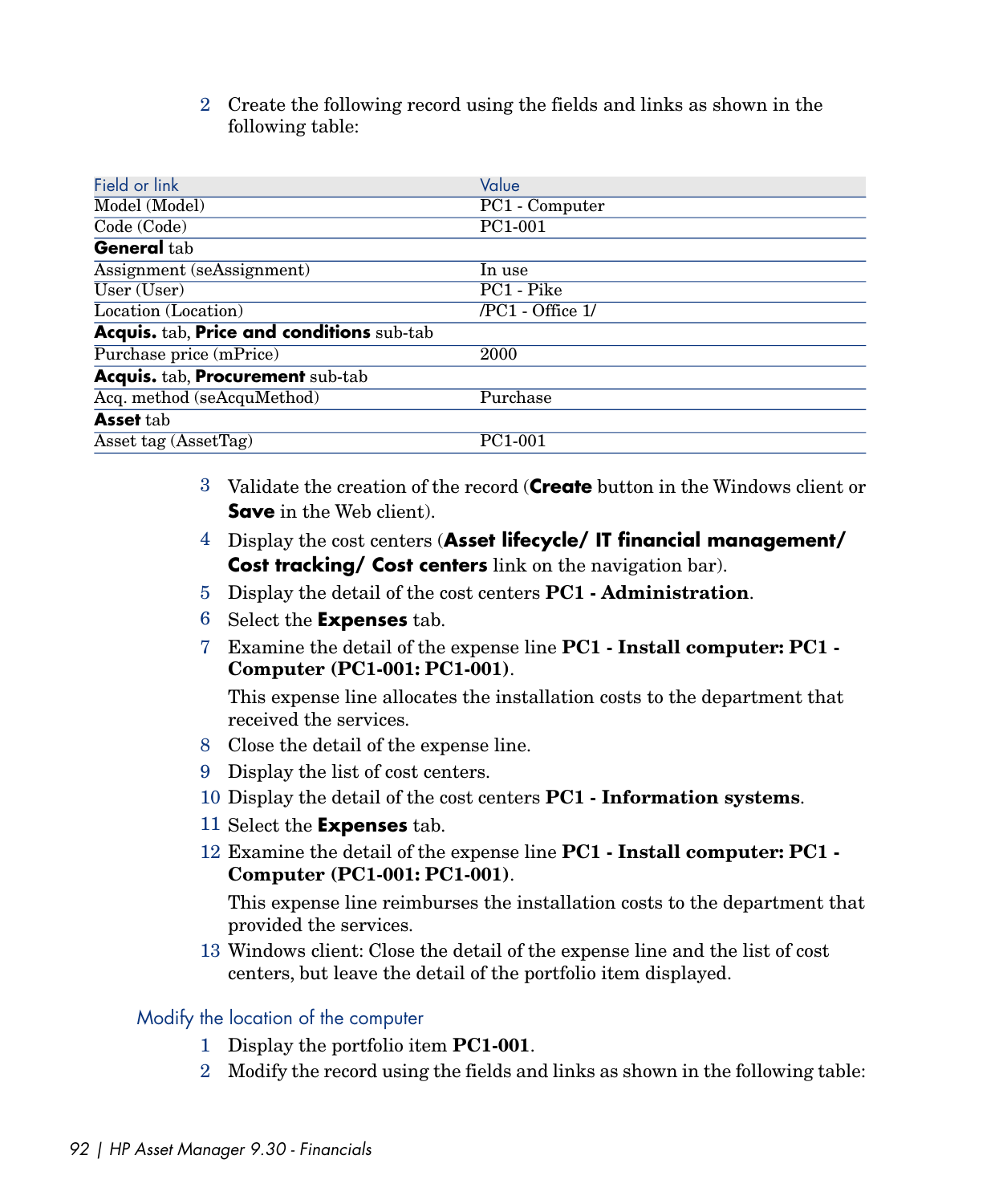| Field or link       | Value                 |
|---------------------|-----------------------|
| <b>General</b> tab  |                       |
| Location (Location) | $/PC1$ - Office $2/-$ |

- 3 Validate the change of the record (**Modify** button in the Windows client or **Save** in the Web client).
- 4 Display the cost centers (**Asset lifecycle/ IT financial management/ Cost tracking/ Cost centers** link on the navigation bar).
- 5 Display the detail of the cost centers **PC1 Administration**.
- 6 Select the **Expenses** tab.
- 7 Examine the detail of the expense line **PC1 Change location: PC1 - Computer (PC1-001: PC1-001)**.

This expense line allocates the costs of the location change to the department that received the services.

- 8 Close the detail of the expense line.
- 9 Display the list of cost centers.
- 10 Display the detail of the cost centers **PC1 Information systems**.
- 11 Select the **Expenses** tab.
- 12 Examine the detail of the expense line **PC1 Change location: PC1 - Computer (PC1-001: PC1-001)**.

This expense line reimburses the costs of the location change to the department that provided the services.

13 Windows client: Close all windows.

# Practical case 2 - Split the chargeback

# Warning:

This practical case can only be done using the Windows client.

## **Presentation**

This practical case is intended to show you how to split a chargeback to multiple cost centers.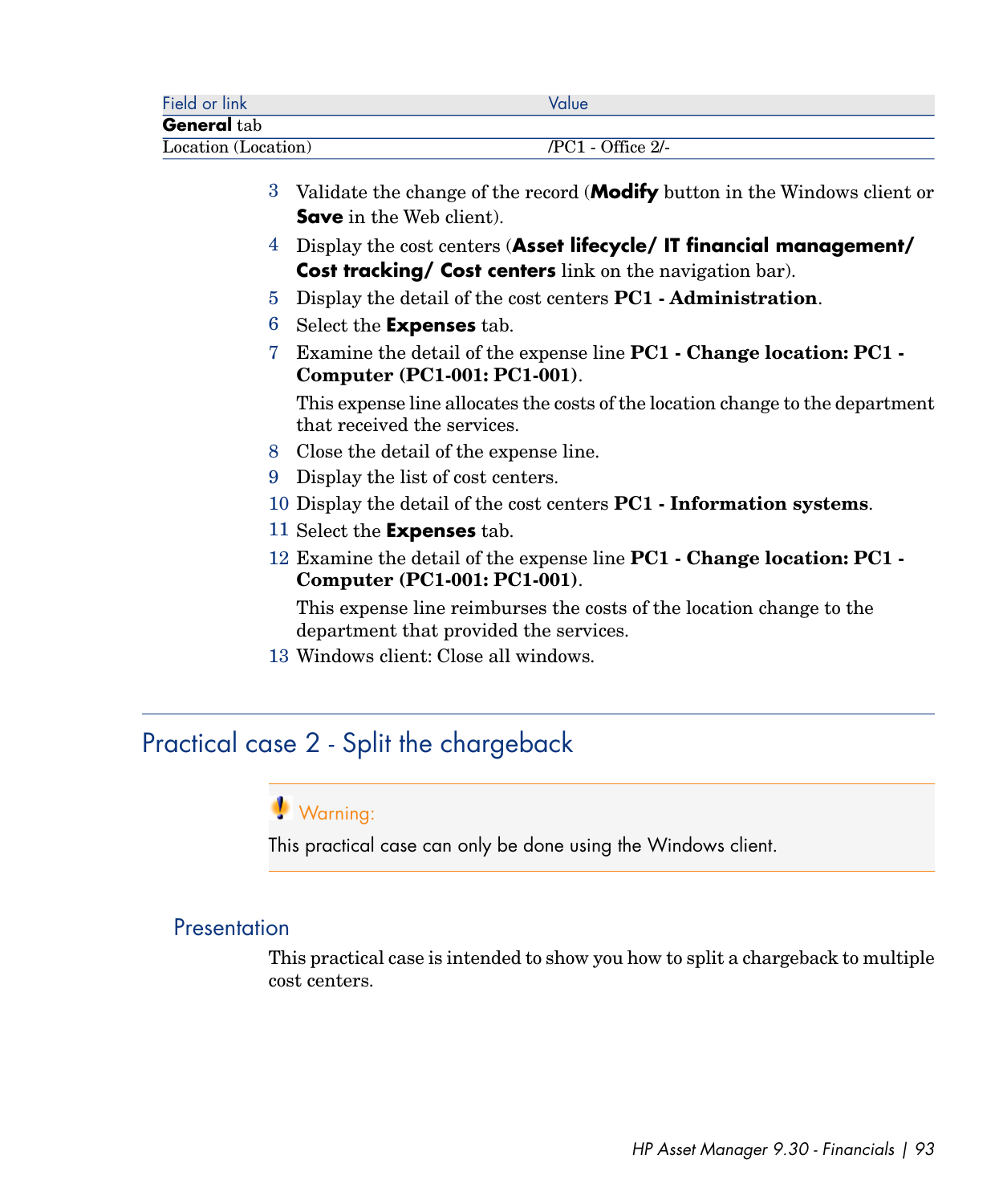# **Prerequisites**

You must have completed the practical case named [Practical case 1 - Chargeback](#page-85-0) [computer installation and move](#page-85-0) [page 86].

# Scenario

The information systems department charges **300** for the retirement and allocates 70% of this amount to the cost center **PC2 - Stock** and 30% to the cost center **PC2 - Accounting**, and to the **PC1 - Hardware moves** cost type.

# Steps to carry out

#### Create the cost centers

- 1 Display the cost centers (**Asset lifecycle/ IT financial management/ Cost tracking/ Cost centers** link on the navigation bar).
- 2 Create the following records, populating the fields and links as shown in the following tables:

| Field or<br><b>link</b> | 'alue  |
|-------------------------|--------|
| Label                   | DΙ     |
| $\sqrt{m}$ : $\sqrt{m}$ | 5tock. |
| ritle)                  | ◡▵     |

| Field or link | 'alue                 |
|---------------|-----------------------|
| Label (Title) | $PC2$ -<br>Accounting |

3 Windows client: Close all windows.

#### Create the split-billing rule

- 1 Display the split-billing rules (**Administration/ List of screens/ Split-billing rules (amCbkSplitRule)**, select the line whose **Screen set** column equals **Full**).
- 2 Create the following record using the fields and links as shown in the following table:

| Field or link      | 'alue               |
|--------------------|---------------------|
| Description (Name) | PC2 -<br>Retirement |

- 3 Validate your input (**Create** button).
- 4 Add the following lines (**+** button), populating the fields and links as shown in the following tables: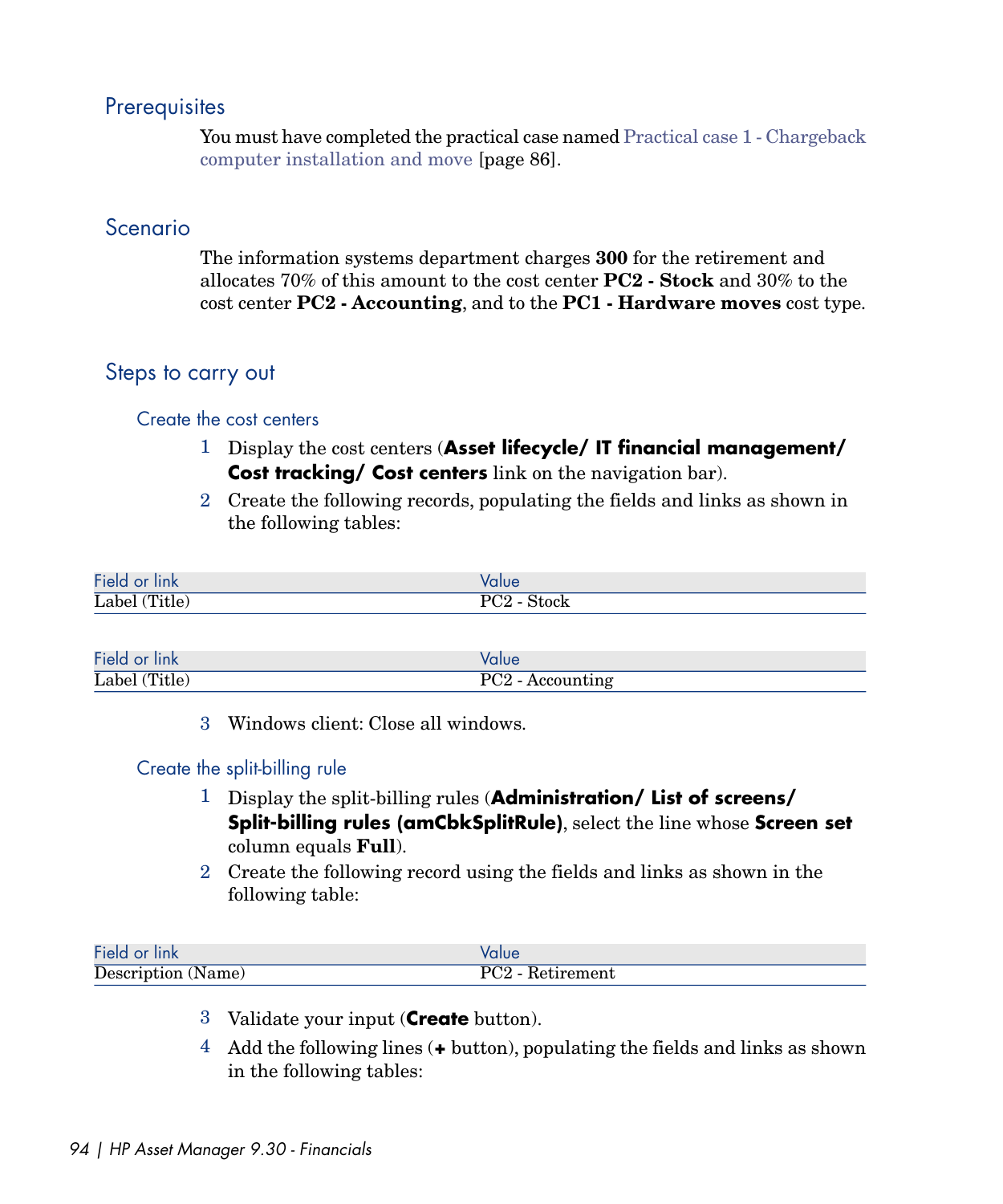| Field or link            | Value                   |
|--------------------------|-------------------------|
| Cost center (CostCenter) | PC <sub>2</sub> - Stock |
| Percentage (pPercentage) | 70%                     |

| Field or link            | Value                        |
|--------------------------|------------------------------|
| Cost center (CostCenter) | PC <sub>2</sub> - Accounting |
| Percentage (pPercentage) | 30%                          |

5 Windows client: Close all windows.

# Add a rule to the chargeback rule

- 1 Display the chargeback systems (**Asset lifecycle/ IT financial management/ Chargeback/ Chargeback systems** link on the navigation bar).
- 2 Display the detail of the chargeback system identified by the following field:

| Field or link      |                      |
|--------------------|----------------------|
| Description (Name) | PC1 - Computer moves |

# 3 Select the **Rules** tab.

4 Add the following rule, populating the fields and links specified in the following table:

| Field or link                    | Value                                                                  |  |
|----------------------------------|------------------------------------------------------------------------|--|
| Description (Name)               | PC2 - Retire computer                                                  |  |
| Rule enabled (bEnabled)          | $\operatorname{Yes}$                                                   |  |
| Manual validation (bManual)      | $\rm No$                                                               |  |
| General tab                      |                                                                        |  |
| Update (bOnUpdate)               | Yes                                                                    |  |
| Context (Context)                | Assets (amAsset)                                                       |  |
| Field (EvtField)                 | dDispos                                                                |  |
|                                  | Note:                                                                  |  |
|                                  | You can enter this value.                                              |  |
|                                  | Asset Manager automatically adds a period to what<br>you enter.        |  |
|                                  | You must delete the period before activating another<br>field or link. |  |
| Base amount (seAmountRule)       | Fixed amount                                                           |  |
| Fixed amount (mFixedAmount)      | 300                                                                    |  |
| <b>Cost type frame</b>           |                                                                        |  |
| Calculation rule (seCostCatRule) | Select in the list                                                     |  |
| Name (Cost type) (CostCategory)  | PC1 - Hardware moves                                                   |  |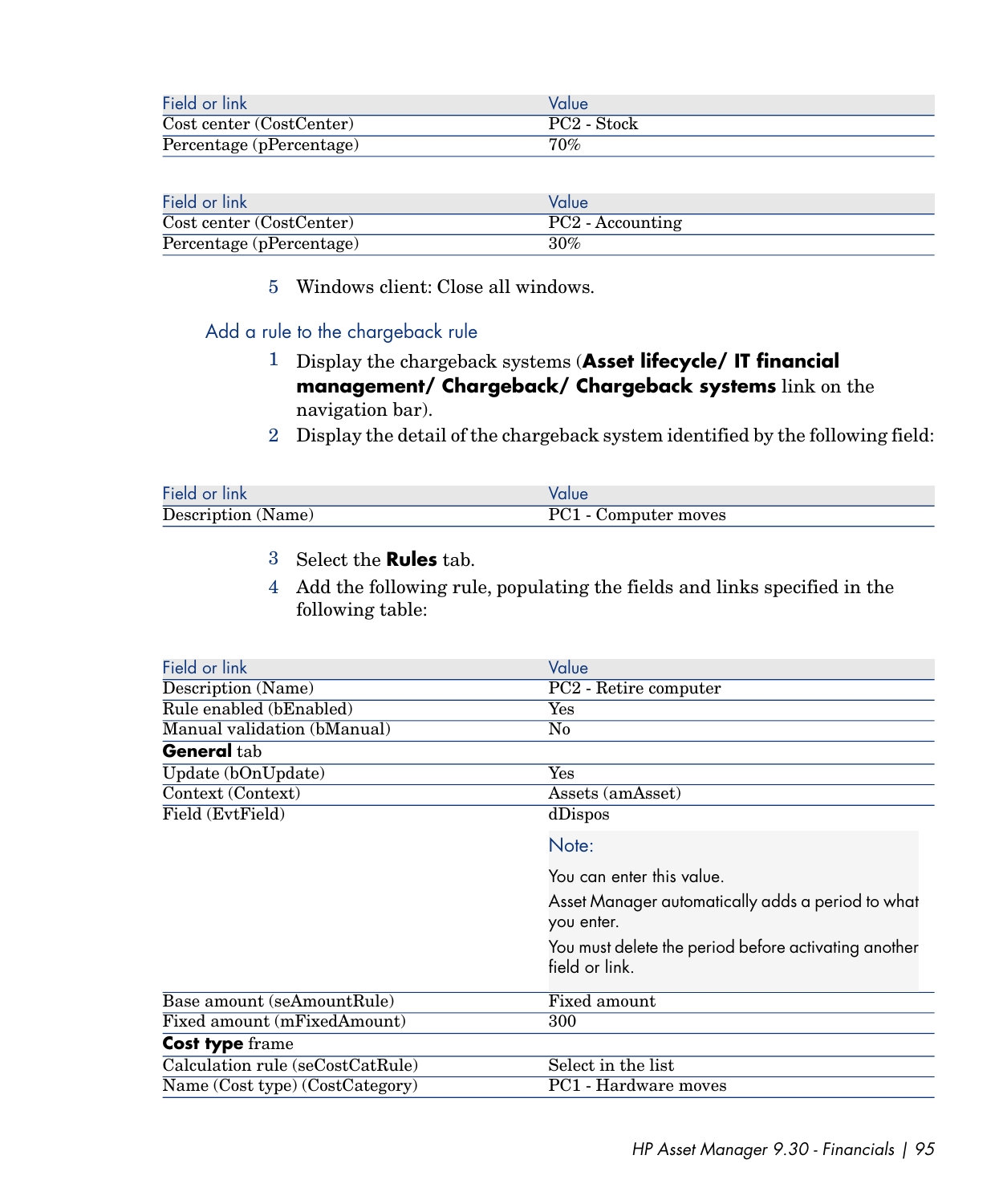| Field or link                        | Value                        |
|--------------------------------------|------------------------------|
| Debited cost center frame            |                              |
| Calculation rule (seCostCatRule)     | Split billing                |
| Split rule (SplitRule)               | PC <sub>2</sub> - Retirement |
| <b>Credited cost center frame</b>    |                              |
| Calculation rule (seSrcCostCtrRule)  | Select in the list           |
| Name (Cost center) (SrcCostCenterId) | PC1 - Information systems    |

5 Windows client: Close all windows.

#### Retire the computer

- 1 Display the assets (**Asset lifecycle/ Infrastructure management/ Assets** link on the navigation bar).
- 2 Display the detail of the asset **PC1-001**.
- 3 Modify the record using the fields and links as shown in the following table:

| Field or link      | Value                                                      |
|--------------------|------------------------------------------------------------|
| <b>General</b> tab |                                                            |
| Date (dDispos)     | Select the following date using the graphical<br>calendar: |
|                    | September 21, 2011                                         |

- 4 Validate the modification of the record (**Modify** button).
- 5 Select the **Costs** tab.
- 6 The list contains 3 expense lines (1 credit and 2 debits), created by the chargeback rule **PC2 - Retire computer**.
	- Examine the details of these expense lines.
- 7 Windows client: Close all windows.

# Practical case 3 - Scheduled triggering of a chargeback rule

## **Presentation**

This practical case is intended to show you how to trigger a chargeback using a scheduler.

## **Prerequisites**

You must have completed the practical case named [Practical case 1 - Chargeback](#page-85-0) [computer installation and move](#page-85-0) [page 86].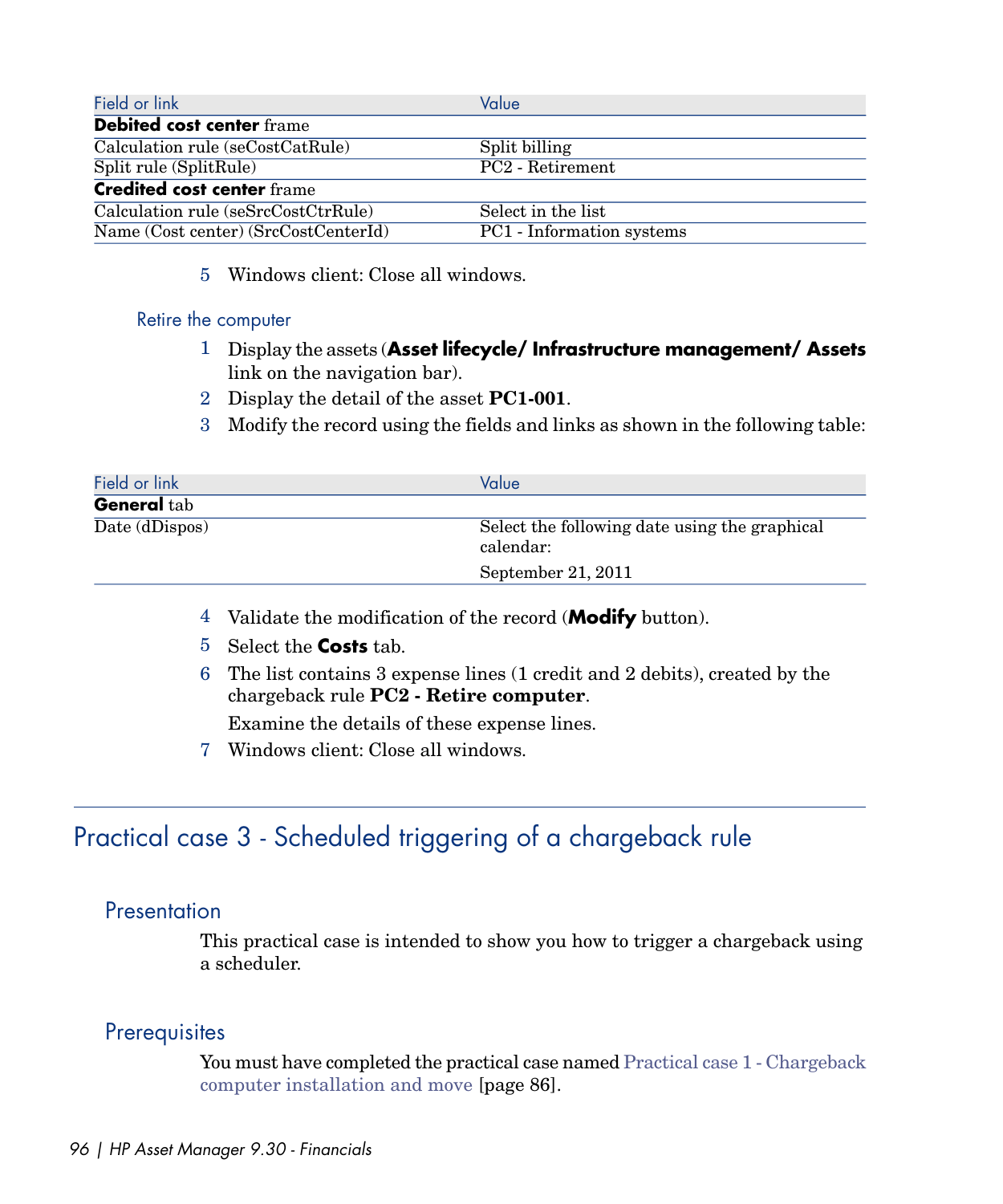## Scenario

The information systems department charges for supporting the administration department's computers **10%** of the purchase price and allocates the recharged amount to the department of the user and to the **PC1 - Support** cost type.

# Steps to carry out

#### Create the cost type

- 1 Display the cost types (**Asset lifecycle/ IT financial management/ Cost tracking/ Cost types** link on the navigation bar).
- 2 Create the following record using the fields and links as shown in the following table:

| Field or link | Value.                         |
|---------------|--------------------------------|
| Name (Name)   | $\sim$<br>$PC3 - f$<br>Support |

3 Windows client: Close all windows.

#### Add a rule to the chargeback rule

- 1 Display the chargeback systems (**Asset lifecycle/ IT financial management/ Chargeback/ Chargeback systems** link on the navigation bar).
- 2 Display the detail of the chargeback system identified by the following field:

| Field or link      |                      |
|--------------------|----------------------|
| Description (Name) | PC1 - Computer moves |

- 3 Select the **Rules** tab.
- 4 Add the following rule, populating the fields and links specified in the following table:

| Field or link               | Value                                     |
|-----------------------------|-------------------------------------------|
| Description (Name)          | PC3 - Support                             |
| Rule enabled (bEnabled)     | $\operatorname{Yes}$                      |
| Manual validation (bManual) | No                                        |
| General tab                 |                                           |
| Timer (bOnTimer)            | Yes                                       |
| Context (Context)           | Portfolio items (amPortfolio)             |
| Filter (Query)              | PC1 - Administration department computers |
| Base amount (seAmountRule)  | Field                                     |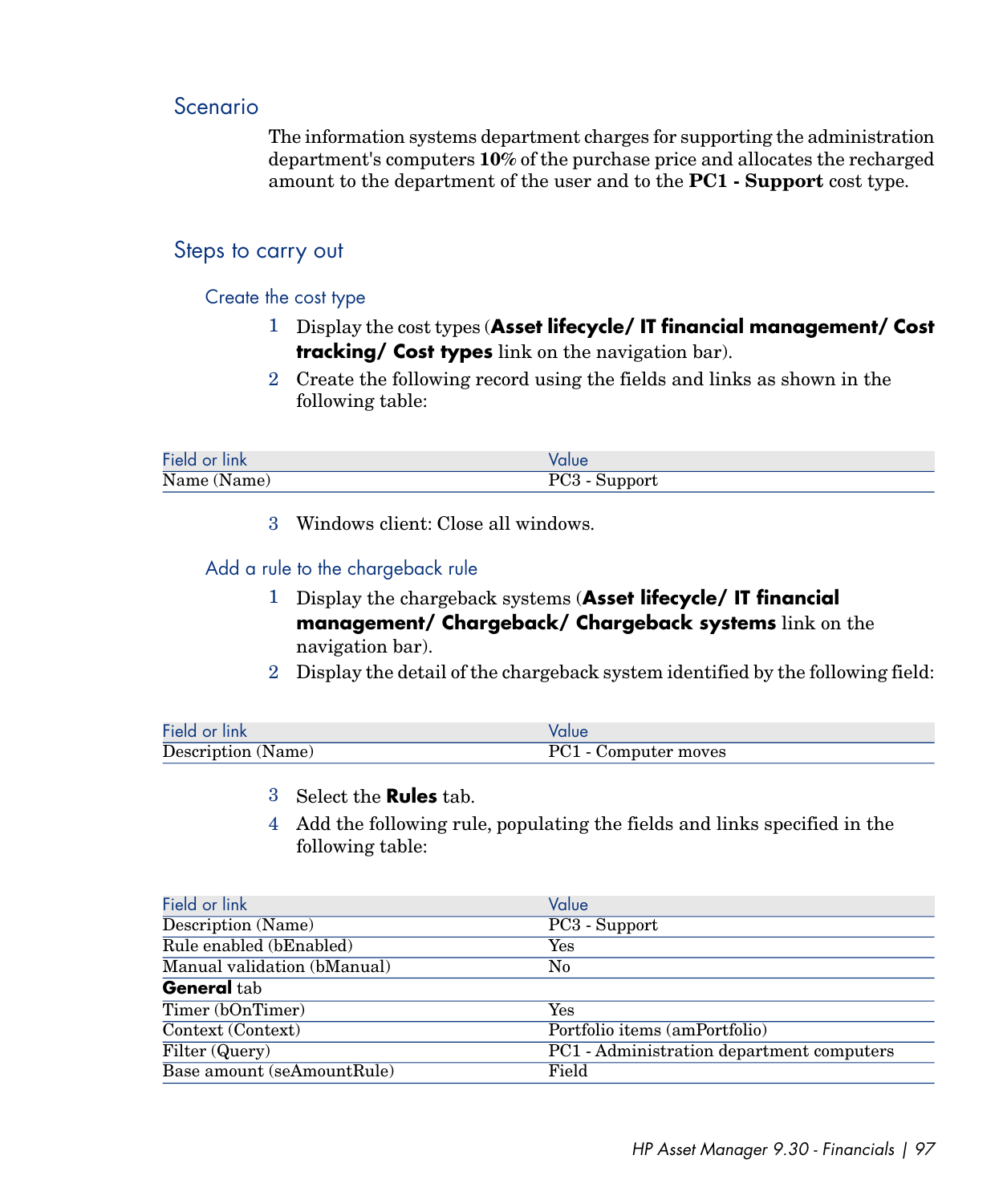| Field or link                           | Value                                                                  |  |
|-----------------------------------------|------------------------------------------------------------------------|--|
| Selected field                          | Asset.mPrice                                                           |  |
|                                         | Note:                                                                  |  |
|                                         | You can enter this value.                                              |  |
|                                         | Asset Manager automatically adds a period to what<br>you enter.        |  |
|                                         | You must delete the period before activating another<br>field or link. |  |
| Coefficient (dMarkupCoef)               | 0.1                                                                    |  |
| Fixed mark-up (mFixedMarkup)            | 100                                                                    |  |
| Charged object (ChargedRecord)          | User.Parent                                                            |  |
|                                         | Note:                                                                  |  |
|                                         | You can enter this value.                                              |  |
|                                         | Asset Manager automatically adds a period to what<br>you enter.        |  |
|                                         | You must delete the period before activating another<br>field or link. |  |
| Cost type frame                         |                                                                        |  |
| Calculation rule (seCostCatRule)        | Select in the list                                                     |  |
| Name (Cost type) (CostCategory)         | PC1 - Hardware moves                                                   |  |
| Debited cost center frame               |                                                                        |  |
| Calculation rule (seCostCatRule)        | Select in the database                                                 |  |
| Target cost center (TargetCostCenter)   | User.Parent.CostCenter                                                 |  |
|                                         | Note:                                                                  |  |
|                                         | You can enter this value.                                              |  |
|                                         | Asset Manager automatically adds a period to what<br>you enter.        |  |
|                                         | You must delete the period before activating another<br>field or link. |  |
| <b>Credited cost center frame</b>       |                                                                        |  |
| Calculation rule (seSrcCostCtrRule)     | Select in the list                                                     |  |
| Name (Cost center) (SrcCostCenterId)    | PC1 - Information systems                                              |  |
| <b>Timer</b> tab                        |                                                                        |  |
| Last execution of the rule (dtLastExec) | Leave the date and time of creation of the<br>chargeback rule          |  |
| <b>Days</b>                             | Day of the year                                                        |  |
| Day                                     | Day on which you perform the practical case                            |  |
| Month                                   | Month in which you perform the practical case                          |  |
| Year                                    | Year in which you perform the practical case                           |  |
| Times                                   | Itemized list                                                          |  |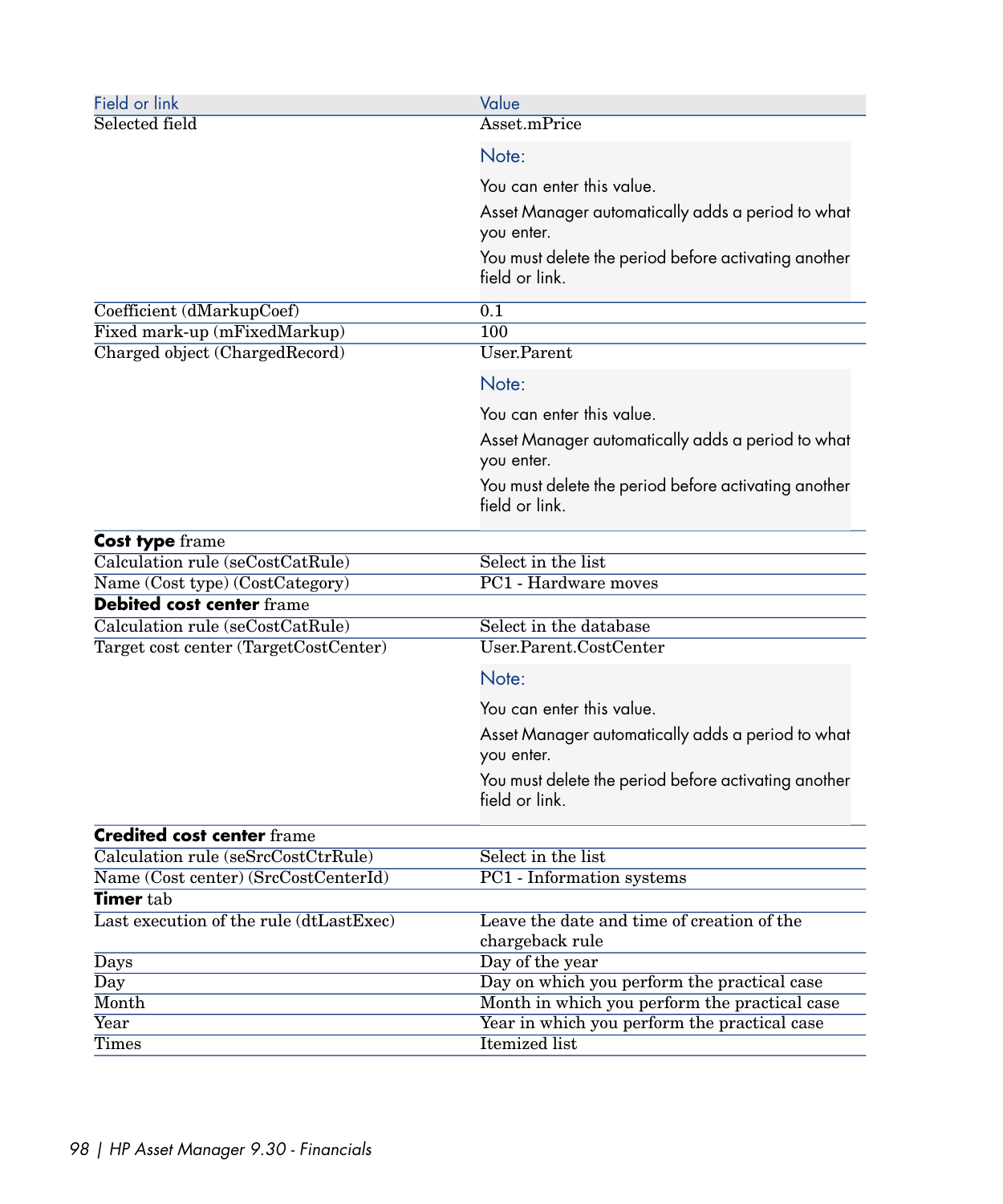5 Leave the detail of the chargeback rule open.

Execute Asset Manager Automated Process Manager

- 1 Start Asset Manager Automated Process Manager.
- 2 Connect to the database you are connected to with Asset Manager.
- 3 Display the activation window (**Action/ Activate**).
- 4 Select the **Trigger the periodical chargeback rules** (CbkTimer) module.
- 5 Trigger the module (**OK** button).
- 6 Go back to Asset Manager.
- 7 Make sure that the detail of the chargeback rule **PC3 Support** is correctly displayed.
- 8 Select the **Timer** tab.
- 9 Examine the **Last execution of the rule** (dtLastExec) field: This field is set to the date and time of triggering of the **Trigger the periodical chargeback rules** module by Asset Manager Automated Process Manager.
- 10 Windows client: Close all windows.
- 11 Display the employees and departments (**Organization management/ Organization/ Employees** link on the navigation bar).
- 12 Select the following record:

| Field or<br>. .<br><b>link</b> | 'alue          |
|--------------------------------|----------------|
| Name                           | Administration |
| (Name)                         | -              |

- 13 Select the **Costs** tab.
- 14 The list contains the 2 expense lines (credit and debit) automatically created by the chargeback rule **PC3 - Support**.

Examine the details of these expense lines.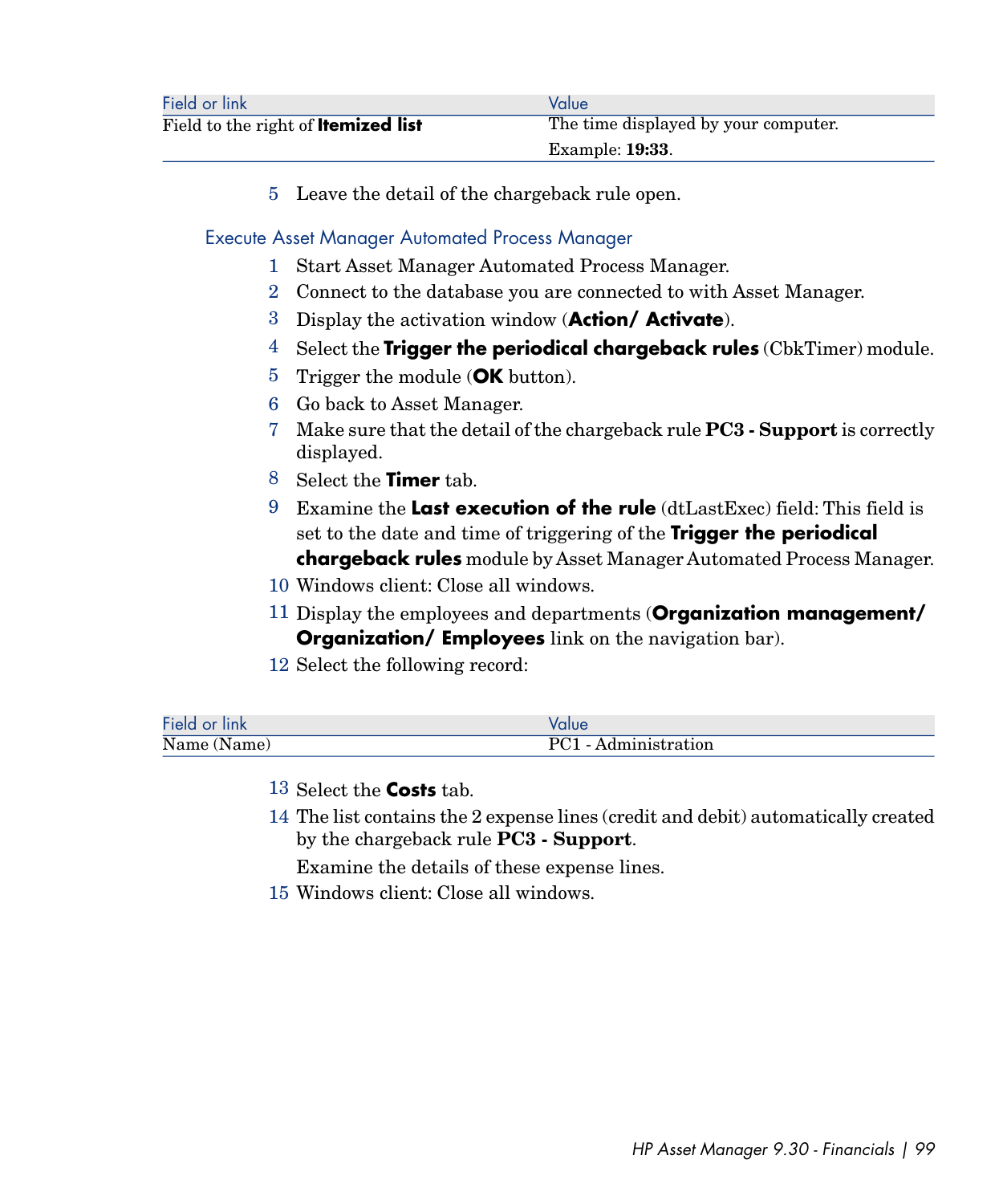*100 | HP Asset Manager 9.30 - Financials*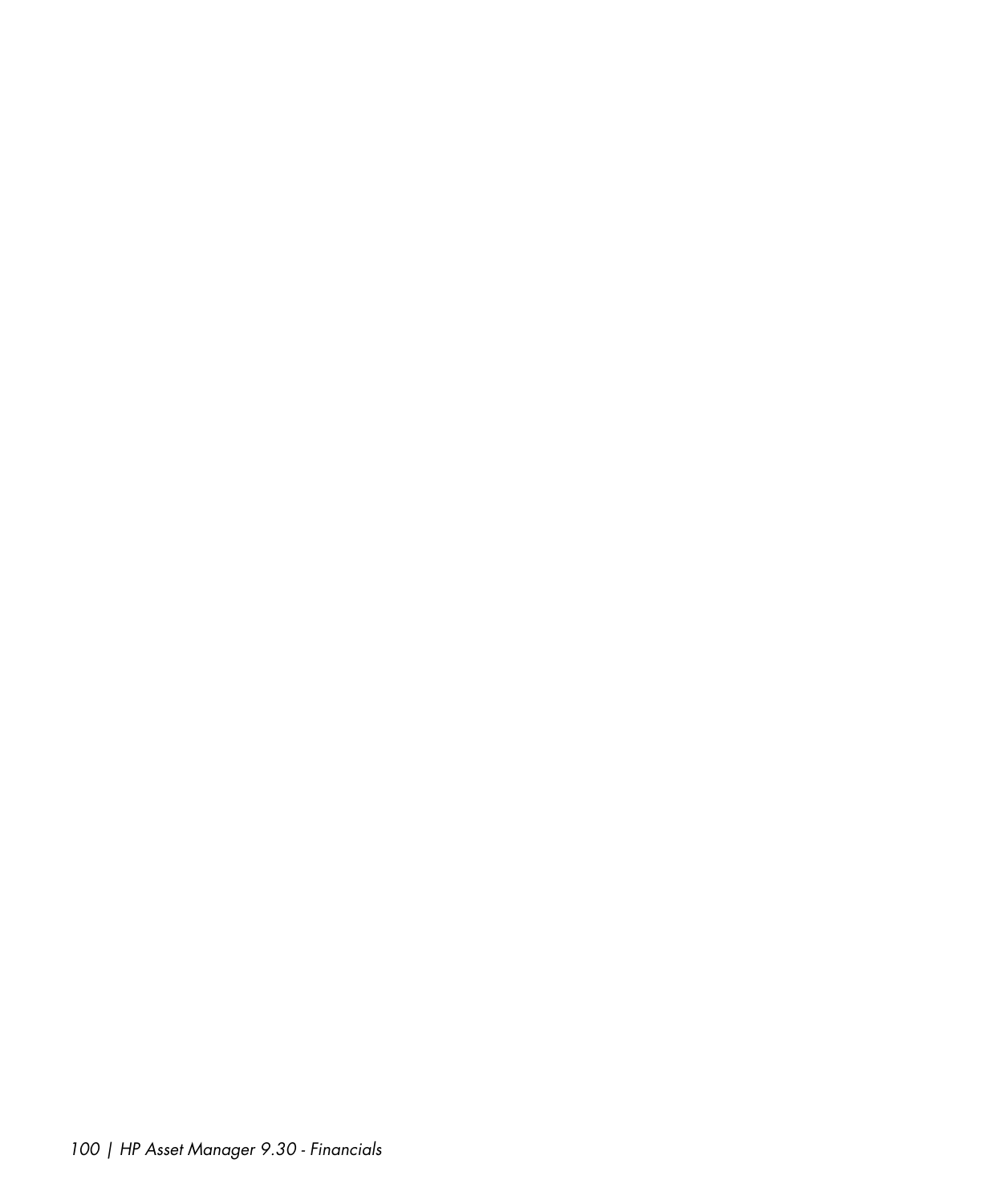# 7 Glossary

# Expenses

# Financial year

Time span covered by a budget.

A given **financial year** can be divided differently into set of **periods**. Each set of **periods** corresponds to a **time division**.

#### **Examples**

Fiscal 2003

#### **Table in the Asset Manager database that describes these objects**

Financial years (amFinancialYear)

# Time division

A **time division** is a way of dividing a **financial year** into a set of **periods**. A same given **financial year** can have several associated **time divisions** (semesters, quarters, etc.).

**Time divisions**, along with **budget classifications**, are used to delimit the scope of **budgets**.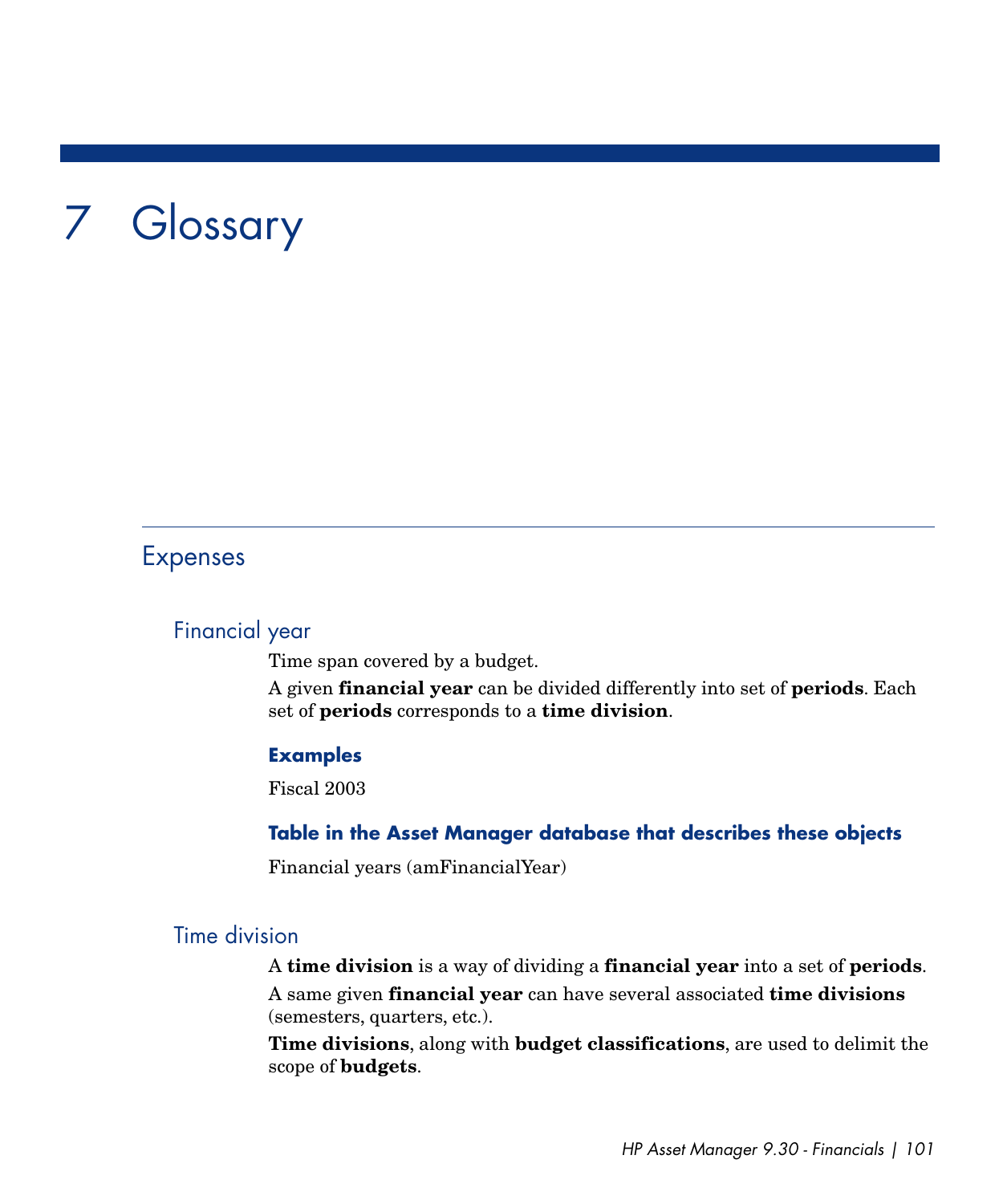By linking a **budget** to a **time division**, the budget is indirectly linked to the **financial year** covered by the time division.

#### **Examples**

- n Fiscal 2011 semesters
- Fiscal 2011 quarters

#### **Table in the Asset Manager database that describes these objects**

Time division (amFYDivision)

## Period

One of the intervals of time of a **time division**.

The **periods** of a **time division** follow on after each other without overlapping. Together, the **periods** of a **time division** cover the exact duration of the financial year.

#### **Examples**

First quarter 2011

#### **Table in the Asset Manager database that describes these objects**

Periods (amPeriod)

# Budget classification

Highest level of cost division used in the **Budget classifications/ Budget categories/ Cost types** hierarchy.

A **budget classification** is divided into **budget categories**.

**Budget classifications**, along with **time divisions**, are used to delimit the scope of a budget.

#### **Examples**

The **Travel** budget classification made up of the following budget categories:

- **National travel.**
- **n** International travel.

## **Table in the Asset Manager database that describes these objects**

Budget classifications (amBudgClass)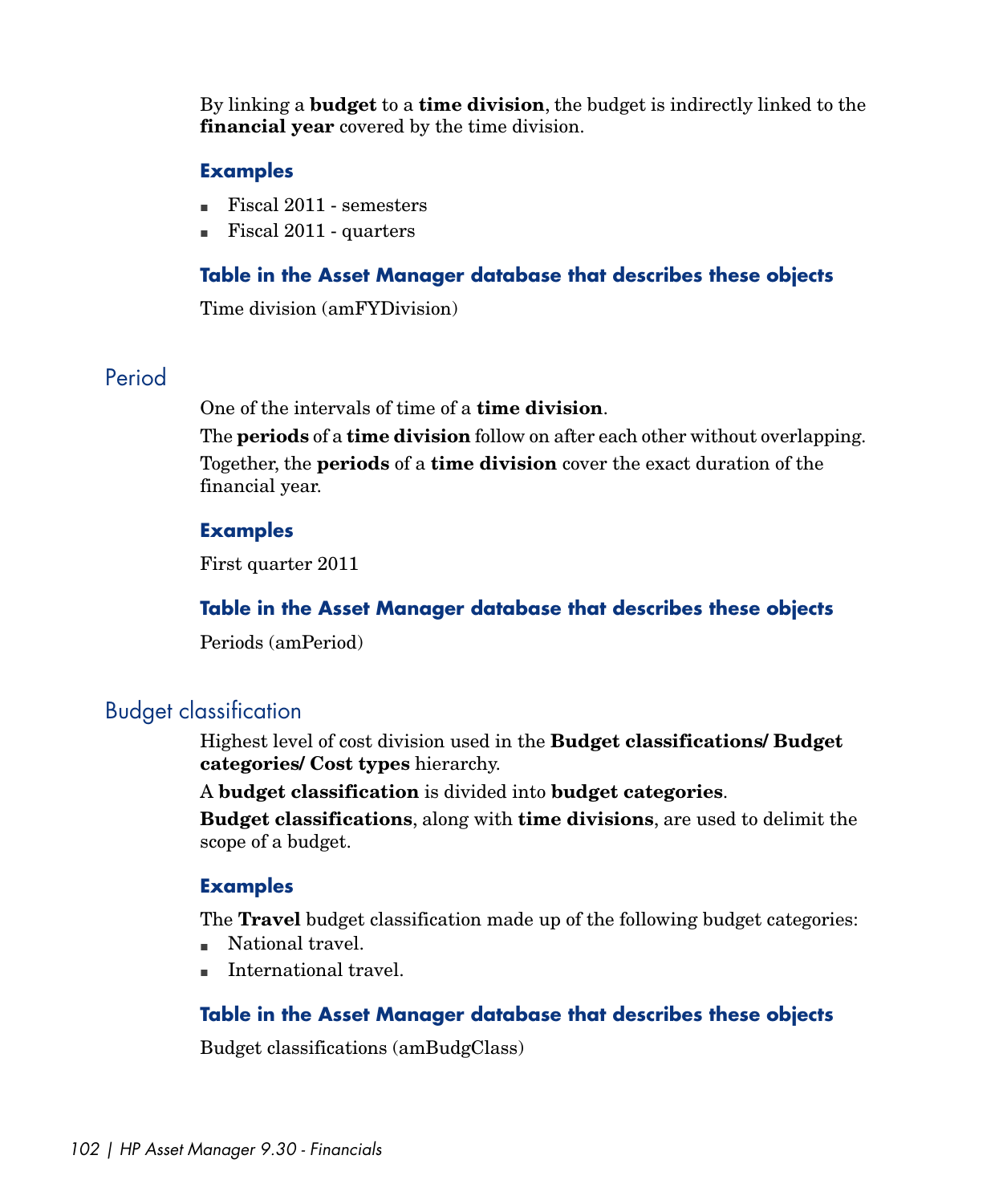# Budget category

Middle level of cost division used in the **Budget classifications/ Budget categories/ Cost types** hierarchy.

**Budget categories** are divided into **cost types**.

**Budget categories** give you a wider capacity to control costs than is simply available with **cost types**.

#### **Examples**

The **National assignment** budget category made up of the following cost types:

- $\blacksquare$  NY travel.
- $\blacksquare$  LA travel.

#### **Table in the Asset Manager database that describes these objects**

Budget categories (amBudgetCategory)

## Cost type

Lowest level of cost division used in the **Budget classifications/ Budget categories/ Cost types** hierarchy.

**Cost types** are divided into **budget categories**.

**Cost types** are used to classify expenses.

Expense lines can be associated to a **cost type**. This enables you to perform cost tracking.

#### **Examples**

The following cost types, grouped together in the **National assignment** budget category:

- NY travel.
- $\blacksquare$  LA travel.

#### **Table in the Asset Manager database that describes these objects**

Cost types (amCostCategory)

#### Budget

A budget gives you a central location to manage revenues and expenses according to:

 $\blacksquare$  A time division (1 fiscal year, for example).

This defines what financial year is concerned by the budget.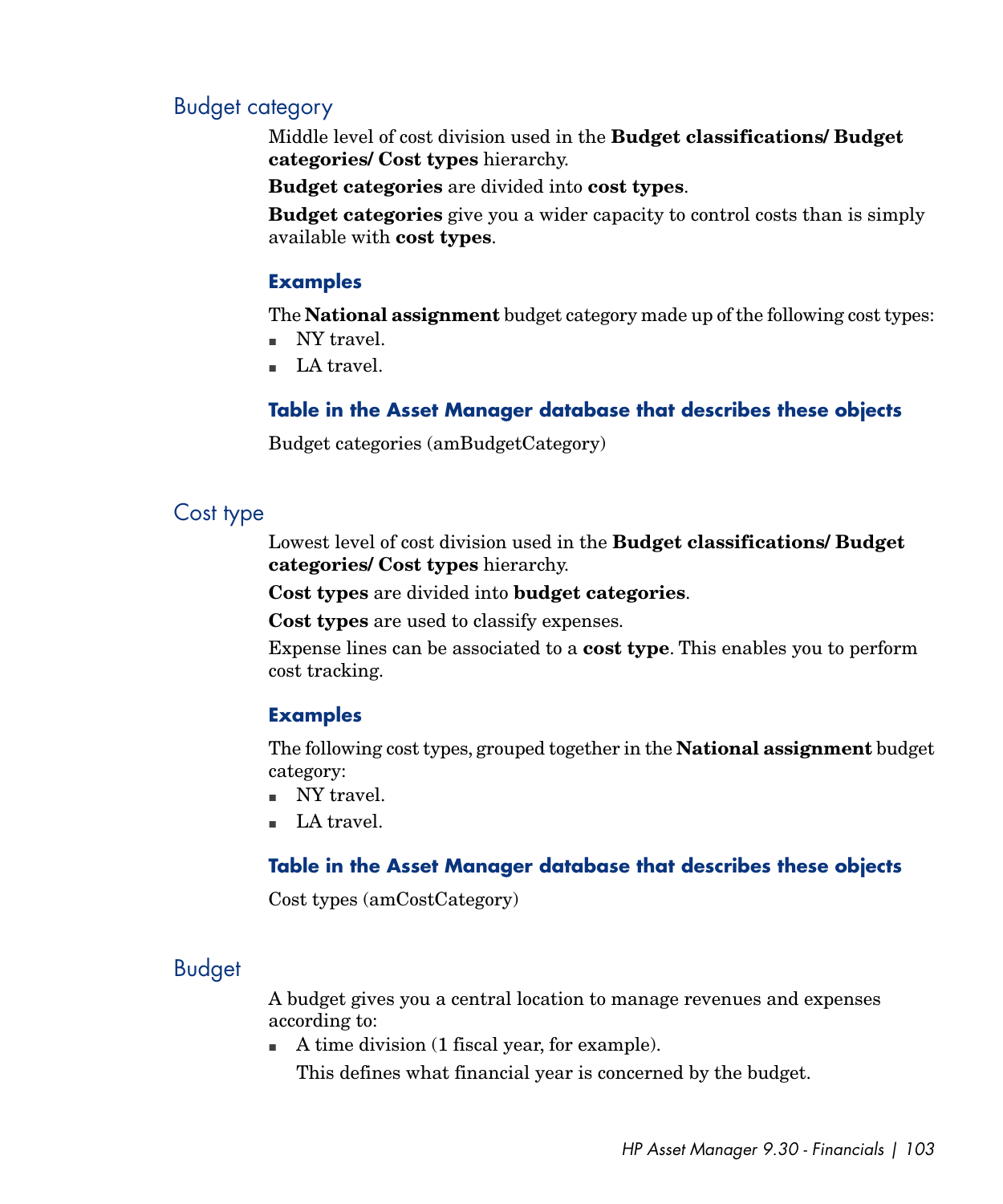<sup>n</sup> A budget classification (travel, for example).

A budget is created in a budget center.

#### **Examples**

- Assignments 2011.
- $\blacksquare$  Hardware purchases 2011.

# **Table in the Asset Manager database that describes these objects**

Budgets (amBudget)

## Cost center

A cost center is used to group together expenses generated by a business unit (a department, etc.).

If you want to implement budget management, each cost center must belong to a budget center.

## **Examples**

- MIS.
- **NY** operations.

# **Table in the Asset Manager database that describes these objects**

Cost centers (amCostCenter)

# Budget center

A budget center is made up of budgets and cost centers.

The budget center does not need to be bounded in time to a given type of expense. Budgets, on the other hand, are specific to a period and a type of expenses.

A budget center enables you to plan and track expenses for a set of cost centers.

## **Examples**

The **Research and development** cost center made up of the 9 following budgets:

| Travel 2004 | Hardware purchases 2004 | Training 2004 |
|-------------|-------------------------|---------------|
| Travel 2005 | Hardware purchases 2005 | Training 2005 |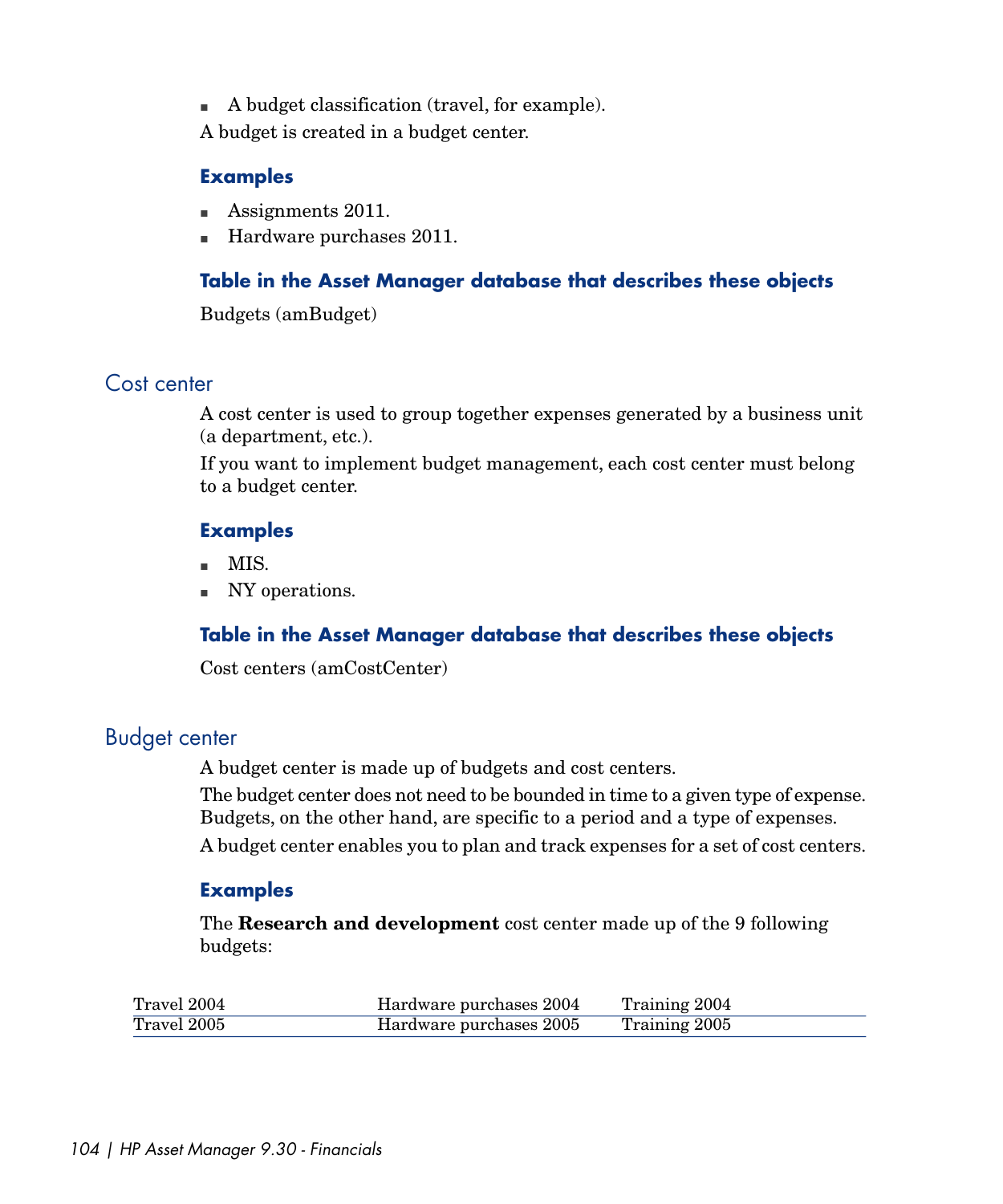#### **Table in the Asset Manager database that describes these objects**

Budget centers (amBudgCenter)

# Expense line

Full description of an expense (debit amount, credit amount, date, tax, etc.).

#### **Examples**

Expense lines can have multiple origins:

- A purchase.
- A work order.
- $A$  chargeback.
- $\blacksquare$  A training.
- $A$  rent.

#### **Table in the Asset Manager database that describes these objects**

Expense lines (amExpenseLine)

## **Currency**

Currency in which monetary values can be expressed.

#### **Examples**

- $\blacksquare$  Euro.
- n Dollar

#### **Table in the Asset Manager database that describes these objects**

Currencies (amCurrency)

## Exchange rate

Exchange rate between two currencies.

Exchange rates are used to calculate equivalent monetary values in different currencies.

#### **Table in the Asset Manager database that describes these objects**

Exchange rates (amCurRate)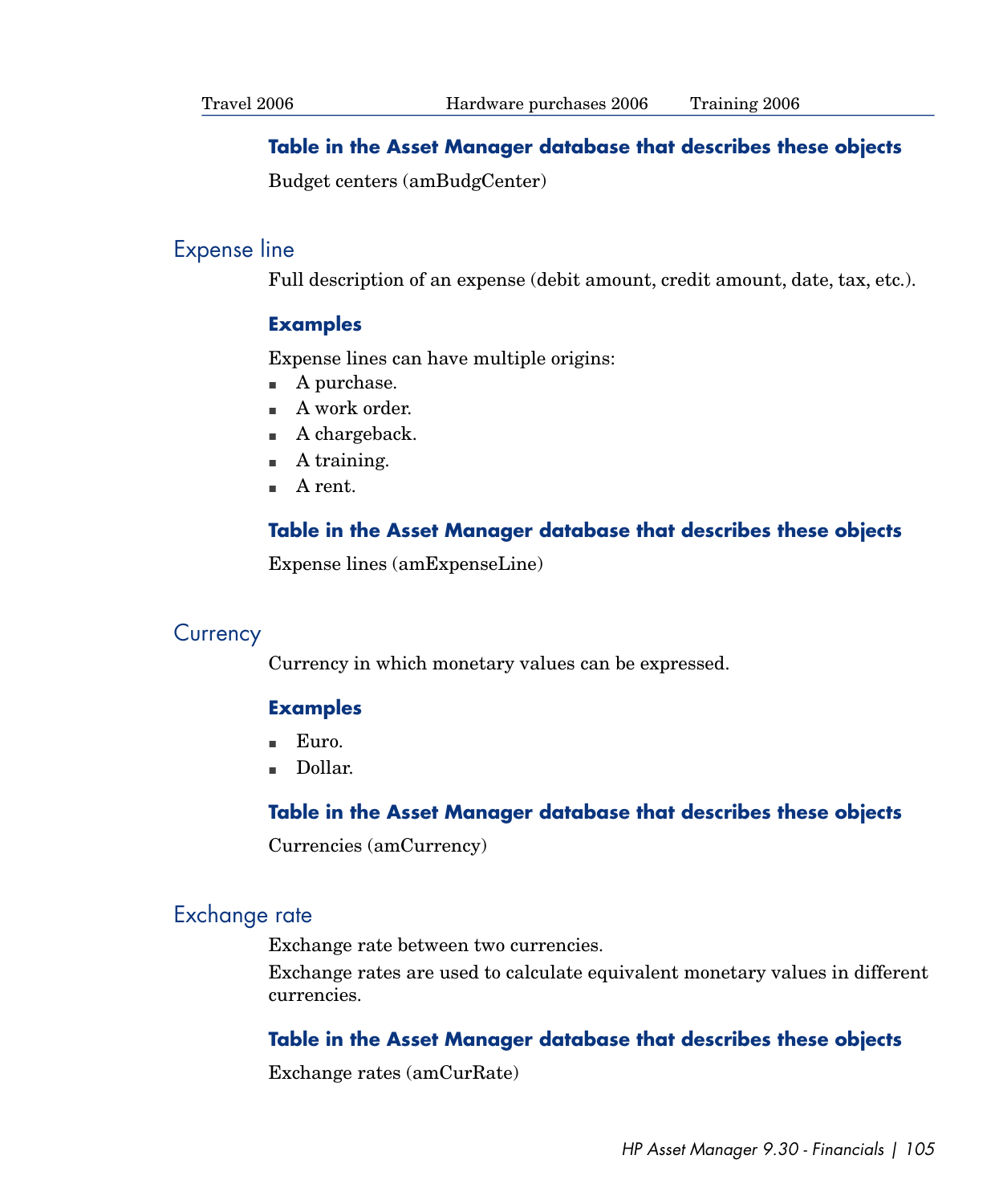# **Depreciation**

# **Depreciation**

Amortizing an asset consists of making provisions for depreciation.

Asset Manager enables you to estimate depreciation for fixed assets.

It is an estimation only; Asset Manager is not intended to be a substitute for specialized accounting software, which alone can be used for legal purposes.

However, information in the Asset Manager database can be reconciled with information in accounting applications. Managers in the field using Asset Manager are well placed to note the presence and condition of fixed assets.

Asset Manager enables you to define or calculate:

- $\blacksquare$  The depreciation type (rate, duration, coefficient).
- $\blacksquare$  The basis of the depreciation.
- The amount of the depreciation.
- The residual value.

#### **Examples**

- Straight-line method
- Declining balance method.

#### **Tables in the Asset Manager database that describe these objects**

- $\blacksquare$  Assets (amAsset)
- Fixed assets (amFixedAsset)

## Fixed asset

Asset of value used by the enterprise and amortized.

Asset Manager enables you to describe fixed assets for informational purposes.

Information in the Asset Manager database can be reconciled with information in accounting applications. Managers in the field using Asset Manager are well placed to note the presence and condition of fixed assets.

#### **Table in the Asset Manager database that describes these objects**

Fixed assets (amFixedAsset)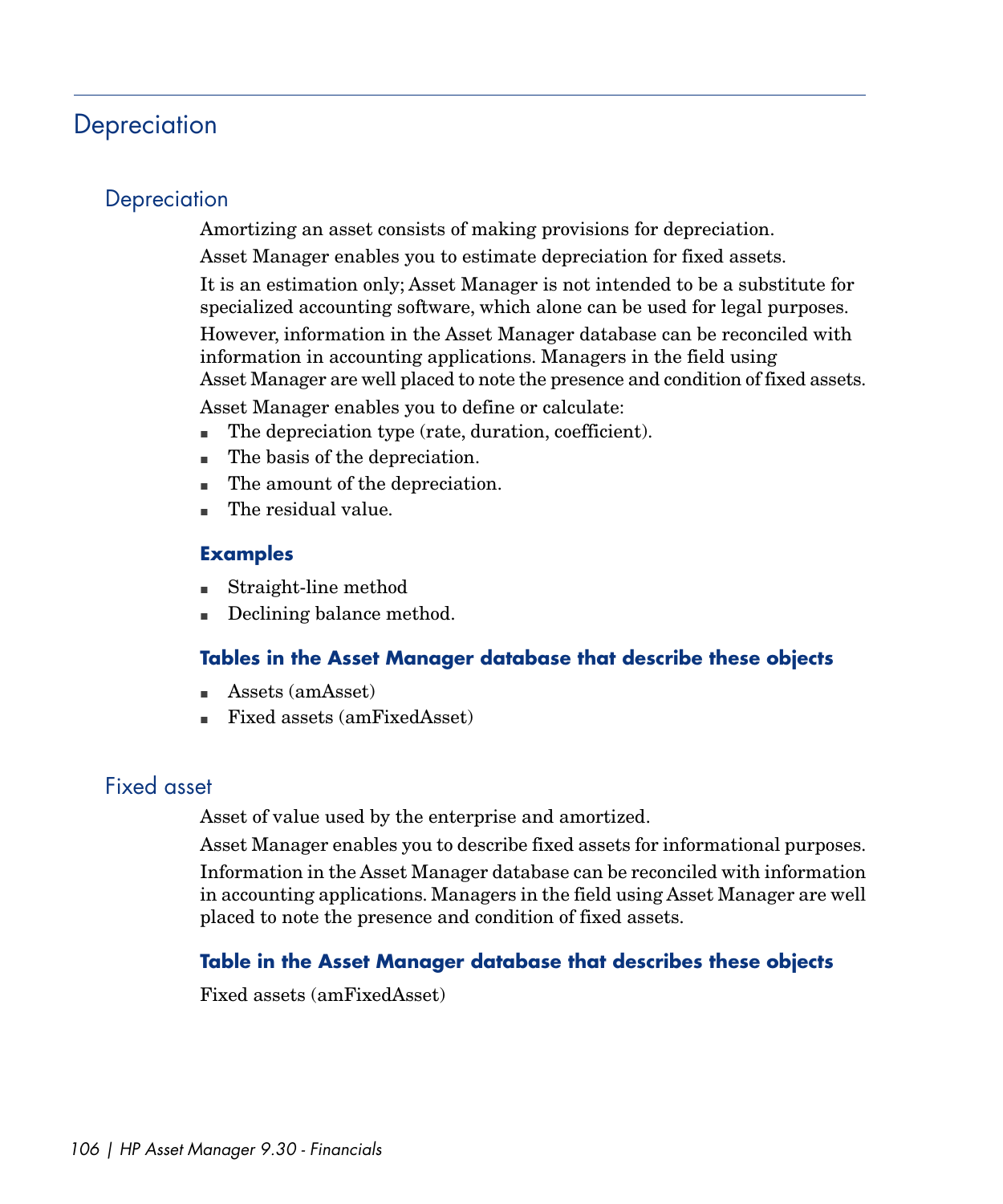# **Taxes**

# Tax jurisdiction

Zone within which the same tax rates are applicable.

#### **Examples**

Tax jurisdictions usually match up with geographical areas.

#### **Table in the Asset Manager database that describes these objects**

Tax jurisdictions (amTaxJuris)

## **Tax**

Sum payable to the government or local authorities dependent on certain expenses.

## **Tables in the Asset Manager database that describe these objects**

- Asset rents (amAssetRent)
- Contract rents (amCntrRent)
- <sup>n</sup> Purchase order lines (amPOrdLine)
- Invoice lines (amInvoiceLine)
- <sup>n</sup> Request lines (amReqLine)
- <sup>n</sup> Expense lines (amExpenseLine)
- n Assets (amAsset)
- Adjusting items (amAdjustment)
- Contracts (amContract)
- $\blacksquare$  Supplier invoices (amInvoice)
- n Orders (amPOrder)
- <sup>n</sup> Requests (amRequest)
- n Training (amTraining)
- Work orders (amWorkOrder)

## Tax rate

Percentage used in a tax jurisdiction to calculate tax amounts.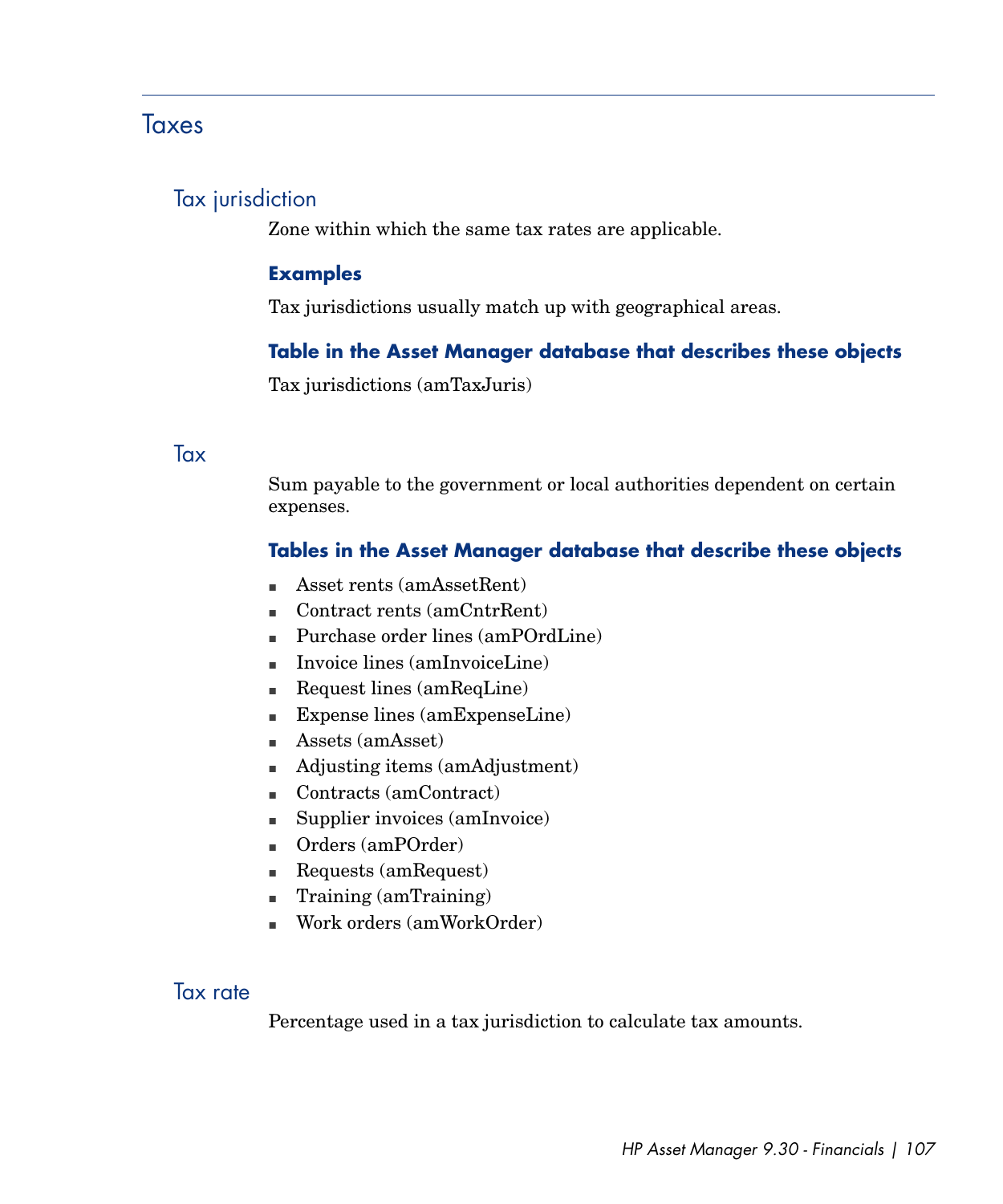#### **Table in the Asset Manager database that describes these objects**

Tax rate values (amTaxRate)

## Tax formula

Script used in certain tables to calculate tax amounts for certain expenses.

#### **Table in the Asset Manager database that describes these objects**

Tax formulas (amTaxFormula)

# **TCO**

# TCO

TCO or **Total Cost of Ownership** is the name given to various methodologies used to evaluate the cost of using and maintaining an IT asset beyond its simple purchase or rental cost.

This cost is made up of the purchase prices of hardware and software, maintenance and upgrade costs, overhead and labor costs of administration (hot line, support, work orders, training, etc.).

# **Chargeback**

# **Chargeback**

Recharging of expenses from a source cost center to a target cost center.

#### **Examples**

 $\triangleleft$  Recharging maintenance costs

## Chargeback system

Set of chargeback rules used to automate the generation of chargeback lines.

#### **Table in the Asset Manager database that describes these objects**

Chargeback systems (amCbkSystem)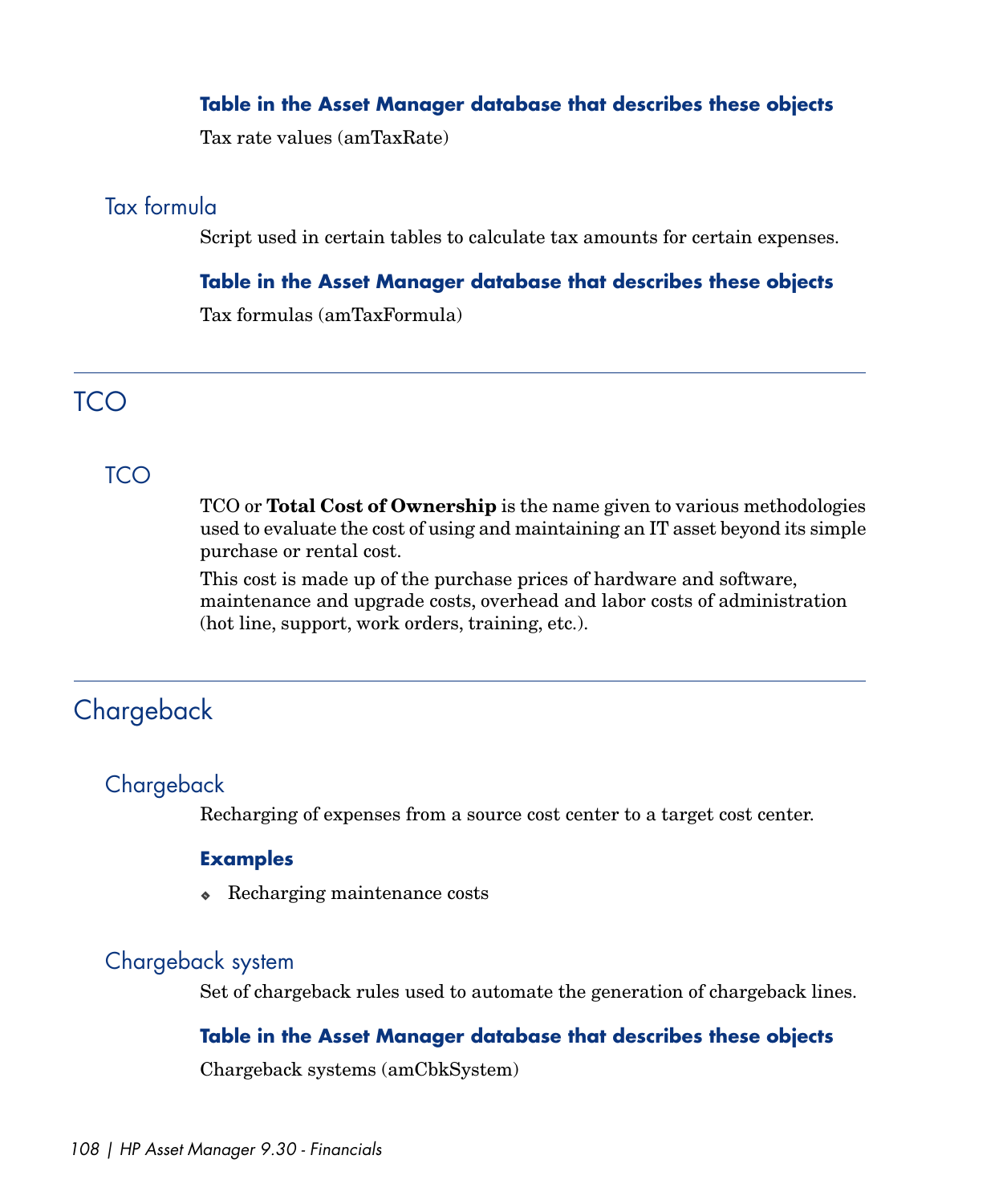# Chargeback rule

<span id="page-108-1"></span>Set of parameters used to generate chargeback lines:

- Triggering conditions.
- Source and target cost centers.
- Calculation method and chargeback amount.

Chargeback rules are implemented in chargeback systems.

#### **Table in the Asset Manager database that describes these objects**

Chargeback rules (amCbkRule)

## Chargeback script

<span id="page-108-2"></span>Script used by a chargeback rule to calculate the amount of chargeback lines.

#### **Table in the Asset Manager database that describes these objects**

<span id="page-108-0"></span>Chargeback scripts (amCbkSystem)

## Chargeback event

Trace of a chargeback automatically triggered by a chargeback rule.

#### **Table in the Asset Manager database that describes these objects**

<span id="page-108-3"></span>Chargeback events (amCbkStoredEvent)

# Split billing

The division of an expense line between several cost centers.

#### **Table in the Asset Manager database that describes these objects**

<span id="page-108-4"></span>Cost center split operations (amCCSplit)

## Split-billing rule

Split-billing rules are used in the chargeback rules to define how to split an expense between different cost centers (what percentage goes to which cost center).

#### **Table in the Asset Manager database that describes these objects**

Split-billing rules (amCbkSplitRule)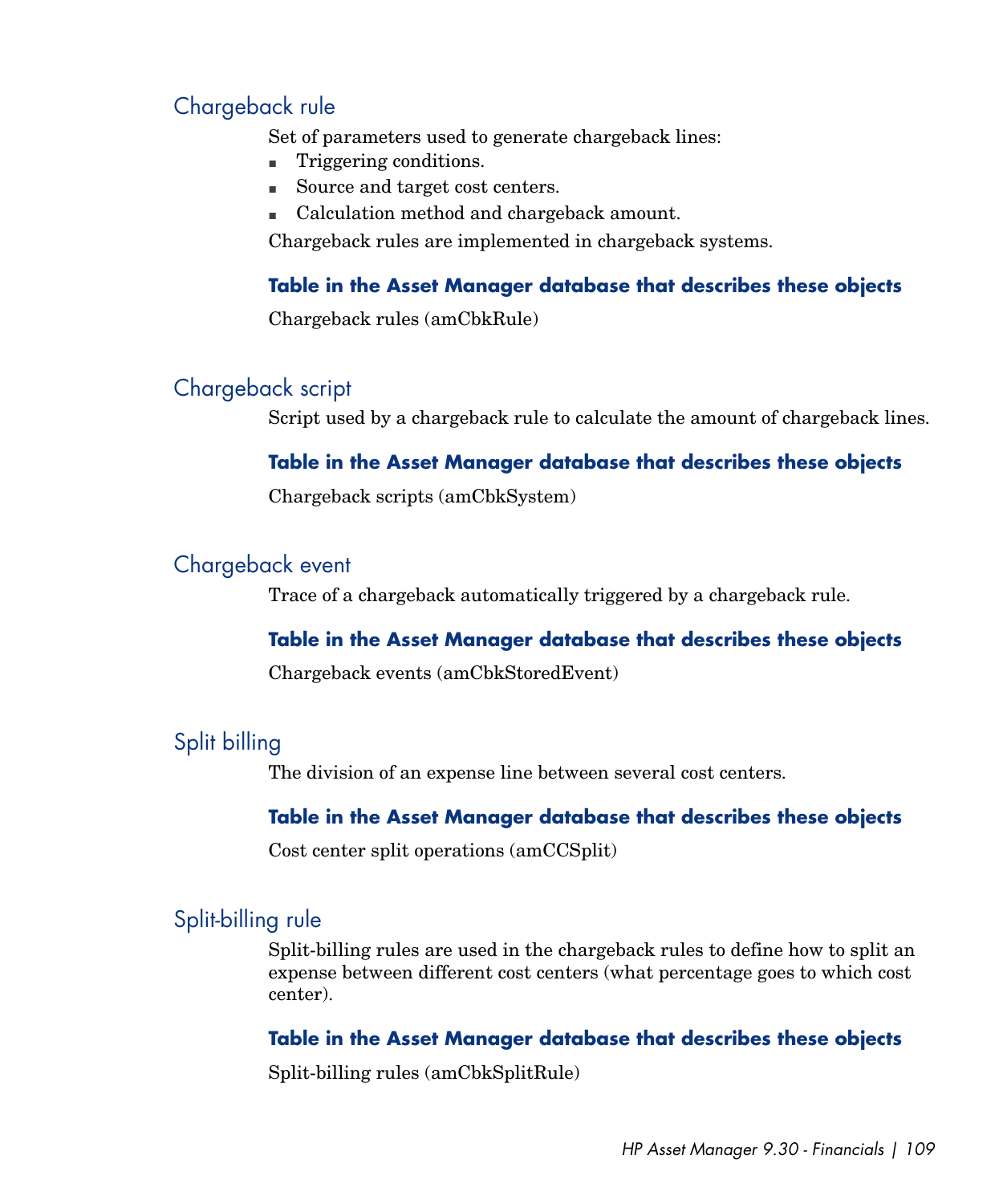*110 | HP Asset Manager 9.30 - Financials*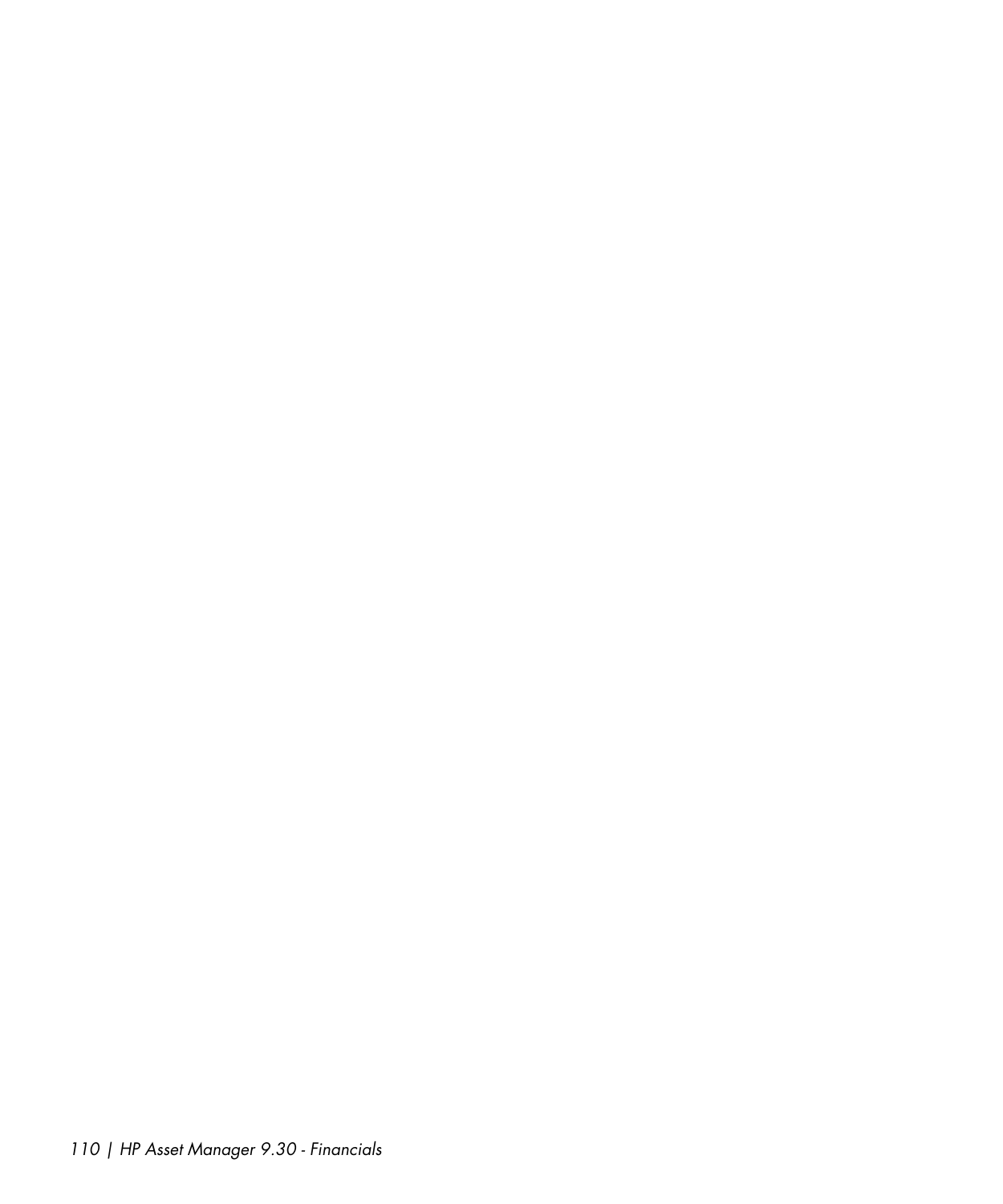# Index

# **A**

Amounts (See Monetary values) Asset Manager Application Designer Line-of-business data - import Existing database, [64](#page-63-0) New database, [64](#page-63-1)

# **B**

Budget categories Definition, [103](#page-102-0) Presentation, [21](#page-20-0) Budget centers Definition, [104](#page-103-0) Presentation, [23](#page-22-0) Budget classifications Definition, [102](#page-101-0) Presentation, [22](#page-21-0) Budgets, [26](#page-25-0) Definition, [103](#page-102-1) Implementation, [26](#page-25-1) Practical case, [27](#page-26-0) Presentation, [21](#page-20-1) Tracking, [31](#page-30-0)

# **C**

Chargeback (See Also Chargeback systems) Definition, [108](#page-107-0) Overview, [81](#page-80-0) Practical cases, [86](#page-85-0) Prerequisites, [81](#page-80-1) Unresolved events, [84](#page-83-0) Chargeback events, [109](#page-108-0) Chargeback rules Create, [82](#page-81-0) Definition, [109](#page-108-1) Programming, [84](#page-83-1) Chargeback scripts, [109](#page-108-2) Chargeback systems, [108](#page-107-1) Create, [82](#page-81-0) From existing rules, [83](#page-82-0) Conversions (See Also Exchange values) Convert to (menu), [16](#page-15-0) Cost (See Also Cost centers) (See Also TCO) Cost centers (See Also Split billing)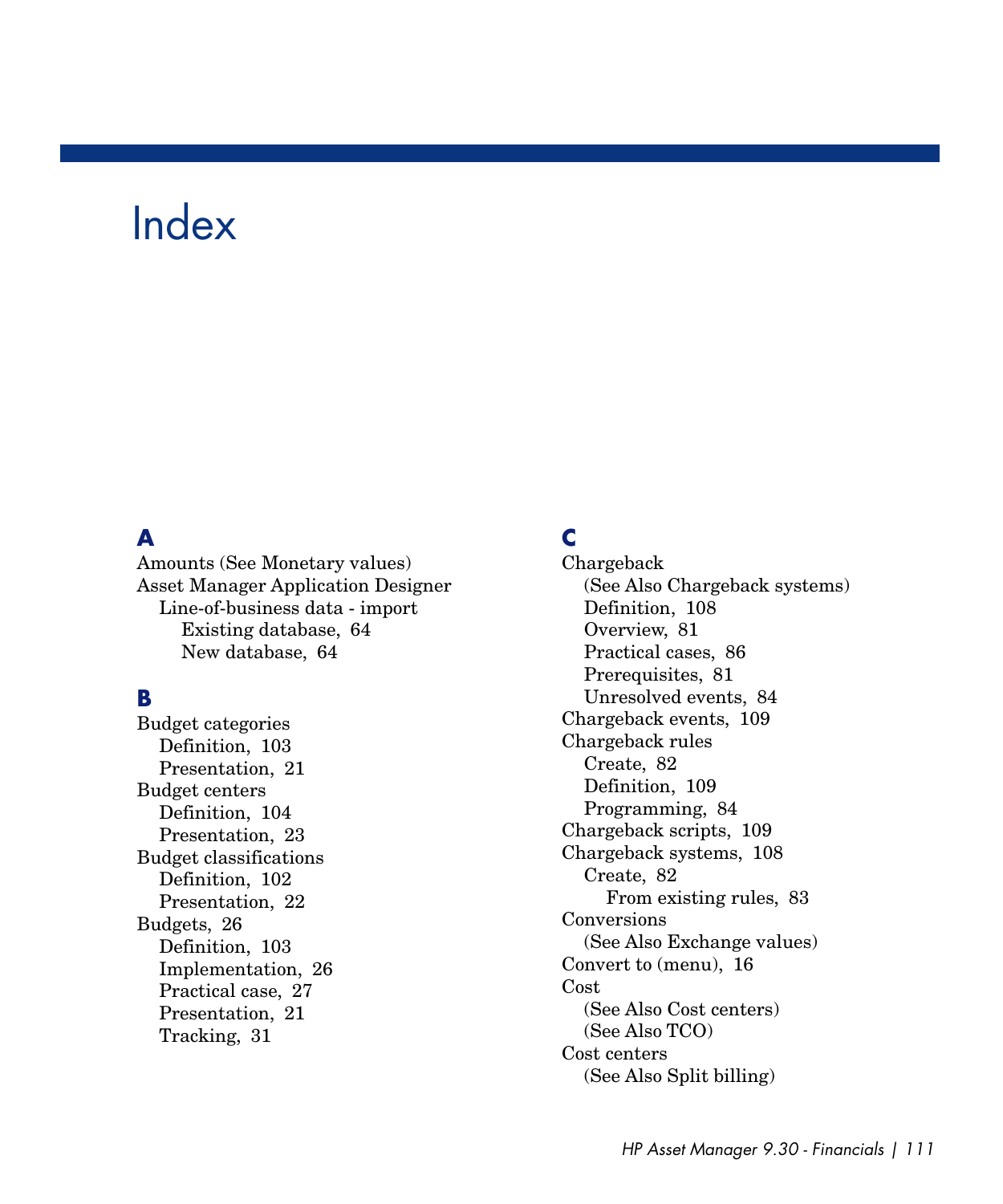Definition, [104](#page-103-1) Presentation, [25](#page-24-0) Reconciliation with external applications, [34](#page-33-0) Cost types Definition, [103](#page-102-2) Presentation, [21](#page-20-1) , [21](#page-20-1) Currencies, [11](#page-10-0) Default currency, [12](#page-11-0) Definition, [105](#page-104-0) Euro, [12](#page-11-1) Preliminary steps, [12](#page-11-2) Reference currencies, [12](#page-11-3) Restrictions, [19](#page-18-0)

# **D**

Database Line-of-business data - import Existing database, [64](#page-63-0) New database, [64](#page-63-1) Preparation, [63](#page-62-0) Depreciation (See Also Fixed assets)

# **E**

Exchange rates, [13](#page-12-0) Data entry, [13](#page-12-1) Definition, [105](#page-104-1) Euro, [14](#page-13-0) Inverse rate, [13](#page-12-2) Recommendations, [14](#page-13-1) Exchange values (See Also Conversions) Expense lines, [34](#page-33-1) Automatic calculation by Asset Manager Automated Process Manager, [37](#page-36-0) Creation, [35](#page-34-0) Definition, [105](#page-104-2) Details, [35](#page-34-1) Modification, [36](#page-35-0) Split billing, [36](#page-35-1) Expenses, [21-40](#page-20-2) (See Also Budgets) (See Also Expense lines)

Overview, [21](#page-20-3)

# **F**

Financial years Definition, [101](#page-100-0) Presentation, [23](#page-22-1) Fixed assets, [41-44](#page-40-0) Definition, [106](#page-105-0) Description, [43](#page-42-0) Reconciliation with accounting software, [41](#page-40-1)

# **L**

License, [63](#page-62-1) Line-of-business data, [64 ,](#page-63-0) [64](#page-63-1) Locations - taxes, [51](#page-50-0)

#### **M**

Modules to be installed, [63](#page-62-1) Monetary fields, [15](#page-14-0) Monetary values, [11-19](#page-10-1) (See Also Currencies)

# **P**

Periods Definition, [102](#page-101-1) Presentation, [21](#page-20-1) Prerequisites, [63](#page-62-1) Procurement - taxes, [57](#page-56-0)

# **R**

Rates (See Exchange rates) Rents - taxes, [53](#page-52-0)

# **S**

Split billing (See Also Split-billing rule) Amounts - modification, [39](#page-38-0) Automation, [38](#page-37-0) Calculation, [38](#page-37-1) Cost centers - deletion, [39](#page-38-1) Definition, [109](#page-108-3) Description, [38](#page-37-1)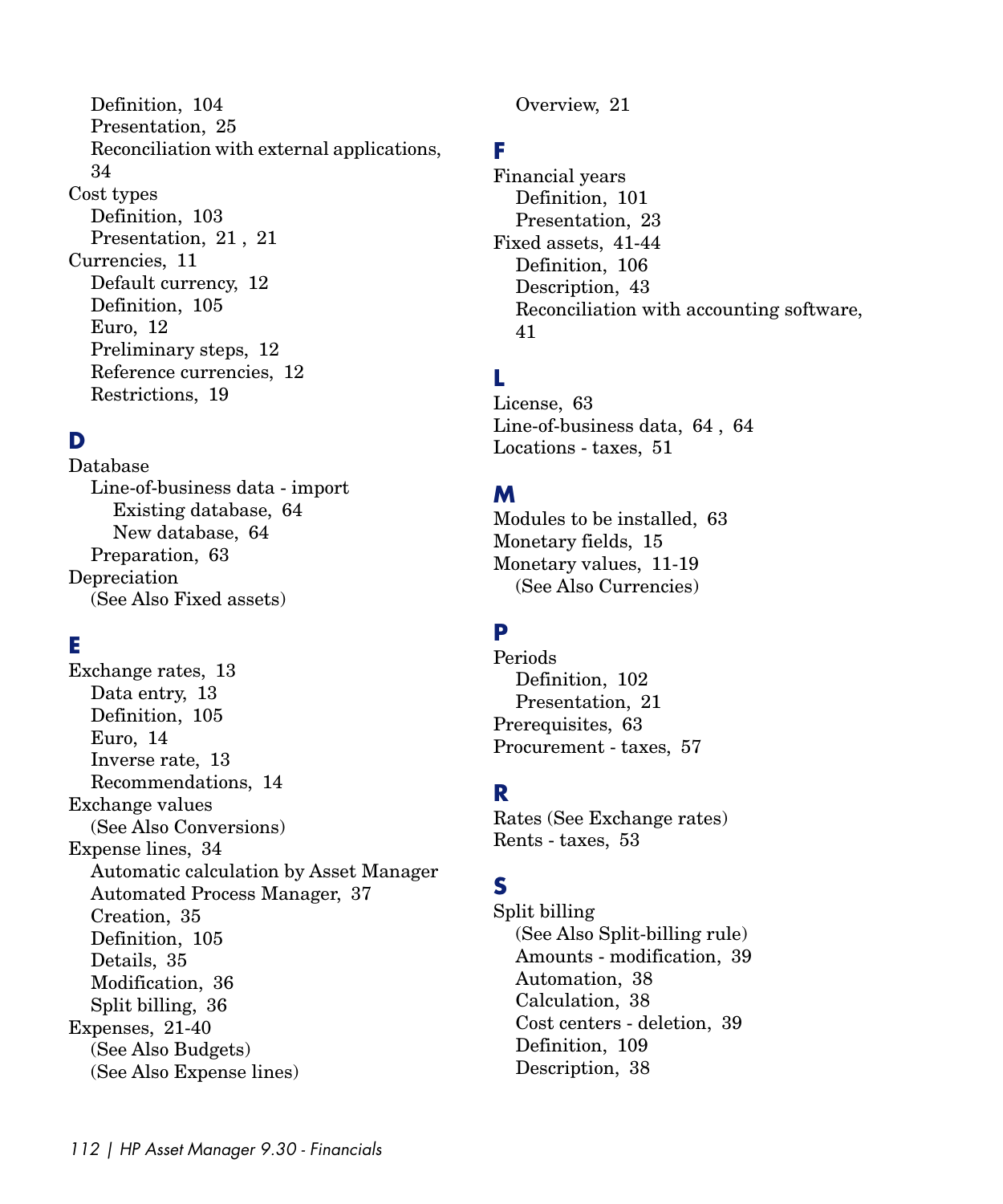Overview, [37](#page-36-1) Precautions, [39](#page-38-2) Split-billing rules, [109](#page-108-4) Split operation status (field), [40](#page-39-0)

# **T**

Taxes, [45-59](#page-44-0) (See Also Tax jurisdictions) Concepts, [46](#page-45-0) Definition, [107](#page-106-0) Domain of application, [45](#page-44-1) Implementation, [50](#page-49-0) Locations - linking, [51](#page-50-0) Practical case, [48](#page-47-0) Procurement, [57](#page-56-0) Rents, [53](#page-52-0) , [51](#page-50-1) Fixed taxes, [53](#page-52-1) Rates - modification, [57](#page-56-1) Tax formulas, [53](#page-52-2) Tax jurisdictions, [52](#page-51-0) Tax formulas Definition, [108](#page-107-2) Presentation, [48](#page-47-1) Tax jurisdictions Definition, [107](#page-106-1) Presentation, [46](#page-45-1) Taxes, [52](#page-51-0) Tax rates Definition, [107](#page-106-2) Presentation, [47](#page-46-0) Tax rate types, [47](#page-46-1) TCO Calculation, [67](#page-66-0) Modifying the TCO calculation, [73](#page-72-0) TCO of a business service, [70](#page-69-0) TCO of a model, [72](#page-71-0) TCO of an asset, [67](#page-66-1) Workflow, [73](#page-72-1) Definition, [108](#page-107-3) Included costs, [61](#page-60-0) Time divisions Definition, [101](#page-100-1) Presentation, [23](#page-22-2) Total Cost of Ownership (See TCO)